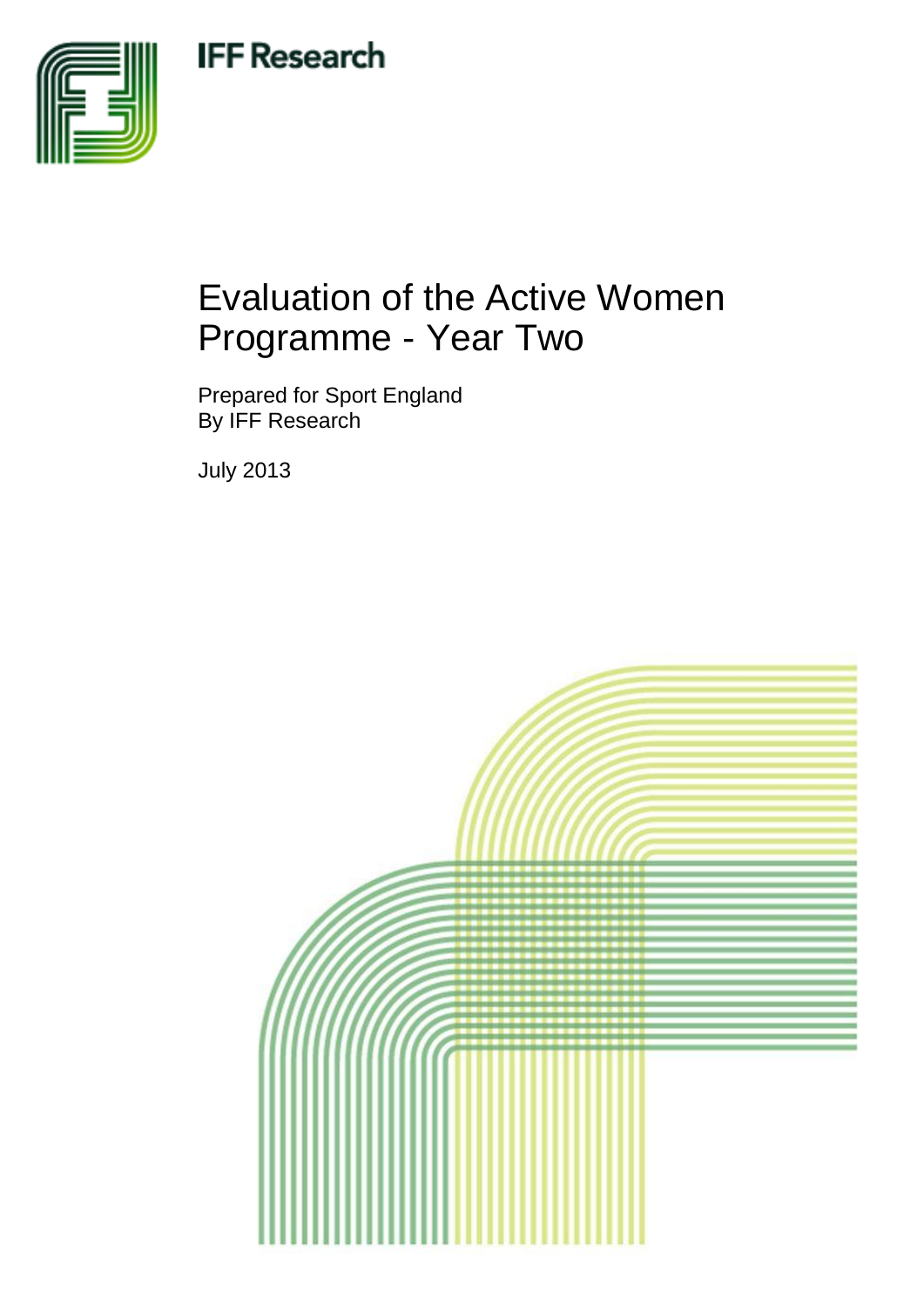# **IFF Research**



Contact details

David Vivian and Jane Thompson IFF Research Ltd Chart House 16 Chart Street London N1 6DD Tel +44(0)20 7250 3035 [david.vivian@iffresearch.com](mailto:david.vivian@iffresearch.com) [jane.thompson@iffresearch.com](mailto:jane.thompson@iffresearch.com)

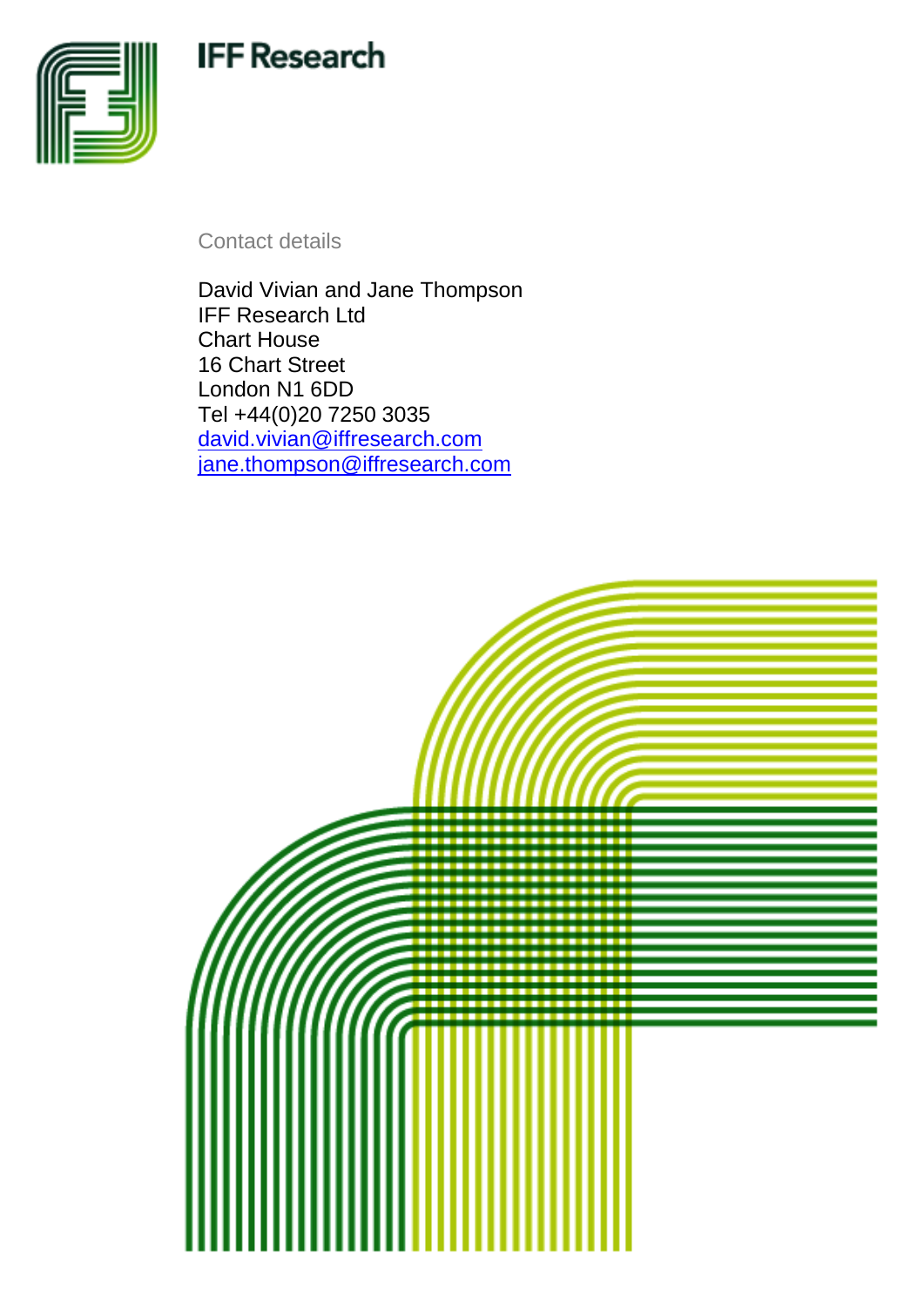## **Contents**

| $\mathbf 1$    | <b>Executive Summary</b>                                | 4  |
|----------------|---------------------------------------------------------|----|
| 2              | Introduction                                            | 10 |
| 3              | Analysis of management information                      | 14 |
| $\overline{4}$ | Recruitment and marketing on the Active Women Projects  | 20 |
| 5              | Activities on the Active Women Projects                 | 30 |
| 6              | Staffing on the Active Women Projects                   | 36 |
| $\overline{7}$ | Partnership working on the Active Women Projects        | 41 |
| 8              | Retention of women on the Active Women Programme        | 46 |
| 9              | Impact of the Active Women Programme: Year Two Findings | 63 |
| 10             | Sustainability of the Active Women Projects             | 77 |
| 11             | <b>Conclusions and Recommendations</b>                  | 82 |

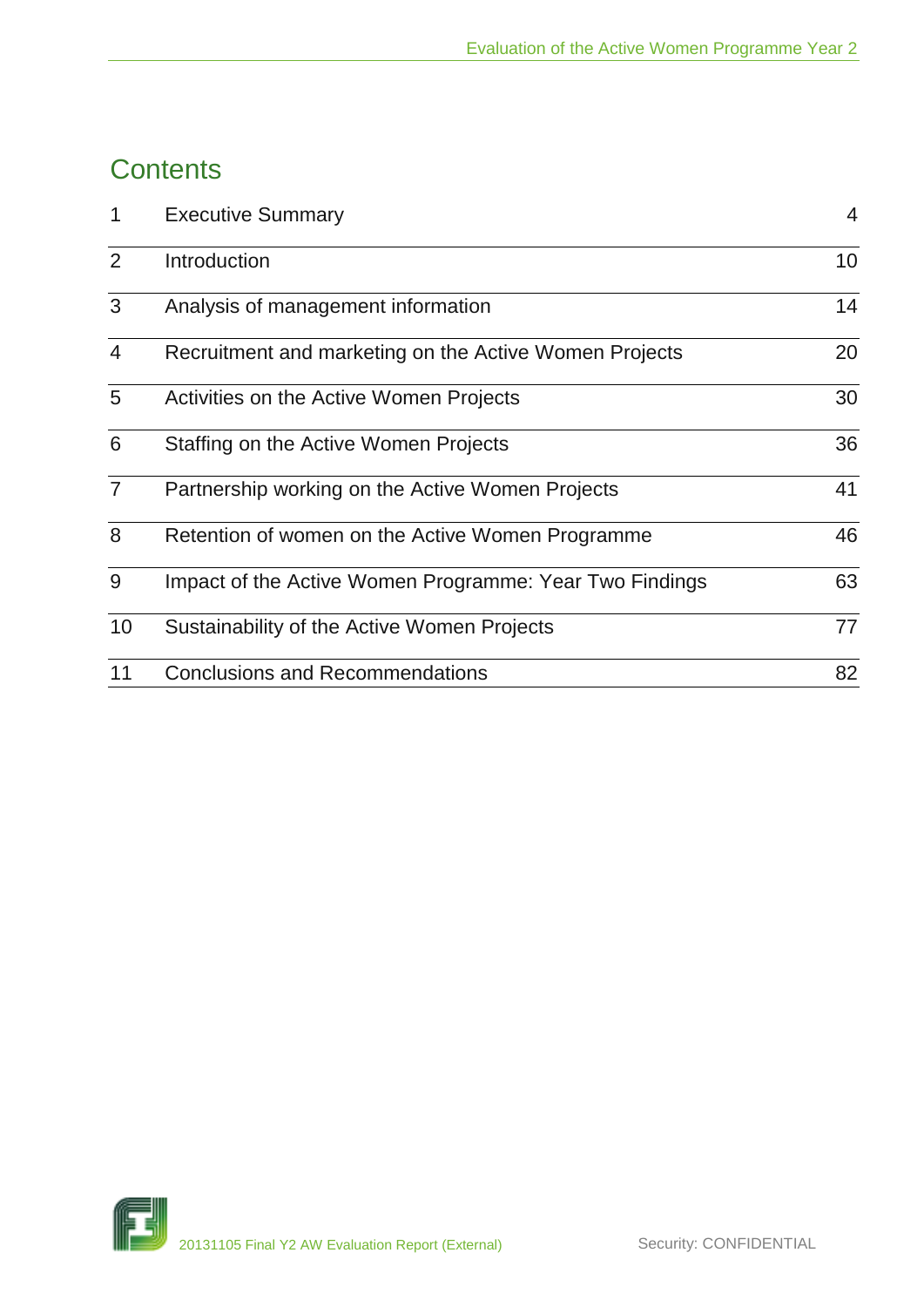



## <span id="page-3-0"></span>1 Executive Summary

## Introduction

- 1.1 Women currently take part in less sport than men and despite intensive efforts to address this, participation levels among women remain stubbornly flat.
- 1.2 Sport England's Active Women Programme seeks to overcome this by contributing £10m of National Lottery Funding to support projects as they grow and sustain female participation in grassroots sport. Active Women projects are intended to increase the number of women playing sport and to encourage women who already play some sport to take part more often.
- 1.3 To be eligible for Active Women funding, applicants had to demonstrate that projects would address the specific barriers to participation in sport faced by either:
- Women in disadvantaged communities (the 20% most deprived lower super output areas in the country); or
- Women caring for children under the age of 16.
	- 1.4 In January 2011, the 20 projects awarded Active Women funding were announced, with the intention that the projects would run for up to 3 years.
	- 1.5 Sport England commissioned IFF Research to conduct an evaluation of the Active Women Programme, with the overarching objective of gaining an understanding of the efficacy and value of the programme in terms of encouraging participation in sport among women.
	- 1.6 This document reports on Year Two of the Active Women Evaluation.

## Analysis of Management Information

- 1.7 The Active Women projects report against a set of standard indicators developed by Sport England. These reported figures show the extent to which projects are meeting targets and so provide information on where projects may be facing challenges, or seeing particular successes, at least in terms of the numbers of women involved.
- 1.8 The core output measures are 'participants' (the total number of women who take part in sport at a project at least once) and 'throughput' (the count of the total number of 'attendances').
- 1.9 Targets for these measures were included in the initial funding bids submitted by Active Women projects and subsequently agreed between each Active Women project and Sport England by the outset of the Programme.
- 1.10 Of the 20 Active Women projects, the overall projected Year Two target was 93,521 while the actual total achieved was 93,855, just over 100% of the target (in Year One the equivalent figure was 99%). At an individual project level, 12 of these 20 projects had reached their participant target.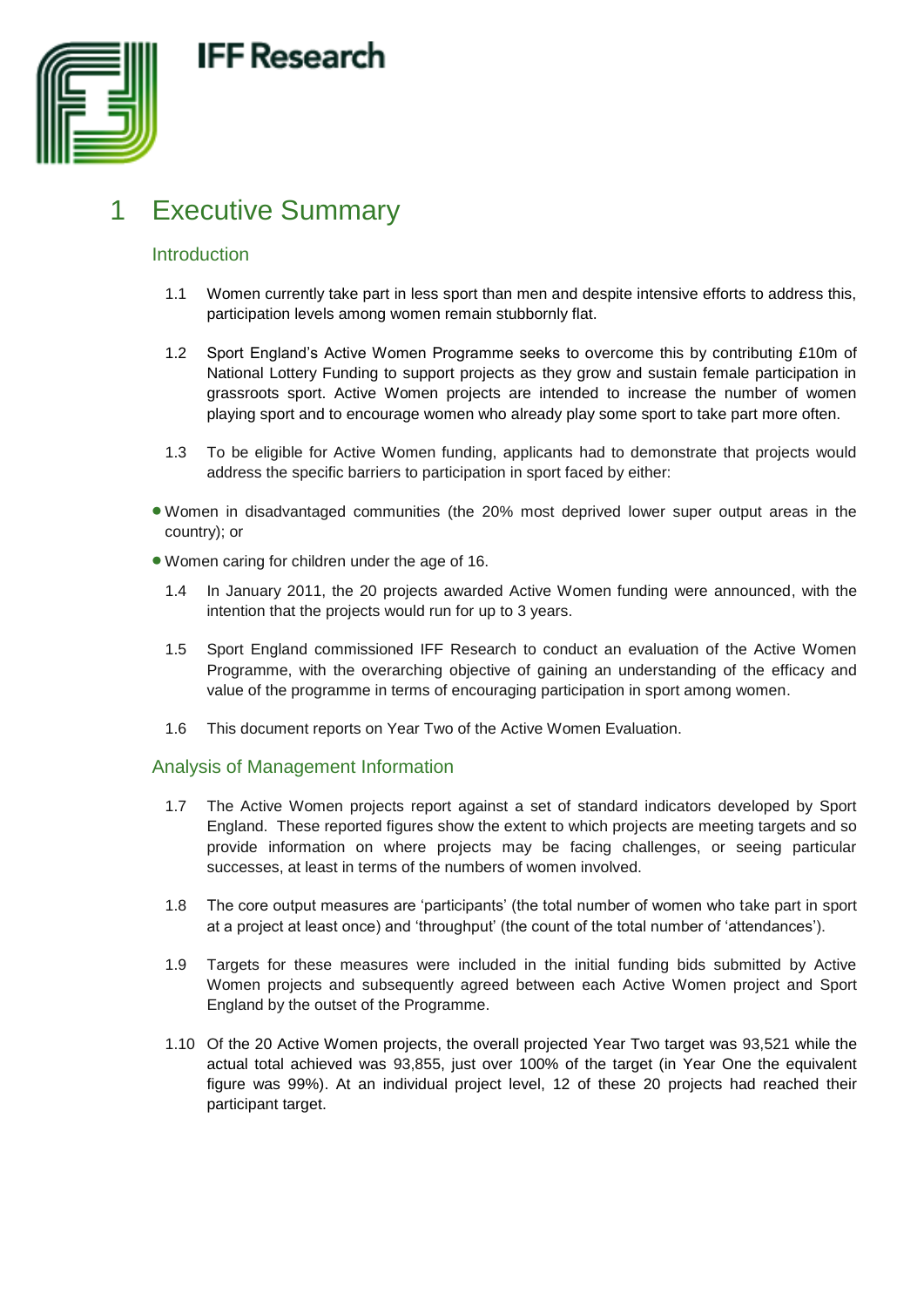- 1.11 However, projects are still struggling to achieve their throughput targets (as in Year One) although there has been an improvement in the second year of delivery. Twelve projects reported their Year Two throughput figures and while the total target for these 12 projects was 317,809, the number achieved was 160,981, 51% of the target (the Year One equivalent was 43%).
- 1.12 A key aim of the Active Women projects is to address specific barriers to participation in sport faced by women in deprived areas and women caring for children under the age of 16. Evidence from the management information would suggest that projects have been struggling on both these fronts:
	- The overall target across the 18 projects reporting figures on women living in deprived areas was 37,244. The achieved figure was 16,582, 45% of the target.
	- Of the 14 projects reporting on women caring for children under 16, the overall target was  $\bullet$ 40,361. The achieved figure was 18,536, 46% of the target.

### Recruitment and marketing on the Active Women Projects

- 1.13 The majority of projects met their participant target numbers for Year Two, demonstrating that they continue to successfully recruit women to activity sessions. However, there is a good deal of variation between projects with some far surpassing their targets while others (albeit fewer) do not reach them.
- 1.14 The successful recruitment approaches utilised in Year One are still being used by projects and are still effective. This chapter focuses on the main changes made to projects' recruitment efforts since Year One, and the challenges that remain.
- 1.15 The key changes and shifts mentioned by projects in terms of recruitment include:
- Increased partnership working
- Increased marketing and publicity
- Further emphasising the social nature of activity sessions and spreading the 'bring a friend' message
	- 1.16 While these appear to be working well, some significant recruitment challenges remain across all projects:
	- 1.17 The challenge of recruiting from the target group of women who care for children and (particularly) those from deprived areas (several projects acknowledge they are no longer concentrating on these women specifically and are simply trying to attract all the women they can).
	- 1.18 Linked to this, and while marketing and publicity has improved, women consistently comment that they have seen little or no publicity and for example had only heard about the sessions through a friend.
	- 1.19 Women very much value face-to-face (or at least telephone) contact from project staff or volunteers prior to attending a session for the first time, but this appears to be happening less in Year Two.

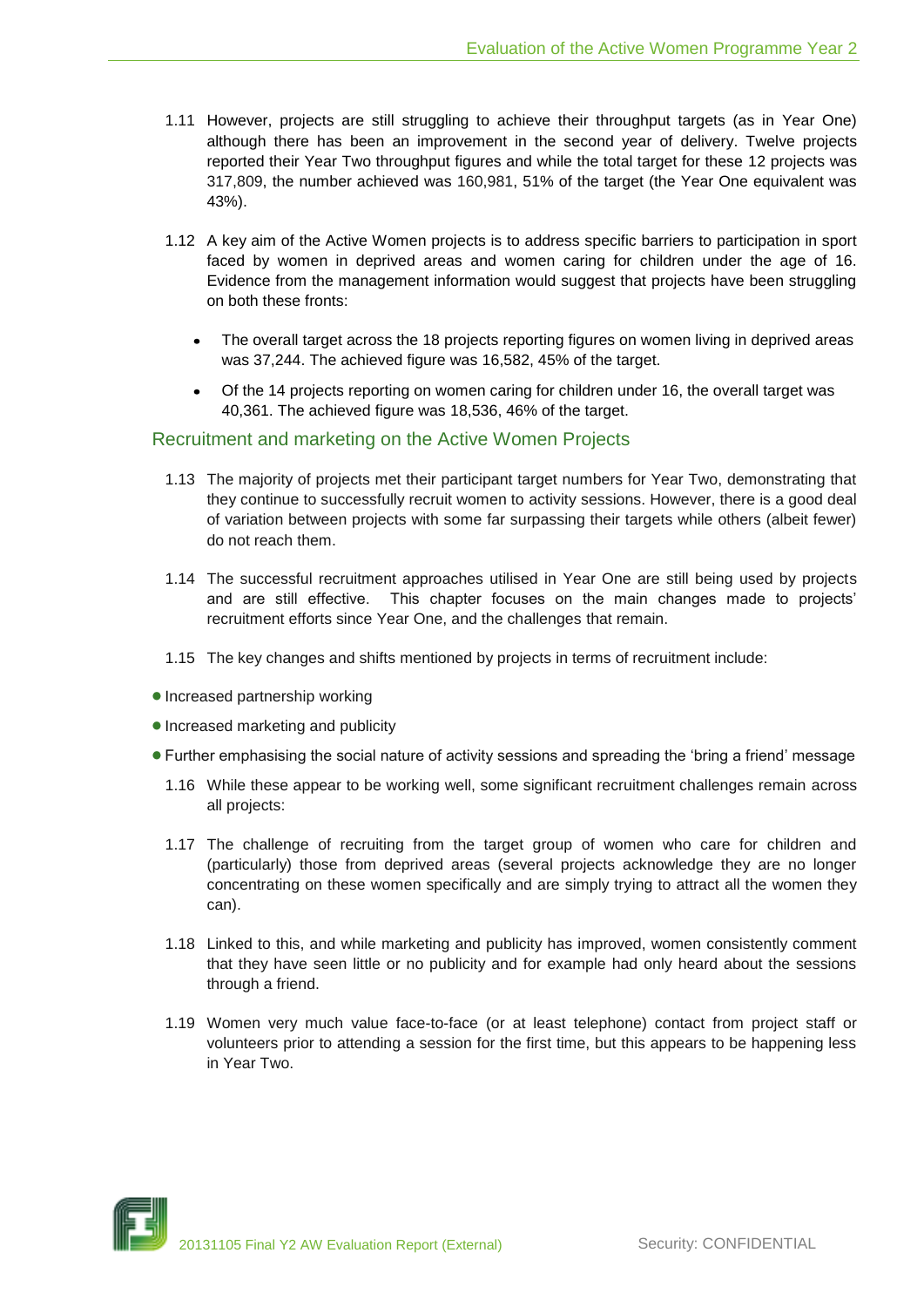## Activities on the Active Women Projects

- 1.20 Following guidance from Sport England in Year One that projects could be flexible with the activities they provide, projects have very much taken a needs-led approach in Year Two, tailoring the activities they offer and the set-up and nature of each session to women's requirements and interests.
- 1.21 Experience of delivering sessions throughout Year One has enabled some projects to develop a set of 'core' or 'hub' sessions, which they have offered alongside new activities and taster sessions.
- 1.22 Projects have continued to offer a variety of sports and activities in Year Two, both individual and team-based, to cater to a range of needs. Badminton, running and swimming have all been particularly successful.
- 1.23 Partnership working has facilitated the range of activities projects have been able to offer.
- 1.24 The types of sessions have also been varied. Mother and children sessions have become more widespread in Year Two, as have competitions and sessions that offer women more of a challenge to cater for those who have progressed beyond entry level.

## Staffing on the Active Women Projects

- 1.25 Projects have had a great deal of success in engaging (and retaining) staff and volunteers in Year Two, enabling the delivery of more sessions for participants, a greater diversity of activities and more support for individuals.
- 1.26 However, encouraging an increased level of volunteering among women from deprived areas would be a worthy area of focus in Year Three.
- 1.27 The training offered to staff and volunteers has increased in terms of its quantity, its range (focussing on both activity-specific and 'softer' skills) and its level (with a greater number of staff aiming for or achieving level 2 qualifications).
- 1.28 Although some projects have started to provide more advanced sessions alongside their beginners offering, there is some unfulfilled appetite for receiving more traditional 'coaching' as a majority of participants would like coaches to provide them with more tips to help them improve their technique.
- 1.29 Mentoring and buddy schemes are providing on-going support for volunteers and new coaches, but staff could benefit from more regular team meetings (which will need to be organised well in advance).

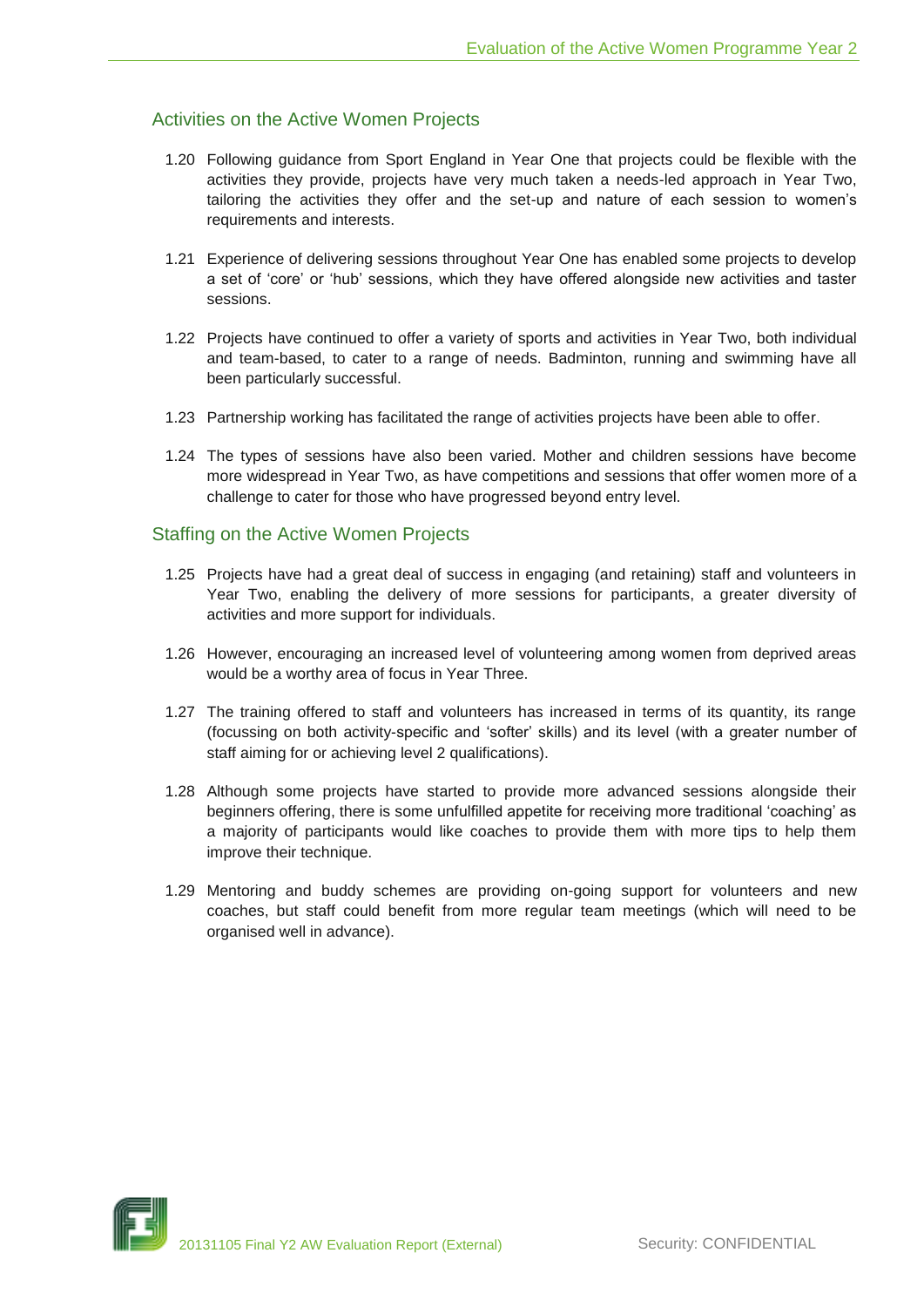## Partnership working on the Active Women Projects

- 1.30 As in Year One, partnerships have:
- helped with promotion and recruitment, allowing projects to reach a larger and more diverse selection of participants,
- provided funding, staff, equipment or facilities enabling more sessions (and more types of activities) to be offered
	- 1.31 Partnerships will also be crucial to ensure the sustainability of projects.
	- 1.32 If projects that have formed successful partnerships with commercial organisations could provide tips on how best to do this, and if this could be shared more widely, it could be very valuable.

### Retention of women on the Active Women Programme

- 1.33 There are indications that projects have struggled to retain participants in Year Two. Most projects have not met their throughput targets. Additionally, the proportion of women surveyed that considered themselves to still be attending has significantly decreased (61% Year One, versus 35% Year Two).
- 1.34 However, one of the key roles of Active Women is to provide exit routes for participants into other sport and activity sessions and qualitative interviews with project staff and participants suggest that this has been on the increase in Year Two; a potential side effect of this is reduced retention on Active Women projects. It is important to take this into account when looking at the throughput figures and drop-out rates.
- 1.35 There is also evidence that projects have been taking positive steps to boost retention in Year Two:
- **Reviewing the timing of sessions on a frequent basis, to account for changing personal** circumstances;
- Ensuring classes are low cost and affordable;
- Increasing communications from project staff;
- Tailoring sessions by looking at the needs and profile of participants, to ensure that women feel comfortable and at ease;
- Increasing 'soft' skills training for coaches;
- Improving the staff-to-participant ratio, by increasing the number of volunteers and so enhancing the class experience;
- Offering more incentives, such as loyalty cards;
- Giving participants the chance to progress, through more challenging classes and competitions as well as volunteer and training opportunities;
- Offering more classes and a greater variety of activities on an on-going / permanent basis.
	- 1.36 But there are a couple of key areas for improvement:
- Childcare facilities are still only offered by a minority of projects, largely due to limited funding. Many projects identified this as one of the biggest barriers to on-going participation. Projects have explored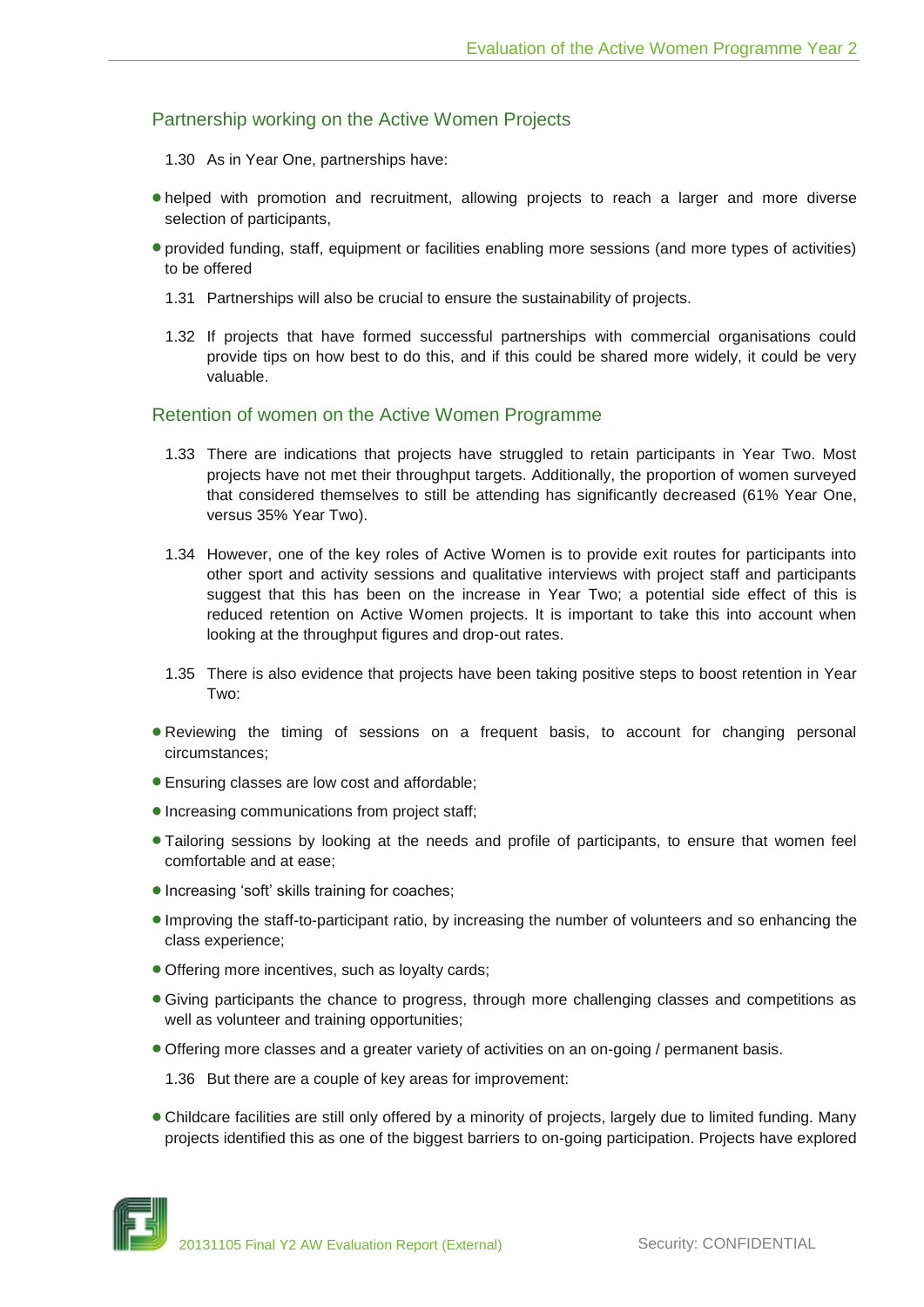ways around this through partnership working and running classes involving children, which have been moderately successful but there is an appetite for more so such avenues should continue to be explored in Year Three.

Communications from project staff could be more consistent. Although most projects were reasonably good at contact before women attend a session, they were less good at providing ongoing and follow-up contact (although as discussed in Chapter 4, perhaps less so than in Year One).

### Impact of the Active Women Programme

- 1.37 The amount of sporting activity engaged in by participants has dropped since Year One, however participants are still doing more activity at Year Two than in the month before they got involved in Active Women. Prior to joining their Active Women project, women were doing an average of 7.0 sporting sessions per month. This rose to 10.6 at the time of the Year One survey before falling to 8.7 at Year Two.
- 1.38 Just under a half (46%) of participants had done more sport in the previous month than they had done before their involvement with an Active Women project. This compares to 61% from Year One (gross impact). Of this 46%:
- 22% were not doing any sport before Active Women but had done so in the month prior to their Year Two interview.
- 24% had done sport before Active Women and increased the frequency of activity since.
	- 1.39 Nearly one in three (28%) women felt that they would not have done any sport without Active Women, while a further half (49%) would have done less sport, indicating that the majority of women feel that the introduction of the Active Woman Programme has impacted on their activity levels. Only one fifth of women (21%) stated that they would have done "at least as much sport or activity anyway" (deadweight)
	- 1.40 Nearly two-fifths (38%) of all participants reported that both their activity levels rose and, crucially, that without Active Women they would have done less, or no sport (net impact).
	- 1.41 Women from the target groups (deprived and / or with childcare responsibilities) were more likely to have seen the amount of sporting activity decline from Year One compared to women not in the target groups, indicating the importance of maintaining engagement with the target groups once they have started on the Active Women Programme. Indeed, these women were significantly closer to their levels of activity before starting Active Women sessions.
	- 1.42 Over four in five women (85%) had recommended their project or spoken about enjoying the sessions to someone else while three in five (61%) had brought a friend or family member along to a session (multiplier effects).
	- 1.43 Participants were slightly less positive about the softer impacts (such as having fun or feeling better about themselves) of their Active Women sessions compared to Year One, although this can be explained by the higher proportion that were no longer participating in Active Women sessions at Year Two.

## Sustainability of the Active Women Projects

1.44 In Year Two projects have been taking an increased number of measures to improve the sustainability of their project.

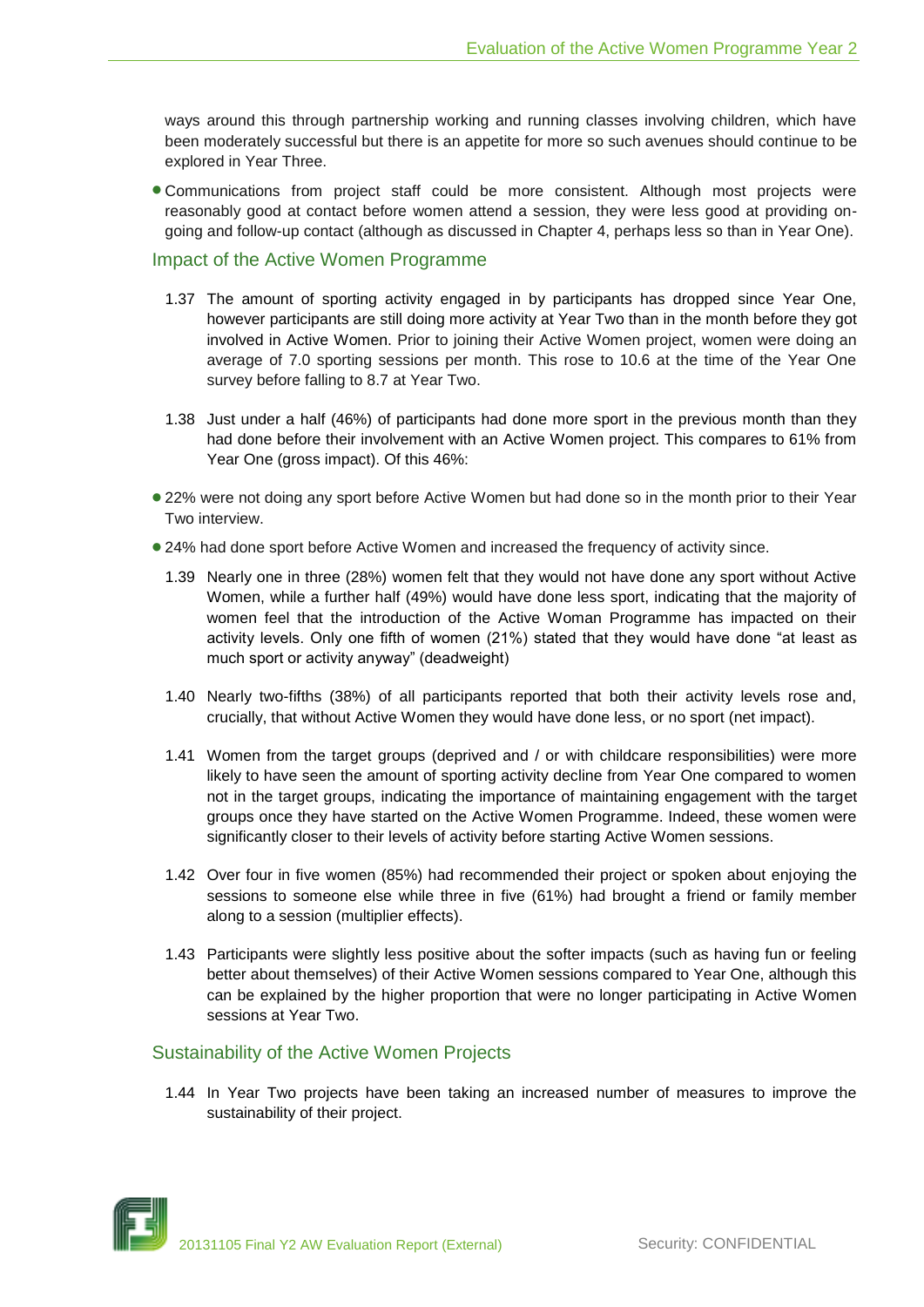- 1.45 Projects have been particularly successful at improving and increasing the training opportunities available to participants, providing women with some of the skills they need to run sessions themselves.
- 1.46 Community-based partnership working has also progressed in Year Two, as projects have developed and/or strengthened links with community groups and local councils.
- 1.47 Collecting feedback is a chance to involve women in future decisions affecting their project and give them an interest in its sustainability. While all projects have provided women with informal feedback opportunities, the opportunity to use more formal feedback channels should be considered in Year Three.
- 1.48 Securing alternative funding continues to be a challenge for all projects and any best practice which can be shared in terms of securing commercial partners would be highly beneficial. Many projects have introduced or increased charges to participants during Year Two in order to facilitate sustainability but they are mindful that this can only go so far, as cost is a key barrier to exercise among the Active Women target groups.
- 1.49 Some projects have been offering more challenging sessions in Year Two to make the transition to clubs and groups outside the Active Women project less daunting for participants.

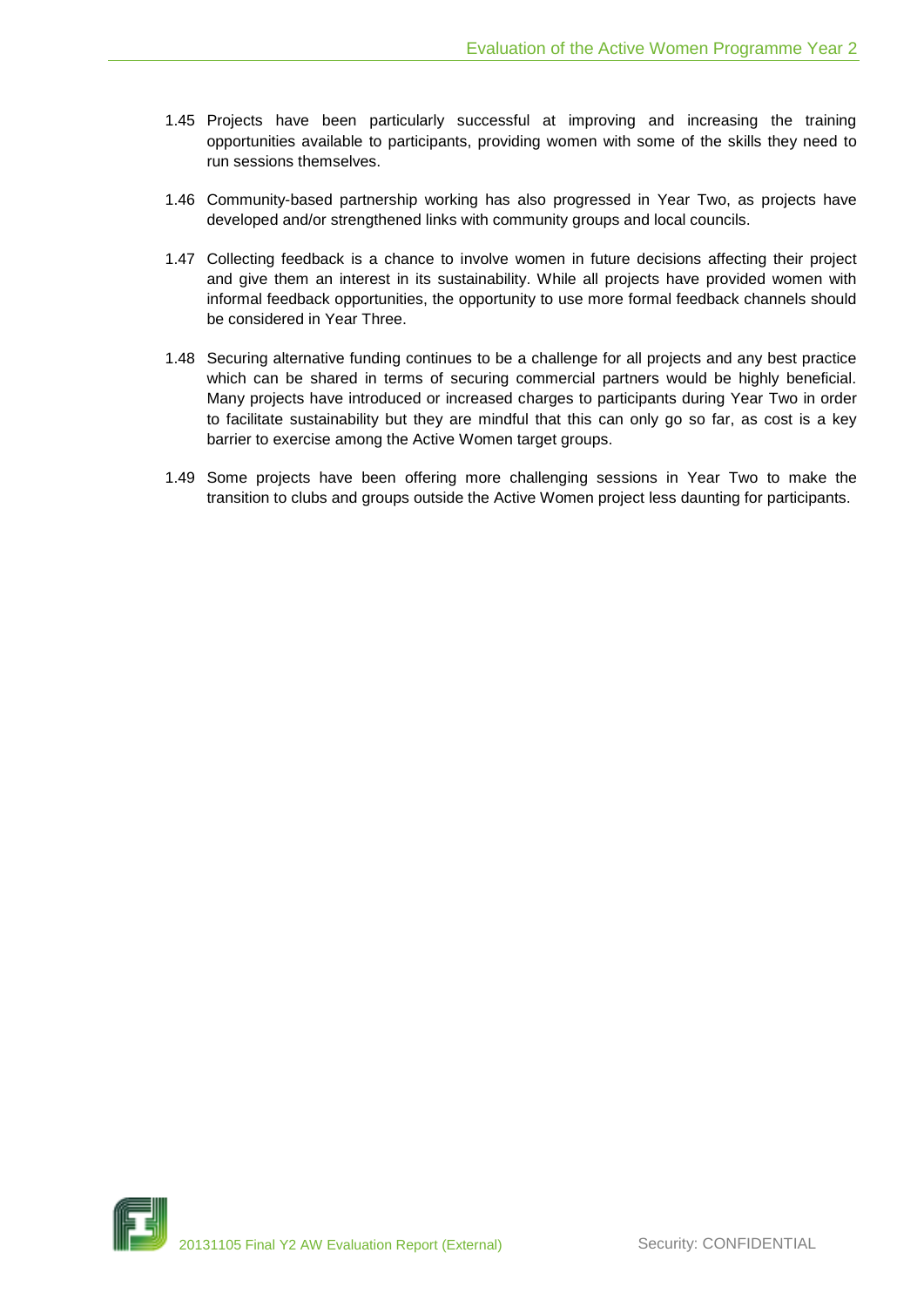## <span id="page-9-0"></span>2 Introduction

## About the Active Women Programme

- 2.5 Women currently take part in less sport than men and despite intensive efforts to address this, participation levels among women remain stubbornly flat.
- 2.6 Sport England's Active Women Programme seeks to overcome this by contributing £10m of National Lottery Funding to support projects as they grow and sustain female participation in grassroots sport. Active Women projects are intended to increase the number of women playing sport and to encourage women who already play some sport to take part more often. To sustain behaviour change, it will also be important for projects to offer appropriate exit routes for participants so that they can continue to play sport even after the activity supported by Active Women funding has ended.
- 2.7 To be eligible for Active Women funding, applicants had to demonstrate that projects would address the specific barriers to participation in sport faced by either:
- Women in disadvantaged communities (the 20% most deprived lower super output areas in the country); or
- Women caring for children under the age of 16.
	- 2.8 This involves stimulating local demand for sport and providing an appropriate and accessible supply of sporting opportunities to meet demand.
	- 2.9 In January 2011, the 20 projects awarded Active Women funding were announced. These projects vary by:
- Geographical coverage (three national and 17 local, spread by region)
- Sports offered (All are multi-sport projects, except two of the national projects: England Netball and British Cycling)
- Type of delivery organisation (including councils, NGBs and charities)
- Starting date (projects began delivery between autumn 2010 and spring 2011)
- Scope (as detailed in Chapter 3, the projects vary considerably in terms of target numbers of participants)
	- 2.10 The projects were scheduled to run for three years, with the exception of StreetGames which had a two year delivery period. It is also worth noting that StreetGames is structured somewhat differently from the other projects. Whilst 19 projects receive their funding directly from Sport England, StreetGames distributes its Active Women funding to its own network of over 50 local projects.

## Active Women Evaluation

- 2.11 Sport England commissioned IFF Research to conduct an evaluation of the Active Women Programme, with the overarching objective of:
- Gaining an understanding of the efficacy and value of the programme in terms of encouraging participation in sport among women.
	- 2.12 And more specifically within this: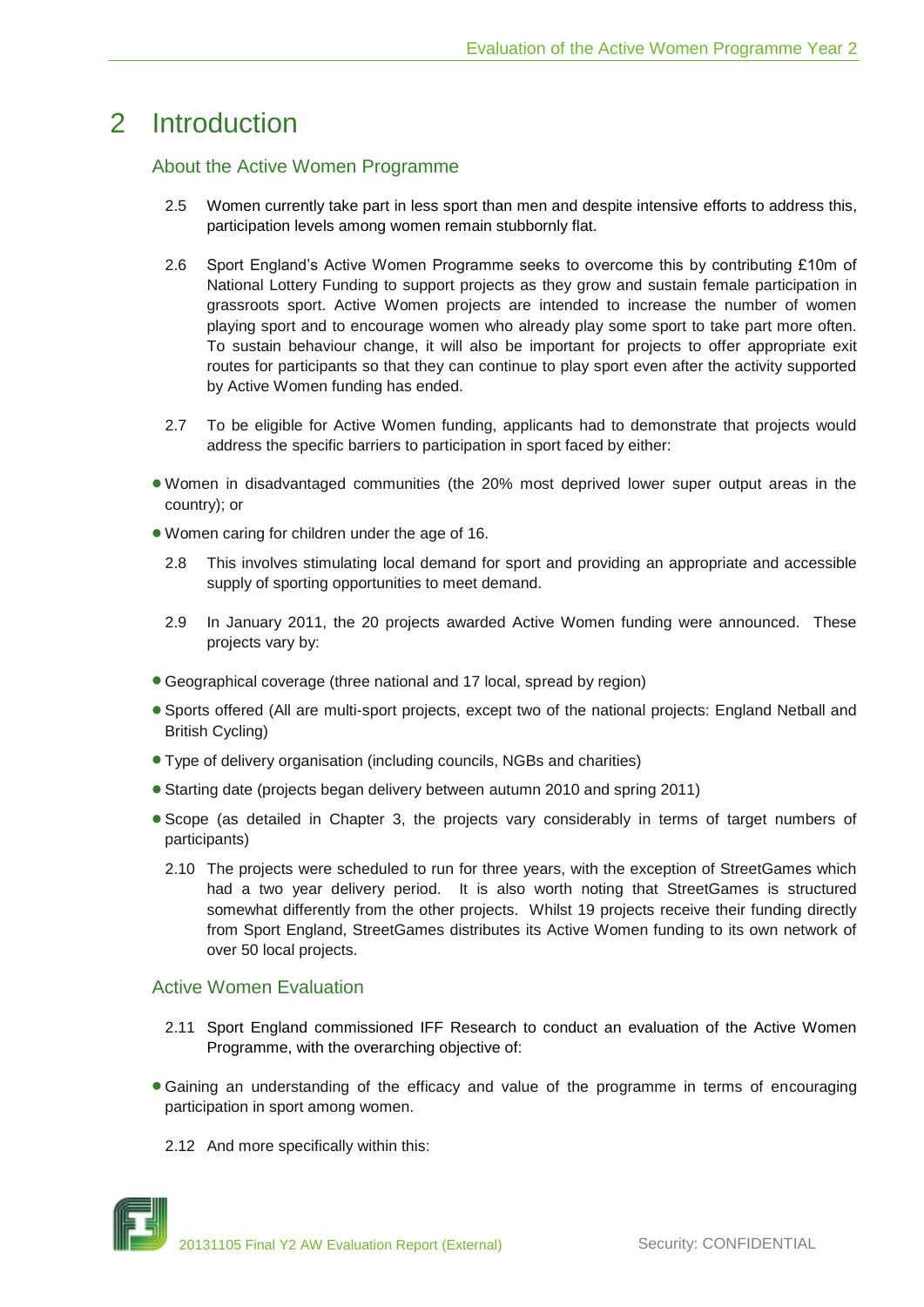- To examine what works, for whom, and in what context.
- To explore the barriers to participation and to assess the role of the Active Women projects in overcoming these barriers;
- To track participants' experiences, satisfaction and behaviour;
- To isolate the specific influence of the Active Women project on participants' experiences and behaviour, in order to estimate the net impact of the programme.
	- 2.13 The understanding gained from the research will be used to enhance the development and delivery of projects within the programme as findings are shared with Sport England and with Active Women projects throughout the programme's life. The research will also inform decisions on Sport England's investment in similar projects and programmes in the future.
	- 2.14 This document reports on Year Two of the Active Women Evaluation.

#### Methodology – Year Two

- 2.15 The evaluation design ensured both breadth and depth, collecting some information on all 20 projects (the 'basic evaluation') and exploring issues with a selection of six projects in much greater detail (the 'focussed evaluation').
- 2.16 The 'basic evaluation' in Year Two consisted of:
- A face-to-face depth interview with the lead(s) at each of the 20 projects (in November / December 2012)
- On-going collection of six-monthly reports from each project, detailing participant numbers achieved and a variety of other measures (detailed in Chapter 3)
	- 2.17 Consistent with Year One, the six projects selected to cover in greater detail in Year Two were:
- Back to Netball, England Netball
- Breeze, British Cycling
- Sport4Women, London Borough of Tower Hamlets
- East Durham Belles, Wingate & Station Town Family Centre
- B-inspired, Braunstone Foundation Charity
- Think Fit, Tottenham Hotspur Foundation

2.18 The 'focussed evaluation' in Year Two consisted of:

- **Site visits to each of the projects, consisting of three to six in-depth interviews with those in** development and delivery roles, including project leads, coaches and volunteers (in November / December 2012)
- In-depth interviews with 20 new participants, three or four from each project (in December 2012 and January / February 2013)
- In-depth interviews with 11 enquirers (in January, February and March 2013).
- In-depth interviews with 22 longitudinal participants across projects (in February, March and April 2013)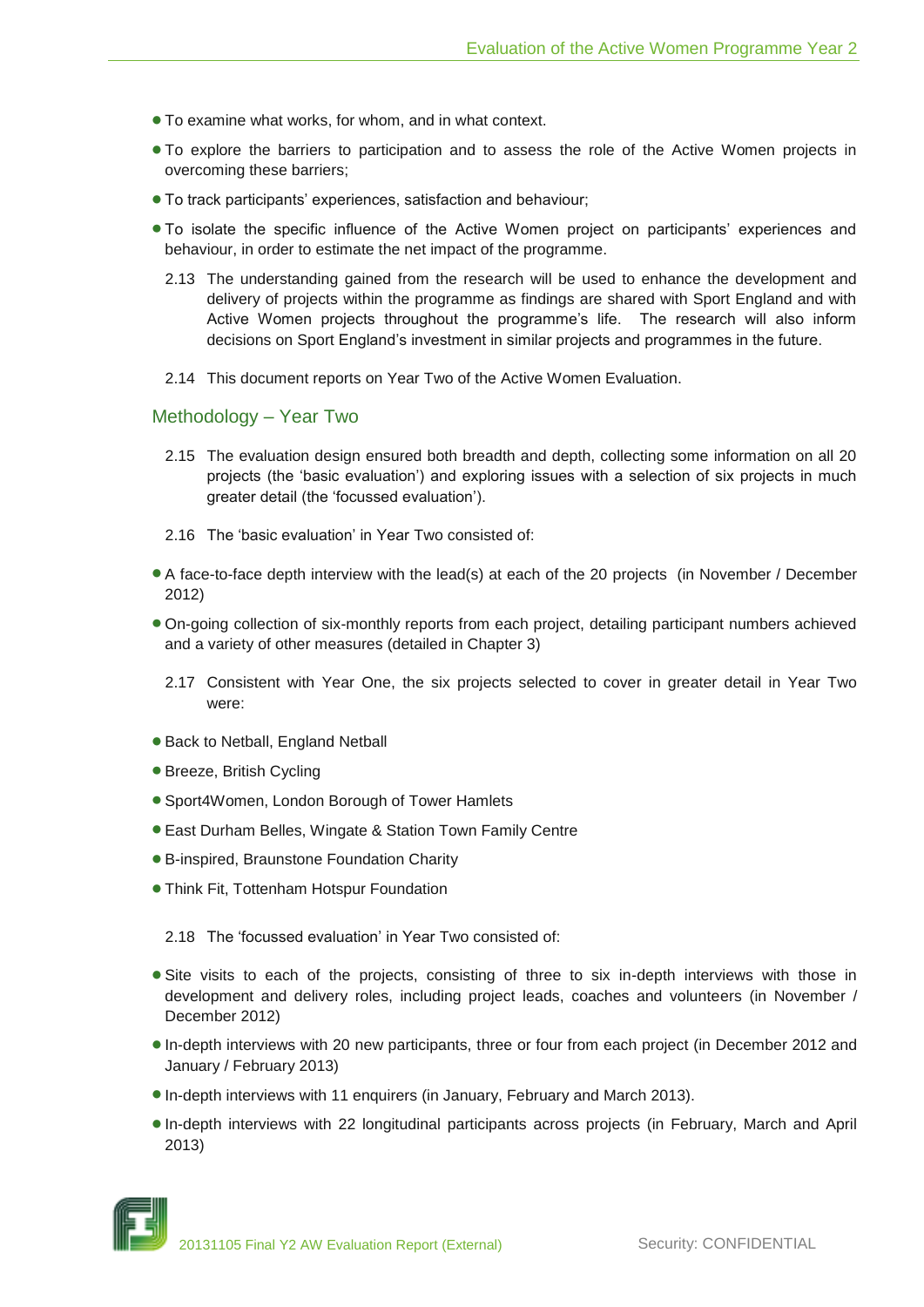528 shorter quantitative interviews with longitudinal participants (in April 2013)

Site visits

- 2.19 The site visits generally consisted of a series of face-to-face interviews at one of the project's delivery locations in the course of one day, with some follow-up interviews conducted over the phone where a key person was not available on the day in question. As in Year One, Back to Netball interviews were split over two locations, reflecting the national nature and delivery structure of the project.
- 2.20 These site visits were geared to understanding how projects have been developing in Year Two and the impact of any changes to delivery made following the first wave of research.

In-depth interviews with new participants

- 2.21 The new participant interviews were conducted face-to-face and the women were able to choose a location (e.g. their home, a local café or library) rather than having the interviews take place at the project sites themselves, in case this influenced their response.
- 2.22 A new participant was defined as any woman who had started attending one or more sessions of an Active Women project in Year Two, whether or not they were still participating at the time of the research.

In-depth interviews with enquirers

- 2.23 The 11 enquirer in-depth interviews were over the phone. In Year One 14 in-depth interviews were conducted with enquirers (in April / May 2012), bringing the total number of enquirer interviews to 25.
- 2.24 An enquirer is defined as any woman who has enquired about a project but did not then go on to participate.

In-depth interviews with longitudinal participants

- 2.25 In-depth interviews with longitudinal participants (i.e. follow-up interviews with Year One participants) took place over the telephone. Longitudinal participants fall into four types:
- Participating in Year One but not currently;
- Participating in Year One and still participating;
- Not participating in Year One and still not; and
- Not participating in Year One but participating in Year Two.
	- 2.26 The focus of these interviews was on developing an understanding of the barriers and enablers of participation over time.

Quantitative survey with longitudinal participants

2.27 As in Year One, the quantitative questionnaire was designed to take 10 – 15 minutes to complete and a prize draw of £50 of love2shop vouchers was offered as an incentive for women to take part in the survey.

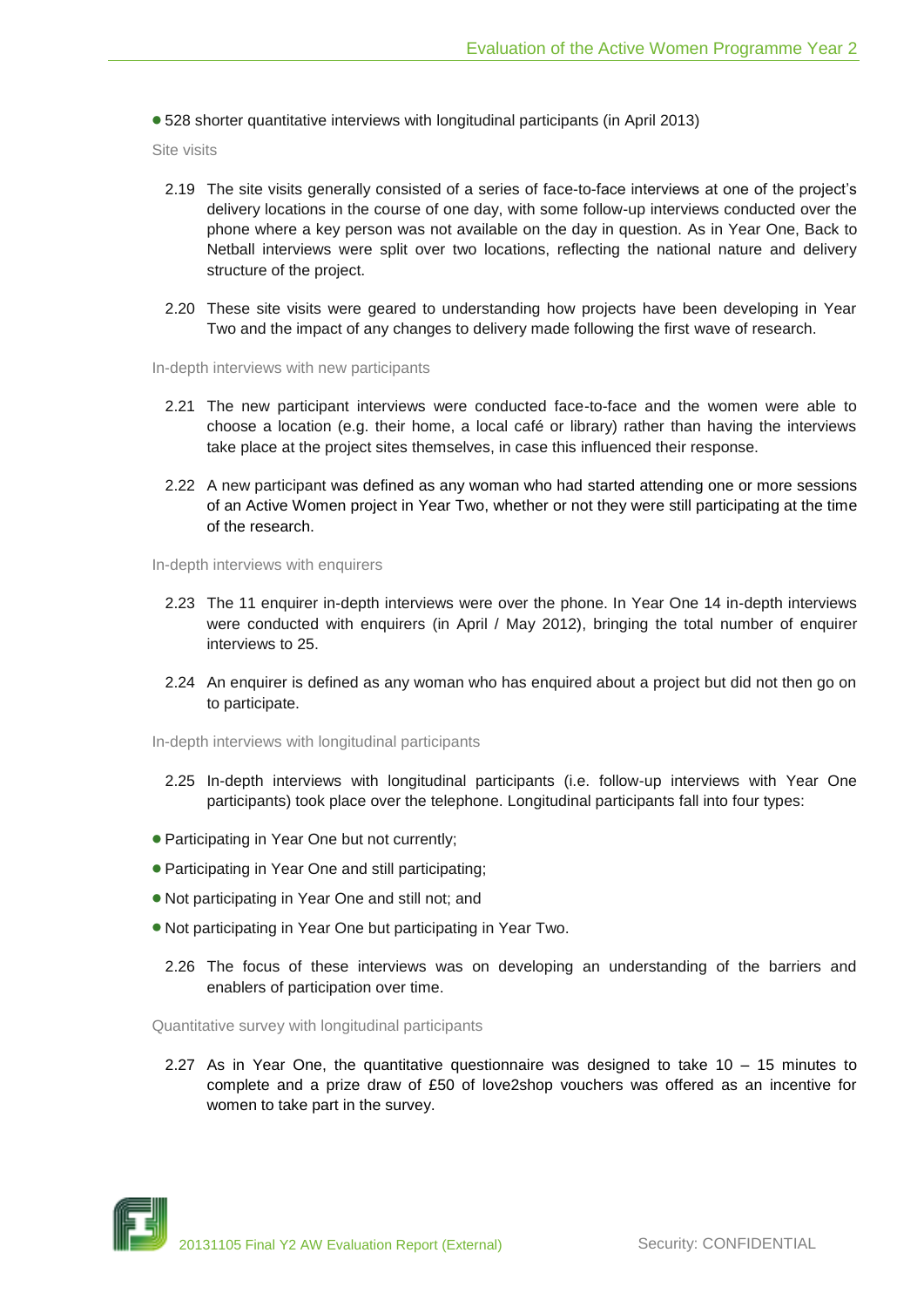- 2.28 Longitudinal participants (including some from StreetGames as well as the six projects from the 'focussed evaluation') were invited to take part in the survey in one of two ways:
- IFF Research sent out email invites, containing a link to the survey, directly to participants.
- Participants for whom telephone numbers but no email addresses were held were contacted by IFF's telephone interviewing team and invited to complete the survey over the phone. Those with both telephone and email addresses who did not respond to the survey online (or whose email invites bounced back) were also invited to take part by telephone.
	- 2.29 The Year Two questionnaire was designed to explore medium-term outcomes, sustainability and any wider impacts reported from participation.
	- 2.30 The six projects were selected as part of the 'focussed evaluation' as they represented a good cross-section of different types of projects (by the factors described in paragraph 2.5). However, as in Year One, this is not to say that the participants of these six projects (plus StreetGames) mirror exactly the characteristics of the participants of all 20 Active Women projects. When interpreting overall quantitative findings, it should be borne in mind how the overall survey population breaks down by project.

#### **Table 2.1: Number of achieved interviews by Active Women project – Year Two**

| Active Women project   | Interviews achieved |
|------------------------|---------------------|
| <b>B-inspired</b>      | 149                 |
| <b>Back to Netball</b> | 105                 |
| East Durham Belles     | 105                 |
| <b>Breeze</b>          | 61                  |
| <b>Think Fit</b>       | 57                  |
| Sport4Women            | 29                  |
| <b>StreetGames</b>     | 22                  |
| TOTAL                  | 528                 |

## Evaluation schedule

- 2.31 The final wave of the Active Women Evaluation will comprise:
- **Site visits with project leads in Year Three among the projects in the focussed evaluation;**
- Following up participants who have taken part in the in-depth interviews to examine longer term impacts of the Active Women Programme;
- Telephone depth interviews with other providers of sporting opportunities to women, to see if the Active Women Programme has had an impact, positive or negative, on them.
	- 2.32 Findings from Year Three of the research will be available in Summer 2013.

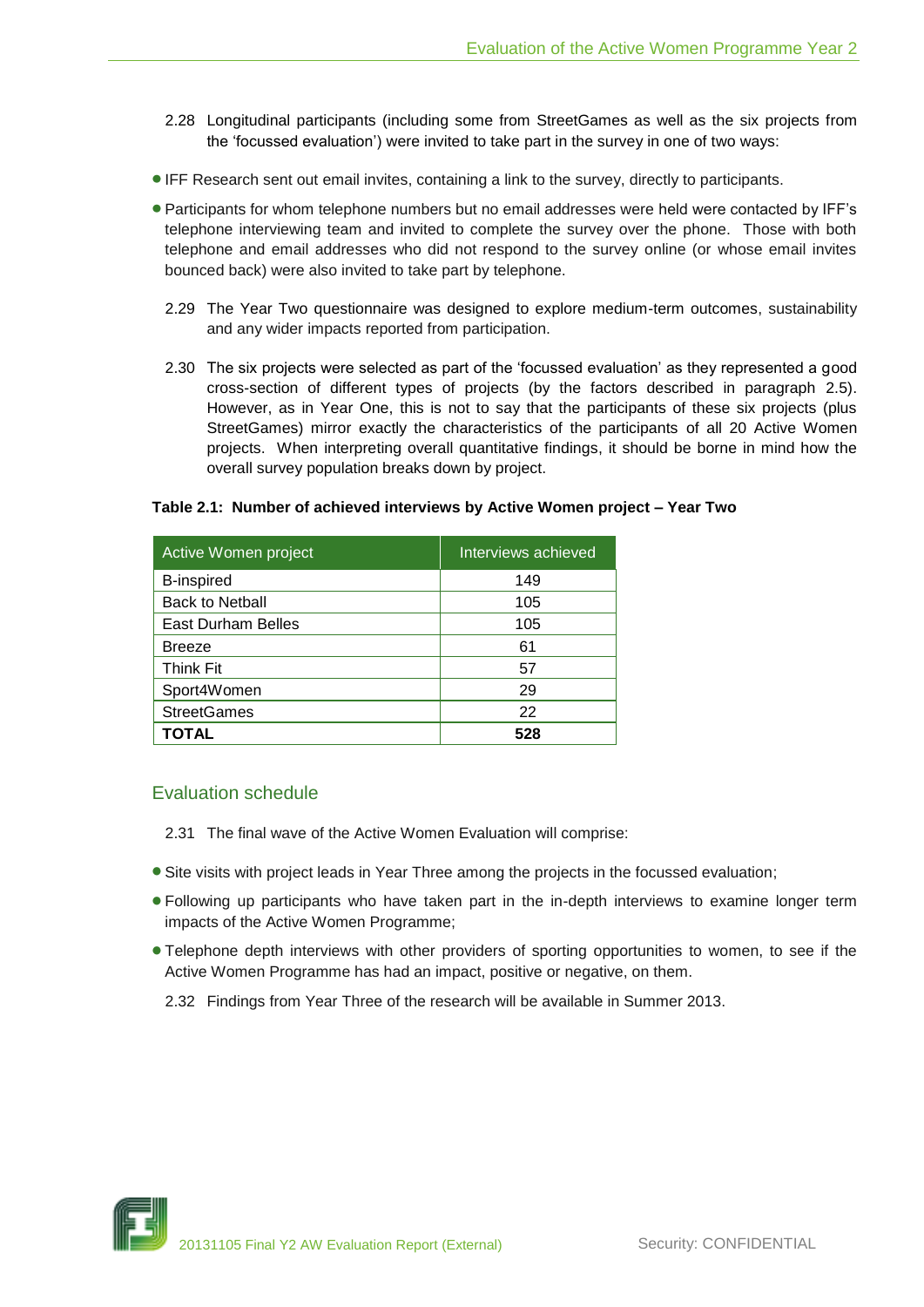## <span id="page-13-0"></span>3 Analysis of management information

## Introduction and summary

- 3.1 All 20 Active Women projects report against a set of standard indicators that Sport England has developed to facilitate the comparison and aggregation of results across projects on the Active Women Programme and, indeed, all other projects that involve sports activity.
- 3.2 The core output measures are 'participants' (the total number of women who take part in sport at a project at least once) and 'throughput' (the volume of participation at a project i.e. the count of the total number of 'attendances').
- 3.3 Some projects also report on counts of 'volunteers' and 'coaches', as well as splitting their participant counts by age, ethnicity, disability, whether they live in deprived areas and whether they care for children under the age of  $16<sup>1</sup>$
- 3.4 Targets for these measures were included in the initial funding bids submitted by Active Women projects and subsequently agreed between each Active Women project and Sport England at the outset of the Programme. A small number of projects made further modifications to their interim targets after recruitment had commenced as their original targets were felt to be slightly too ambitious to achieve within the timescale. However the overall, three year, targets for most projects stayed roughly the same regardless of these modifications.
- 3.5 The figures which show how much progress has been made towards targets are submitted by projects to IFF Research and Sport England every six months. All but three of the projects have now completed two years of delivery and have therefore compiled and provided their figures for 2012-2013. The remaining three projects have completed and provided figures for their first 18 months of delivery and, unless specifically stated, references to their targets will use the midpoint of their Year One target and Year Two target, to ensure comparability across all projects.
- 3.6 It should be noted that Year Two figures represented total numbers achieved since the start of delivery of the Active Women projects; they are cumulative, including Year One results too<sup>2</sup>. Table 3.1 illustrates the number of projects reporting on these various targets.

 $2$  Comparisons are made throughout this chapter with Year One proportions. There is a slight discrepancy between the overall Year One figures reported here and those shown in the Year One report, due to not all figures being available at the time of the Year One report.



 $\frac{1}{2}$  Throughput figures are provided as totals with no demographic breakdown required.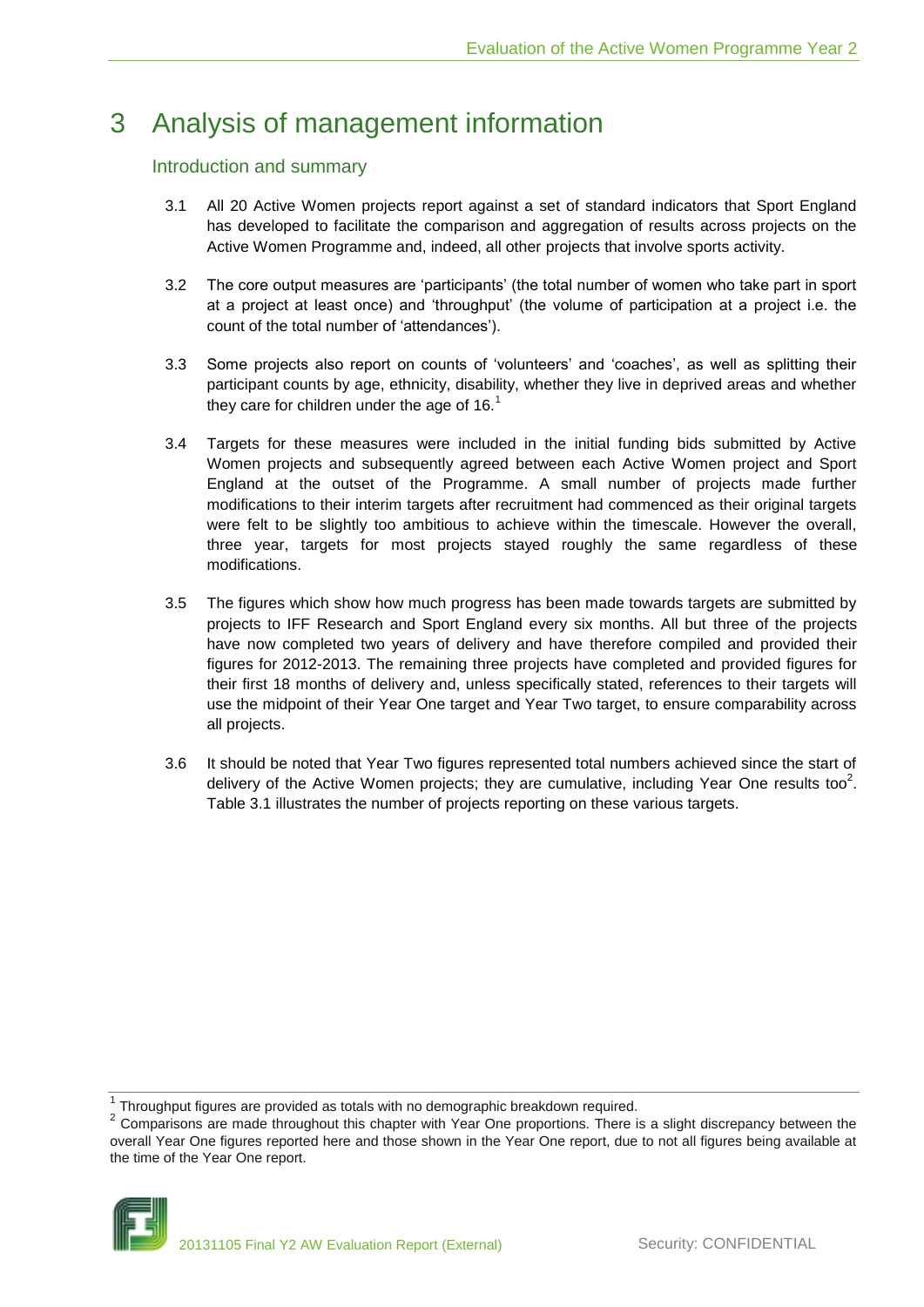| Active Women measure | <b>Targets</b> |
|----------------------|----------------|
| Participants         | 20             |
| Deprived             | 18             |
| Childcare            | 14             |
| Age                  | 17             |
| Ethnicity            | 10             |
| <b>Disability</b>    | 8              |
| Throughput           | 12             |
| Coaches              | 13             |
| Volunteers           | 11             |

**Table 3.1: Number of projects with Active Women measure targets**

- 3.7 The overall projected Year Two target across all 20 projects was 93,521 while the actual total achieved was 93,855, just over 100% of the target (in Year One the equivalent figure was 99%). This confirms that, projects were generally on track with their delivery, at least in terms of participation.
- 3.8 While projects were generally on track with their participant numbers, they were still struggling, like in Year One, to achieve their throughput targets, once again highlighting the issues projects have faced with retention. Twelve projects reported their Year Two throughput figures and while the total target for these twelve projects was 317,809, the number achieved was 160,981, 51% of the target (the Year One equivalent was 43%).
- 3.9 A key aim of the Active Women projects is to address specific barriers to participation in sport faced by women in deprived areas or women caring for children under the age of 16. Evidence from the management information would suggest that projects have been struggling on both these fronts, and have found it harder than in Year One:
	- The overall target across the 18 projects reporting Year Two figures on women living in deprived areas was 37,244. The achieved figure was 16,582, 45% of the target. This represented a significant decrease from Year One, where 64% of the target for women living in deprived areas was achieved.
	- Of the 14 projects reporting on women caring for children under 16, the overall target was 40,361. The achieved figure was 18,536, 46% of the target which once more represented a decrease from the Year One figure of 71%.
- 3.10 Such decreases from Year One perhaps suggest that as projects attempt to increase their participant numbers beyond Year One, they sacrifice targets relating to other measures, such as engaging with women in the target groups, although as this Chapter will show later on, the overall figures are somewhat skewed by the larger projects.

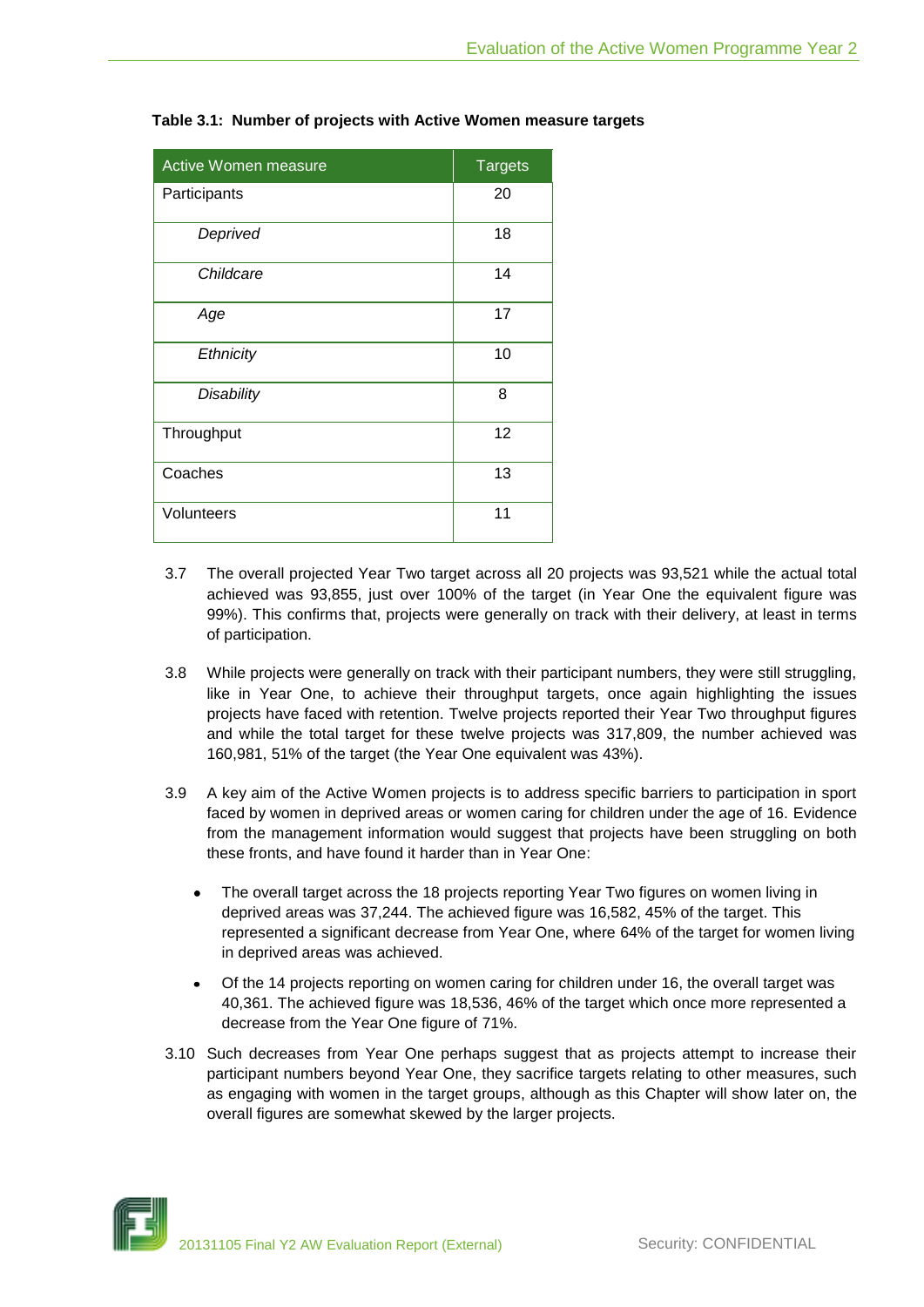- 3.11 Thirteen projects reported on the number of coaches they had had after two years. The overall target for these projects was 1,114 and they surpassed this, achieving 2,055 coaches in total, 184% of the target (Year One: 164%). The number of volunteers was reported on by 11 projects; with an overall target of 2,061, projects achieved 2,265 volunteers in total, 110% of the target (Year One: 98%).
- 3.12 Table 3.2 presents a summary of the figures achieved in Year Two looking across key Active Women measures while also comparing these to Year One proportions achieved.

| Active Women measure | <b>Projects</b><br>reporting | <b>Year Two</b><br>Target | <b>Year Two</b><br>Achieved | % Year Two<br>Achieved | % Year One<br>Achieved |
|----------------------|------------------------------|---------------------------|-----------------------------|------------------------|------------------------|
| Participants         | 20                           | 93,521                    | 93,855                      | 100.4%                 | 99%                    |
| Deprived             | 18                           | 37,244                    | 16,582                      | 45%                    | 64%                    |
| Childcare            | 14                           | 40,361                    | 18,536                      | 46%                    | 71%                    |
| Throughput           | 12                           | 317,809                   | 160,981                     | 51%                    | 43%                    |
| Coaches              | 13                           | 1,114                     | 2,055                       | 184%                   | 164%                   |
| Volunteers           | 11                           | 2,061                     | 2,265                       | 110%                   | 98%                    |

#### **Table 3.2: Summary of key Active Women measures**

## Achieved participant figures by project

- 3.13 As we have already seen, at an overall level, projects appeared to be on track with their delivery in terms of participation. This is all the more positive given that the targeted number of participants in the second year of delivery was generally higher than the number targeted in Year One. There was however some variation by project, with twelve of twenty reaching their targets and a handful of these twelve outstripping their targets considerably (reporting between 114% and 251% of their targets).
- 3.14 Those projects that did not hit their targets reported reaching between 55% and 94% of their participant targets.

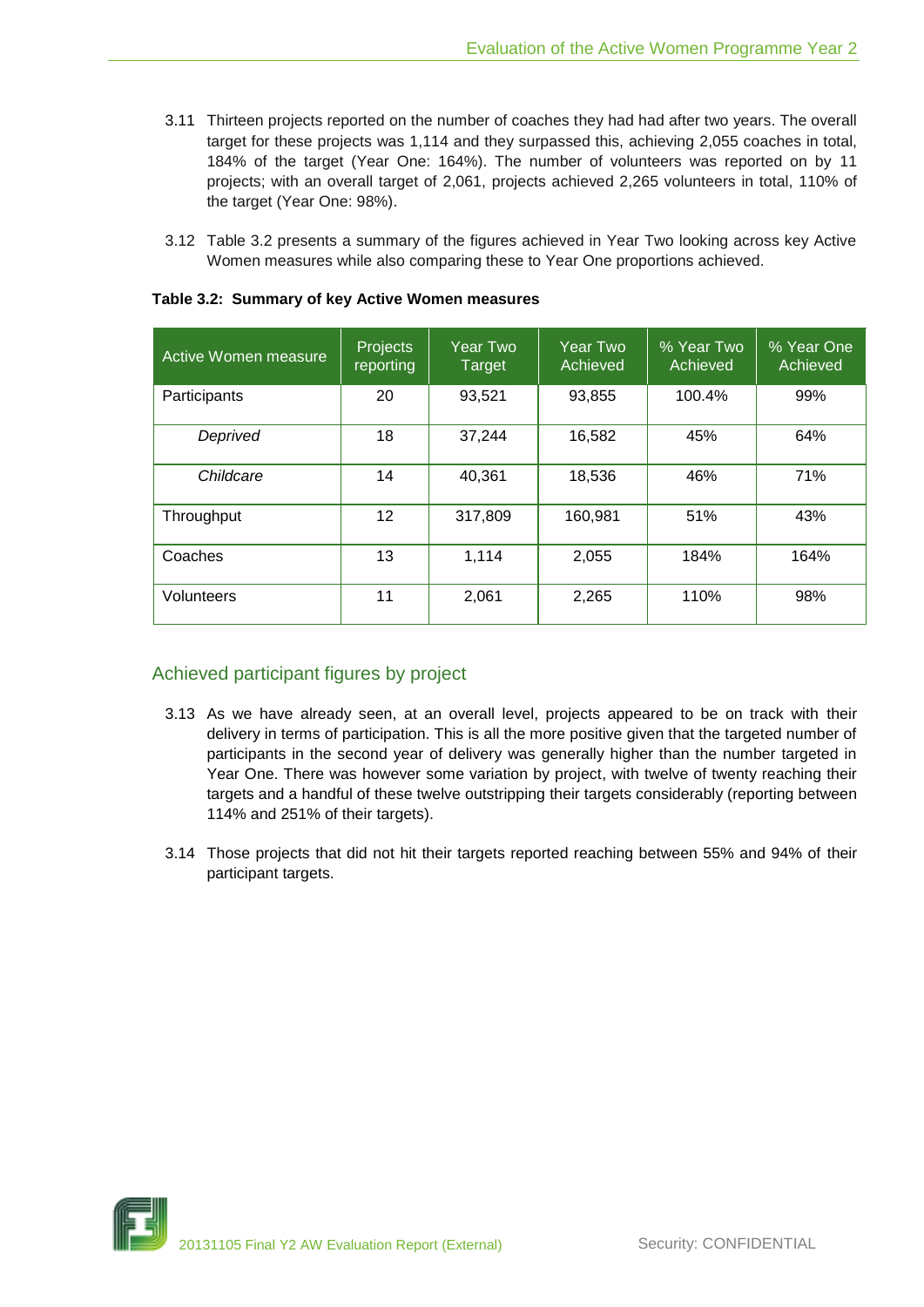- 3.15 It is also interesting to compare the number of participants achieved in Year One compared to Year Two to understand the extent to which projects, once they have spent time in Year One setting up projects, creating marketing tools and spreading awareness are able to capitalise on this development period and experience an exponential increase in the number of participants they achieve in Year Two.
- 3.16 At an overall level, across all 17 projects which had submitted their Year Two figures, 69% of all participants joined in the second year of delivery. This proportion was identical to the proportion as set out in the targets; i.e. on average projects anticipated that, of all the participants they had had by Year Two, 69% of them would start in the second year of delivery.

## Throughput achieved figures by project

- 3.17 While projects were slightly closer to reaching their throughput targets in Year Two (51%) than Year One (43%), most were still a long way off from achieving their target. Five projects reached their throughput targets, with the rest reporting between 33% and 64%. This suggests projects still have much work to do to increase retention rates. Chapter 8 (Retention of women on the Active Women Programme) assesses in more detail the issues that projects have experienced with retention.
- 3.18 As in Year One, projects with higher throughput targets tended to be further away from achieving them. As one would expect, throughput figures increased significantly from Year One to Year Two. At an overall level, throughput figures achieved in the second year of delivery accounted for 72% of all throughput figures achieved over the two year period.

## Participants by throughput

.

- 3.19 Although projects were on the whole on track with their participant numbers, most clearly found it difficult to achieve their throughput targets. It is important to examine the relationship between these two measures as this provides useful context for assessing issues relating to recruitment and retention. The success of Active Women projects cannot merely be judged by participant numbers: the aim should be to keep hold of participants once they have attended sessions and encourage them to keep returning to further sessions to facilitate a long term benefit for participants.
- 3.20 There was little difference at an overall level in terms of the number of attendances per participant between Year One and Year Two (3.9 vs. 3.8)3

 $^3$  These figures were calculated by dividing the actual (as opposed to targeted) participant figure by the actual throughput figure.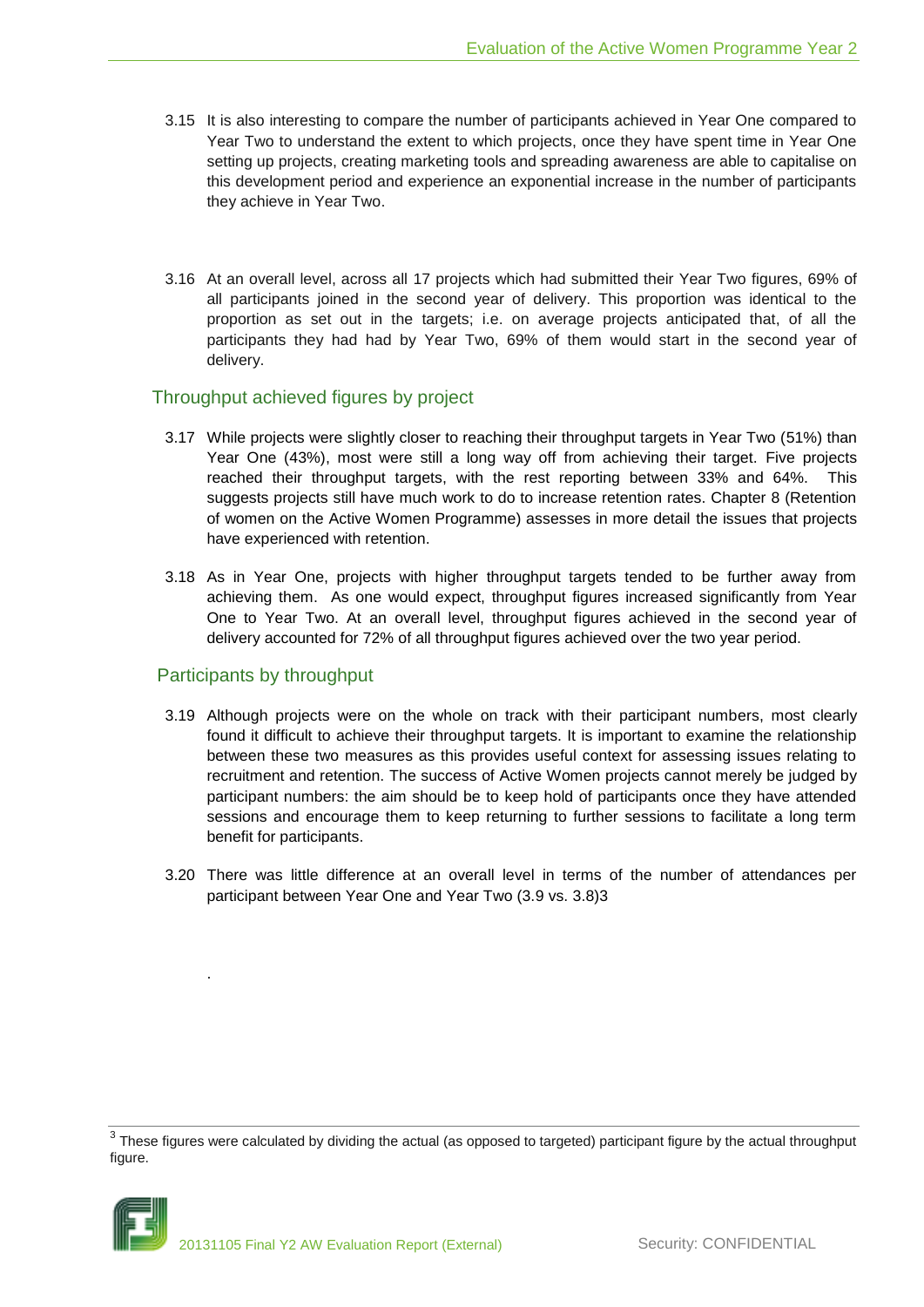## Participants by demographic

- 3.21 A key aim of the Active Women projects is to address specific barriers to participation in sport faced by women in deprived areas or women caring for children under the age of 16.
- 3.22 As has been shown already, projects struggled even more in Year Two than Year One to meet their targets for participants living in deprived areas (on average reaching 45% of the target). Five projects reached or exceeded their targets, with the remainder varying widely, reporting between 14% and 95% of their deprivation targets.
- 3.23 Projects also struggled with the other main target group, women caring for children under the age of 16. At an overall level, projects achieved 46% of the target. Here, six projects reached their targets, five of which outstripped them by a long way (reporting between 147% and 465%. Of those that did not meet their targets, projects again varied widely reporting between 28% and 95% of their childcare target.
- 3.24 Of the ten projects which had included information about the ethnicity of participants in their Year Two report, 7 had achieved more participants from a minority ethnic background than they had targeted (with the average being 180% achieved of the total target), which is an improvement on the already high Year One figure of 131% achieved of the total target.
- 3.25 Seven projects had included the disability status of their participants in their Year Two reports, with three of these meeting (and exceeding) their targets. At an overall level, projects are doing better at meeting their disability targets this year, reporting an average of 102% compared to 69% in Year One. That said there was huge variation among projects, ranging from 25% to 256% of the disability target met.
- 3.26 In terms of age, four projects had recorded information on participants under the age of 15. One project met and exceeded this target, while the other three did not (though all reached at least 50% of their target).
- 3.27 Sixteen projects had set targets and recorded information on participants aged 16-19. There was variation among projects, although most (12 out of 16) fell short of their target;
- 3.28 Projects were far more likely to engage with women aged 20 or over; most came close to, or exceeded, their target (15 out of 17 projects achieved at least 80% of target). Overall, 118% of the total target was achieved.

#### Coaches and Volunteers

- 3.29 In line with the goal of Active Women to increase the frequency of sporting activity among women there is also a drive to increase the numbers of women who volunteer in, and coach, sport.
- 3.30 Thirteen projects included information on coaches in their Year Two progress reports, while 11 submitted information on volunteers. The figures were positive in that, overall, Active Women projects achieved 184% of their Year Two target for coaches (164% in Year One) and 110% of their Year Two target for volunteers (98% in Year One).

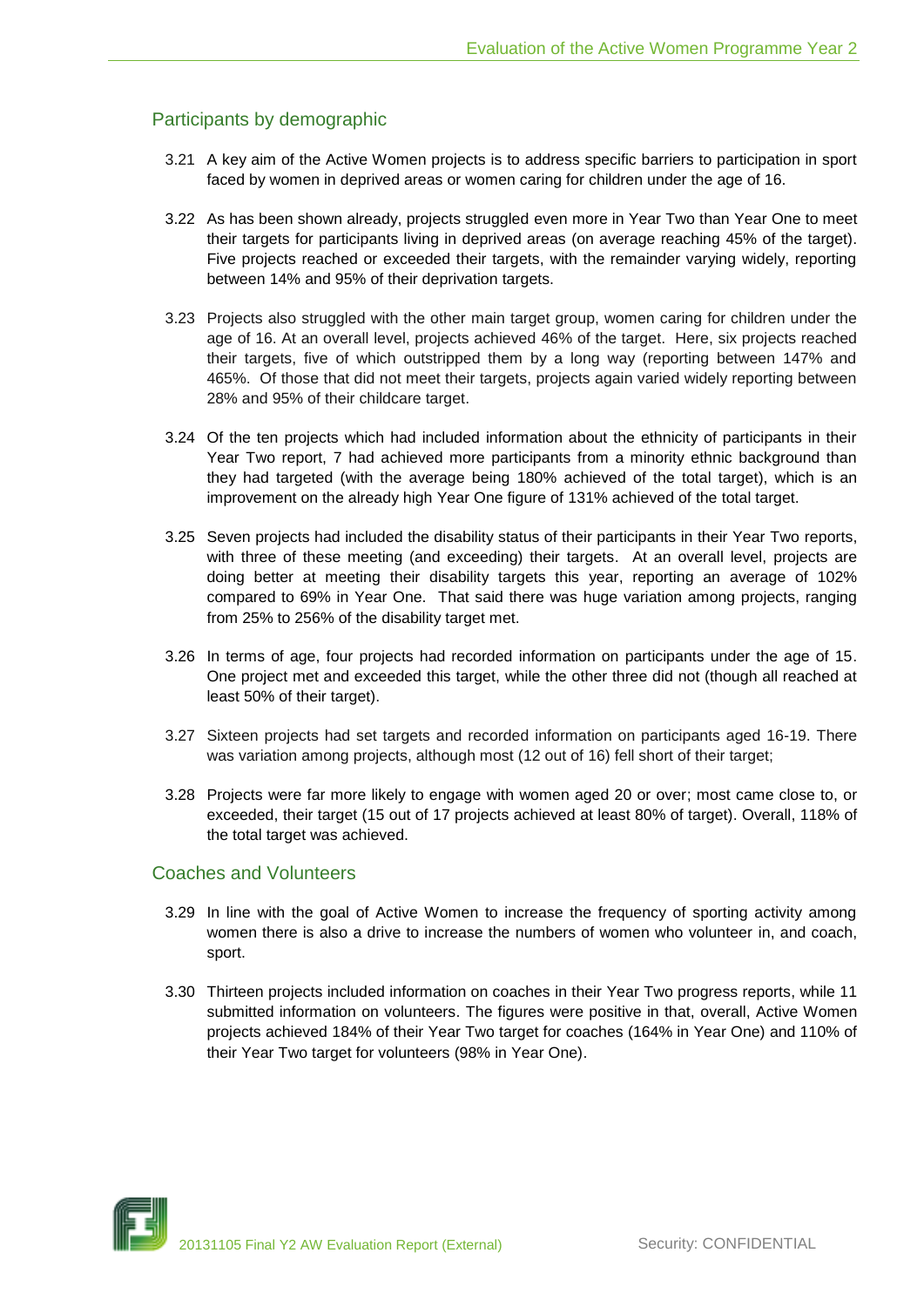- 3.31 The high number of coaches is partly down to the proportion of male coaches, as was also the case in Year One. Male coaches represented just 3% of the overall targets (5% Year One), although they made up 18% of the overall total achieved (14% Year One).<sup>4</sup>
- 3.32 Coaches were also split by their level of qualification: 'NGB qualified', 'General qualification' and 'Unqualified'. 'NGB qualified' refers to all coaches, instructors or leaders with an NGB qualification at Level 1 or equivalent and above. 'General qualified' refers to anyone with a non-sport specific formal qualification that equips them to lead or coach some sports activities, such as certain NVQs and teaching qualifications.<sup>5</sup>
- 3.33 At an overall level, of those projects which submitted their Year Two progress reports containing breakdowns of the types of qualifications their coaches had achieved, projects had surpassed their targets for coaches of all categories, as was the case in Year One, but particularly emphatically with reference to NGB qualified coaches and unqualified coaches, as Table 3.3 shows.

### **Table 3.3: Coach numbers by qualification**

| Active Women measure                         | <b>Targets</b> | Actuals | Actual as %<br>of target |
|----------------------------------------------|----------------|---------|--------------------------|
| Of 13 projects which had targets for coaches |                |         |                          |
| NGB qualified                                | 192            | 623     | 324%                     |
| General qualification                        | 204            | 387     | 190%                     |
| Unqualified                                  | 18             | 170     | 944%                     |
| <b>Street Games (Undefined)</b>              | 700            | 875     | 125%                     |
| <b>Total</b>                                 | 1.114          | 2,055   | 184%                     |

 $^4$  These figures disregard StreetGames results as they did not report coach numbers by gender.

<sup>&</sup>lt;sup>5</sup> StreetGames did not discern between level of qualification among coaches.

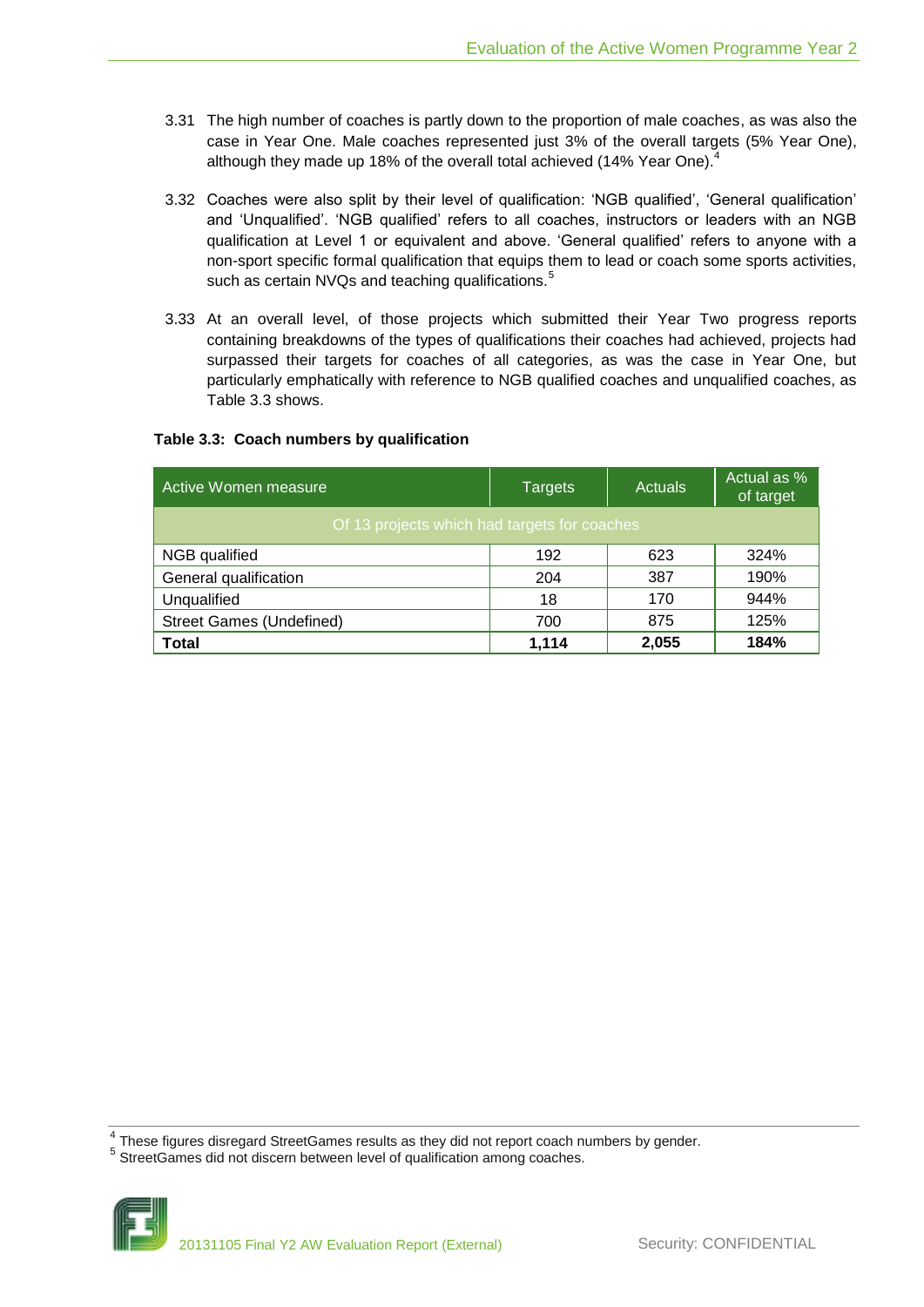## <span id="page-19-0"></span>4 Recruitment and marketing on the Active Women **Projects**

### **Summary**

The majority of projects met their participant target numbers for Year Two, demonstrating that they continue to successfully recruit women to activity sessions. However, there is a good deal of variation between projects with some far surpassing their targets while others (albeit fewer) do not reach them.

The successful recruitment approaches utilised in Year One are still being used by projects and are still effective. This chapter focuses on the main changes made to projects' recruitment efforts since Year One, and the challenges that remain.

The key changes and shifts mentioned by projects in terms of recruitment include:

- Increased partnership working
- Increased marketing and publicity
- Further emphasising the social nature of activity sessions and spreading the 'bring a friend' message

While these appear to be working well, some significant recruitment challenges remain across all projects:

- The challenge of recruiting from the target group of women who care for children and (particularly) those from deprived areas (several projects acknowledge they are no longer concentrating on these women specifically and are simply trying to attract all the women they can).
- Linked to this, and while marketing and publicity has improved, women consistently comment that they have seen little or no publicity and for example had only heard about the sessions through a friend.
- Women very much value face-to-face (or at least telephone) contact from project staff or volunteers prior to attending a session for the first time, but this appears to be happening less in Year Two.

## Introduction

4.1 The recruitment chapter in the Year One report explored the ways in which women had been recruited to the project throughout the first year, including what information about the projects was available to women and in what format, and what had motivated women to attend a session for the first time. The Year One research also looked at the kinds of barriers that seemed to be preventing women taking that initial first step and going to a session for the first time. The Year One research identified a number of recruitment methods that appeared to be particularly effective: face-to-face recruitment, personal contact from coaches, encouraging women to bring a friend to sessions, promotion in non-sporting areas within the community, linking with partnership organisations to increase awareness and referrals, providing easy to access practical information about sessions, and mythbusting where necessary, for example trying to make it clear that women do not need to have a high level of fitness to enjoy the

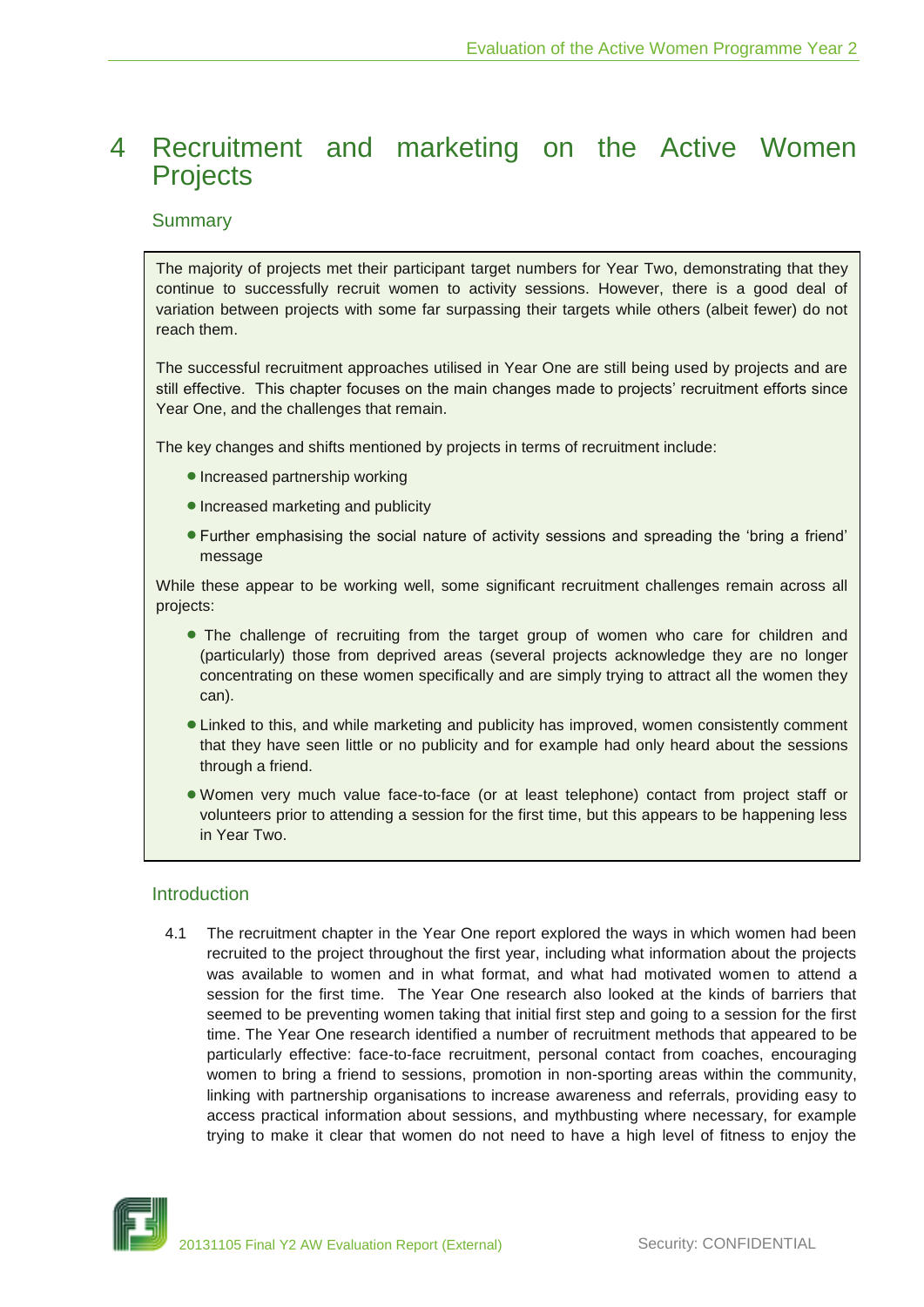activities on offer. However it was also highlighted that recruiting women within the target groups was proving particularly challenging.

4.2 This chapter explores how projects are continuing to recruit new participants in Year Two, by looking at how women are now becoming aware of the projects in Year Two, how projects have changed or adjusted their recruitment approach, and challenges that remain. As the focus of this chapter is recruitment of new participants, it draws from the in-depth interviews with new participants, enquirers and project staff and volunteers, and not data from the quantitative side of the Year Two research, as these respondents were all recruited in Year One and are therefore out of scope.

## Participant figures

4.3 As in Year One, projects generally met their participant targets in Year Two (i.e. the number of individuals attending sessions), however there was considerable variation between projects. As highlighted in Chapter 3 (Analysis of Management Information), some projects have considerably exceeded their targets while others did not meet them. It should be kept in mind however that these targets are not the only measure of a project's 'success' and it may be that some targets were perhaps over-ambitious.

## How women became aware of the project

- 4.4 When women who had started attending during Year Two were asked how they had heard about the Active Women project, a broad range of locations and formats were mentioned. Many women mentioned word of mouth as in Year One, but they also mentioned ads in free newspapers, posters at their children's school or information at their local leisure centres (the website, posters or leaflets). Smaller numbers were referred by other organisations such as Weight Watchers or a different sporting club in the community.
- 4.5 That said, as will be detailed later, some women also mentioned that it was not always easy to find information, and that more contact from the project prior to attending the session would have been helpful and reassuring. In fact, interviews with "enquirers" – women who contacted an Active Women project but then never attended a session – demonstrate that in some cases, a lack of contact from projects was the key reason for not going to a session for the first time.

## Motivators and barriers

#### **Motivators**

4.6 The social nature of the sessions was a huge motivator for women to attend the Active Women classes; when asked why they decided to go to an Active Women session rather than a different kind of activity, many women said they primarily wanted to meet new people, make friends and have fun whilst being active. In addition, some felt motivated to go because it seemed clear from the advertising that it would be a laid back (low-commitment) session that catered for all (and particularly low) abilities and fitness levels. Several others liked that the sessions were women-only, and inexpensive. As will be discussed, many of these aspects are highlighted in projects' marketing of the sessions.

#### Barriers

4.7 Some women reported they had no particular reservations before attending a session, though these women tended to be more familiar with sport and sporting venues. Others mentioned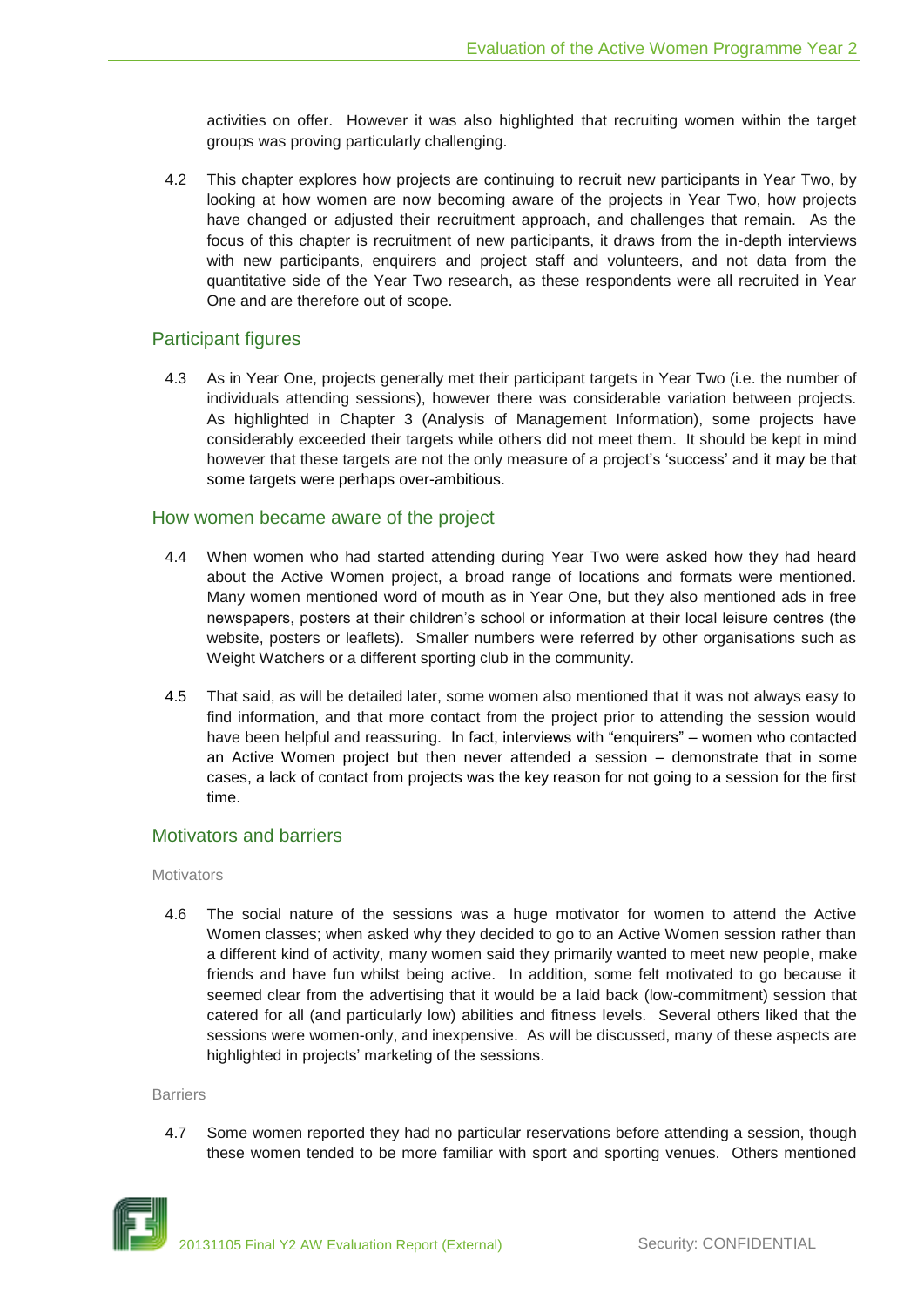that as they had gone with a friend, they were less nervous than they would have been had they attended alone. Many others reported concerns about their weight, fitness level, and the fact that they simply had not taken part in exercise (particular team games) for many years.

## Effective recruitment in Year Two

#### Increased Partnership working

- 4.8 Many projects mention that their recruitment in Year Two has been boosted by an increased level of partnership working since Year One (the extent and type of which is discussed in detail in Chapter 7) within the local community. Partnership working was also highlighted in Year One as something that helped recruitment, but it seems to be mentioned by staff to a greater extent in Year Two as a great way of recruiting in areas previous closed off. This means that Year Two has seen women being recruited from many different areas of the community, demonstrated by the range of ways women said they had become aware of the project.
- 4.9 For example, staff at B-inspired found that recruitment via mosques and community centres had been effective in targeting the hard-to-reach women living in more deprived areas who did not do regular exercise. As in Year One, the project also found that their partnerships with Sure Start (children's) centres made it much easier to make contact with women who care for children of pre-school age.
- 4.10 Several projects highlighted increased contact with local schools in Year Two, and indeed several women mentioned they had seen publicity for the sessions in the school environment. Other project staff mentioned specifically that their recruitment levels had also been boosted by links with local GP surgeries, mental health organisations and Weight Watchers.

Increased Marketing, PR and increased online presence

- 4.11 As projects' 'grass roots' aspects have become more established in Year Two (venues, coaches, partners, finance), many have now increased their focus on marketing and PR in order to boost recruitment.
- 4.12 Some projects have been able to take on staff to specifically fulfil this role, for example Breeze introduced a Marketing and Communications Executive at the end of Year One, and as a result the project enjoyed 280 pieces of coverage in the press and on the radio. Staff at the project maintain that PR is essential for raising awareness, citing that the same 'volume' of advertising would be far too expensive.
- 4.13 Many projects have worked to increase their online presence in Year Two, particularly in terms of social media such as Facebook and Twitter. While some acknowledge that becoming too dependent on these tools could mean certain sections of the community (older women and those living in particularly deprived areas) are 'left behind' in terms of awareness in the future (Breeze particularly highlighted this potential issue), most projects cite that the use of these has boosted their recruitment and reached women that they would not have otherwise. East Durham Belles gave the example that several women attended an event who had not registered with them specifically, but who had become aware of it via Facebook.

*'I think [Facebook] has had quite a lot [of impact] because we get so many queries through it. I don't know where they found us from but they seem to like our page…I think it is because people use Facebook a lot in general.'* **(Engagement and Development Officer – East Durham Belles)**

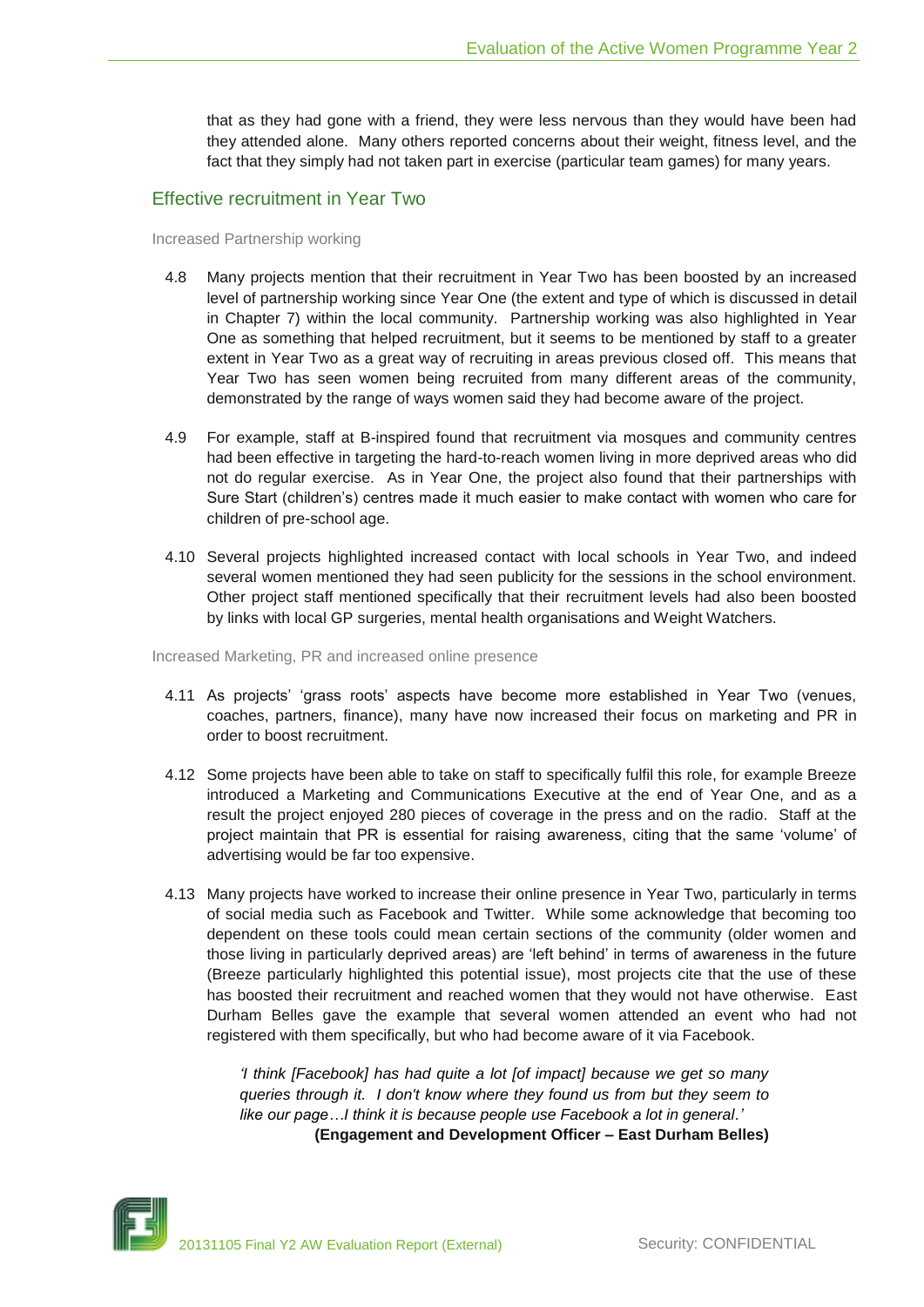4.14 New participants of East Durham Belles and Back2Netball both stated that they were able to get all the necessary information they needed to attend either through the projects' Facebook page or dedicated website. This demonstrates the importance of not only employing these measures, but also actively managing such means to ensure information is regularly updated.

> *'I liked their Facebook page; so I regularly knew what was happening.'* **(New Participant, 25 – 34 – East Durham Belles)**

> *'I looked at the page on Facebook. The co-ordinator keeps the page up to date on Facebook which is handy.'*

> > **(New Participant, 25 – 34 – Back2Netball)**

- 4.15 Other projects have adapted their paper marketing to be more accessible for potential new recruits. For example, Sport4women have adjusted their posters and leaflets to make them more accessible to women in the target group, particularly those in deprived areas. The leaflets are now available in several languages spoken commonly in the Borough, and the posters have been altered so that abbreviations have been removed that were proving confusing for non-English speakers. These changes were seen by the project as particularly key for recruiting non-English speaking women from deprived areas.
- 4.16 Volunteers at Breeze praised a new online toolkit that enables them to easily edit and print Breeze posters for display. This means that up to date information can be added or changed at short notice by volunteers, meaning that potential new recruits seeing posters will always have access to the most up to date information without the need to go online and find it.

Social nature of recruitment further emphasised

- 4.17 The social nature of the Active Women sessions has remained a strong motivating factor for women to get involved throughout Year One and Year Two, and this is something that projects have continued to utilise in order to maximise their recruitment efforts.
- 4.18 Many new participants felt the Active Women offering was different from other sporting sessions specifically because of the emphasis on having fun with new friends rather than taking part in serious sport.

'Lots of the other women at school also said they were interested so I saw it *instantly as a social thing rather than a get fit thing. All my mates were going and we could have a good laugh for an hour.'*

#### **(New participant, 25 – 34 – Back to Netball)**

- 4.19 All projects have responded to this and ensure that their publicity highlights this popular aspect. For example, Sport4women have consciously changed the focus of their marketing, because they felt the initial 'Sport' in the name could be putting women off. While the project name has not changed, the images and text used on the posters and leaflets were changed to emphasise the 'fun' aspect alongside the 'Sport' in the name.
- 4.20 Encouraging women to "bring a friend" has been a highly successful recruiting practice in Year Two, and in fact word of mouth among women in the community remains one of the most effective recruitment channels, particularly among the harder-to-reach target group of those living in deprived areas.

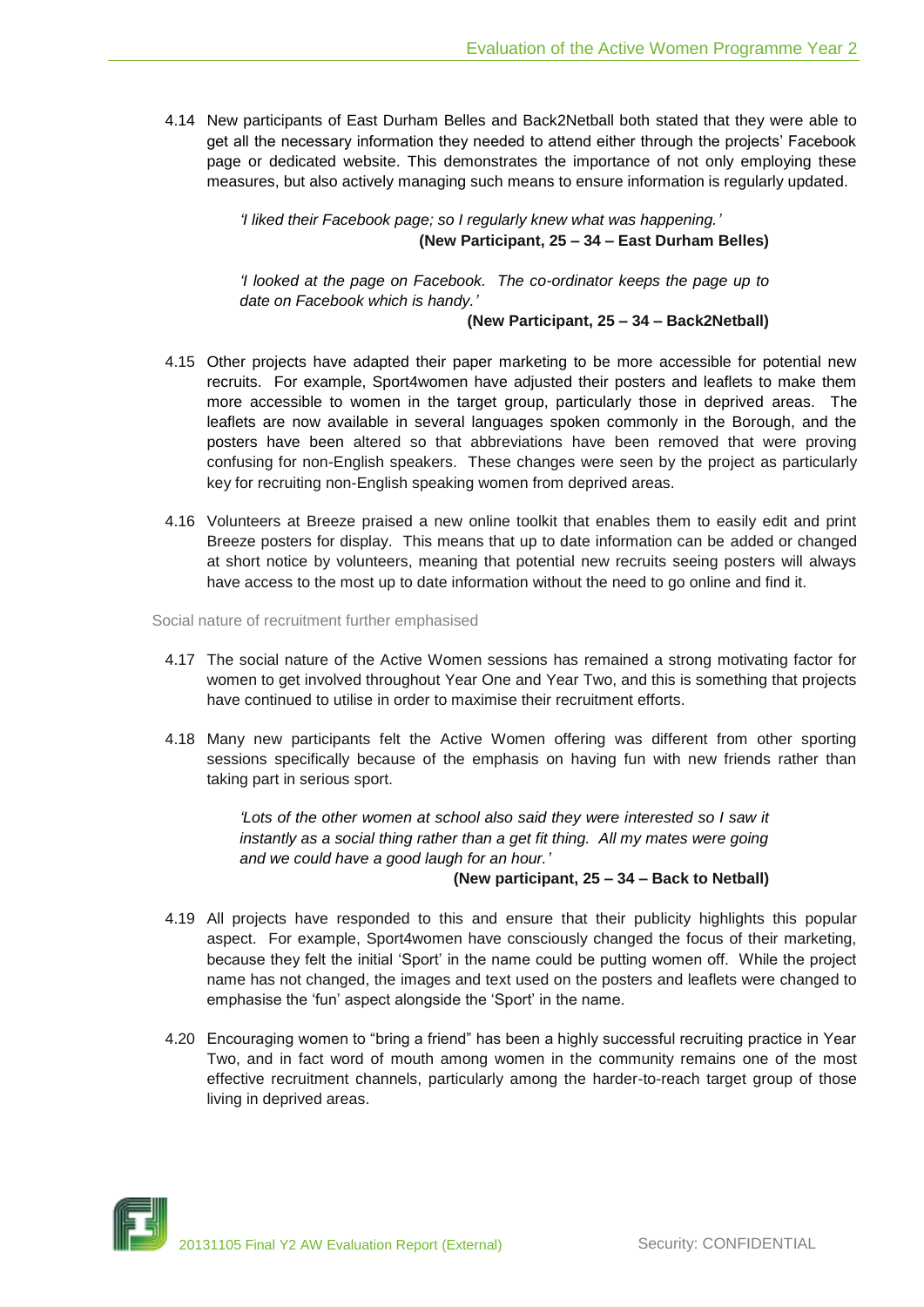- 4.21 Back to Netball staff cited that encouraging women to bring friends has been particularly effective when combined with a competitive element, when the women were encouraged to form teams and leagues with other women they knew.
- 4.22 Back2Netball staff also mentioned that finding existing groups of women and recruiting them as a group meant the women were more likely not only to turn up to the first session, but also to keep going.
- 4.23 B-inspired, Breeze and Back to Netball have introduced "Mums and kids" sessions in Year Two, which were reported as being very popular – women enjoyed the opportunity to spend active leisure time with their children.

*'It's a great way to get mums along to these sessions. When I first ran these sessions I started off advertising these as 'mum and daughter' sessions and I*  lost a lot of mums if they had sons, hence 'mum and children'. It was the *mums that pointed it out to me.'*

**(NDCC – Back to Netball)**

Low commitment further emphasised

- 4.24 The groups of women being specifically targeted by the Active Women project (carers of children and women living in deprived areas) are typically not groups that have the ability or inclination to give a firm commitment to a regular time slot (though that said, some do), so the opportunity is generally welcomed to take part on a casual basis without losing money or missing parts of a specific training regime. This is not something specific to Year Two, but the projects becoming more established mean that more taster sessions are able to be provided, as well as more regular drop in sessions.
- 4.25 Indeed, new participants of B-inspired, East Durham Belles, Back2Netball, Think Fit and Sport4Women all stated that the 'drop-in' nature of sessions meant they felt more at ease and less daunted by the prospect of attending for the first time.

*'There was no pressure. You turn up and you do as much as you want to do. There's no drill sergeant telling you what to do, so it was quite easy and it was a nice environment.'*

#### **(New Participant, 45 – 54 – Think Fit)**

- 4.26 Projects appear to have grasped this crucial aspect of offering flexibility by incorporating drop in sessions as a key part of their recruitment drives:
- East Durham Belles are enticing women to participate who are returning to exercise after a longer period by offering short courses such as Bollywood Dancing, and then using these to signpost participants to the regular activities on offer. However there is an admission that this comes at a considerable cost due to the sessions being largely unplanned within the scope of the project budget.
- Think Fit are using taster sessions as a means of encouraging word of mouth recruitment by involving local community groups. This is part of a wider initiative to seek simpler recruitment avenues within the project.
- B-inspired have set up permanent drop in centres with group taster sessions to attract new participants into their existing sessions. These taster sessions include "New Beginnings" workshops which aim to foster self confidence in women.

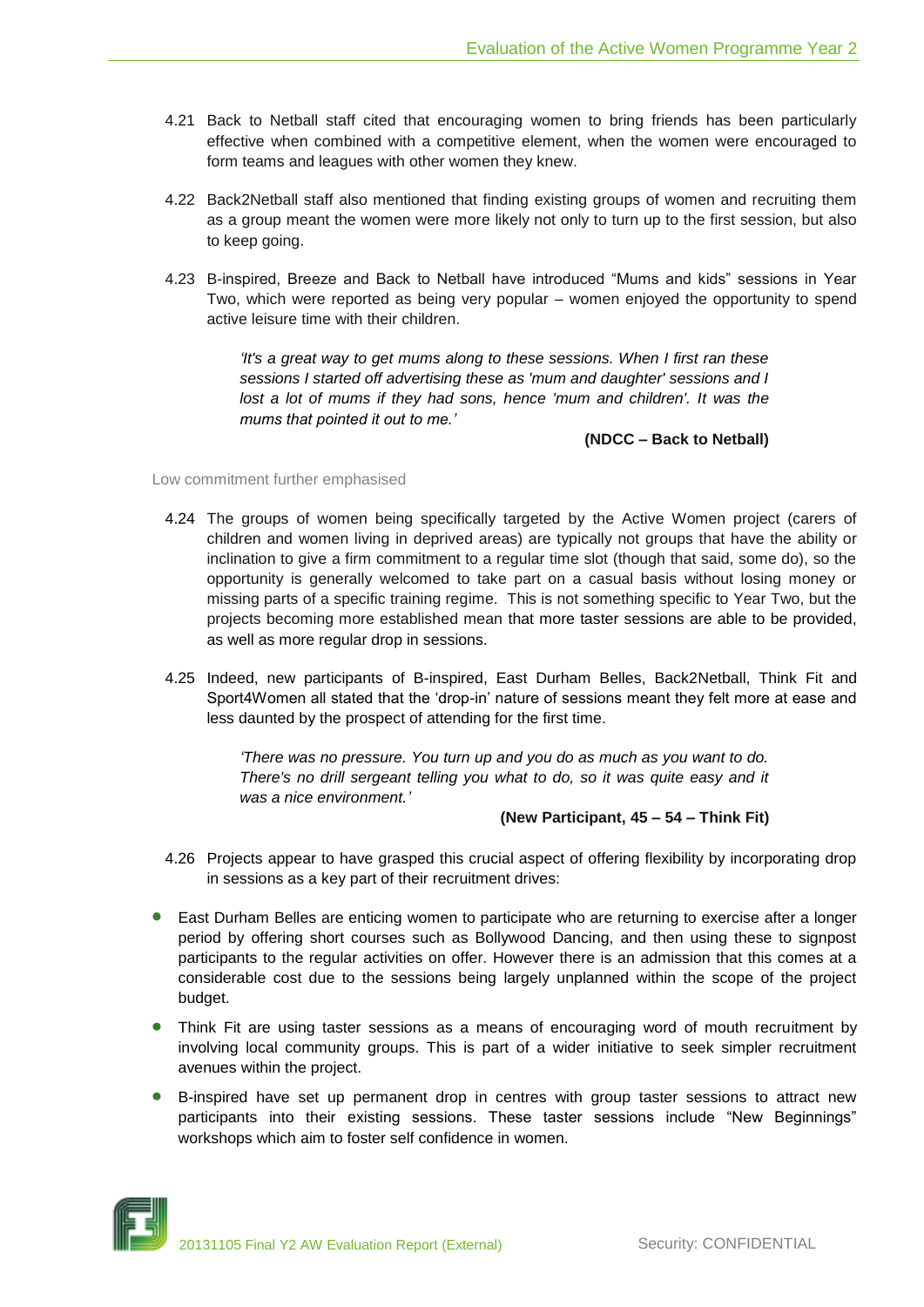Sport4Women are using sports days and ladies days to encourage initial participation, and also offering taster health walks in partnership with Walking for Health.

> *'Sometimes women won't come into the leisure centres. They think 'I'm too old, I can't do this now' and they haven't tried it for a long time, but when they have a little taster they realise 'oh I can still do this!'*

#### **(Tennis Coach – Sport4Women)**

4.27 Also, as the projects have become more established in terms of venues, coaches and finance, some projects now have the ability to provide 'permanent' drop in centres (East Durham Belles). This means these can be publicised and make it easier for women to attend for the first time, rather than feeling they will be joining a class in the middle of a 'run'. In Year One some projects found it more difficult to guarantee when drop in sessions would be running, making it more difficult to advertise the venues and times for new recruits with confidence.

Olympics utilised

- 4.28 A particularly high profile event in Year Two of the Active Women Programme was of course the London 2012 Olympics. While the build-up to the Olympics in Year One did not appear to enthuse the participants interviewed a year ago in terms of getting involved in sport, the arrival of the Olympics did seem to increase interest in getting active.
- 4.29 Many projects took the opportunity of using the buzz around the Games to help engage women including attendance at local Torch Relay and other Community Games events (for example Back2Netball delivered taster sessions at the London Live Hyde Park and Victoria Park events). East Durham Belles organised the Belle-lympics - an Olympics-themed family sports day focusing on 'silly' and fun sports activities, which was very well attended and is discussed further in Chapter 8 (Retention), and Breeze had Laura Trott as an ambassador for one of their larger bike rides.
- 4.30 Although the Olympics was something of a one-off in its ability to catch the imagination, some projects have also been basing recruitment drives around other events / times of the year, for example Back2Netball publicity has referenced New Year's Resolutions and Valentine's Day.

## Recruitment challenges in Year Two

Recruiting women from target groups remains challenging

- 4.31 While projects have in the main continued to recruit to their targets in Year Two, staff have nevertheless consistently reported that marketing to (and therefore recruiting) women from deprived areas is a challenge, despite the increased partnership working with community organisations in deprived areas.
- 4.32 Some projects acknowledged that they had reduced attempts to recruit women solely from the 'target' population (i.e. women caring for children and women living in deprived areas), and were instead using a more 'blanket' approach to attract any women they could in order to 'play it safe' in terms of hitting targets. Arguably it may have been better for projects to be less concerned with hitting targets and focusing more on attracting the 'right' women who would benefit more from the sessions.

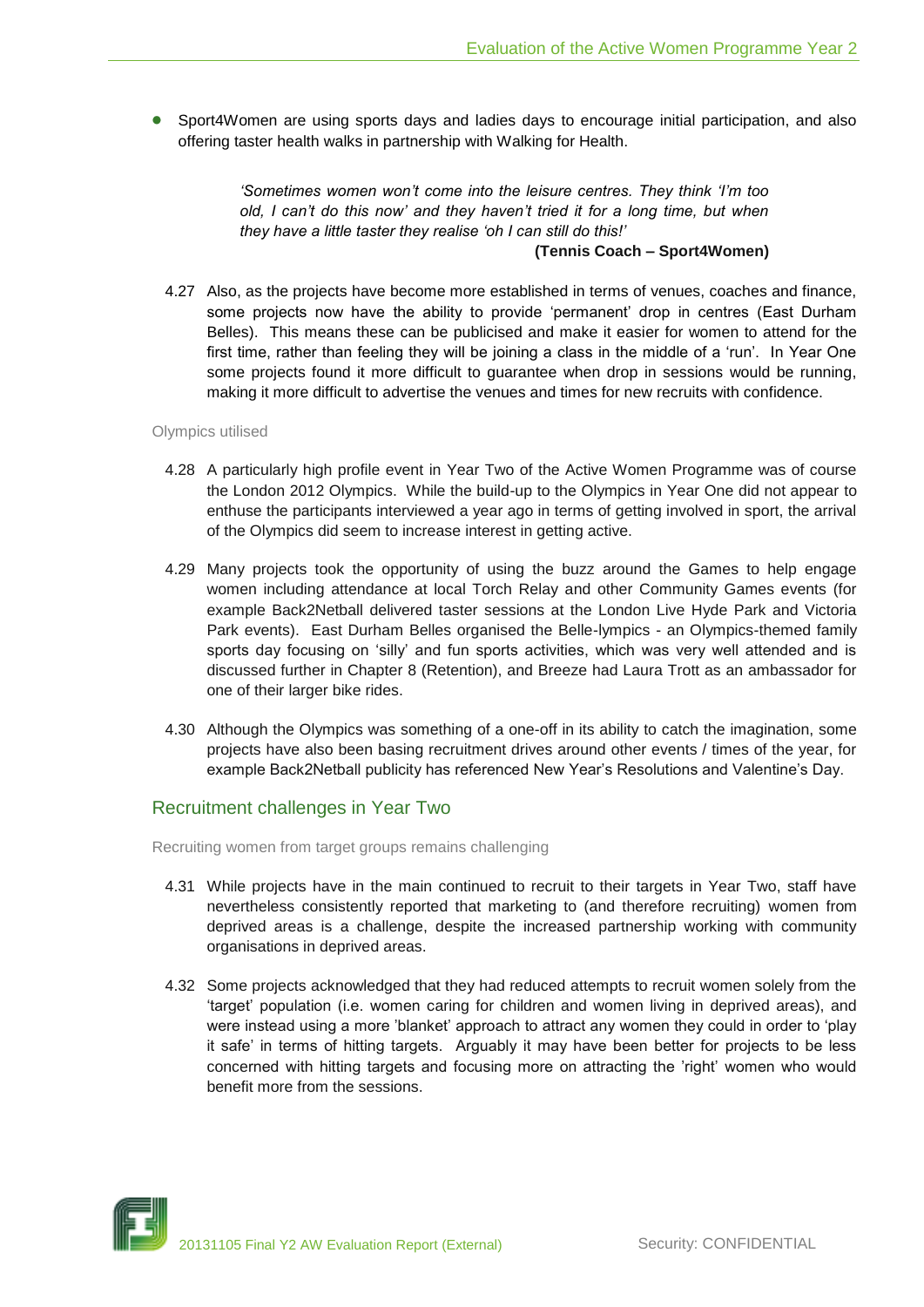4.33 Recruitment through leisure centres was found to be largely ineffective for those women within the target group (living in a deprived area and doing little exercise), which is why projects have looked to improve their presence in the wider community.

Breadth of marketing to be improved

4.34 While projects have shown an increased focus on publicity of Active Women sessions in Year two, most of the new Year Two recruits interviewed felt that better advertising would be one of their main suggestions for improvement. Some suggestions included supermarket noticeboards and visual advertising in shopping centres and GP surgeries.

Contact with participants prior to first session

- 4.35 Projects have become larger and more established in Year Two. This means more sessions can be provided and more women can take part, however it also means that it is arguably more difficult for staff or volunteers to make contact with women on an individual basis, for example to confirm their upcoming attendance or respond to any queries.
- 4.36 Several new participants for Year Two felt more contact from projects before they went to their first session would have been reassuring, for example a confirmation email, phone call or text message. Those that did have personal contact before their first session were reassured by it.

*'It was also useful just to chat to the co-ordinator. I said I was a bit nervous about going because I hadn't been for ages, so it was useful to have that personal contact as well.'*

#### **(New participant, 25 – 34 – Back to Netball)**

- 4.37 Some women also commented that it would have been really good if they could have been sent a timetable or a description of the activity that they were soon to take part in for the first time.
- 4.38 Further to this, interviews with enquirers (women who had enquired about taking part in Active Women sessions but never attended) showed that for some women, more contact from the project would have encouraged them to attend.
- 4.39 For some this was simply a timing issue they had emailed the project for information but by the time the project had responded several weeks later, the woman had already begun taking part in a different sporting activity. Arguably, these women were not in 'need' of the Active Women project as much as others who did not have the confidence or the inclination to find an alternative, but swifter responses from projects can only be a good thing.
- 4.40 Other women who never took steps to attend a session (and by the time of our interview had found no sporting alternative) did acknowledge that more personal and reassuring contact from projects could well have been the encouragement they needed to overcome their fears of attending an unfamiliar session for the first time. Some women described how they had got in touch with a project to ask about classes, and had received (generally after a delay of a few weeks) some information about venues and session times. While this is what these women asked for, they reported feeling daunted by the prospect of a first session and that the information they had received (perceived as a little 'sparse') did not encourage them to attend.



*'*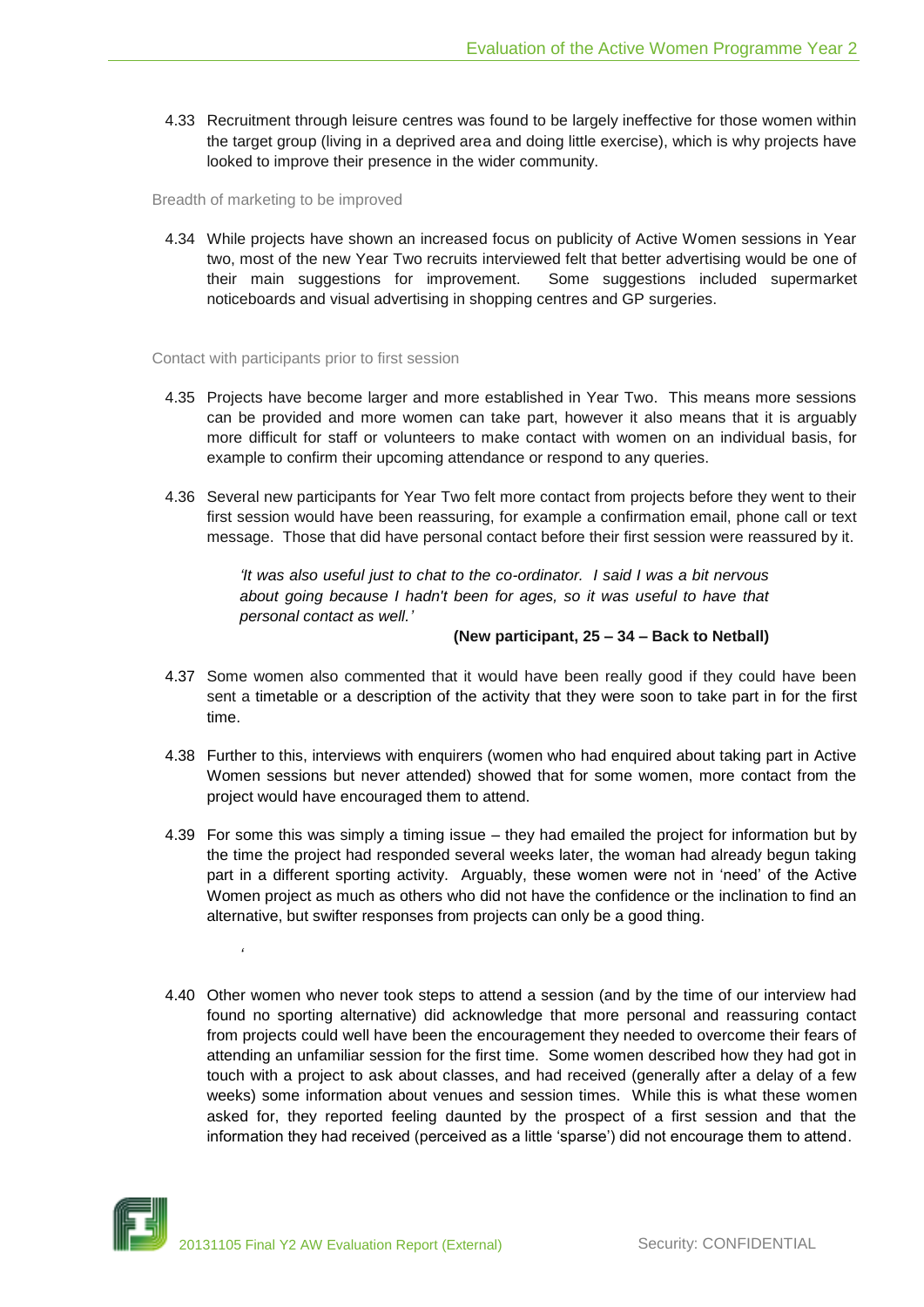- 4.41 .Suggestions for more personal communication include:
	- A 'meet and greet' email with photos email with some photos of the coach and some of the participants
	- A personal-sounding email really encouraging women to take part and enthusing about the sessions
	- A little more information about the level of fitness of the rest of the group and reassurance that lots of current participants felt nervous before they went along, perhaps with some quotes saying as much
	- A follow up call from a coach or a volunteer to make personal contact before attending
- 4.42 Similarly, it was mentioned that contact from a project after an initial 'no-show' (if a session had been booked but then not attended) would help to ensure another booking would be made, and this time honoured. One enquirer did not attend the Breeze ride she had registered for, and the lack of follow-up contact appeared to increase the initial reservations she had about joining a group she did not know:
- 4.43 It should be noted that several of the new recruits and enquirers interviewed said they had had all the information they needed about the project before attending, and (for the enquirers) that a lack of attendance subsequently was due to personal reasons or timing issues, about which the project could have done little. However, many of these women were familiar with leisure centres and sporting activity to at least some extent; it is women who have not taken part in sport recently (i.e. the target group) who may well benefit from (or in fact need) the kinds of contact mentioned above.
- 4.44 None of the new participants interviewed in Year Two were recruited by a face-to-face publicity event so none had had the opportunity to meet the coach or volunteers before going along to a session for the first time (unless they had specifically gone into the leisure centre to enquire). While a sample of 20 new recruits cannot be conclusive it may be that, as projects grow, the same level of labour intensive face-to-face outreach work in the local community that can be so effective when recruiting will no longer be possible. Indeed, projects did not report doing a lot of this type of face-to-face recruitment in Year Two.

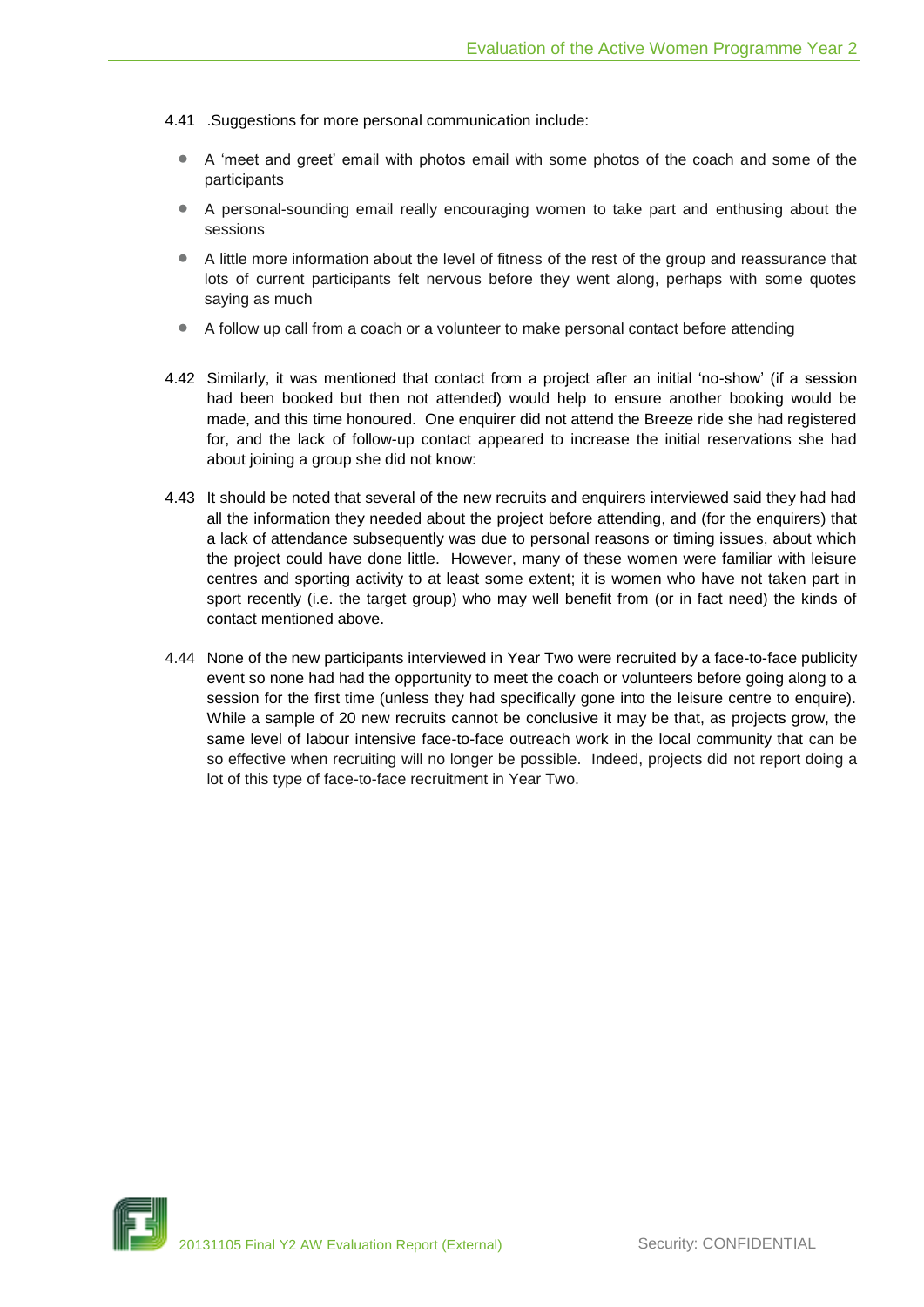## Individual stories highlighting recruitment issues:

4.45 The following portraits tell the story of some women's experiences of the Active Women project, illustrating issues relating to recruitment. Similar portraits are included at the end of the chapters on retention and impact highlighting relevant issues.

## **PARTICIPANT STORY: "DINA"**

Dina, aged 16-24, started attending B-inspired sessions in October 2012.

She felt she had been inactive for 10 years and wanted to get fitter so she could keep up with her young nephews.

She approached her local leisure centre but felt the badminton sessions there would be too advanced, and was given a leaflet for B-inspired. She used the leaflet to make contact with the project by email and phone, and to look at their website, however she found the information on the website not up to date and felt the sessions should be better advertised.

Dina decided to go to the session because it was low cost and women only (she wears a headscarf), and the drop-in element also particularly suited her well.

> *It is amazing that it is free and there are a really good range of classes and times. I liked the fact you could leave and join at any point - you weren't committed.*

Dina felt a little out of place at her first session as she was the only new starter, but said the coach was very welcoming which put her at her ease and she has continued attending two sessions a week since then.

She feels that if she had not contacted B-inspired then she would have continued to be very inactive aside from occasionally playing the Wii at home.

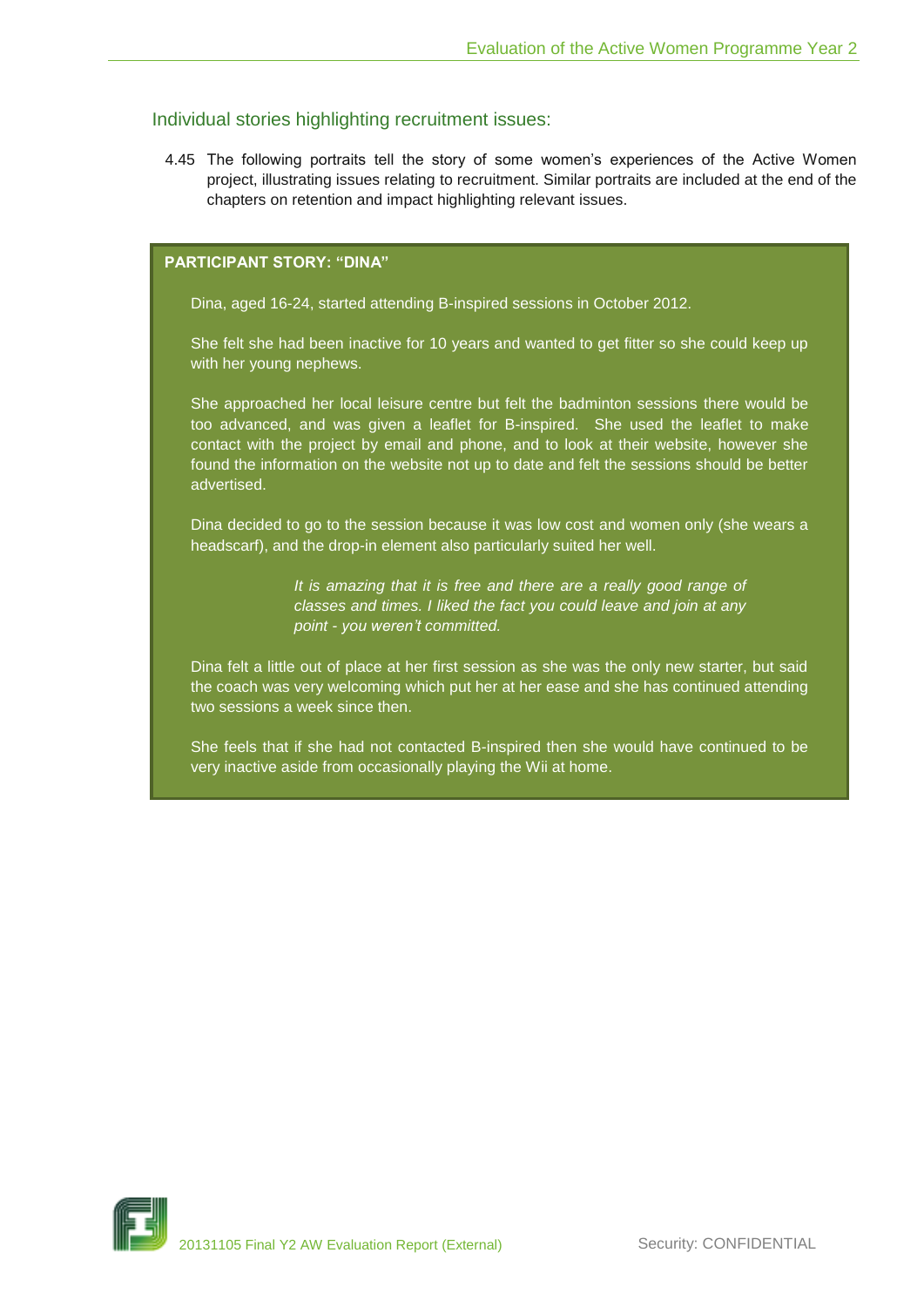#### **ENQUIRER STORY: "FINULA"**

Finula, aged 35-44, enquired with East Durham Belles but never attended a session.

Finula is relatively inactive but was taking part in a swimathon with her husband at her local leisure centre and heard about East Durham Belles in an announcement from the centre manager.

She feels that she would really like to be more active and do something other than swimming and 'walking round the block during her lunch hour'.

She emailed the project and asked for some information and was sent a timetable. While at the time she did not feel this was inadequate, she never made any further contact with the project. She feels now she would have really liked some more encouraging personal contact to make the sessions sound friendly.

> *I have not been in touch recently and they have not sent me any updated timetables or anything and it would be nice to have a little reminder – we are here, but then again I am quite lazy about it obviously*

Finula would love to take part in some netball sessions but has concerns both about the sporting and the social aspect of attending for the first time:

> *I would definitely like to have a go at netball but what scares me about going to that is it sounds like they have little teams set up and I can't even remember the rules for netball so I would need to be reassured that it really doesn't matter and anyone can join in. I have no idea [of the rules] and they would really have to teach me like I was learning for the first time ...*

> *I have had a look at the East Durham Belles Facebook page and you can see them leaving messages for each other and that is really nice because it sounds really friendly but because you are not part of that it is like stepping into someone else's group of friends*

It would not take a great deal to allay these fears, and in fact if the project were to make proactive and friendly contact she would be keen to go along and try a session, despite the 8 mile car journey to the centre in Peterlee not being ideal.

She is not currently doing any more exercise and has not been swimming in the last month.

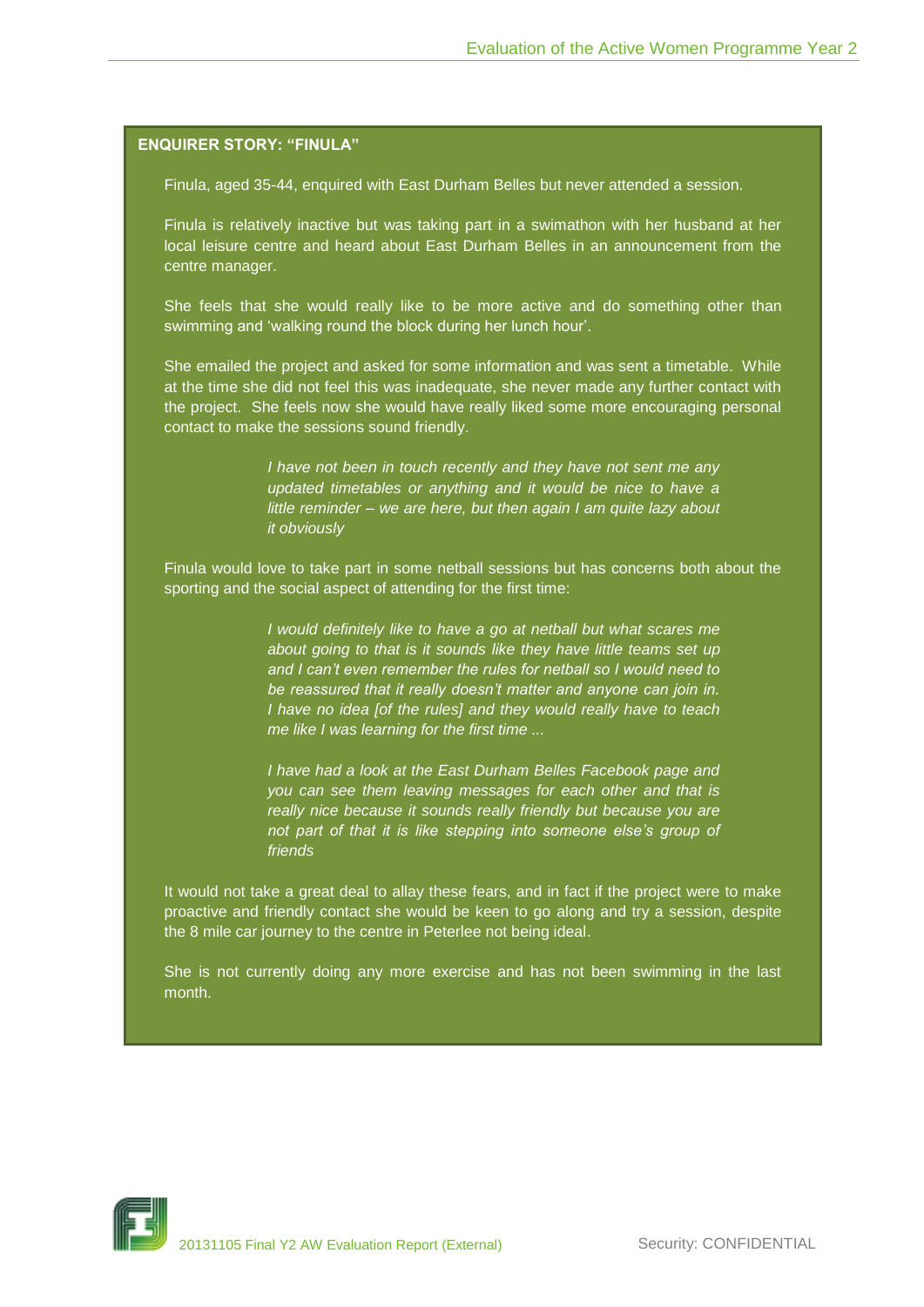## <span id="page-29-0"></span>5 Activities on the Active Women Projects

## **Summary**

Following guidance from Sport England in Year One that projects could be flexible with the activities they provide, projects have very much taken a needs-led approach in Year Two, tailoring the activities they offer and the set-up and nature of each session to women's requirements and interests.

Experience of delivering sessions throughout Year One has enabled some projects to develop a set of 'core' or 'hub' sessions, which they have offered alongside new activities and taster sessions.

Projects have continued to offer a variety of sports and activities in Year Two, both individual and team-based, to cater to a range of needs. Badminton, running and swimming have all been particularly successful.

Partnership working has facilitated the range of activities projects have been able to offer.

The types of sessions have also been varied. Mother and children sessions have become more widespread in Year Two, as have competitions and sessions that offer women more of a challenge to cater for those who have progressed beyond entry level.

## Introduction

5.1 A source of confusion for some projects in Year One was the extent to which they could change the activities they offered in response to changing demand, but Sport England confirmed at the end of Year One that projects were not confined to offering the activities stated in their original bids. Projects were also made aware that women taking part in these new or altered activities would count towards their targets. Projects used this freedom to increase the breadth of their activities, and to introduce more taster sessions for example Bollywood dancing or Dance-aline (Dance/Trampoline) in order to attract initial interest from the community that could then be channelled towards more mainstream activities. Experimenting in this way over the course of Year Two means that projects now appear well aware of what activities work for what kinds of women within their community.

> *'Back when we first started delivery we didn't really know the women's needs and expectations. But as we've gotten to know them we've tailored how we do things… We're interacting with different types of women on each of the sites. We haven't got a one size fits all model or programme. Our expertise is the knowhow about how to tailor our classes. It's more a needs-led approach, putting something on after having spoken to the women.'*

**(Project Lead – Think Fit)**

- 5.2 It is in this context that the following topics will be explored:
- The development of 'core' sessions alongside new / taster sessions;
- Type of sports / activities offered;
- Type of session within each sport / activity.

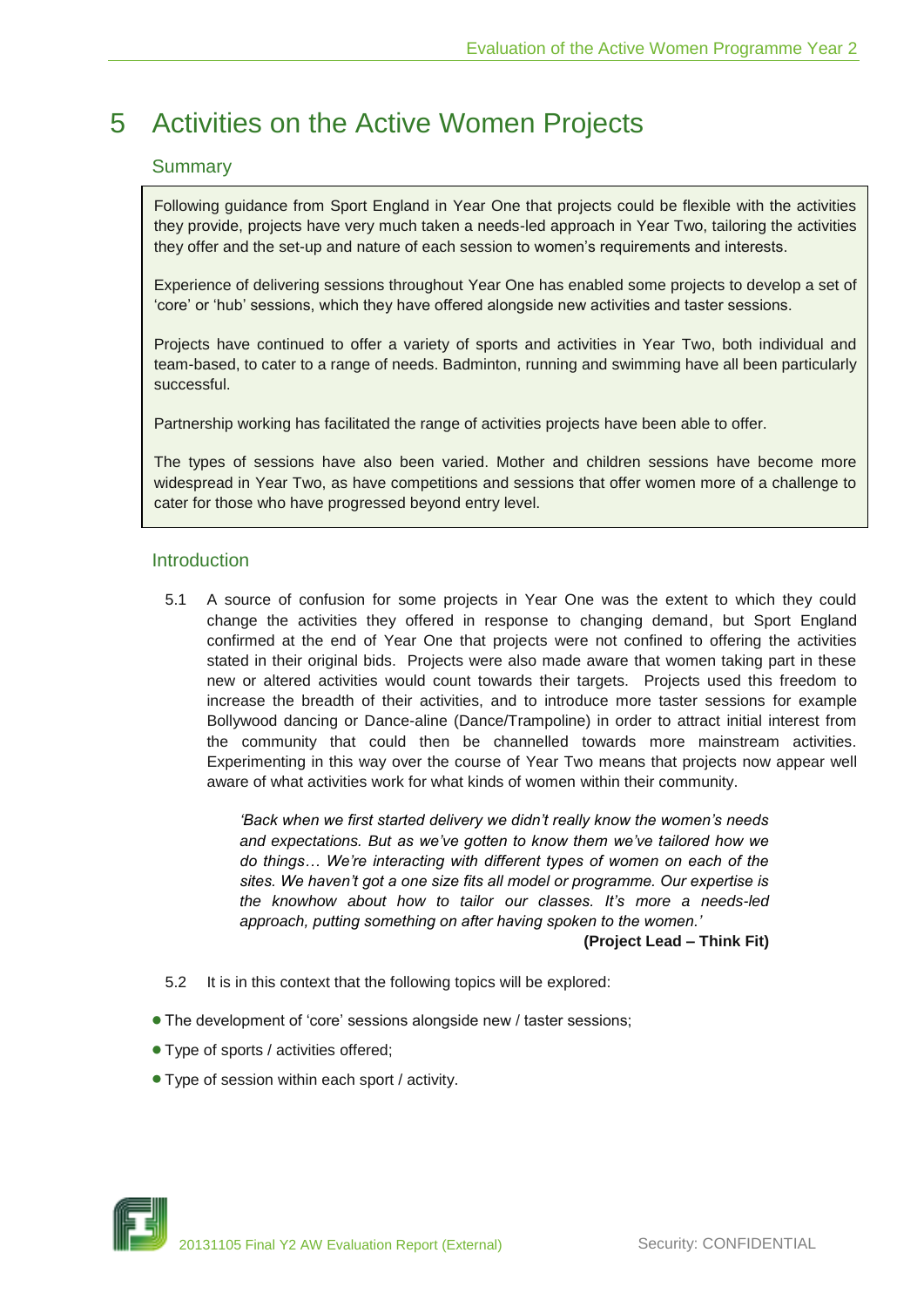## The development of 'core' sessions alongside new / taster sessions

- 5.3 Projects have continued to offer a wide variety of activities in Year Two, largely consisting of 'core' or 'hub' sessions, alongside some new activities and taster sessions.
- 5.4 'Core' or 'hub' sessions are activities that have been trialled, proven to be popular and so been established on a more or less permanent basis (although there may still be gaps between blocks of sessions). It is this type of session that projects hope will become sustainable beyond the life of the Active Women Programme. Project staff felt they had identified the activities that were working well on their project in Year One and have focused their energies on developing these flagship sessions in Year Two, while less successful activities have not been continued.

*'In Year One we were pushing 6 week taster courses in different venues across the city. From those taster sessions we now have long-term drop-in centres across the city that women can go to week in, week out. We have now identified where there is a need.'*

#### **(Inspiring Sport Officer – B-inspired)**

5.5 Think Fit is a good example of a project that has developed a set of 'hub' sessions, as set out in Table 5.1.

| Activity                 | Working well with                                       |
|--------------------------|---------------------------------------------------------|
| Jogging                  | Asian women in Leyton                                   |
|                          | Mixed ability                                           |
|                          | Mix of ages (aged 16 to 79)                             |
| Multi sports             | Ethnically mixed, but a large proportion of Asian women |
|                          | Mix of ages $16 - 65$                                   |
| <b>Badminton</b>         | Retired / not working                                   |
|                          | Women with grown children                               |
|                          | Mostly aged 40+                                         |
|                          | Ethnically mixed                                        |
| Exercise / fitness class | Mums with new-borns                                     |
|                          | Mid-20s to mid-40s                                      |

#### **Table 5.1: Summary of 'hub' sessions on Think Fit in Year Two**

- 5.6 It is evident that the Think Fit 'hub' sessions are quite varied, not just in terms of the activities on offer, but in terms of the range of women engaging with the sessions. Multi sports sessions, for example, have appealed to women of a range of ages, particularly Asian women. These sessions were felt to be working well because they are varied with a different activity each week, which keeps interest up and suits a range of abilities. In addition, the sessions take place in an enclosed venue, so women trust the venue and see it as a safe space, something that has been especially important to attracting Muslim women.
- 5.7 East Durham Belles is another good example of a project that has provided a varied set of 'hub' sessions in Year Two and in doing so has met the needs of a range of women.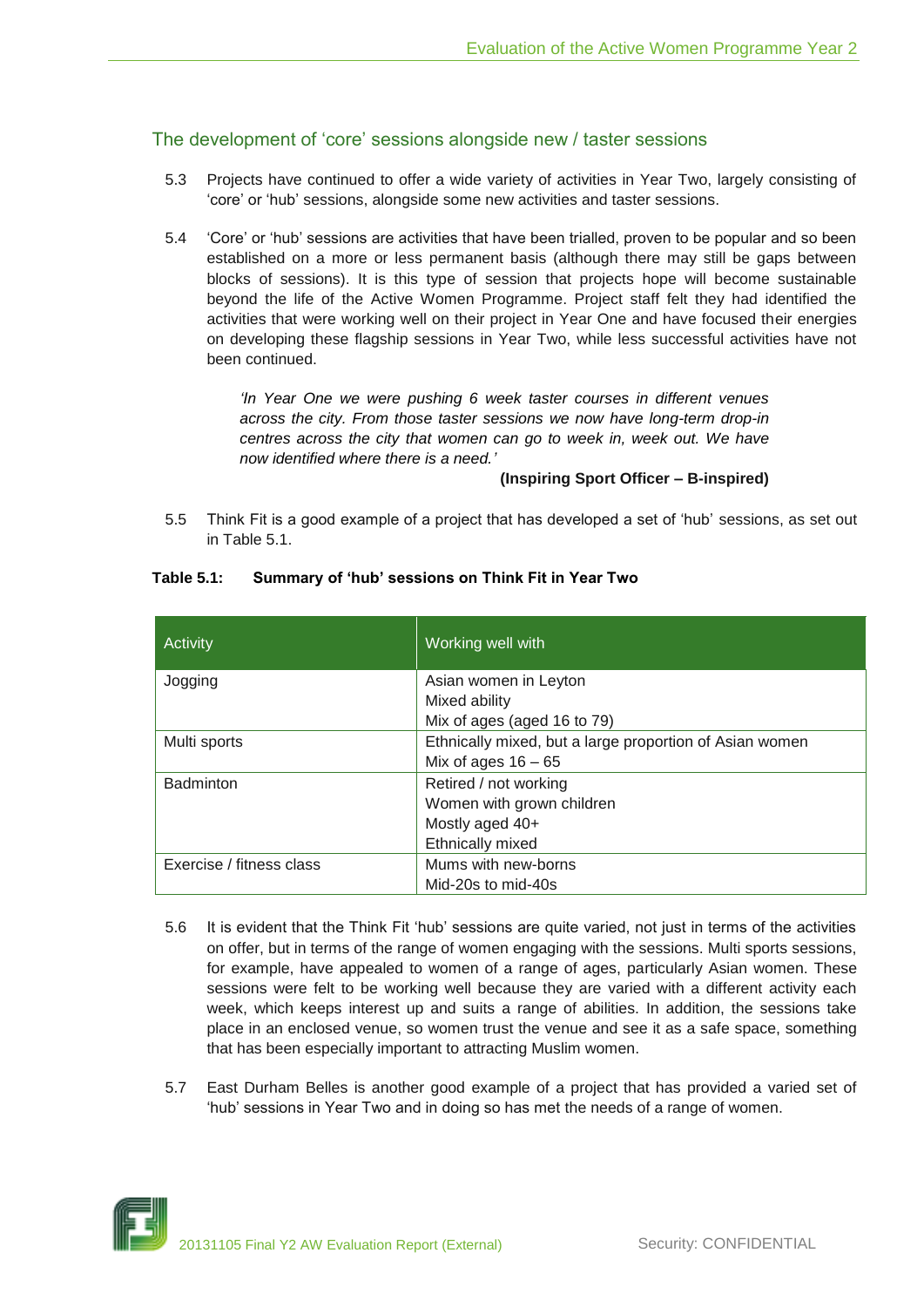| Activity               | Working well with                                |
|------------------------|--------------------------------------------------|
| Running                | Women in their 30s and 40s                       |
| Cycling                | Mix of ages                                      |
|                        | Mix of abilities                                 |
| Rowing                 | Mix of ages                                      |
|                        | Mix of abilities                                 |
| Swimming with children | Younger women with children                      |
| <b>Boxercise</b>       | Younger women who are already active             |
| Netball                | Mostly women in their 20s who are already active |

## **Table 5.2: Summary of 'hub' sessions on East Durham Belles in Year Two**

5.8 As set out in Table 5.2, the cycling and rowing sessions have appealed to women of a range of abilities, while the netball and boxercise sessions have appealed to women who are already active. In Year One the netball and boxercise sessions were only offered on a one-off or infrequent basis, but they have been firmly established in Year Two as interest in them has become apparent.

#### *'Netball was only introduced as a taster at a ladies day last year. We had thirty odd ladies at that session and they said they wanted their own club.'* **(Project Lead – East Durham Belles)**

- 5.9 Continuing to offer some new sessions and taster sessions, alongside 'core' activities, has also been important in Year Two, in order to attract new women and keep current participants engaged. Increased partnership working has facilitated projects' ability to offer these opportunities (as discussed in Chapter 8).
- 5.10 B-inspired project staff, for example, spoke about the success of badminton, fitness and swimming, which have been established as 'core' sessions in some areas of the city. Alongside this they spoke about their on-going development work; they're looking to offer golf and netball as new activities, while badminton and other 'core' activities are continuing to be trialled as taster sessions in new areas.

*'We now have badminton, one-to-one mentoring, group taster sessions, drop-in weekly club sessions, swimming, fitness sessions and we are trialling cycling. The hope and aim is that in the New Year we will have golf and netball too.'*

#### **(Project Lead – B-inspired)**

## Type of sports / activities offered

5.11 Each project is working within a unique local context – with a different mix of ethnicities, religious orientations, levels of deprivation, and ages – so the package of activities offered by each project is very specific. It is therefore difficult to identify if there are particular activities that are working well across projects.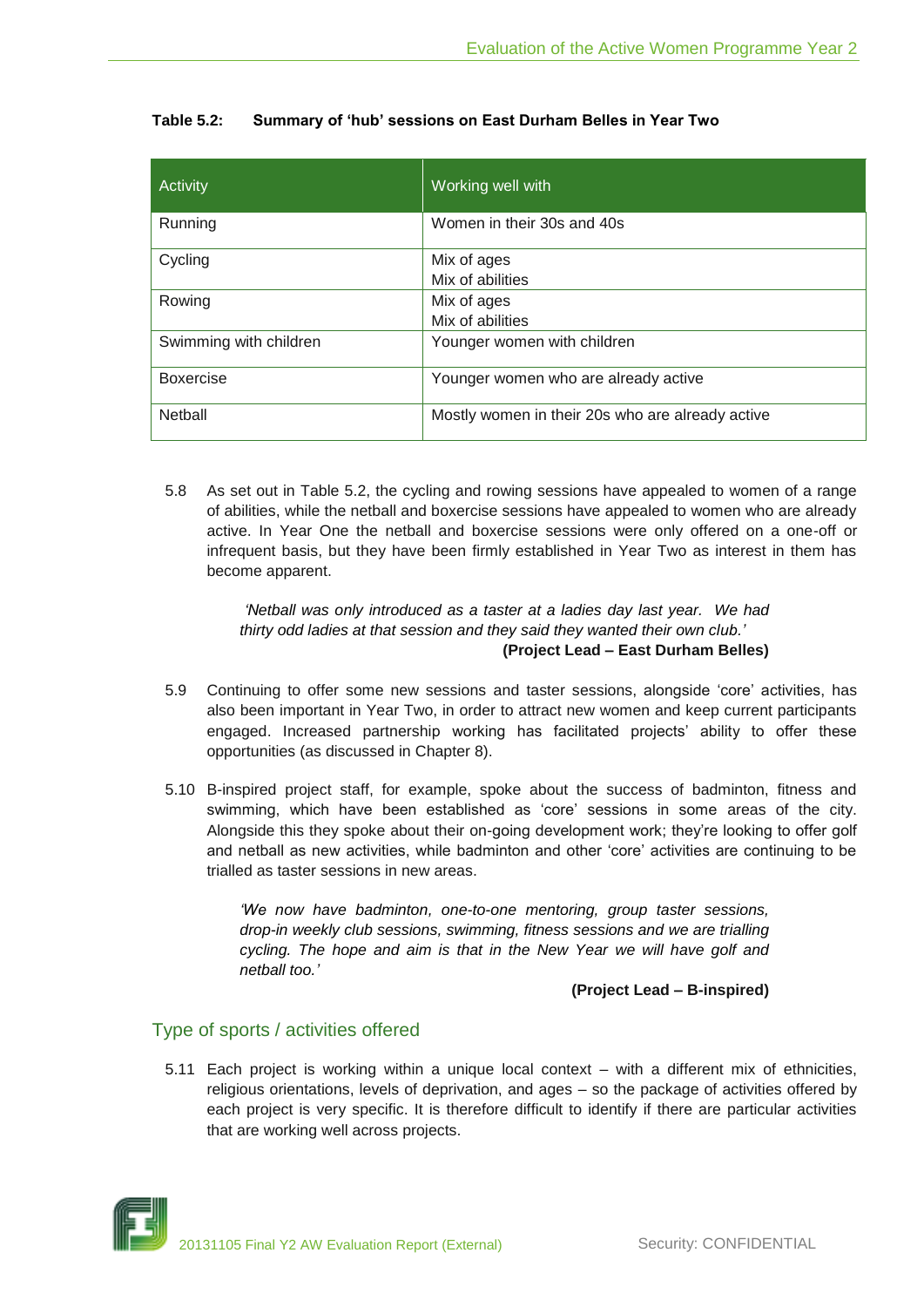5.12 At an overall level, projects have been offering a combination of individual activities and team sports as a way of appealing to a range of women. Individual activities, such as fitness classes and Zumba, were viewed as a good introduction to sport and exercise as they're not competitive and give women an opportunity to improve their fitness. Team-based sports require some skill and can be competitive, so there can be more of a barrier to taking part for some women. Given the Active Women target group – women with no or low levels of engagement in sport and exercise – it has been important for projects to offer entry level opportunities.

> *'We have found that people are more interested in fitness based activities. People are not even on the ladder, so to expect someone to go to a running group or to play badminton is just impossible. I think people get more out of it if they start with the fitness type activities that are enjoyable and sports and games are introduced afterwards.'*

#### **(Health Improvement Team Leader – B-inspired)**

- 5.13 Other activities that have been successful across several projects include badminton, running and swimming.
- 5.14 Badminton has tended to be particularly popular with Muslim women and older women, although it has also attracted women from outside of this demographic; it is a 'core' activity on Think Fit and Sport4Women, both of which are based in areas with large Muslim populations. There seem to be a number of reasons for badminton's appeal: it's not necessary to be very fit in order to take part, it's social and, although it does not have to be competitive, it has the potential to be so for those that are interested. The way in which sessions are run has also contributed to their success. Think Fit and Sport4Women have ensured that badminton sessions are held in closed venues. This privacy is important for most Muslim women taking part; they can relax and have time to themselves, put aside their family responsibilities for a short while and socialise with other women, which the coaches encourage.

*'We have been holding badminton tournaments, which the ladies love. We had 32 come to the last one. We are organising tournaments every 6 months so they can challenge themselves and know how to improve. All different kinds of ladies seem to like it, not just Muslim ladies…you don't have to be particularly fit to take part in badminton.'*

#### **(Head Coach – Sport4Women)**

5.15 Jogging or running sessions have also been successful as they can easily be tailored for different abilities and taking part doesn't require any technical skills or equipment, which makes it inclusive. On East Durham Belles, for example, women have been encouraged to walk first and build up their stamina. As their fitness improves, and they are able to run further and for longer, their confidence improves and a virtuous circle is established. Indeed, some East Durham Belles women have gone on to do the Great North Run and regular 10 kilometre runs. Think Fit has taken a similar approach as women have the option of jogging inside first so they can build up their fitness first, joining the outside group once they can do a continuous jog. Underlining the fact that this is a 'best practice' approach, Think Fit has received external recognition for this session, winning the 'Run England Project of the Year' award.

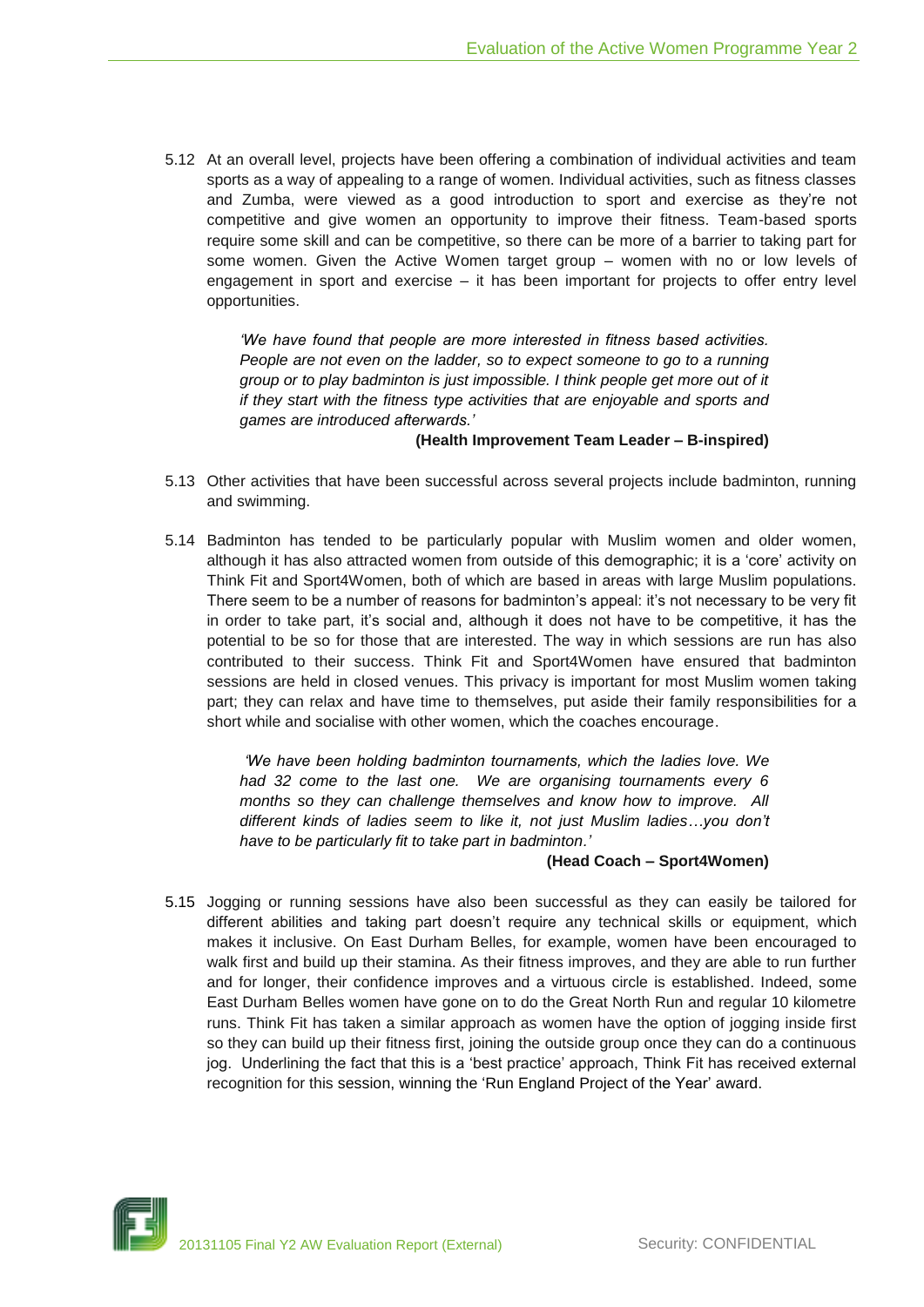- 5.16 The success of swimming has been somewhat surprising as wearing a swimming costume can make some women feel self-conscious. However for some women, who have had limited opportunities to learn before, low cost or free classes and a female only environment finally makes it accessible and a less daunting prospect. B-inspired staff reported that their swimming level 1 and level 2 courses have been fully booked. Sport4Women meanwhile reported that swimming was particularly popular among older Muslim women. Reasons for its appeal include that it is relaxing rather than strenuous, not competitive and non-weight bearing, while the environment is such that women can remain covered, wearing leggings and long T-shirts if they choose to. Once again it is the atmosphere and tone of the sessions, as well as the activity itself, that has been crucial to its popularity.
- 5.17 Cycling has been successful for some projects, but faces the challenge that buying a bike can be a significant barrier to participation. Breeze has sought to address this through working with bike hire and recycling schemes (but arguably they would have more success in recruiting the target groups if they could provide more bikes).

*'We work with bike hire schemes and recycling schemes to make it a lot cheaper but if you are a single mum or a young girl at college or even a busy mum, you are not even going to have fifty pounds to buy a bike … in an ideal world you would be able to provide bike pods everywhere.'* 

**(Project Lead – Breeze)**

5.18 East Durham Belles has also been running a cycling session, but have managed to avoid the equipment barrier by utilising an NHS loan scheme.

### Type of session within each sport / activity

- 5.19 It has been important for projects to consider the type of session, as well as the activity itself, so that different needs are met.
- 5.20 Some sessions have been tailored to a specific sub-group of women, for example, those focused on workplaces or colleges seeking to engage groups of staff or students.
- 5.21 In addition, in Year Two many projects have introduced mother and children sessions. Childcare is a known barrier to participation and these sessions are one way in which projects have tried to address this barrier (explored further in Chapter 8). Think Fit, for example, runs an exercise / fitness class, which has been set up so women can bring their babies in their buggies into a class. The venue is also convenient, next door to a nursery and primary school. Similarly, Breeze has introduced 'Mums with tots' rides, so mothers can bring their children along, rather than having to arrange for childcare. East Durham Belles meanwhile has a swim session where mothers can bring their children.

*'One thing that has worked well is our Baby Belles session, which is a mum and baby swim session. The focus is very much on the baby, mums have been happy to get into the water particularly if they are carrying post pregnancy weight.'*

#### **(Project Lead – East Durham Belles)**

5.22 Offering classes for a range of abilities, including more challenging classes, is also apparent across projects in Year Two. Staff clearly felt that it was important to provide participants with opportunities to progress, so their interest is maintained and they keep coming back.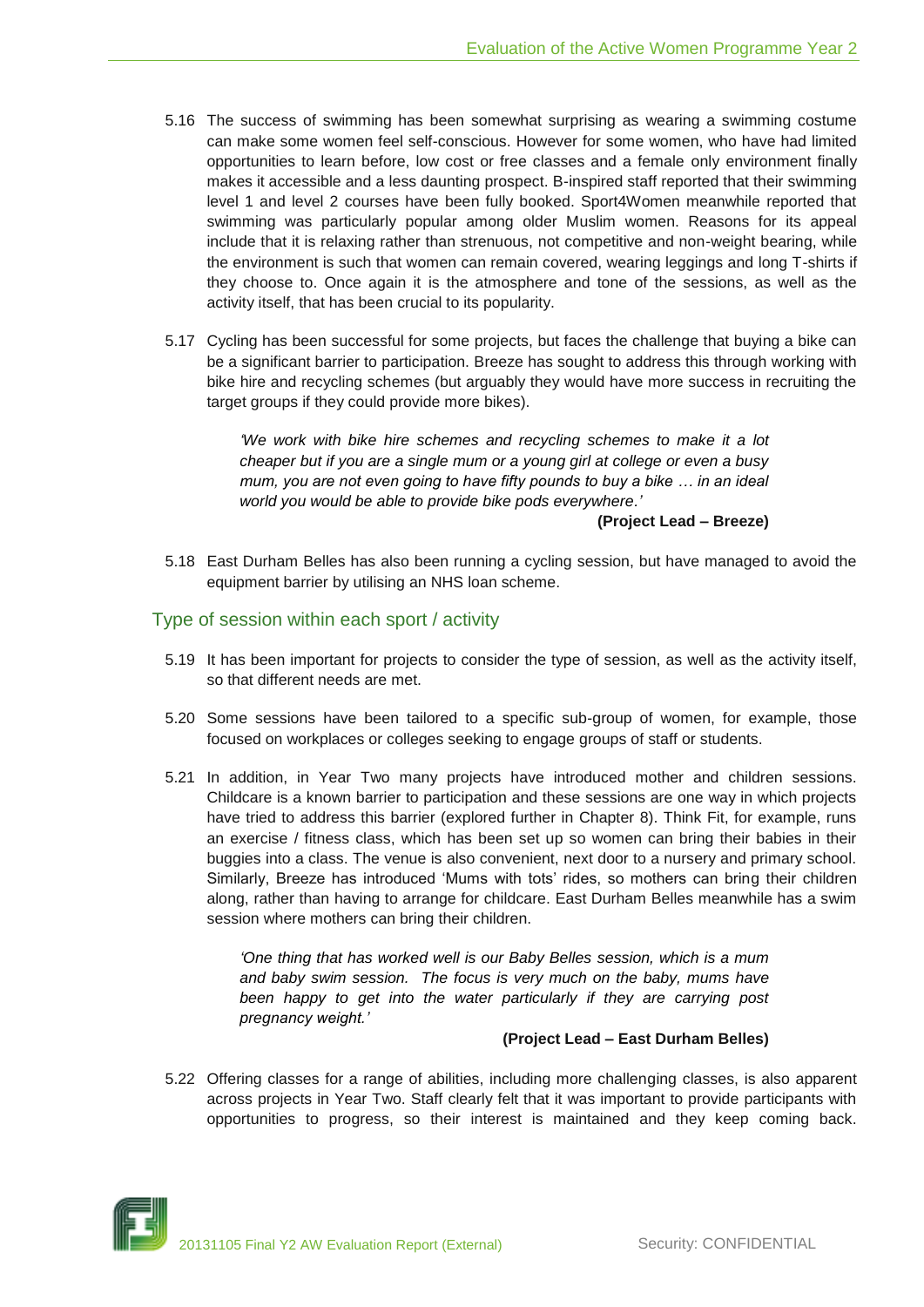Progression opportunities as a tool for retaining participants are given further consideration in Chapter 8.

- 5.23 Breeze, for example, in partnership with Cycletta, has been offering longer 20 to 50 mile cycle rides, to cater for more experienced cyclists or those that have been on shorter rides and want more of a challenge. Alongside this they have continued to offer shorter, traffic-free rides, for beginners or women who are less confident in their cycling abilities.
- 5.24 Competitions have also become more widespread across projects. They provide another opportunity for women to advance their skills and progress.

#### *'We're also running a female only football tournament. It's a different type of woman we're engaging with here, someone who's quite competitive.'*  **(Full-time Development Coach – Think Fit)**

5.25 Given some of the more challenging classes and competitions on offer in Year Two, it is not surprising that many sessions have been appealing to a wide variety of women, not just those in the target groups (women with child caring responsibilities or from deprived areas not previously taking part in sport in exercise). However, projects have been mindful of this and have reported making on-going efforts to recruit and retain women in the target groups as they are more difficult to engage with. This will need to continue in Year Three if the Active Women Programme is to meet its key objectives.

> *'We have found that by advertising a running or cycling group, we are more likely to reach ladies who are already active and perhaps already cyclists or runners, which is fine, but because we have limited resources, we can't fill a club with experienced runners or cyclists because then we are not reaching the ladies we want to reach. We have had to focus on this. The drop-ins have been working well…with a bit of hand holding over two or three weeks they might think about joining in.'*

> > **(Project Lead – East Durham Belles)**

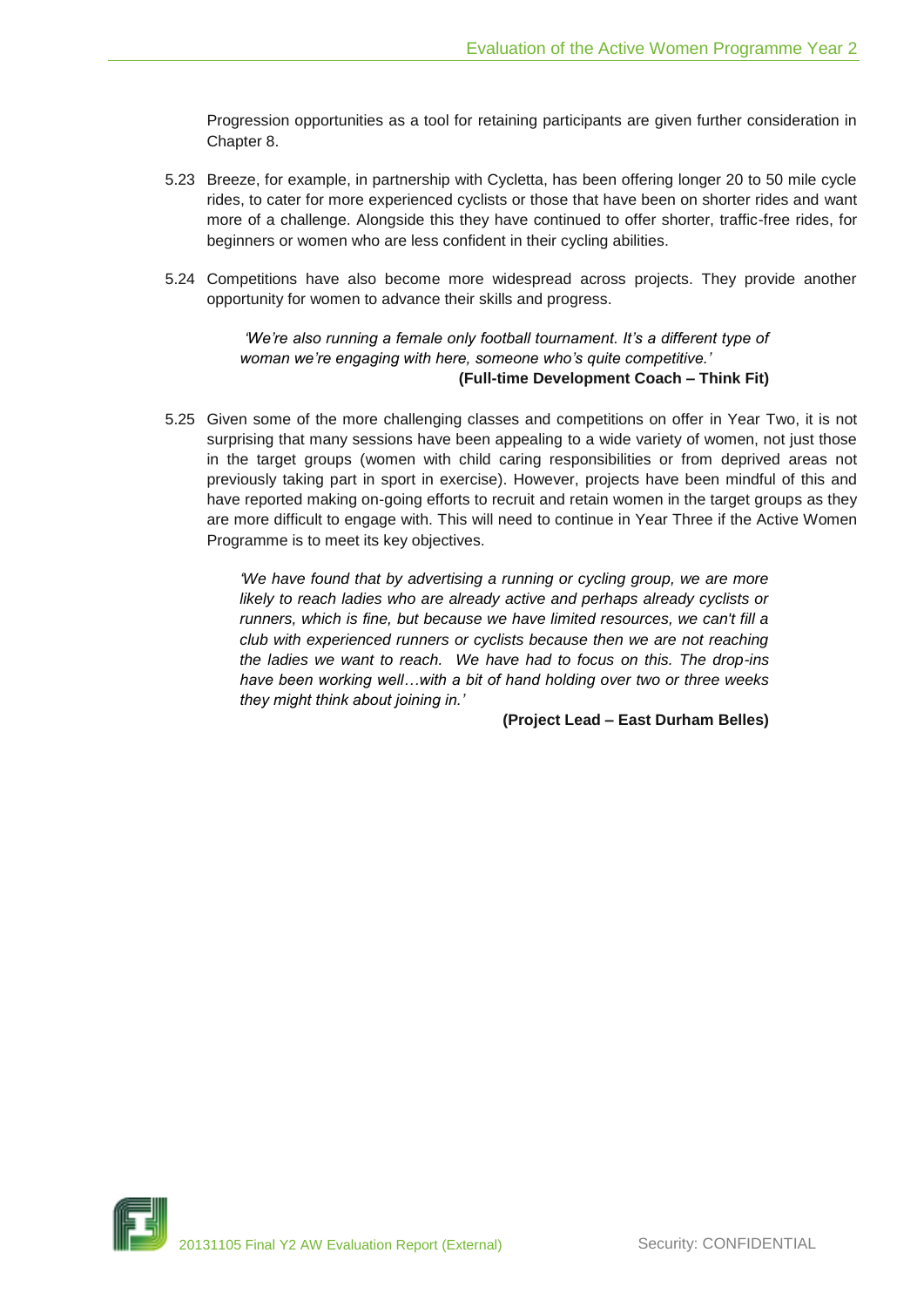## <span id="page-35-0"></span>6 Staffing on the Active Women Projects

## **Summary**

Projects have had a great deal of success in engaging (and retaining) staff and volunteers in Year Two, enabling the delivery of more sessions for participants, a greater diversity of activities and more support for individuals.

However, encouraging an increased level of volunteering among women from deprived areas would be a worthy area of focus in Year Three.

The training offered to staff and volunteers has increased in terms of its quantity, its range (focussing on both activity-specific and 'softer' skills) and its level (with a greater number of staff aiming for or achieving level 2 qualifications).

Although some projects have started to provide more advanced sessions alongside their beginners offering, there is some unfulfilled appetite for receiving more traditional 'coaching' as a majority of participants would like coaches to provide them with more tips to help them improve their technique.

Mentoring and buddy schemes are providing on-going support for volunteers and new coaches, but staff could benefit from more regular team meetings (which will need to be organised well in advance).

## **Introduction**

6.1 This chapter explores to what extent Active Women projects have been successful in engaging and retaining coaches and volunteers as well as what projects might be able to do to overcome any outstanding challenges in this area. It discusses the training provided and how this has developed since Year One of the programme as well as the optimal balance between hard and soft skills in those delivering activity sessions. Finally it discusses how projects are supporting and communicating with their staff and volunteers and if there is still a perception that they have to deal with too much administration.

## Engaging and retaining coaches and volunteers

6.2 As discussed in Chapter 3, across the majority of projects, and at an overall level, coach and volunteer targets have been exceeded. This is very positive both in terms of sustainability and as keeping familiar faces is important for the retention of participants. Although some projects continue to face difficulties recruiting *experienced* female coaches with the skillset to deliver to deprived women as opposed to children, projects are increasingly training up participants to be volunteer coaches (and, in some cases, paid coaches). In some projects, it feels as if a critical mass is starting to be built up whereby existing volunteers are gaining in confidence and experience and hence encouraging others to start getting more involved too:

> *'The women are becoming more self-sufficient. We have more trained up in a few of the sessions…and we have other women who have seen this and*  want to do the course...they see that there is a bigger goal than just turning *up each week and exercising. When the funding stops there's no reason why the sessions can't continue.'*

#### **(Full-time Development Coach – Think Fit)**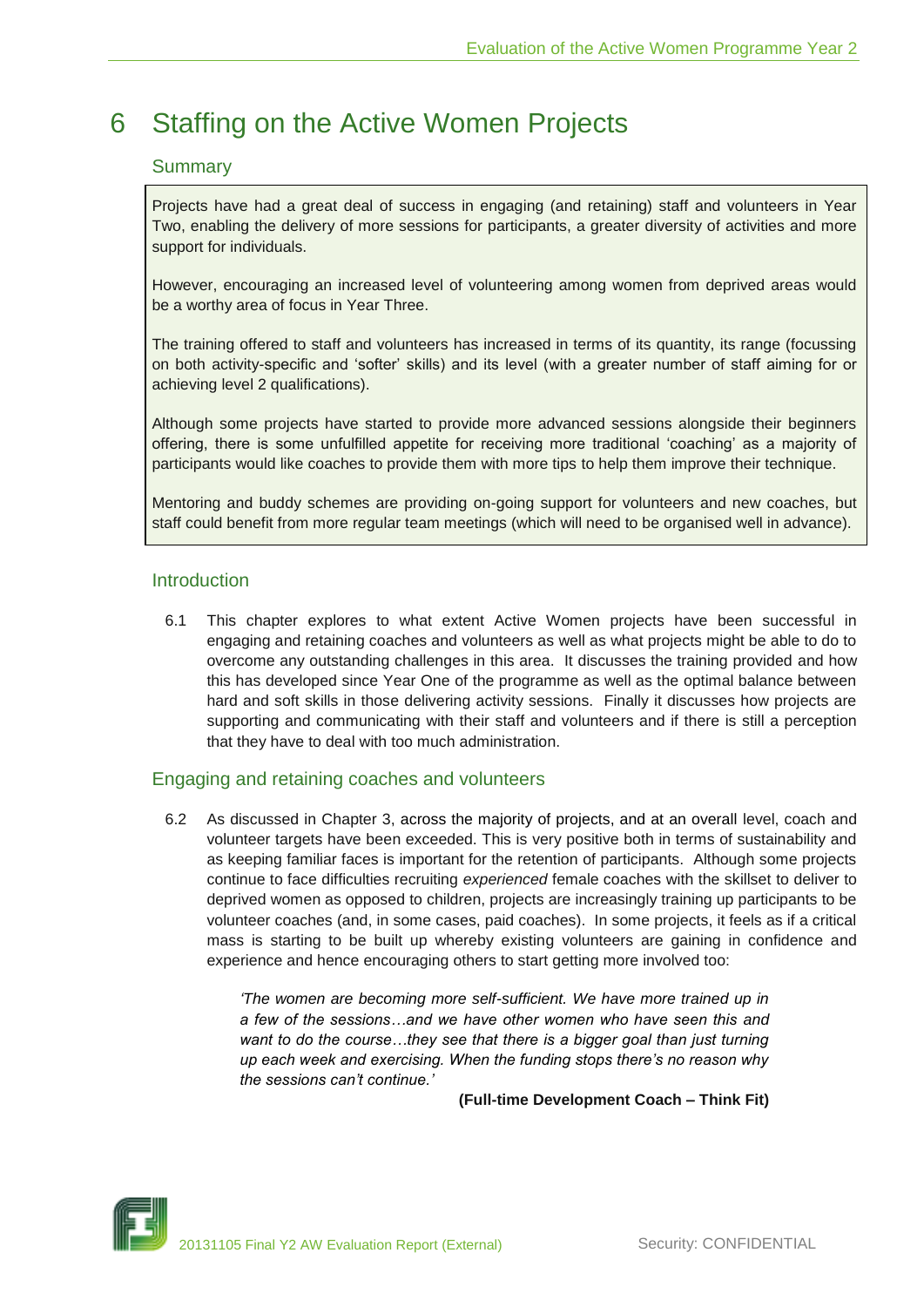- 6.3 The increase in the number of volunteers has enabled the delivery of more sessions, better cover for staff absences and, in some cases, more than one staff member to be present at a session which means more attention can be paid to individual participants, therefore having a knock-on effect in boosting participant engagement.
- 6.4 However, it is an on-going challenge as volunteer recruitment is not always spread evenly across areas or activities within a project and not all volunteers would yet be confident (or in some cases able) to deliver sessions on their own. B-inspired also pointed out that volunteers are not always felt to be accountable in the way paid staff are, for example there are some issues with using volunteers in leisure centres because of the need for CRB checks.
- 6.5 There is, unavoidably, some staff turnover at projects and this can prove challenging if there is an interim period between appointments when sessions cannot be run and also because knowledge and personal relationships can be lost if key staff leave. Developing and implementing comprehensive staff handover procedures (including, if possible, a period of shadowing and introductions to key partners) may be something for projects to consider if they have not done so already.
- 6.6 Quantitative interviews with participants certainly indicate some appetite for coaching and training:
- One in five (20%) participants had signed-up or enquired about coaching as a result of taking part in Active Women project sessions, whilst slightly fewer (15%) reported volunteering at a session, for example as a referee or coach.
- Unsurprisingly, less demanding forms of volunteering had more take-up: one in four participants (25%) mentioned having volunteered on their Active Women project in some other way, for example by helping out with publicity or an event.
	- 6.7 A possible concern is that women from deprived areas were less likely to have signed up or enquired about coaching (15% vs. 24% non-deprived) or to have volunteered at a session (11% vs. 16% non-deprived). As volunteers and coaches from deprived areas may have more success at recruiting and engaging other women like them, encouraging further volunteering among this group may mean that the participation levels of women from deprived areas are boosted as well as it being a positive thing in itself for the women concerned.

# **Training**

- 6.8 Providing suitable training and support are critical to ensuring staff, and particularly volunteer, engagement.
- 6.9 The amount of training delivered in Year Two has increased across projects as well as diversifying and becoming more suitable / tailored to staff and volunteer needs (as projects have learnt what worked well and less well from Year One).

#### Types of training offered

- 6.10 In terms of the range of training now being offered, Sport4Women provides a good example with activity-specific training having been undertaken in basketball, badminton, walking, swimming, football, exercise movement and dance.
- 6.11 Several projects have felt the benefits of upskilling their staff so that they are able to teach more activities, thus offering more variety and keeping women interested in attending sessions. For example, coaches at B-inspired can now teach rounders and cricket as well as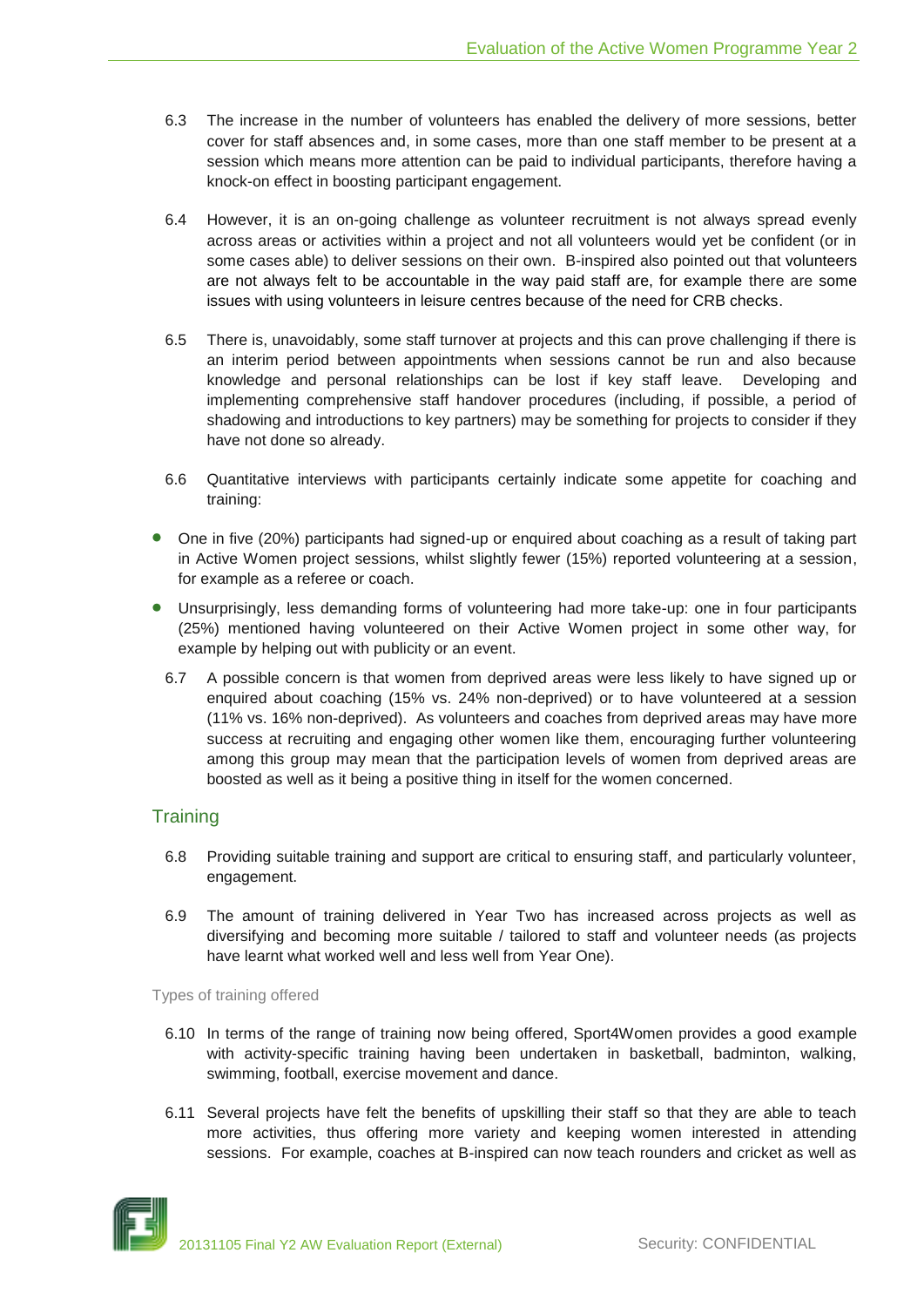badminton and one of the main coaches at East Durham Belles undertakes regular training to respond to changing needs as the women choose what activities they want to do during Wednesday taster sessions.

- 6.12 As the programme progresses, more volunteers are reaching higher level qualifications and some projects are now aiming higher in the training of their volunteers, for example Sport4Women are aiming to get more coaches qualified to Level 2 standard.
- 6.13 Training is also being used to cater better for particular groups of participants for example Sport4women has run disability awareness training in order to attract more disabled participants to the project and B-inspired is looking into staff becoming GP referral trained, which will enable them to better understand and cater for participants with particular health needs.
- 6.14 Non-activity specific training also encompasses leadership training, for example East Durham Belles found the Sport Makers course particularly useful for volunteers (and feel that Sports Leaders Awards may perform a similar role):

*'It helped when we have been organising different events – how to talk to people and encourage them to come.'*

#### **(Volunteer – East Durham Belles)**

6.15 Overall, projects expressed less concern about the quality of coaching than they did towards the end of Year One and this is likely to be as a result of the focus on training which has occurred since.

Hard and soft skills

6.16 The balance between hard and soft skills, however, continues to be something critical for projects to consider. Some of the projects previously focussing more on 'hard' skills have begun to put more emphasis on soft skills. For example, Think Fit's basic training for coaches now includes training on mentoring and working with hard to reach groups. Likewise Breeze training previously focussed on aspects such as risk assessment and health and safety but is now 'lighter touch', given that some potential champions were finding the risk-focussed approach a little daunting.

> *'In year one there was a lot of emphasis put on [being] on a pre-risk assessed route which put a lot of people off because they were saying I can't risk assess.'*

## **(Project Lead – Breeze)**

6.17 As discussed more fully in the retention section, the vast majority of participants (96%) felt that staff were friendly and welcoming, showing that basic 'soft skills' are well embedded at all projects. However, there is considerable appetite among participants for more traditional coaching as well. When asked what improvements they would like to see, only 4% of participants mentioned that sessions should be more focussed on coaching, rising to 9% among Back to Netball participants, so it is clear that this is not a 'make or break' issue for most. However, it is worth noting that when specifically asked, over half (53%) of women agreed that they would like the coach 'to give them more tips to help improve their technique', including almost three in ten (28%) who strongly agreed, whilst only one fifth (21%) disagreed.

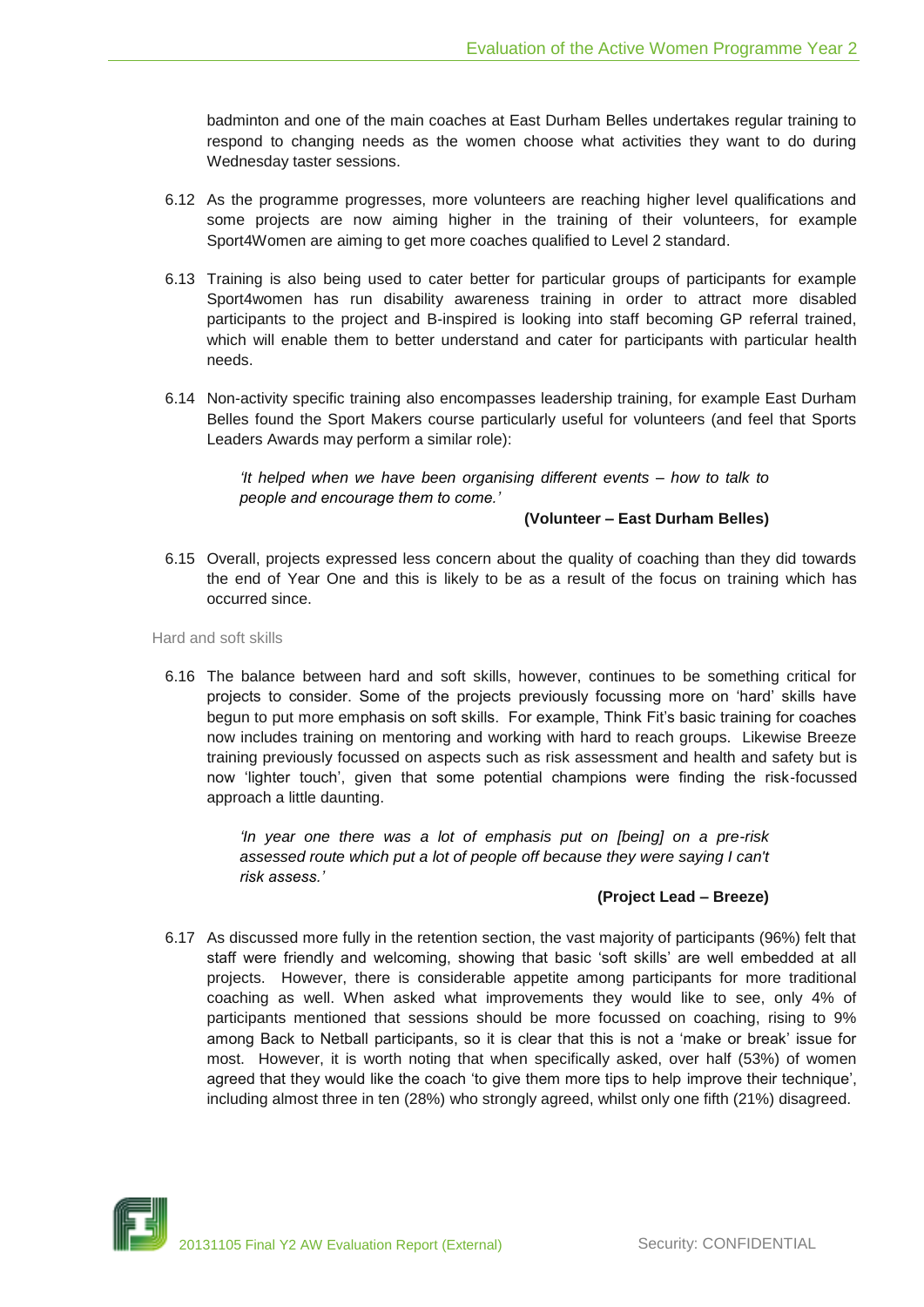- 6.18 There was considerable variation across projects with between 28% and 76% women agreeing that they would like the coach to give them more tips on how to improve their technique.
- 6.19 Groups of women more likely to want a more 'active' role from the coach in terms of giving pointers and advice, were those aged 35-44 (60% vs. 53% average), those with childcare responsibilities (57%) and BME participants (71%).
- 6.20 From the in depth interviews with participants it feels as if there may have been some progress made over the last year in terms of coaches providing more tips as there was only one mention in these discussions of 'not being pushed properly' in Year Two compared to a number of similar comments in Year One. That said, there is still some room for improvement here.

#### Cost of training

6.21 The cost of training was not something brought up by many projects in Year Two although Breeze mentioned that they have now been able to subsidise First Aid training and Think Fit mentioned that volunteers, who are given the option of additional training depending on their interests, can 'pay this back' through volunteer time. Meanwhile, B-inspired has used partnership working to improve its Continued Professional Development for staff, having been able to offer better training opportunities through linking up with the Achievement Project. Likewise, Breeze provided bike maintenance workshops through teaming up with retailers resulting in 191 champions gaining additional skills. It is likely that funding training is still an issue for some projects (particularly if aiming to get deprived women up to Level 2 coaching standard) so options such as partnership working should be fully explored by all.

## Support and communications

- 6.22 As well as training, projects are well aware of the need for on-going support for new volunteers and coaches and many projects have set up (more or less formal) mentoring or buddy schemes to enable newer coaches to learn from more experienced ones, or to team up two 'newbies' together to offer mutual support, either in terms of the joint delivery of sessions or on an ad hoc / as needed basis.
- 6.23 Training sessions themselves have also been structured / scheduled to make on-going support easier in some cases, for example Breeze schedule their training sessions to avoid the run up to Winter given that they know volunteers are less likely to take sessions then and so more likely to drop out during the critical early weeks. Making training sessions a networking opportunity can also help volunteers make links which will enable them to keep engaged for longer:

*'We have a video which shows some champions talking about their experience and we leave time for the group to ask questions and also exchange contact details for each other because they might live in the same area and that might help them get going … they go away feeling enthusiastic about the programme.'*

## **(Project Lead – Breeze)**

6.24 Social media can also be used to ensure on-going networking and mutual support amongst volunteers post-training: for example Breeze has a closed Facebook group for its volunteer 'Champions'.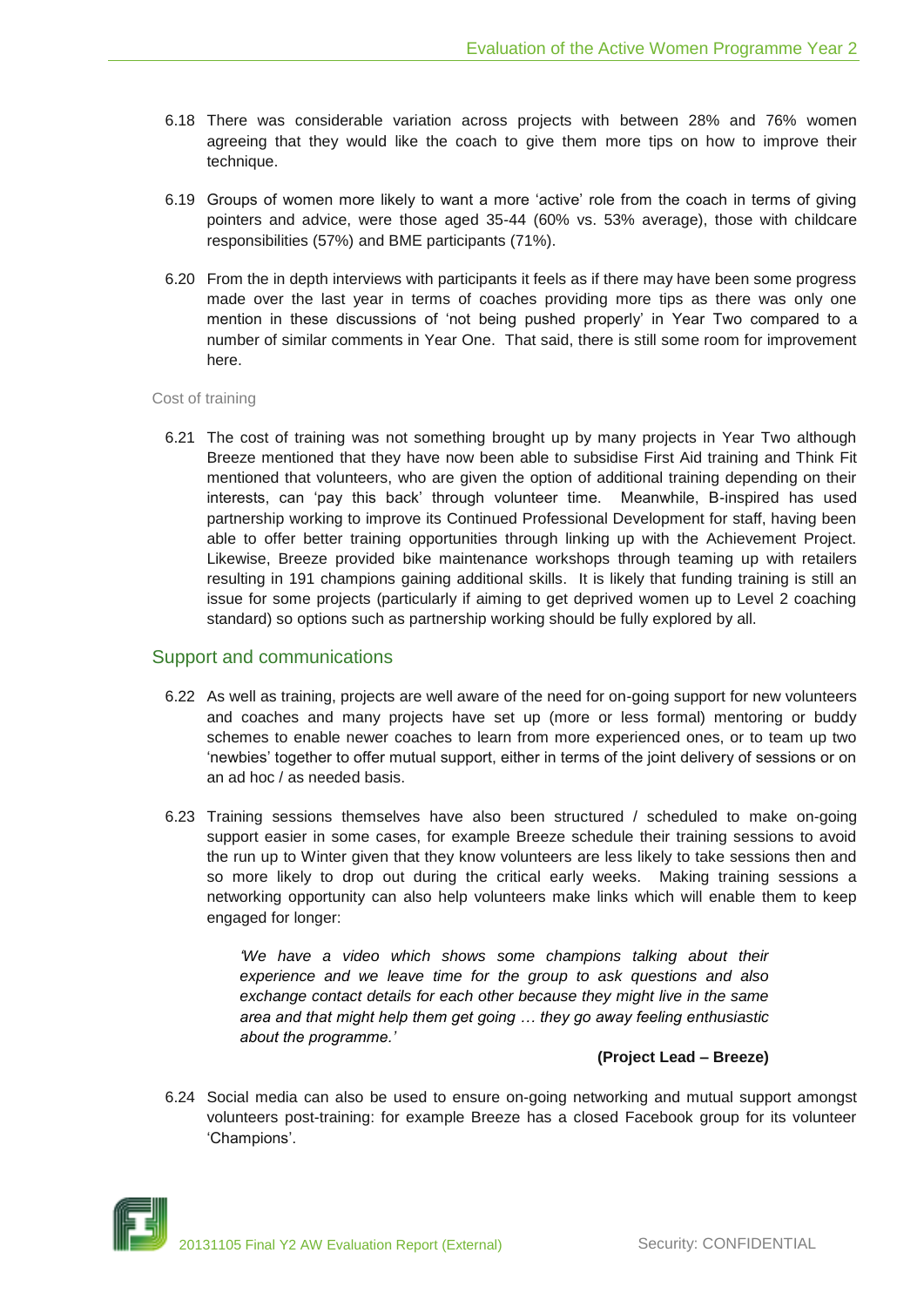- 6.25 In terms of contact between volunteers and the central project teams, communications need to be prompt and (as with participants) throughout the life of the volunteer's experience with the project. Breeze has been working on communications with its volunteers by providing much quicker contact following initial training in the form of a thank you message, a volunteer agreement and website details. They have also improved contact with lapsed volunteers to persuade them to get involved in the project again.
- 6.26 Most projects recognise the value of regular team meetings for paid staff (for example allowing any issues to be shared and addressed more promptly) but several are still finding this challenging to implement, due to the variety of staff schedules (in terms of both hours and locations) making them very hard to organise. Social media and other forms of communication are often felt to be the next best thing:

*'It was getting more and more difficult to get everyone together so we are relying more and more on Facebook and on text messaging and emails to get some regular feedback from coaches.'*

## **(Project Lead – Think Fit)**

6.27 An alternative may be to try and organise meetings well in advance to a set schedule or to 'black out' a certain part of the week for all staff so that they can attend staff meetings (or, for weeks when these are not running, to catch up on marketing or development activity).

# Administrative burden

6.28 In Year One projects reported an unexpected administrative burden, partly due to Sport England reporting requirements. This issue was not raised as much in Year Two but this may just be as the 'unexpected' has now become 'expected' and so work-around solutions have been developed. Breeze actually mentioned a decreased level of administration burden as they now require less risk assessment from volunteers, have amended training so that it includes FAQs (heading off later enquiries) and have also managed to make some volunteers regional co-ordinators which has reduced the administrative workload for the central team (as well as increasing capacity for some important administrative work such as communicating with recently trained volunteers to encourage them to get started).

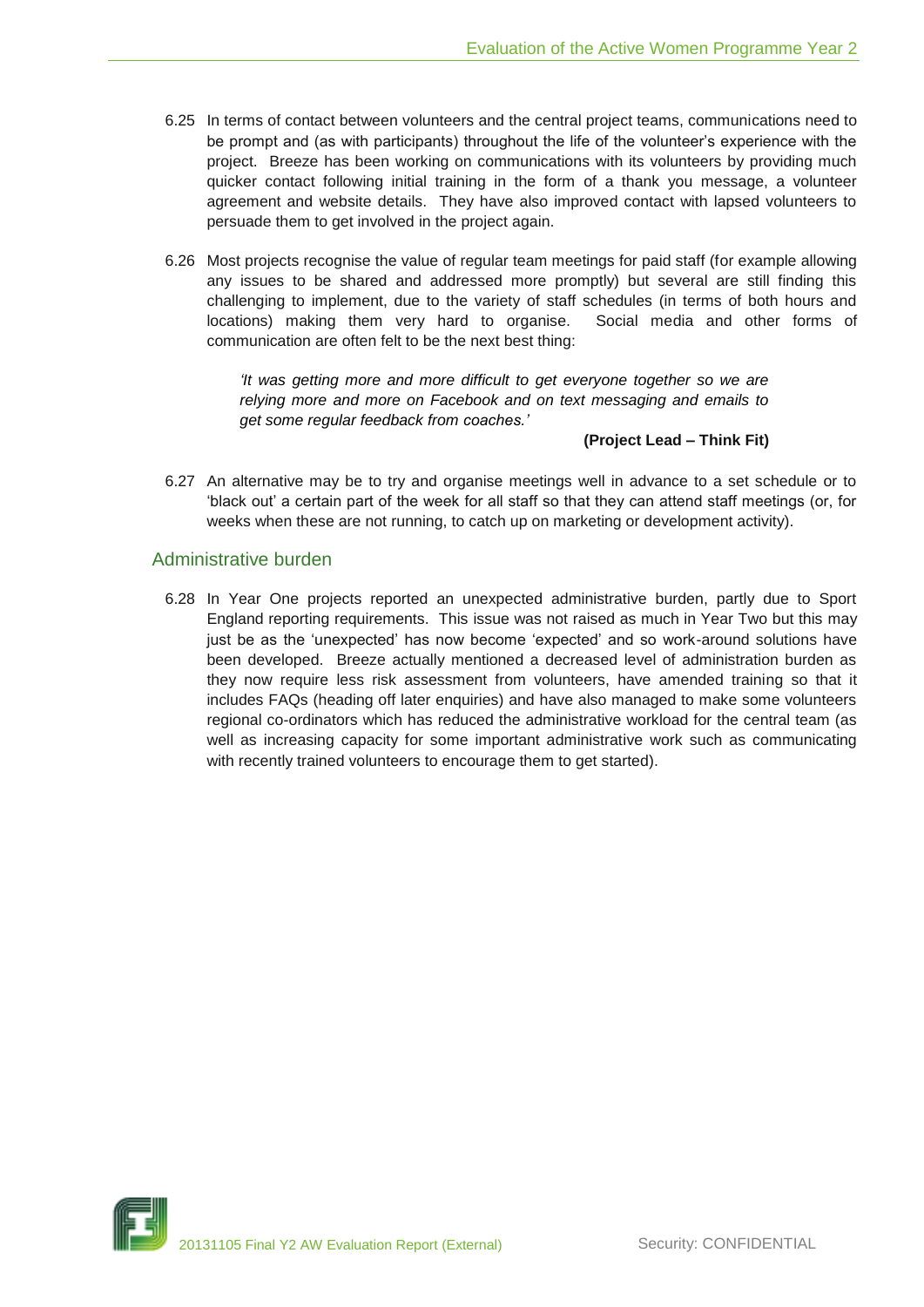# 7 Partnership working on the Active Women Projects

# Summary

As in Year One, partnerships have:

- helped with promotion and recruitment, allowing projects to reach a larger and more diverse selection of participants,
- provided funding, staff, equipment or facilities enabling more sessions (and more types of activities) to be offered

Partnerships will also be crucial to ensure the sustainability of projects.

If projects that have formed successful partnerships with commercial organisations could provide tips on how best to do this, and if this could be shared more widely, it could be very valuable.

# **Introduction**

- 7.1 This chapter discusses partnership working, including the range of partners which have helped Active Women projects (and how they have done so) as well as issues encountered when working with partners.
- 7.2 The extent of partnership working has stepped up a gear since Year One as projects start to think more about the sustainability of their projects going forwards as well as novel ways to recruit and retain volunteers and participants (including through offering a wider programme of activities). While in Year One many partnerships were in their infancy or still being explored / in development, it feels that they have now started to deliver, as partners have bought into the success of the projects and relationships between staff and organisations have strengthened.
- 7.3 Partners that Active Women projects have teamed up with have largely been public and third sector organisations falling into two broad categories: organisations with a sports focus and those which help women, or a particular sub-section of women, to become healthier, fitter or more engaged in their local community. Some projects, although fewer, have also teamed up with commercial partners.

# Sports-related organisations

- 7.4 The sports-related organisations were an obvious 'first port of call' for projects to link up with, as they have an established infrastructure and knowledge of existing sports provision, barriers and opportunities within local areas. These organisations will also be particularly important for ensuring the sustainability of the projects' work as paid staff will be in post at many of them after the Active Women funding has come to an end.
- 7.5 The following list details types of sports-related partners as well as giving specific examples of successful partnerships developed by projects:

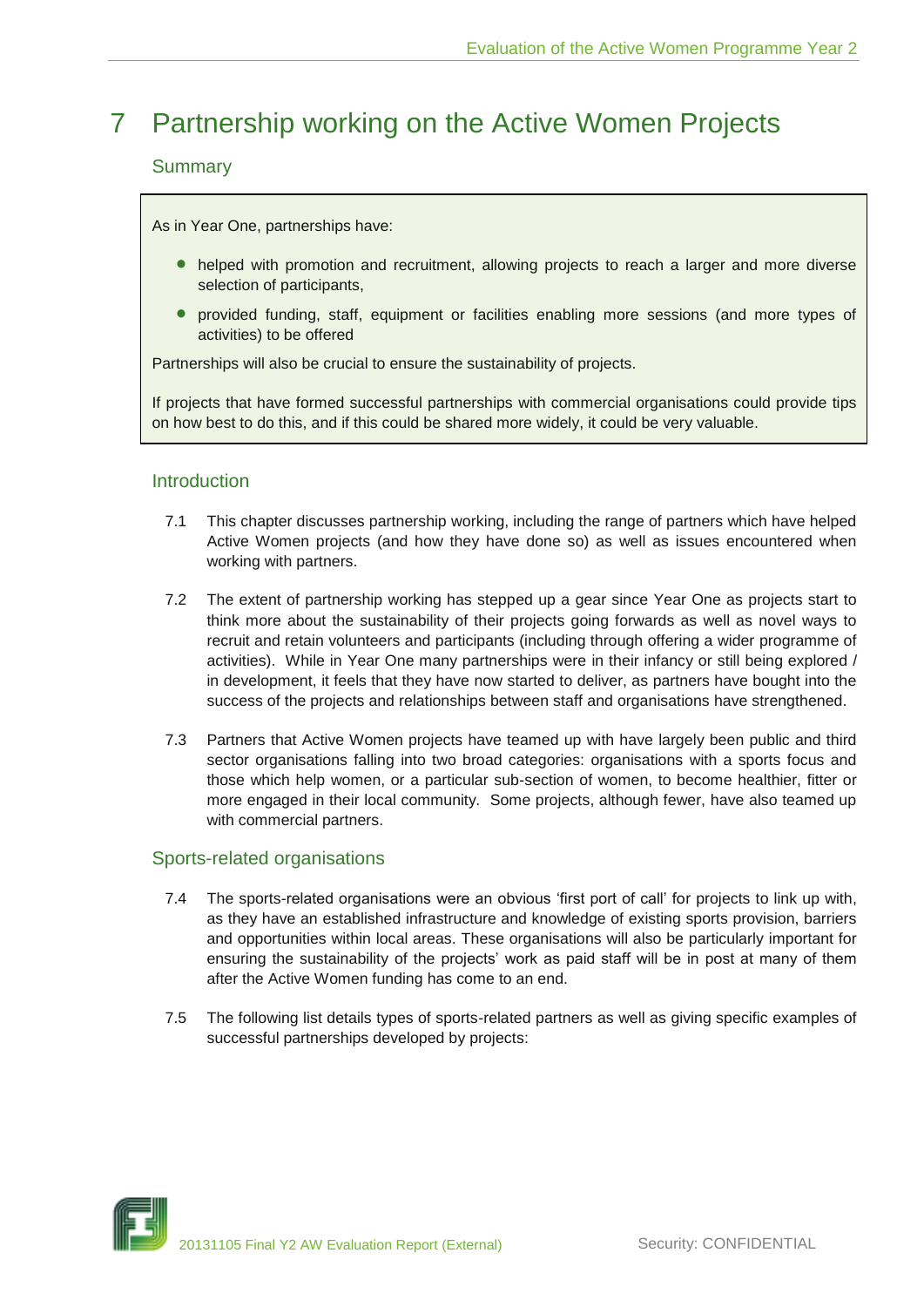- Councils and leisure centres
	- These have often been crucial in providing low cost facilities. Whilst most projects quickly established these links, the level and type of their involvement has sometimes evolved over time, for example Leicester City Council's Sports Services is now overseeing the swimming element of the B-inspired programme after the initial partner lined up for this was unable to spare the staff to do so.
	- Where key staff members have been based at local councils, it has sometimes been particularly beneficial – for example England Netball won Partnership of the Year at the Leeds City Council annual awards due to the ease of pooling resources and working towards a common goal when regular contact is maintained.
- National Governing Bodies, County Sports Partnerships (CSPs), local sports clubs and sports charities / organisations
	- New links have been formed by projects during Year Two to allow additional activities to be offered for example Sport4women has teamed up with England Athletics to deliver the new 'Athlefit' programme of circuit based athletics as well as having begun working with England Hockey, the England Cricket Board, the Barry McGuigan Boxing Academy and the Ramblers Association
	- Several projects mentioned the Sport Makers programme, delivered by CSPs, as a useful way to recruit volunteers.
	- Back2Netball have found CSPs particularly helpful when these have had a marketing function  $\qquad \qquad \bullet$ which can help promote activities.
	- Think Fit and Breeze both linked up with Sport England's national partner the Women's Sport  $\bullet$ and Fitness Foundation (WSFF) during Year Two to present at and attend their 'Fit 4 Women' conference. Breeze also supported WSFF at the Vitality show and WSFF will, in turn, be supporting Breeze by providing additional research to help inform the development of the project.
	- Partnerships with local clubs are felt to be particularly important for ensuring sustainability, for example East Durham Belles have been working with Durham Amateur Rowing Club to give women the opportunity to take part in a 10 week Explore Rowing Programme, following which some have gone on to become recreational rowers with the club.
	- 7.6 There has been some collaboration between Active Women projects (for example a team from East Durham Belles now regularly competes in a Back to Netball league and Breeze and StreetGames have worked together to provide some targeted Us Girls projects in the North West) but it feels that there is still potential for such links to be developed further, for example national and local partners working together to promote each other's sessions.

# Organisations targeting (sub-sets of) women

- 7.7 From the outset projects have focused their promotional activity in areas where they know women already get together and at organisations they know women regularly attend. In Year Two links with partners who already deliver services or activities for women have become even more established. The range of such partners projects have formed links with include:
- Women's groups
	- For example Sport4women have used Wapping Women's Centre as a base for some of the walks it offers, encouraging women to have a coffee together at the centre either before or after the walk

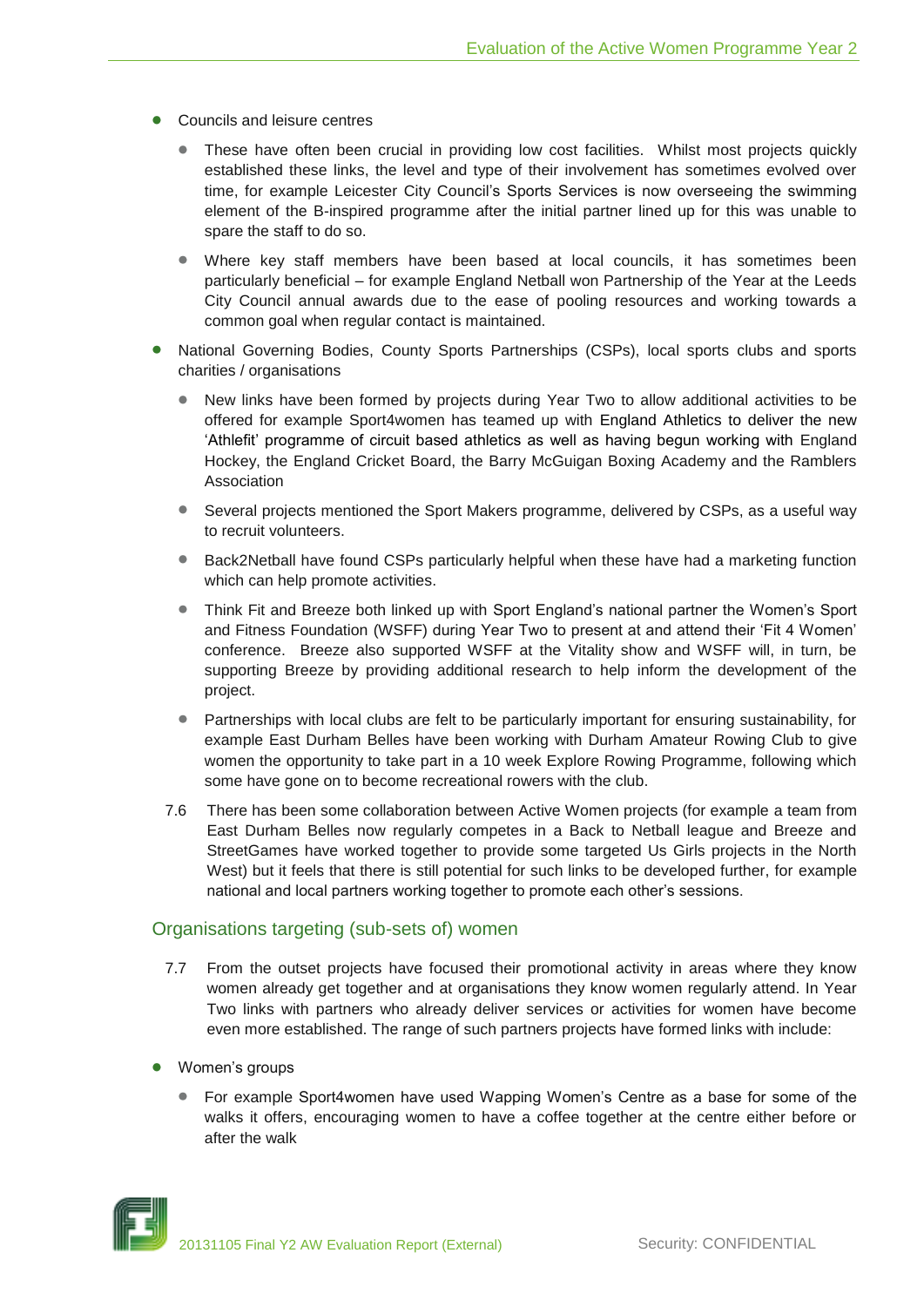- Children's / Sure Start centres
	- Partnerships with children's centres have been explored by most projects as women with childcare responsibilities are one of the Active Women Programme's target groups making the centres a good place for recruitment / promotion of activities as well as sometimes being able to hold sessions or, occasionally, provide childcare. Sport4women are currently looking to cater for a specific sub-group of women with childcare responsibilities by delivering some post natal and pelvic floor specific classes in partnership with Sure Start and the National Childbirth Trust (NCT).
- Schools and colleges
	- Education providers are another example of a type of partner which most projects explored throughout the programme, for both recruitment and facilities. Projects have targeted a mixture of staff, sixth formers and parents.
- Other workforce groups
	- $\bullet$ For example in Nottingham, a Back2Netball Festival took place in July targeting local police.
- Community groups or charities for particular ethnicities
	- As reported in Year One, several projects have formed link with organisations for BME groups, for example the project lead at Sport4Women has been to outreach sessions of the Somalian charity Takawala Lifeline which tries to engage women refugees who don't speak English to take part in more community activities.
- Other local community groups
	- For example Sport4women provide a Brazilian dance class at South Poplar & Limehouse In Action for Secure Housing
- Health services and charities
	- $\bullet$ Some Back2Netball areas have been working with charities who are using the project as part of the rehabilitation process for their clients.
	- Sport4women visited a local GP referral gym to speak to people with physical impairments and a gym within a mental health hospital to make patients and staff available of opportunities available to them. Taster activities have also been run at a day centre for women with severe mental health problems.
	- $\bullet$ Women hoping to lose weight are being targeted by Sport4Women, who are now supporting 3 Brazilian dance sessions as part of the weight management "My Weigh" programme, as well as by Breeze who are working with Slimming World.
	- Think Fit participants took part in the Finsbury Park Race for Life with Cancer Research UK.  $\qquad \qquad \bullet$
	- Breeze have been able to use the British Heart Foundation's database for marketing activity and are also engaging on a wider PR drive about the partnership including having a 'Team Breeze' taking part in the iconic London to Brighton ride.
	- Following a recruitment exercise at an NHS open day at Stepping Hill Hospital, a Back2Netball session was set up for NHS staff.

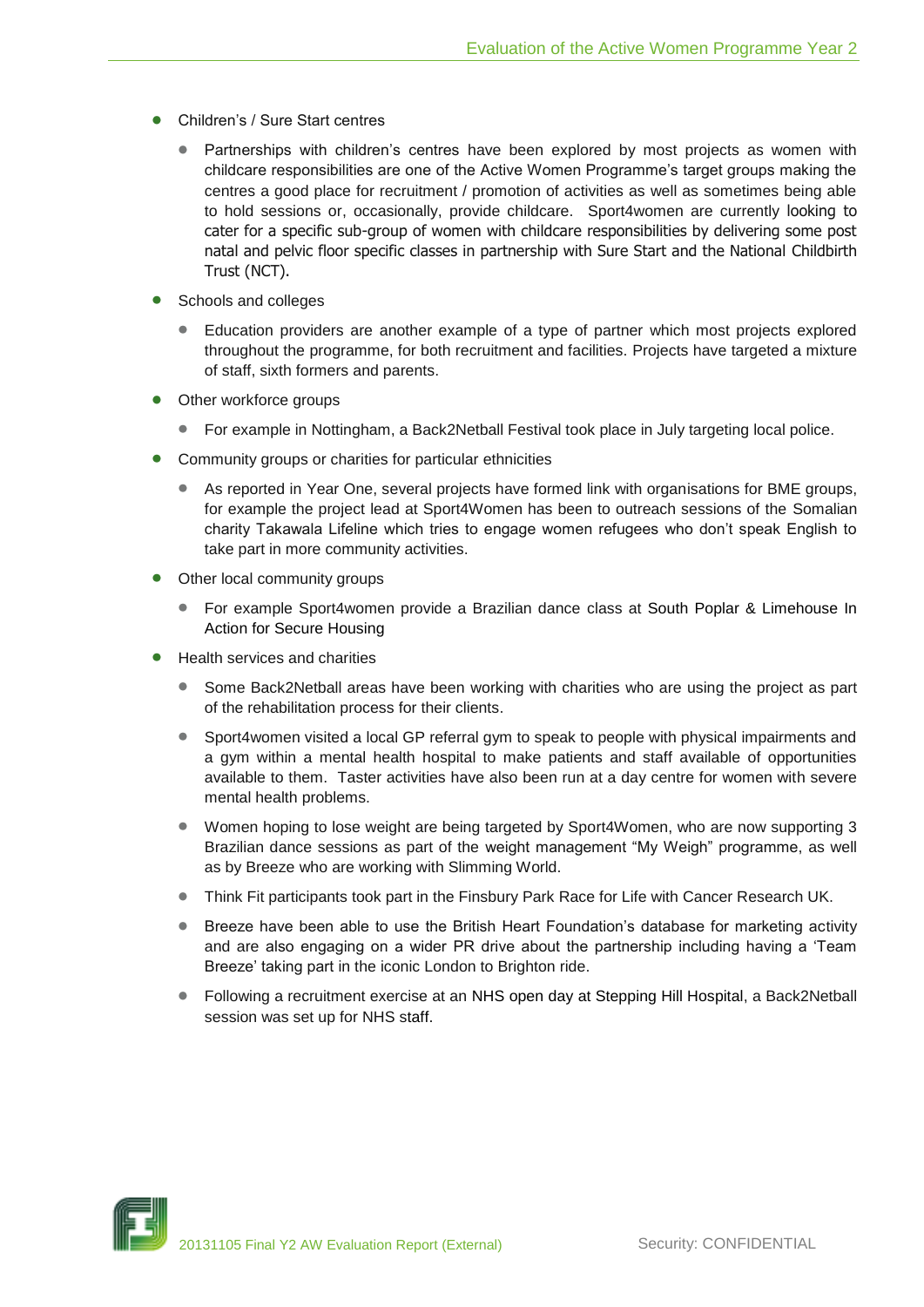# Commercial partners

7.8 National projects seem to have had most success getting commercial partners on board, for example Breeze has formed partnerships with Halfords, who provided a bike for a competition and mention Breeze in newsletters, and with Specialized – a bike manufacturer – who donated a bike accessories 'starter pack' for a prize draw to act as an incentive to volunteers. In addition, Breeze has provided newsletters to accredited 'female-friendly' bike retailers and 10 such shops have delivered bike maintenance workshops for Breeze volunteers. Back2Netball are also trying to develop relationships with national organisations such as supermarkets so that they can develop sessions in partnership with their local subsidiaries. If these national projects are able to share any tips for securing commercial partners, this could benefit other Active Women projects.

## **Events**

- 7.9 Many projects have seen events as a key way to boost their profile and promote their activities / attract participants as well as, in many cases, to give existing participants the opportunity to take part in challenges and meet other like-minded women. Such events have sometimes involved partnership working, with projects getting involved in existing events as co-promoters.
- 7.10 As Breeze is a project particularly focussed on mass participation events, they have particularly looked to engage such partners and have linked up with two major event providers: Cycletta – a women only event series - and UK Cycling Events. Whilst both partnerships were initially formed during Year One they have since developed – in the case of Cycletta by integrating Breeze messaging and ethos further into the events. It has also been arranged to include a shorter distance at each Breeze-supported event to engage more existing and potential Breeze participants.
- 7.11 Breeze have also targeted independent events and have been working with established events such as the Tour of Wessex and the Great Western Ride as well as with newer women-only events such as Dartmoor Debutante (an event inspired by a Breeze champion who has links with the cycling club who organise the event) and Divas on Wheels (a pilot run by Pilgrims Hospice).
- 7.12 Breeze may be well placed to share some of its success in terms of working with event partners with other Active Women projects.

## Issues with partners

- 7.13 Not all partnership have been successful for example some projects mentioned that some partners are not particularly proactive in terms of marketing or promotion, for example one project explained that even if there are expectations or hopes that the partner will get more involved, sometimes they just want to be the venue hire.
- 7.14 Some projects encountered issues with support from original partners having dried up due to funding cuts and re-structuring and this has left the projects without promised funding / resources or having to spend unexpectedly.
- 7.15 To some extent, partners changing and having different expectations / goals to Active Women projects is inevitable and other partners can often be found to fill the gap (albeit after a period of some disruption). That said, if Sport England can do anything to suggest or facilitate

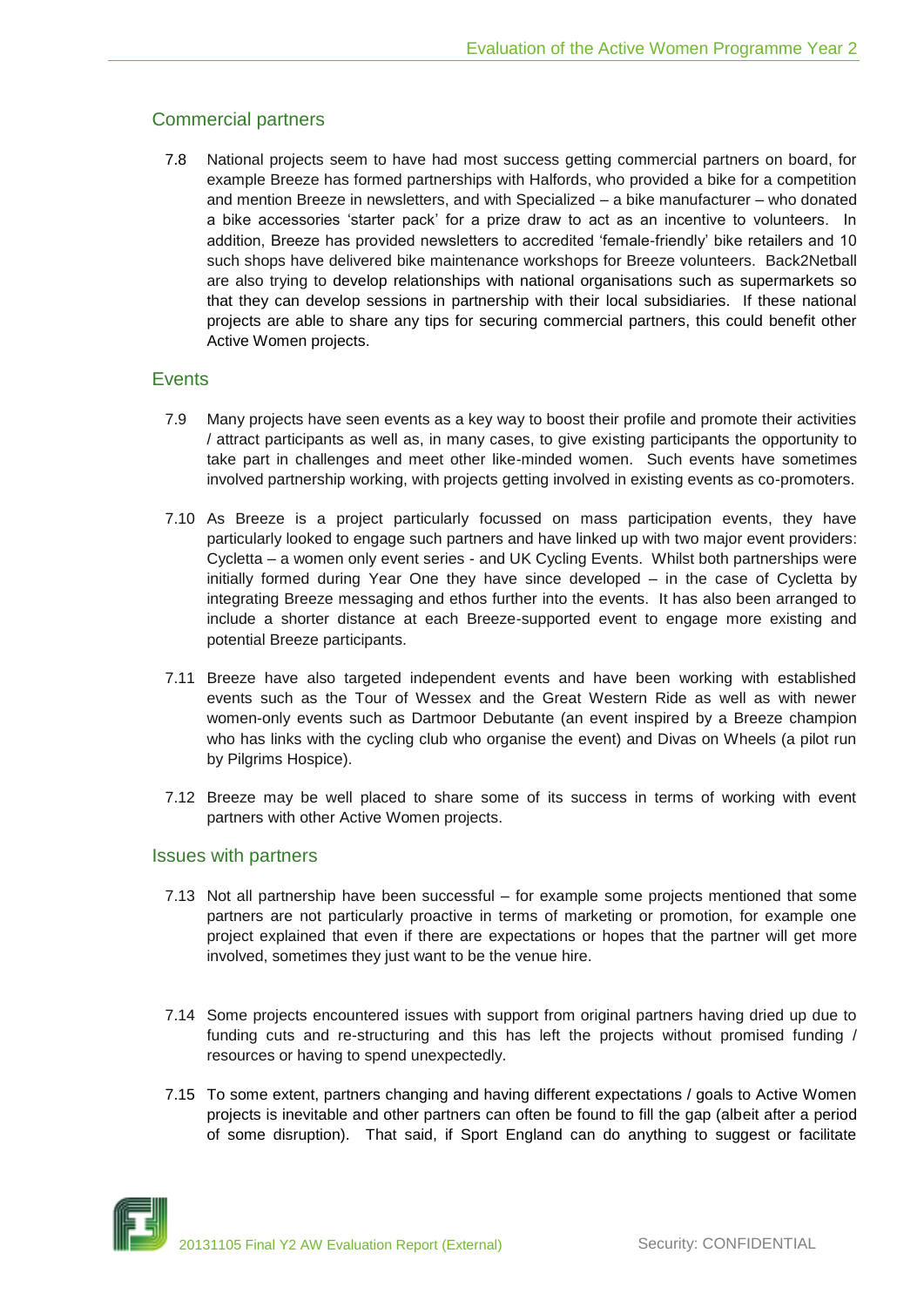alternative partnerships or to provide additional funding where it turns out that this is not forthcoming from other sources this would surely be welcomed by projects.

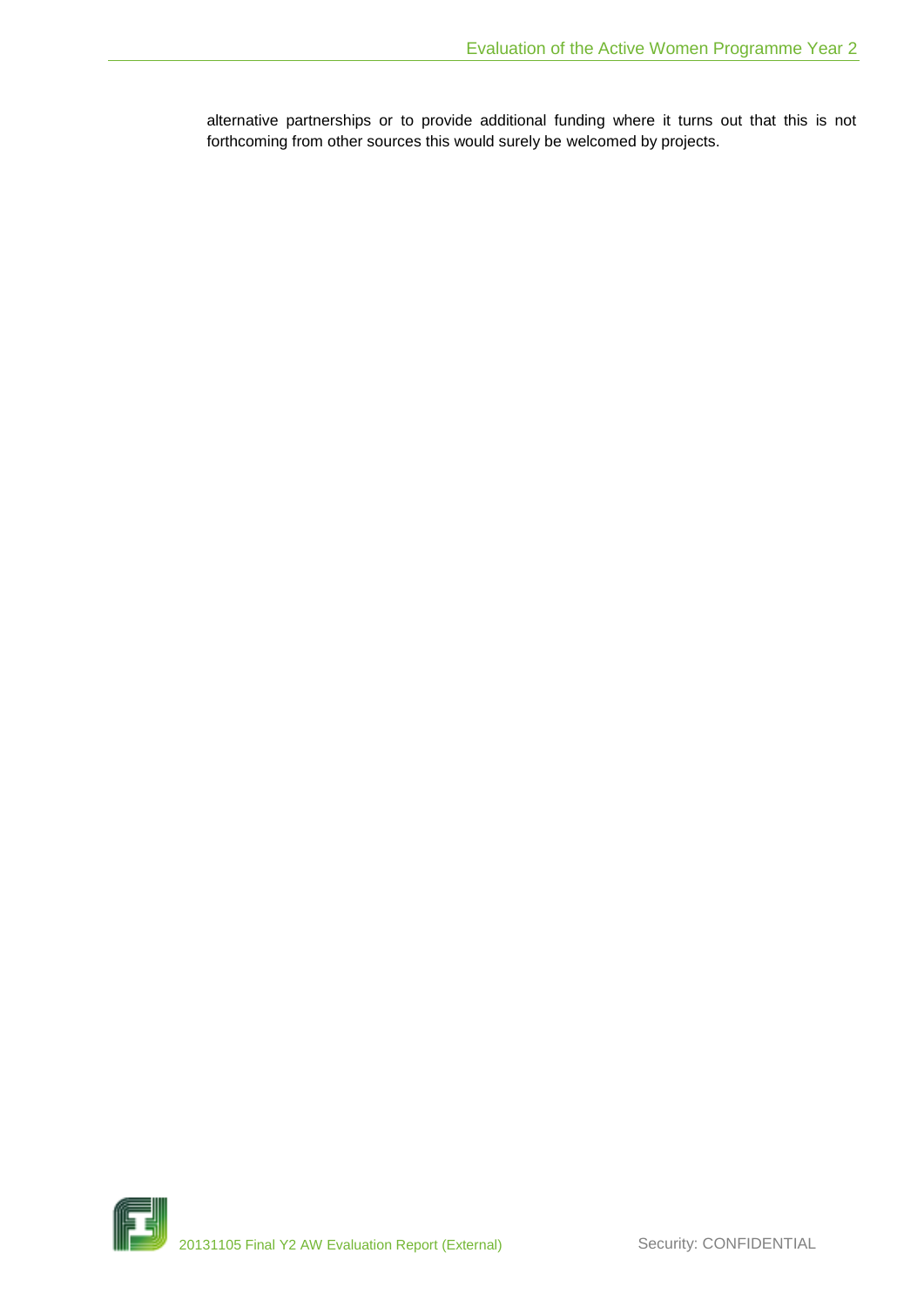# 8 Retention of women on the Active Women Programme

# Summary

There are indications that projects have struggled to retain participants in Year Two. Most projects have not met their throughput targets. Additionally, the proportion of women surveyed that considered themselves to still be attending has significantly decreased (61% Year One, versus 35% Year Two).

However, one of the key roles of Active Women is to provide exit routes for participants into other sport and activity sessions and qualitative interviews with project staff and participants suggest that this has been on the increase in Year Two; a potential side effect of this is reduced retention on Active Women projects. It is important to take this into account when looking at the throughput figures and drop-out rates.

There is also evidence that projects have been taking positive steps to boost retention in Year Two:

- Reviewing the timing of sessions on a frequent basis, to account for changing personal circumstances;
- **Ensuring classes are low cost and affordable;**
- Increasing communications from project staff;
- **•** Tailoring sessions by looking at the needs and profile of participants, to ensure that women feel comfortable and at ease;
- **•** Increasing 'soft' skills training for coaches;
- Improving the staff-to-participant ratio, by increasing the number of volunteers and so enhancing the class experience;
- Offering more incentives, such as loyalty cards;
- Giving participants the chance to progress, through more challenging classes and competitions as well as volunteer and training opportunities;
- Offering more classes and a greater variety of activities on an on-going / permanent basis.

But there are a couple of key areas for improvement:

- Childcare facilities are still only offered by a minority of projects, largely due to limited funding. Many projects identified this as one of the biggest barriers to on-going participation. Projects have explored ways around this through partnership working and running classes involving children, which have been moderately successful but there is an appetite for more so such avenues should continue to be explored in Year Three.
- Communications from project staff could be more consistent. Although most projects were reasonably good at contact before women attend a session, they were less good at providing on-going and follow-up contact (although as discussed in Chapter 4, perhaps less so than in Year One).

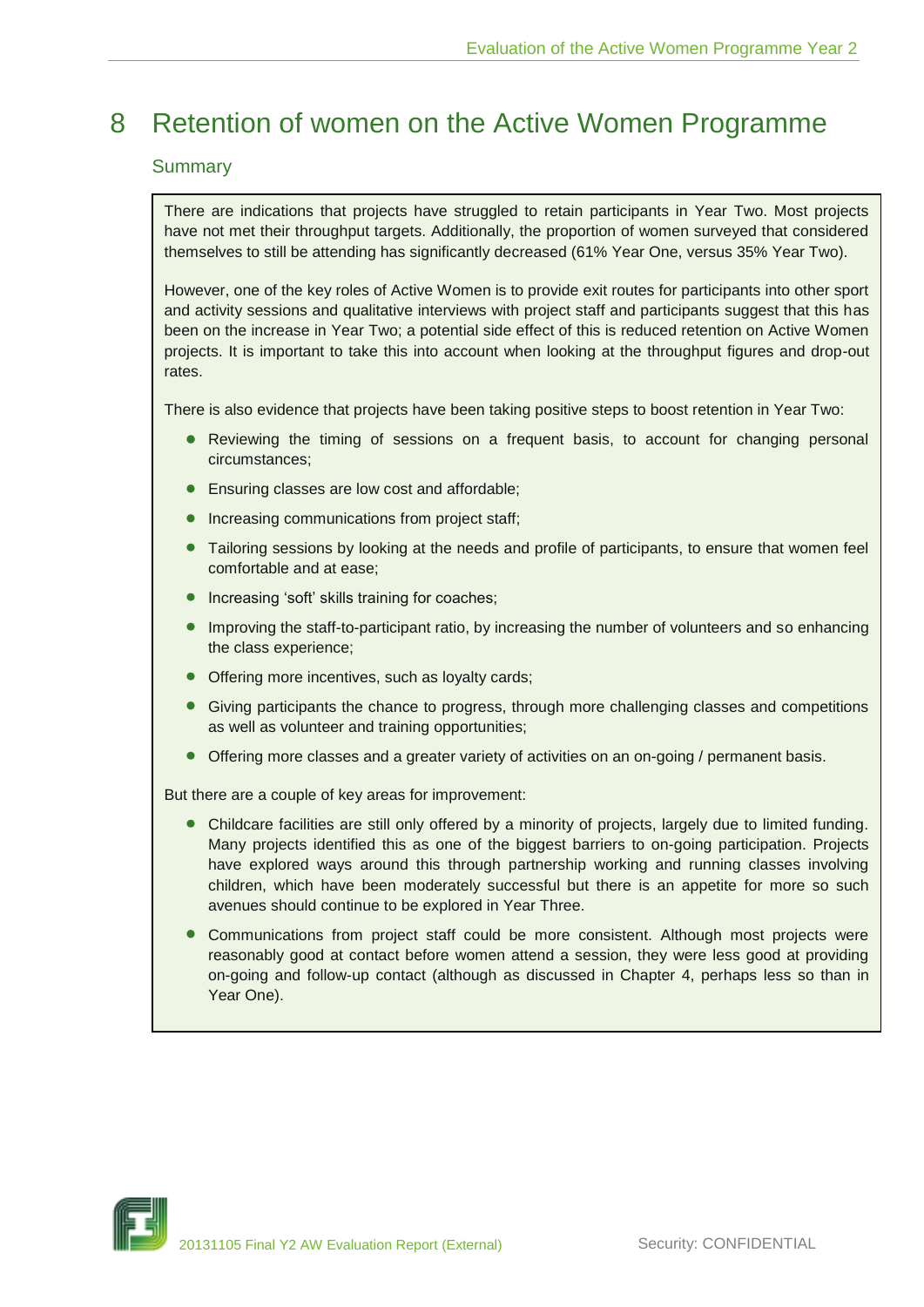# Introduction

- 8.1 The Year One research explored issues relating to retaining participants in terms of a two-tier relationship. Firstly there were factors that *enabled* women to attend on an on-going basis – convenient session times and venue locations, childcare facilities, offering drop-in sessions and reasonable cost. Subsequent factors – contact from project staff, the social dynamic of sessions, atmosphere and tone of the sessions, the quality of project coaches and incentives – then *encouraged* and motivated participants to keep attending.
- 8.2 This chapter begins by considering the extent to which projects have become better at retaining women at the overall level, looking at throughput figures, drop-out rates and patterns, why women drop out of sessions and how easy women have found it to keep attending. Attention is then turned to look at what projects have been doing to address *enablers* and *encouragers* that affected retention in Year One, alongside new issues affecting retention in Year Two.

# Throughput figures

- 8.3 Throughput (i.e. the average number of attendances per participant) tended to be much lower than targeted in Year One and projects are still struggling to maintain attendance among participants in Year Two.
- 8.4 As highlighted in Chapter 3 (Analysis of Management Information), projects varied considerably in their throughput figures. Although some projects exceeded their targets, most did not reach them.
- 8.5 It is disappointing that some projects didn't reach their targets, but it is worth remembering that some targets may have been over-ambitious. Additionally, one of the roles of Active Women projects is to provide exit routes for participants into other sport and activity sessions – doing this successfully could result in fewer attendances overall at Active Women sessions but is certainly to be encouraged.
- 8.6 It should also be noted however, and is highlighted in Chapter 9, that the amount of sporting activity done by survey participants (either at the Active Women project or elsewhere) had reduced from Year One to Year Two. This was especially the case among women in the target groups (women living in deprived areas and women with childcare responsibilities), whose Year Two levels of sporting activity had returned to nearly the same levels as the month before they started on the Active Women Programme.

# Drop-out rates and patterns

- 8.7 Around one in three (35%) participants considered themselves to still be attending Active Women sessions at the time of the survey, which is a significant decrease compared to a year ago (61% Year One). Retention varied across projects; with between 20% and nearly 60% of participants reporting that they still attend.
- 8.8 Among those still attending, around three in four (77%) had attended a session recently, in the last three months.

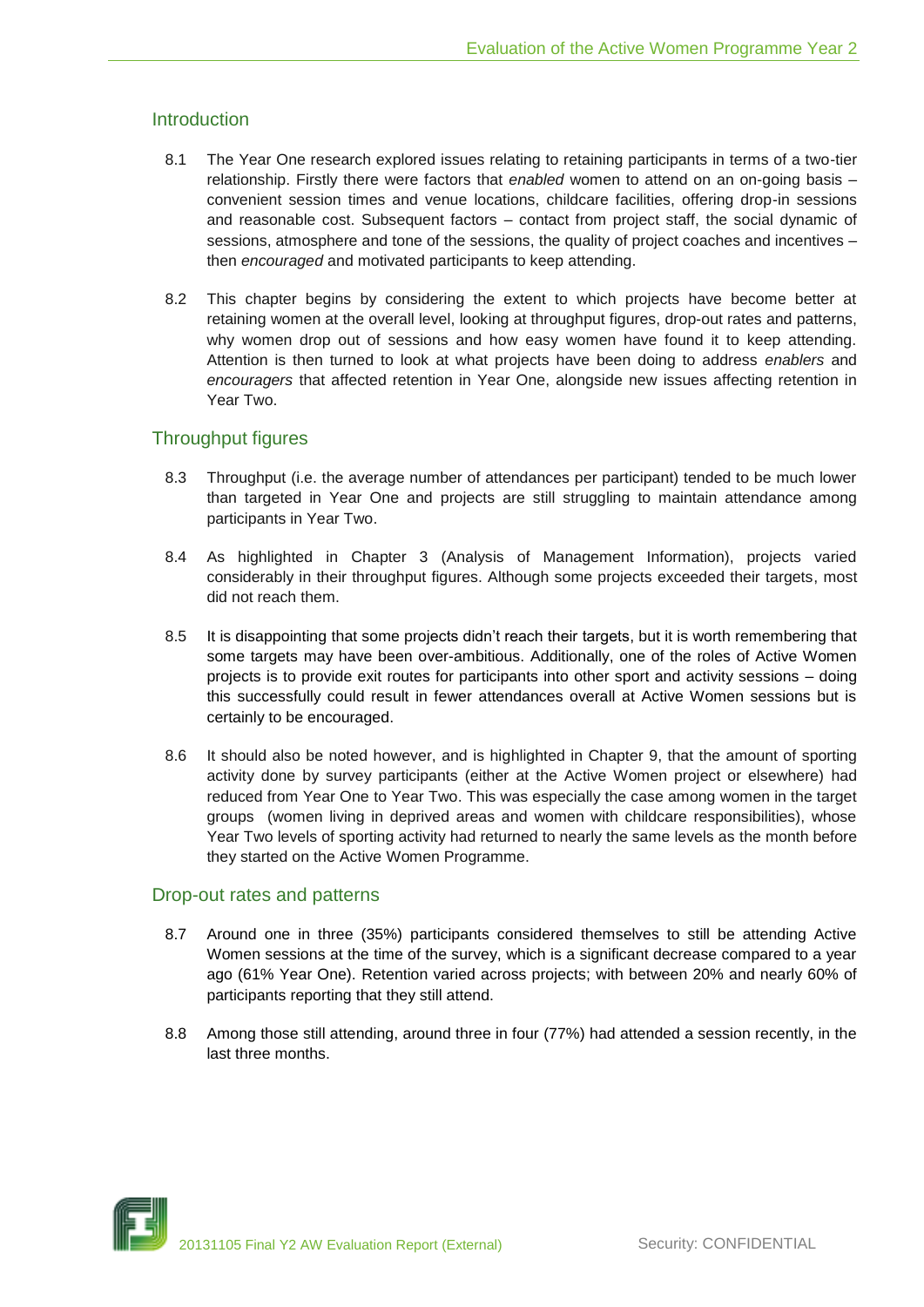# Reasons for dropping out of sessions

8.9 Figure 8.1 shows respondents' reasons for no longer attending Active Women sessions.

# **Figure 8.1: Reasons for no longer taking part in Active Women project sessions**



- 8.10 Consistent with Year One, inconvenient session times or being too busy remained one of the most cited reasons, although significantly fewer women mentioned this (35% in Year One, versus 25% in Year Two). There was also a significant decrease in the proportion of women mentioning that the project sessions had stopped (24% in Year One, versus 11% in Year Two) and difficulty in getting to the venue (12% in Year One, versus 5% in Year Two) as reasons for no longer participating. This is encouraging as it suggests that projects have made some progress in addressing factors raised in Year One. For example, some projects in Year One were too oriented towards running one-off or standalone sessions, partly because of funding. They were therefore missing opportunities to convert one-off attendance into long-term attendance. The significant decrease in the proportion citing that 'projects sessions had stopped' indicates that projects have taken steps to address this, offering more sessions on a sustained basis. Evidence from project staff supports this; sessions have become more established as projects have discovered the activities and classes that work and focused their energies on these.
- 8.11 Looking at some of the other factors that were reasons for dropping out, the proportion of women that cited illness or injury has increased (11% in Year One, versus 21% in Year Two),

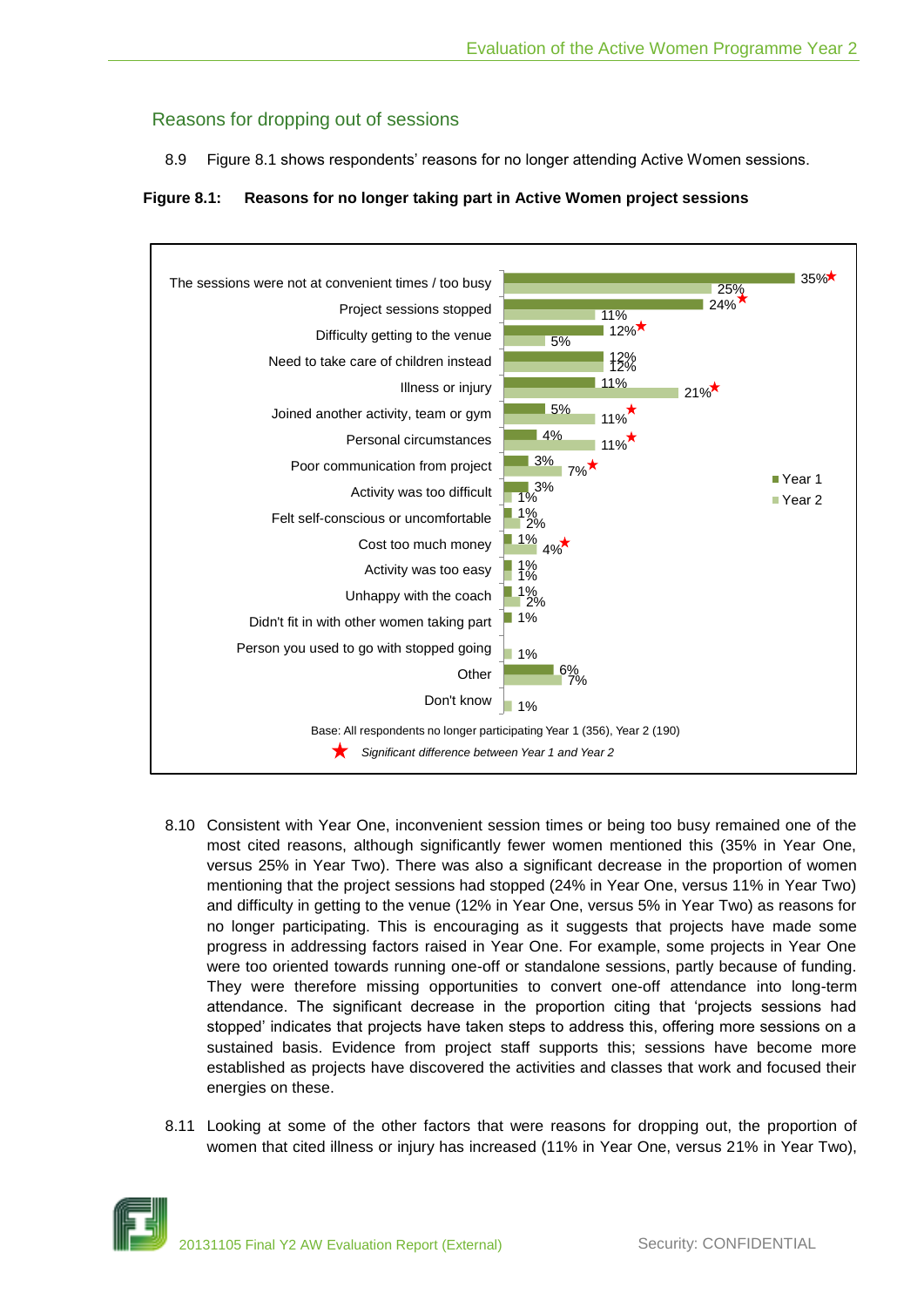as has the proportion that mentioned personal circumstances (4% in Year One, versus 11% in Year Two), having joined another activity, team or gym (5% in Year One, versus 11% in Year Two), poor communication from the project (3% in Year One, versus 7% in Year Two) and the cost (1% in Year One, versus 4% in Year Two).

8.12 Changes to personal circumstances and illness or injury are largely outside the project's control; there is little projects can to do to mitigate increased work or family commitments, for example. However poor communication from the project and cost are issues that the project could address, and given the increased proportions citing these as reasons, they are issues that some projects perhaps need to be more attentive to. In terms of the increased proportion that cited having joined another activity, team or gym, this is encouraging; it may indicate an increased interest in sport and exercise more generally, which could be the result of having participated in Active Women project sessions. It could also indicate that projects have been signposting women on to sport and activities outside of Active Women.

# Ease in attending sessions

8.13 Participants who had taken part in Active Women sessions since the Year One interview were asked how easy or difficult they found it to keep attending, with the results shown in figure 8.2. Around two in three (67%) reported that they found it easy to keep attending, including 28% who stated that they found it very easy to keep attending, which is a significant decrease on the proportion that reported finding it easy to keep attending in Year One (80%). This is perhaps to be expected because personal circumstances are more likely to have changed with more time lapsed, potentially introducing factors that make attendance more difficult.



#### **Figure 8.2: How easy or difficult it has been to keep attending Active Women project sessions**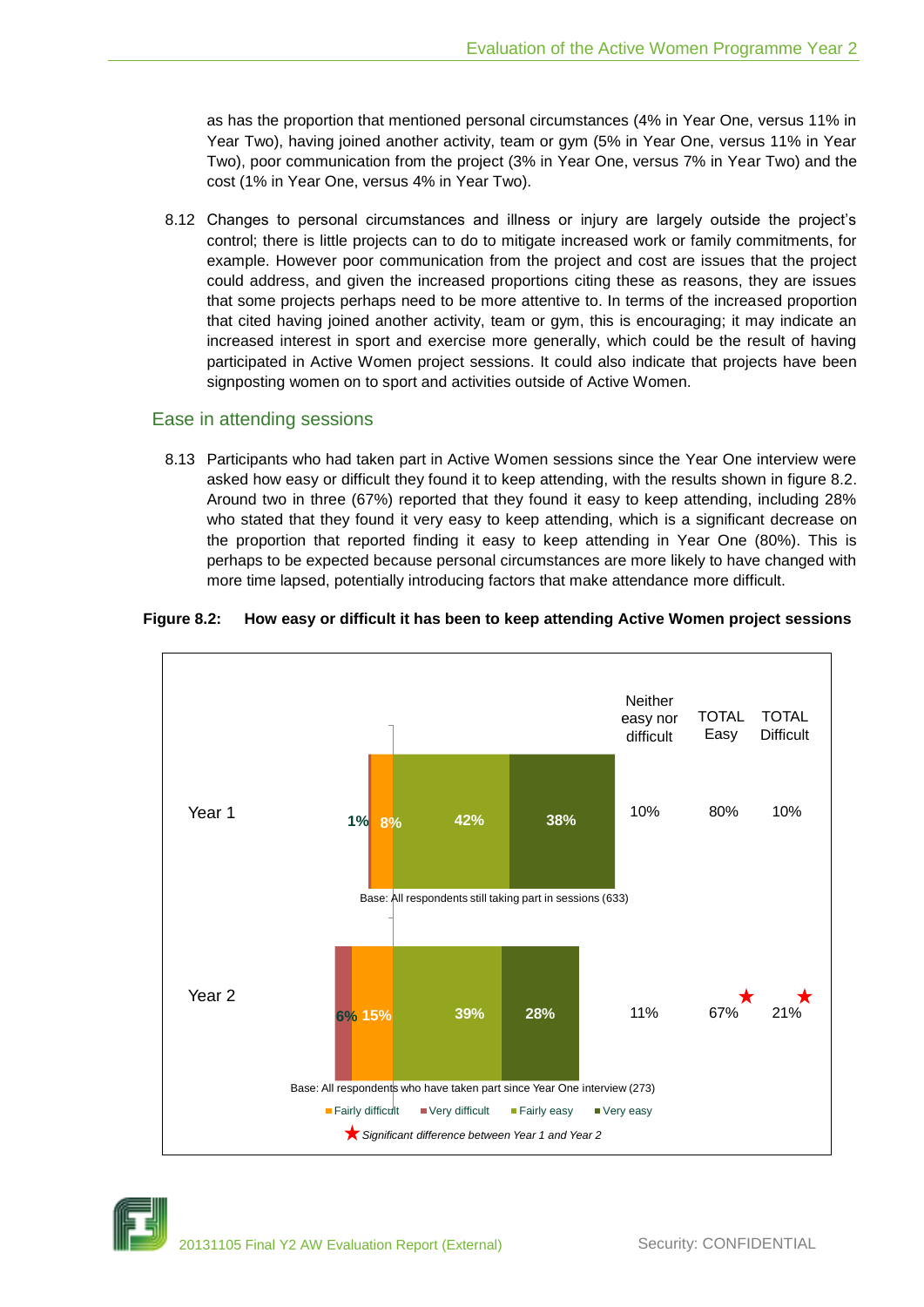- 8.14 In Year One younger participants (aged 16 24) and Muslim women were less likely to report finding it very easy to keep attending (28% and 34% respectively compared to 38% overall) but in Year Two there were no significant differences by age or ethnicity, possibly suggesting that projects' efforts to tailor sessions to these groups have been effective.
- 8.15 There was however a difference by deprivation, with 72% of those from non-deprived areas finding it easy to keep attending compared with 58% of women from deprived areas.
- 8.16 Respondents who reported that they found it difficult to keep attending Active Women sessions were asked to explain their reasons for this. Consistent with Year One, the sessions being at inconvenient times / being too busy or needing to take care of children instead were the top two reasons, shown in figure 8.3.

**Figure 8.3: Key reasons for difficulty in attending Active Women project sessions**



- 8.17 Even though qualitative interviews indicate that projects have been making efforts to respond to women's changing needs in Year Two by frequently reviewing the timing of sessions, clearly projects cannot meet the needs of all women or cater for all changes in personal circumstances; hence inconvenient session times will inevitably make it difficult for some women to attend.
- 8.18 There has been a significant decrease in the proportion of women who mentioned needing to take care of children as a reason for having difficulty attending (44% Year One, versus 25% Year Two), although this may partly reflect that there are significantly fewer women still taking part in Active Women sessions who care for children under 16 in Year Two.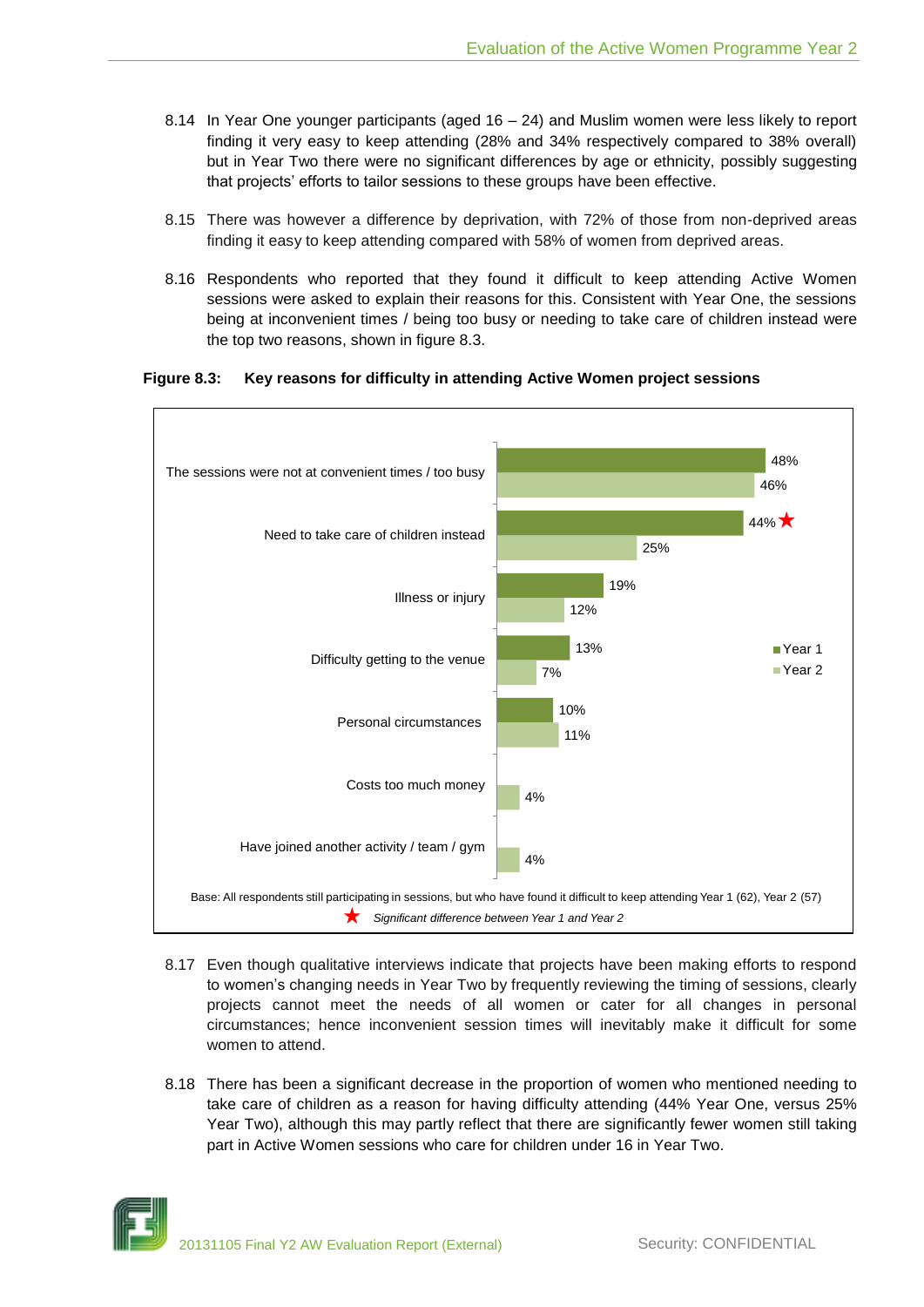# Enablers and encouragers of attendance

- 8.19 This chapter has already touched on some *enablers* of attendance and the extent to which they have affected attendance in Year Two, such as session times, venue locations, cost and childcare facilities*.* Mention has also been made of some *encouragers* of attendance, such as communication from project staff.
- 8.20 The rest of this chapter will look at these enablers and encouragers of attendance in more detail. Largely drawing on qualitative interviews with participants and project staff, it will consider the extent to which projects have addressed some of the factors that were enablers and encouragers of attendance in Year One, alongside new enablers and encouragers to attendance in Year Two.
- 8.21 Enablers of attendance that will be considered include:
- Session times
- Childcare facilities
- Venue location
- Sessions offered on a continuous basis
- Cost
	- 8.22 Encouragers of attendance that will be considered include:
- Contact from project staff
- Social dynamic of sessions
- Atmosphere / tone of sessions
- Project staff (coaches and volunteers)
- $\bullet$  Incentivisation
- Progression opportunities within Active Women sessions
- Offering a variety of sessions / classes

# Enablers of attendance

#### Session times

- 8.23 Consistent with Year One, offering sessions at suitable times has continued to be important in enabling women to keep attending sessions.
- 8.24 Participants are subject to different demands on their time, whether it's work or study commitments, family commitments or both, which affects when they're able to attend a session. This has been an on-going challenge for projects in Year Two; personal circumstances change, which means that what was once a convenient time may no longer be so.

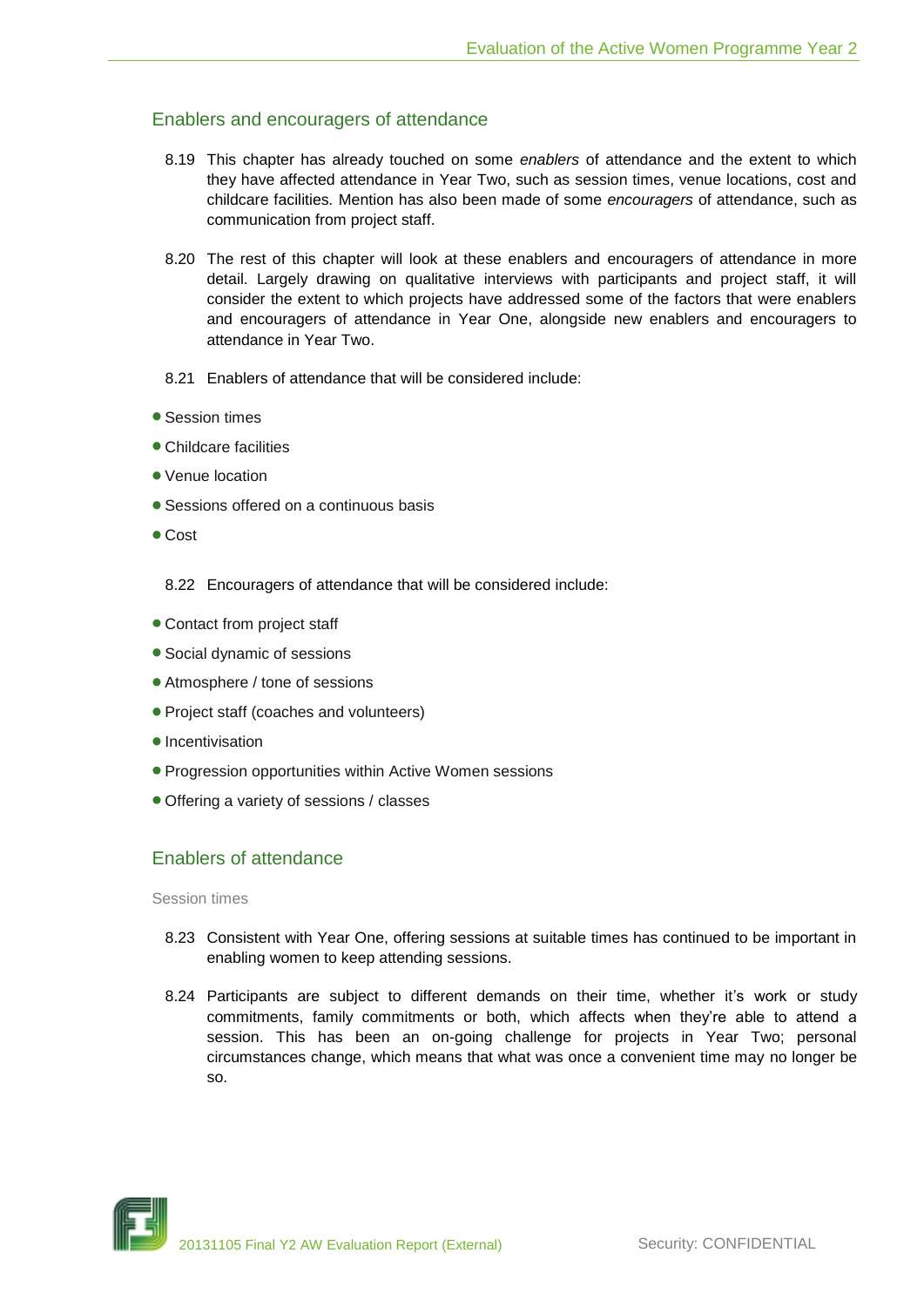*'The main problem has been a change in my work. I'm now teaching at night, so I am unable to get to the session, complete it, get home, drop-off my daughter off and then get to work in time.'*

#### **(Longitudinal Participant, 35 – 44 – East Durham Belles)**

- 8.25 From the qualitative interviews with project staff in Year Two it's clear that staff across projects were largely aware of the need to review the timing of sessions on a regular basis and most actively do so. However it's not possible to meet everyone's needs, particularly given that these needs change, which Think Fit staff pointed out. There are always going to be some women for whom the time isn't convenient; it is not possible to remove the timing of sessions as a barrier to attendance entirely, although it is possible to minimise it as a barrier to attendance.
- 8.26 Both project staff and participants gave examples of session times that have been working well, suggesting that projects have been taking steps to mitigate the timing of sessions as a barrier to sustained attendance, and through speaking to women and responding to their needs. Most projects have been taking account of potential childcare barriers, by running sessions after the morning drop-off or just before pick-up, for example. Work commitments have also been taken into consideration. Back to Netball project staff, for example, noted that their 6pm sessions have been working well for this group of women.

#### Childcare facilities

- 8.27 Women with child caring responsibilities are a group which the Active Women Programme was set up to actively target as women's need to take care of children is a known barrier to participation in sport.
- 8.28 In Year One the majority of projects did not offer, or offered fairly minimal, childcare facilities. This has continued to be the case in Year Two. B-inspired was one of the exceptions; they have begun to offer a mobile crèche in partnership with Sure Start.
- 8.29 Overwhelmingly, project staff cited lack of funding as the main reason for not offering childcare facilities, as was the case in Year One. Lack of childcare facilities was also identified as one of the biggest barriers to on-going participation by project staff. This view was echoed in the qualitative interviews with participants.

*'I think that is almost beyond their remit. They haven't got the money or the facilities to organise a crèche. It would take a lot of organisation'*  **(Longitudinal Participant, 35 – 44 – Breeze)**

*'Most of it, the main reason for not attending, is childcare issues and if they could help that would make a big difference for me and I suspect for quite a few people I know. It is a shame. I have hardly seen any projects that do offer childcare.'*

#### **(Longitudinal Participant, 35 – 44 – Think Fit)**

*'The first time I stopped was in the summer (June/July) when the kids were at home. It was holiday time. I started after the summer holiday. I stopped again in December because of holidays and work.'* 

**(Longitudinal Participant, 35 – 44 – Sport4Women)**

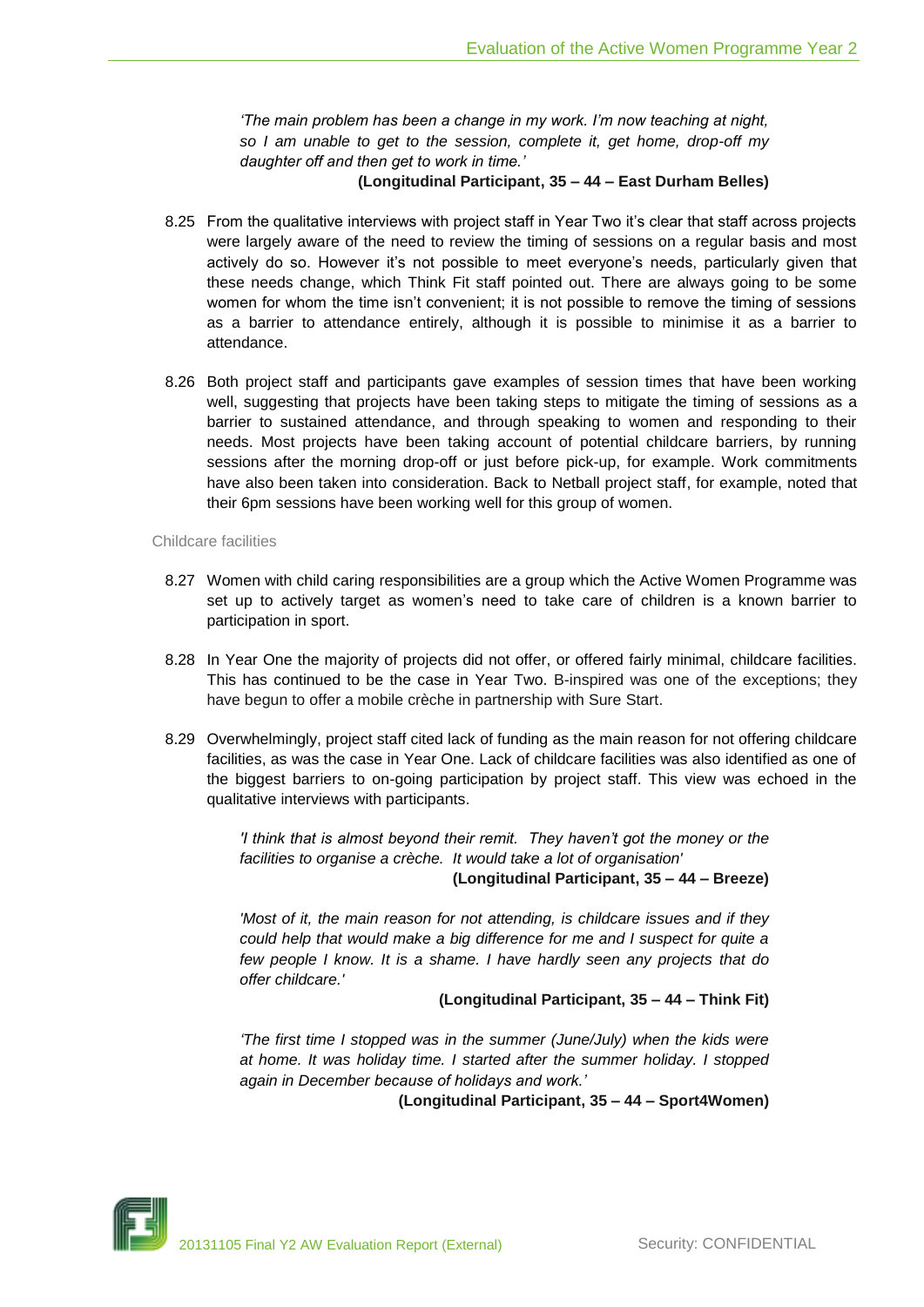- 8.30 Yet, a number of projects have still made efforts to adapt and meet the needs of women with child caring responsibilities. Mother and children sessions are one way around the lack of crèche facilities in leisure centres, which is a widespread problem.
- 8.31 Where childcare is offered, it is clear that this is appreciated and does contribute to retention, however it is not widespread enough to suit all women.
- 8.32 Women that need some kind of childcare, and attend a project where childcare is provided (47 women in total), were asked about their satisfaction with the childcare provided by the project. Far more women were satisfied than dissatisfied (49% vs. 4%) which is a very positive finding. However, it should also be noted that almost half of women either felt neutral (13% reported that they were neither satisfied nor dissatisfied) or couldn't give an opinion (34% did not know), which is likely to be as where projects do provide childcare, it is often only for certain sessions or certain age groups which means that not all women with children are catered for. When asked how childcare could be improved at the Active Women project, a majority of women (60%) felt that childcare should be provided for more sessions and almost half (47%) would like to see a broader range of age groups catered for.
- 8.33 Other desired improvements included that children should be given the opportunity to take part in sport, which was mentioned by half (51%) of women: this is positive in that it means mothers being active is having an effect on them wanting to make their families active too. As discussed above, some projects have some provision for getting children involved in sport but mothers clearly want to see more of this. In addition, almost two in five (38%) would like the childcare to be less expensive, which is an issue discussed in more detail below.
- 8.34 In the context of limited funding, projects have shown some creativity in addressing the childcare barrier. However as interviews with project staff and participants indicate lack of childcare facilities on projects and child caring responsibilities have nevertheless continued to negatively affect retention in Year Two.

#### Venue location

- 8.35 In Year One, most project staff identified that an inconvenient venue can be a barrier to women attending because of the time and monetary cost. There can be a time cost if women have to travel far to get to and from the venue, and a monetary cost if it becomes necessary to drive or take public transport; it puts women at high risk of dropping out of the project. This was a particular challenge for projects with a large catchment area, such as Breeze.
- 8.36 However, during the quantitative interviews with participants in Year Two, only 5% mentioned 'difficulty in getting to the venue' as a reason for finding it difficult to keep attending.
- 8.37 Qualitative interviews with project staff indicate that as sessions have become more established in Year Two outstanding issues, such as the venue location being inconvenient, have been largely ironed out. With some exceptions, women were largely positive about the venue locations during the qualitative interviews and had little to comment on here.

*'There are enough venues nearby. Schools are the ideal venue, no more than a mile away'* 

## **(Longitudinal Participant, 35 – 44 – B-inspired)**

8.38 Drawing together findings from the interviews with project staff and participants (quantitative and qualitative), we can be reasonably confident that inconvenient venue location is having less of an impact on retention in Year Two.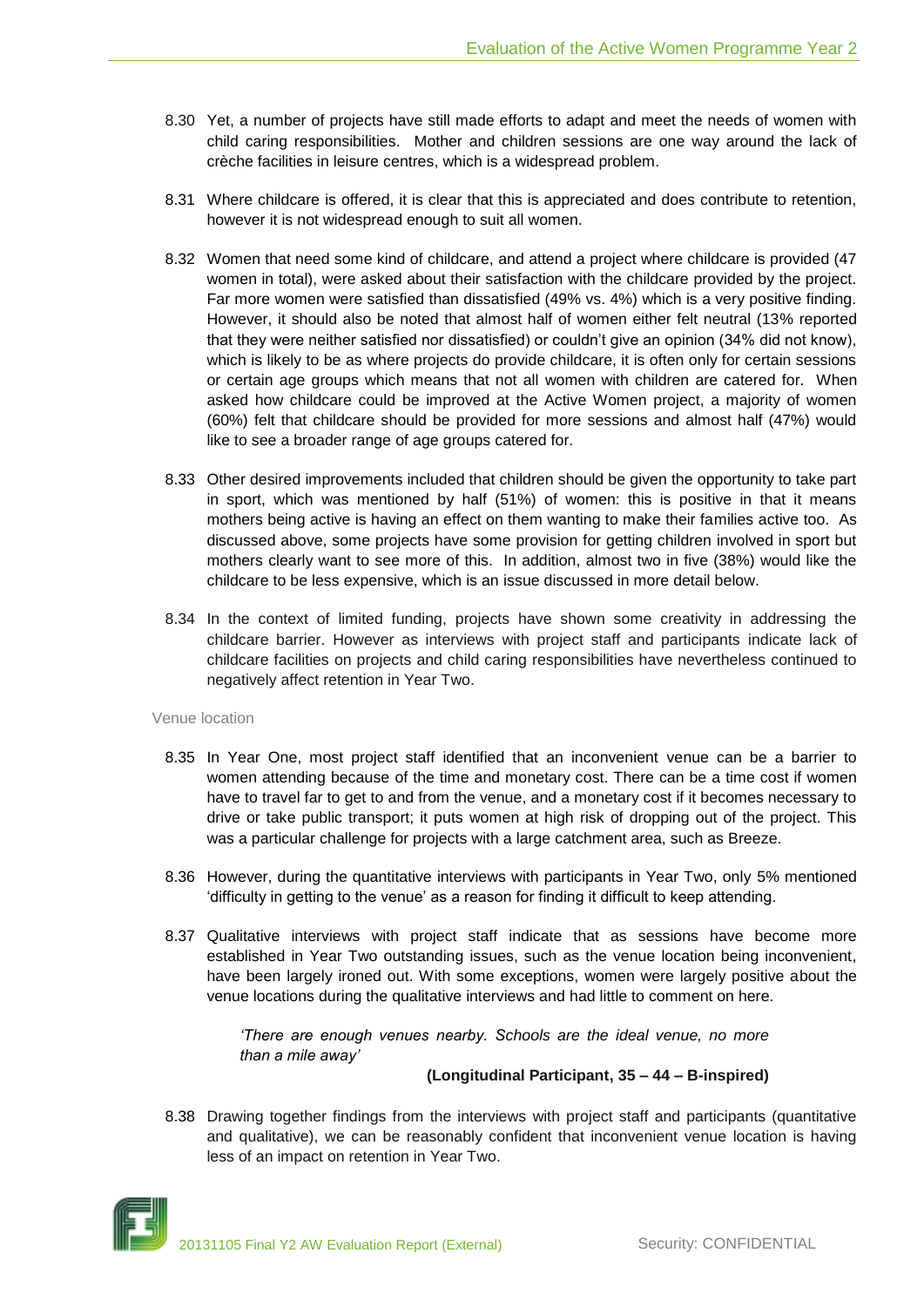Sessions offered on a continuous basis

8.39 In Year One, projects were trialling sessions, and exploring the activities, sports, session times and venues that do and do not work. From the qualitative interviews with project staff, it was clear that this has helped projects to better meet participant needs in Year Two.

> *'We're interacting with different types of women on each of the sites. We don't have a one-size-fits all model or programme. Our expertise is the knowhow about how to tailor our classes. It's more of a needs led approach, putting something on after having spoken to the women.'*

**(Project Lead – Think Fit)**

- 8.40 However projects have lost participants as a result of stopping and starting project sessions. In Year One 24% of participants mentioned the project sessions stopping as a reason for no longer attending and, although this has fallen significantly to 11% in Year Two (Figure 8.2), this is something projects need to continue to address. It is not just a case of women dropping out when project sessions stop altogether, but of women dropping out when there are gaps between blocks of sessions. Back to Netball is one project that has addressed this latter need, offering sessions throughout the year, with no gaps between blocks. But it was not evident from the qualitative interviews with staff and participants that many projects have addressed this.
- 8.41 In order to improve retention in Year Three, projects need to give greater consideration to offering sessions on an on-going basis. At the very least, where there are gaps, projects need to communicate when the sessions re-start or signpost women to other opportunities.

Cost

8.42 As in Year One, projects have continued to focus on keeping the cost of a session low, in recognition that cost can be a big barrier to participation for a lot of women. For women with child caring responsibilities, affordability is closely linked to having to pay for activities for their children or a crèche.

> *'If I pay £2 that's okay, but not £4 like I pay for my son. We all probably have three or four children going on activities. I pay for my children to go to scouts, which is £2 each and pay too for the girls and boys brigade, which is £2 each.'*

#### **(Longitudinal Participant, 35 – 44 – B-inspired)**

*'As I have two young children it was more about the costs of childcare as this gets expensive. Because my youngest has now turned two, the crèche will look after her for 2 hours rather than one so it's a bit better now.'* 

## **(Longitudinal Participant, 25 – 34 – Think Fit)**

8.43 In spite of widespread recognition from projects about the importance of affordability, quantitative interviews with participants highlights that number of women citing cost as a reason for no longer attending has remained fairly low (1% Year One, versus 4% Year Two). How best to price sessions can be a challenge, particularly as the affordability of a session can change with personal circumstances, such as switching from full-time to part-time working, or going back to study.

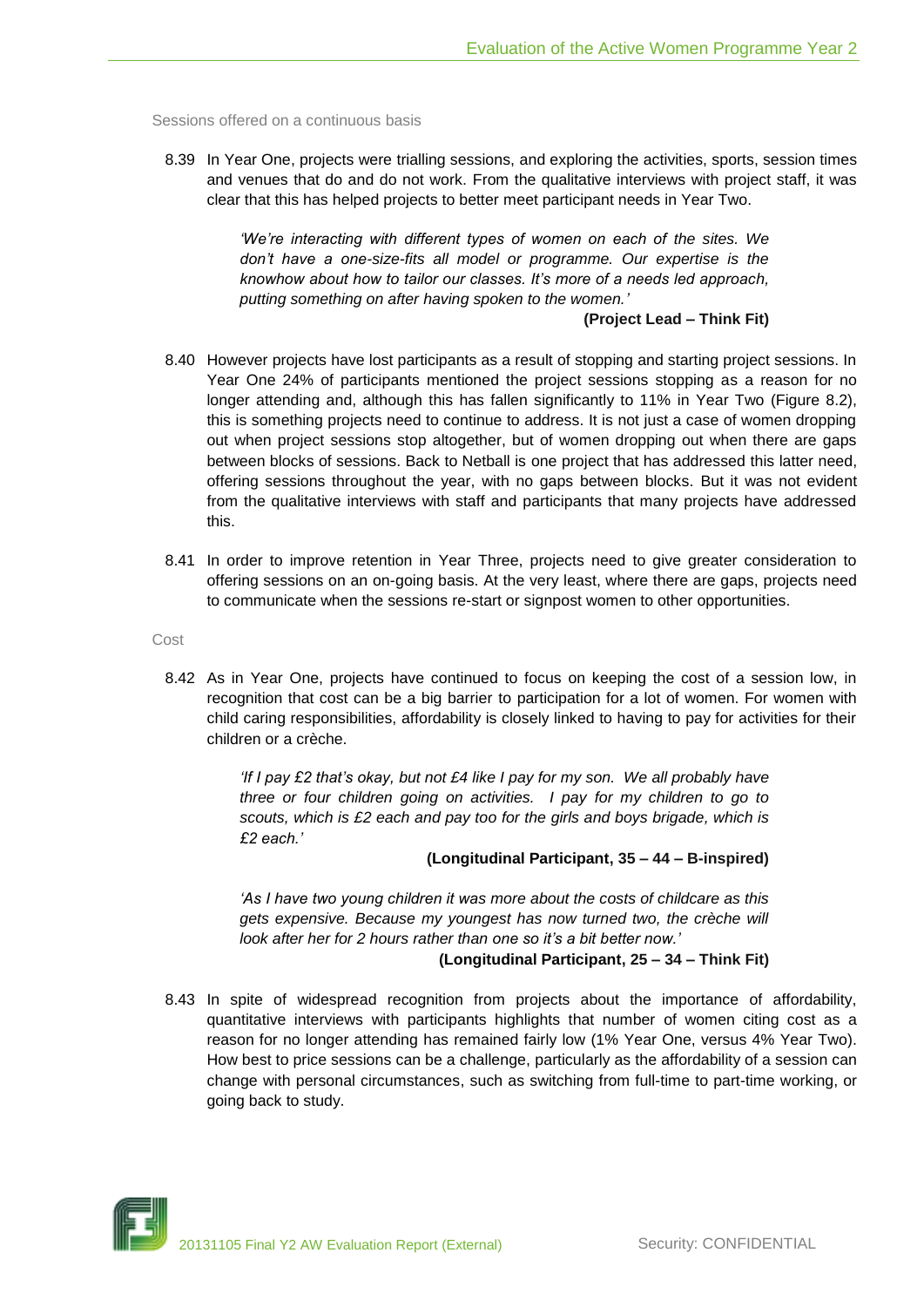- 8.44 Clearly it is important for projects to review their pricing structure on an on-going basis and most staff across projects mentioned doing so.
- 8.45 The real issue with cost is arguably the cost of childcare i.e. having to pay for childcare in addition to the session price. From the in-depth interviews it is apparent that it is the cost of childcare, rather the cost of sessions, which is most negatively impacting on retention in Year Two.

## Encouragers of attendance

Contact from project staff

- 8.46 Maintaining contact with participants is an important way of encouraging women to keep attending. On a practical level, contact from staff – whether via social media, email, telephone or face-to-face – keeps women up-to-date and informed about upcoming opportunities on the project.
- 8.47 On a more personal level, contact from staff can encourage women to feel valued on a project, part of a community, and therefore more committed to attending.

*'It does feel like there is a sense of community amongst the Breeze networks and a sense of belonging. That is evident in the way they talk about Breeze and constantly post pictures up – it is a community ... a sense of belonging. As it builds and develops there will be a lot of loyalty towards Breeze.'*  **(Marketing and Communications executive – Breeze)**

- 8.48 Quantitative interviews with participants indicate that women were largely satisfied with the level of contact they received from project staff as when asked how the project could be improved, only 3% mentioned that staff could improve communication with participants (consistent with 4% in Year One).
- 8.49 Qualitative interviews with participants and project staff, however, reveal a more complex picture. It is helpful to think of contact from project staff in five parts – before attending a session, after attending a session, on-going contact and updates, contact when a session has been missed and contact when they haven't attended for a sustained period of time. While the majority of participants were satisfied with the contact from their project prior to attending a session, fewer women were satisfied with the on-going and follow-up contact provided and projects are losing some participants as a result of this.
- 8.50 Evidently the contact process between staff and participants is varied and resource intensive. Therefore it is perhaps not surprising to still find gaps in the communications participants receive from projects in Year Two.
- 8.51 However, most projects have expanded the communications they have with participants in Year Two. Use of social media platforms and websites in particular, have been on the rise and have become more established.

*'In general, the website is used as the focal point for everyone to send* information to and we've have produced a flyer that backs it up. It is quite *connected the way it works.'* 

**(Team Leader – B-inspired)**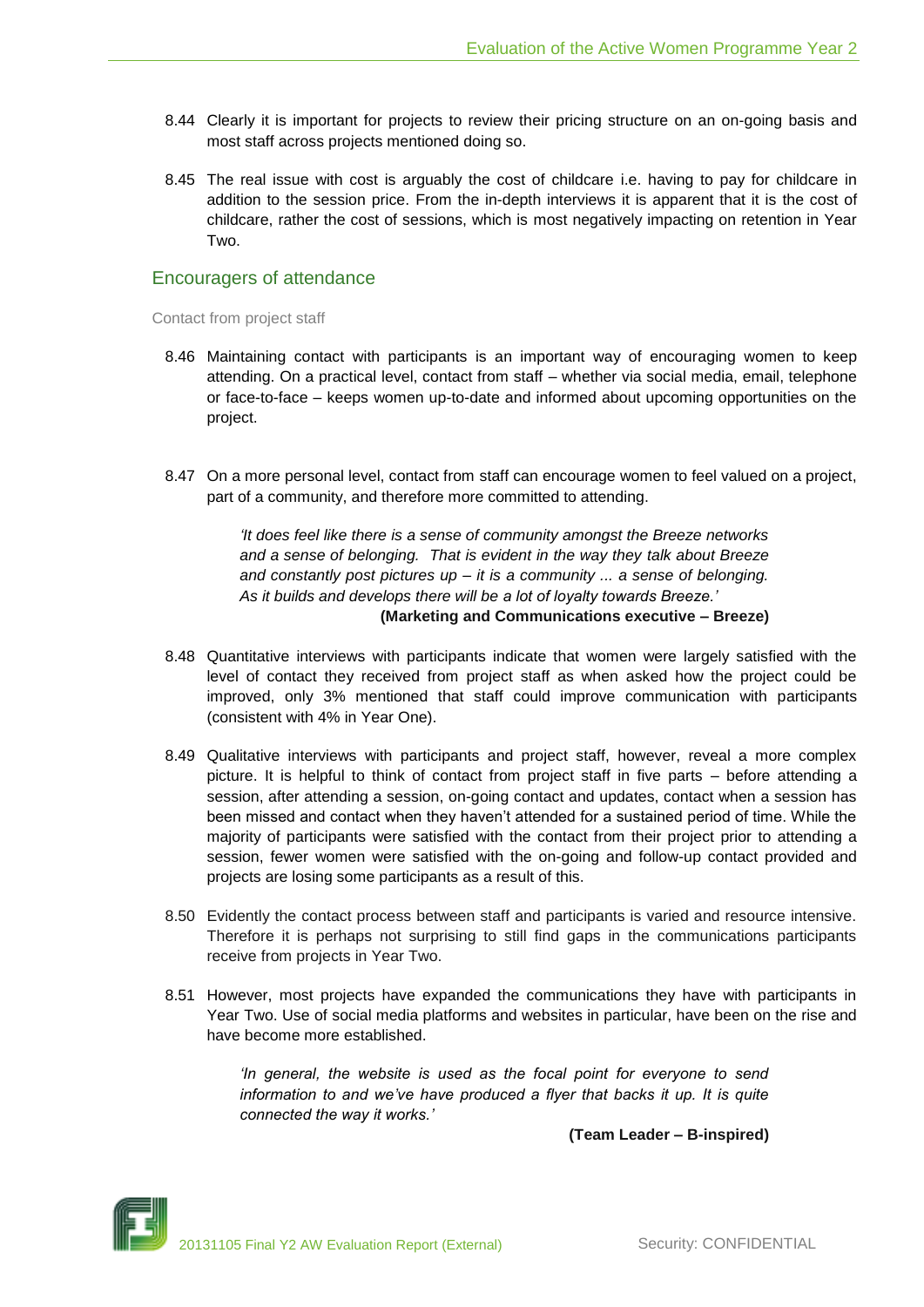- 8.52 Project staff recognised that social media platforms are a good way of keeping women in the loop about upcoming events and have the added benefit of not being particularly resource intensive. There is slight concern, however, that too many communications from projects in Year Two have been IT oriented; emails, social media platforms and websites all rely on women having good internet access and being IT savvy. While the internet is an efficient and effective way of communicating with participants, it discriminates against those with less IT access.
- 8.53 Fortunately, not all efforts have been focused on social media or websites. East Durham Belles, for example, intends to send an 'I miss you' postcard to those who haven't attended for a while.
- 8.54 These findings suggest that projects have been taking a variety of positive steps towards expanding their communications with participants, improving retention. It will be important to continue to offer a mix of communication channels to stand the best chance of reaching all participants, no matter what their level of IT literacy.

Social dynamic of sessions

- 8.55 In Year One all projects recognised the importance of the sessions being fun and social as an encourager of attendance. Feedback from the quantitative and qualitative research with participants confirms that this is still the case in Year Two.
- 8.56 The overwhelming majority of participants have had fun as a result of taking part in Active Women project sessions (98% Year One, 97% Year Two). The majority have also made new friends (85% Year One, 76% Year Two) and although significantly fewer respondents mentioned this is Year Two compared to Year One, this may have been because they made their new friends in Year One.

*'The people are friendly so that makes me want to come more. If they were not friendly, I would be put off'* 

## **(New participant, 16 – 24 – Sport4Women)**

8.57 It would seem that projects have continued to do well in setting a fun and social tone during project sessions. Qualitative interviews with participants and project staff suggest that projects have been doing well at providing opportunities for women to socialise and make new friends.

> *'A lot of ladies like to meet up and sit and have a chat before they start … the thing with the Belles is it is all ages so no one is competing against each other and everyone is so friendly.'*

## **(Volunteer – East Durham Belles)**

8.58 There was a suggestion in Year One that projects could do more to actively encourage women to branch out of existing friendship groups; often women stop attending when their friends do. However it is not apparent from the qualitative interviews that this has notably affected retention in Year Two.

Atmosphere / tone of sessions

8.59 Understanding the profile and needs of participants is important for setting the right tone during a session and tailoring the activities appropriately. Women are unlikely to come back if they feel uncomfortable or out of place. Consistent with Year One, 88% of participants surveyed agreed that the Active Women sessions are aimed at people like them (89% Year

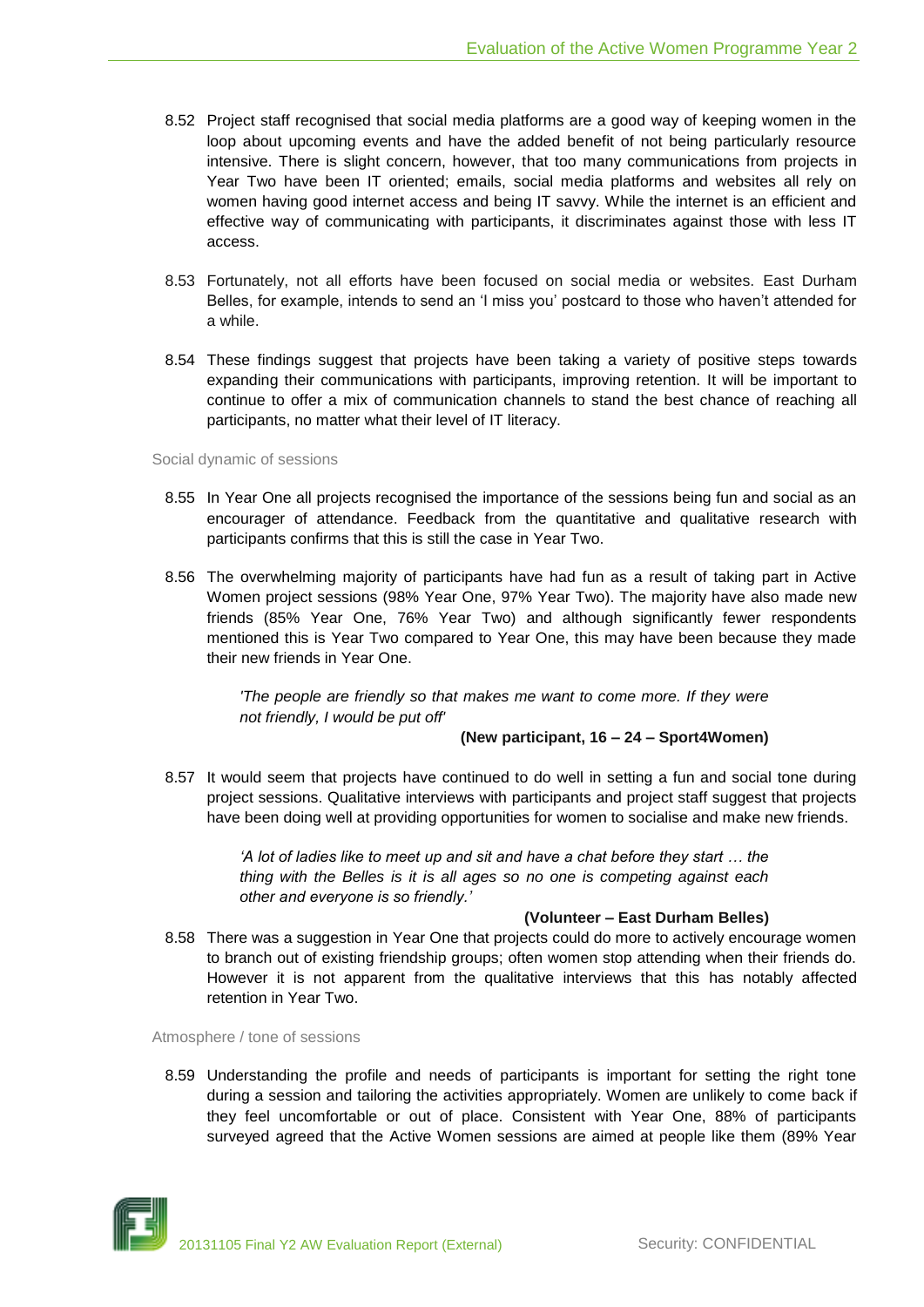One), while only 2% mentioned feeling self-conscious or uncomfortable in some way as a reason for no longer attending (1% Year One).

8.60 Evidence from the qualitative research also indicates that projects have carried on with the good start they made in Year One, taking steps to set a positive atmosphere and tone during the sessions and paying particular attention to women not traditionally engaged with sport.

> *'We just try and make sure women feel included and are enjoying themselves. We don't want women to feel that if they can't do something then they can't be involved. In certain cases we'll adapt things and that works well.'*

#### **(Volunteer – Think Fit)**

 *'One lady fell over the other day and hurt her ankle and it was her first time, and afterwards all the other women were telling her about all the times they had fallen over, and saying 'come back, come back' and not to worry … things like that have more impact on retention than anything we could do.'*  **(Project Lead – Sport4Women)**

Project staff (coaches and volunteers)

- 8.61 The Year One research highlighted the importance of project coaches to continuing participation. A coach with a friendly and welcoming attitude can put a nervous or shy participant at ease, making them more likely to return in future, and in the long-run, facilitate trust between project staff and participants. Staff across projects recognised the importance of these soft skills in setting the right tone during a session. Staff were also highly rated by participants in terms of being friendly and welcoming (96% in Years One and Two). This sentiment was mirrored in the qualitative interviews with participants.
- 8.62 A positive development in Year Two has been that the volunteer base across many projects has expanded. This has improved the overall staff-to-participant ratio, making it easier for projects to establish the friendly and welcoming environment that is so important in encouraging women to keep coming back.

*'It's very much a partnership between coaches and volunteers. That team work has helped us to create an environment that women feel comfortable in. They can see that it's a friendly environment. The volunteer I work with is very good at learning the women's names, so straight away it helps everyone feel welcome.'* 

## **(Full-time Development Coach – Think Fit)**

8.63 Many volunteers were once participants themselves, making them invaluable in encouraging trust, friendship and rapport between staff and participants on projects; participants are more easily able to identify with them. Volunteers have also provided a unique set of skills, for example at Think Fit where volunteers have been helping with translation for women who do not have English as their first language.

#### Incentives

8.64 Incentives can be a useful tool for encouraging participant and volunteer engagement. It is a way of making women feel valued and it can give them a sense of belonging, in turn making them more likely to keep attending.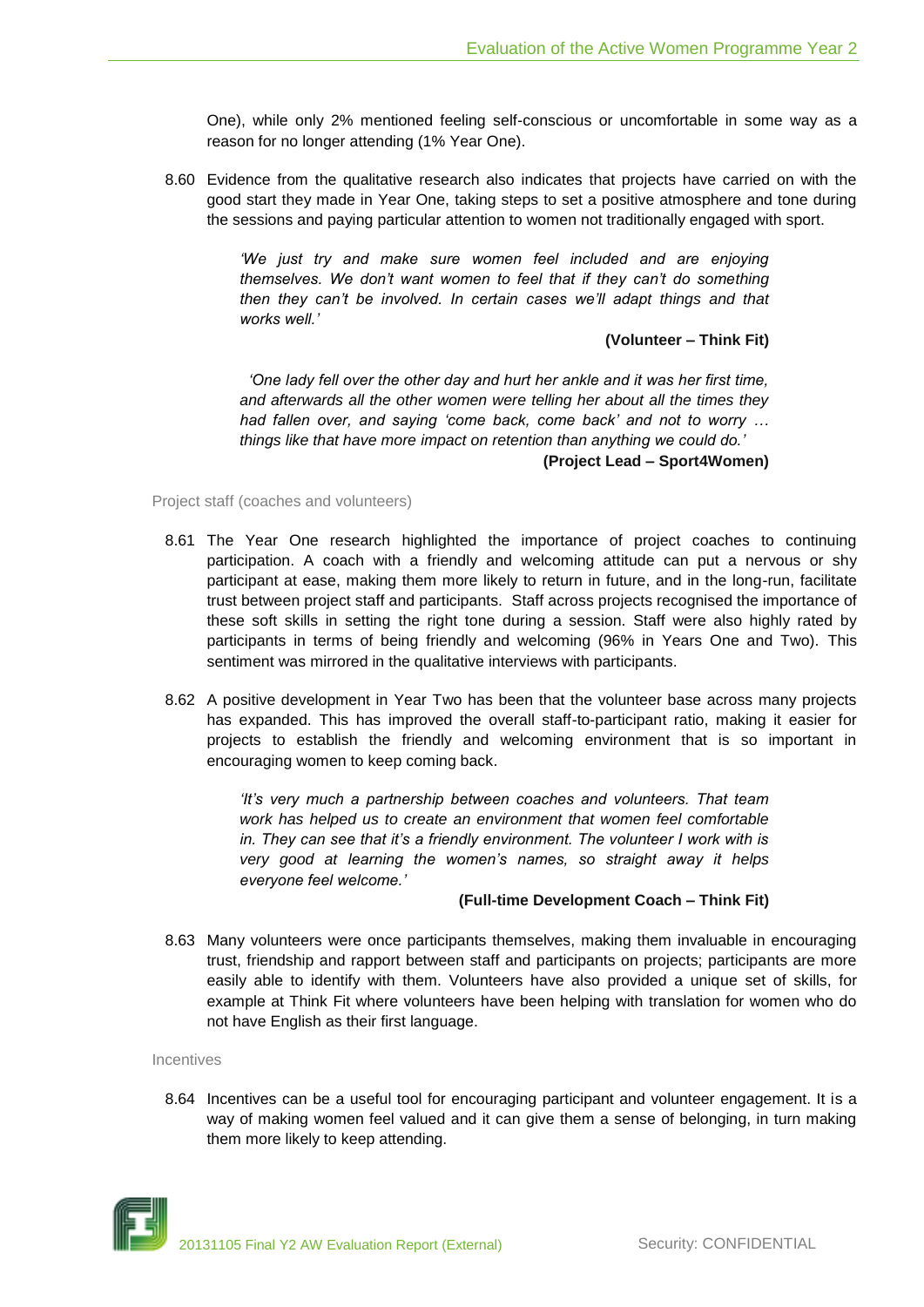- 8.65 Participants surveyed in Year Two were asked whether particular items or incentives would affect their attendance. Thirty-nine percent responded that free T-shirts or hoodies would make them more likely to attend; a similar proportion (40%) would be more likely to attend if they were offered small gifts, such as free water bottles or wrist bands, while two in three participants (67%) would be more likely to attend if they could pay half-price for the session if they bring a friend along. However, loyalty cards proved to be the greatest incentive; 78% would be more likely to attend if there was a loyalty card, whereby you get a sports session free if you attend a certain number of sessions.
- 8.66 In Year One project staff and participants rarely mentioned incentives during their qualitative interviews. Projects were in the early stages of delivery, so there had been little opportunity to put incentive structures in place. However the landscape has changed somewhat, as projects have become more established and more projects have begun to offer incentives.
- 8.67 Breeze offers a variety of incentives, from a branded kit for Champions and participants, to a prize draw competition. Project staff felt that the branded kits had been important in providing women with a sense of belonging. It has also created brand awareness; participants wearing the kit have been approached by women asking how they can take part.

*'The Breeze jackets – a genius idea … if you see a group of women and think I would love to do that and you are a complete beginner you wouldn't know where to start. With the jackets having Breezebikerides.com you can go home and look it up and see what Breeze is about.'* 

**(Regional Co-ordinator – Breeze)**

*'If the Champions attended eight rides from May to September then they had a choice of a free gift and that was really popular. We are also doing a photo competition. I mentioned themed rides, so if they upload a photo, the best one wins a prize, incentives are key.'* 

#### **(Support Officer – Breeze)**

8.68 B-inspired is another project that has begun to use kit, in their case T-shirts, as an incentive. They are also looking into introducing a leisure card that offers women a 10% discount off activities. Think Fit has also been doing more in terms of offering goodies or freebies every few weeks, at the end of a block of sessions, to encourage women to attend the next block.

> *'A mystery shopper for the leisure centre came to my spin class…we had our purple Belles T-shirts on and she asked about the T-shirts. It was the girls (participants) who said it was great. They told her what we were about.'* **(Coach – East Durham Belles)**

Progression opportunities within Active Women sessions

8.69 Providing progression opportunities has been increasingly important in Year Two as a way of maintaining participant engagement. From qualitative interviews with participants it was clear that most women have experienced increased confidence and interest in sport and exercise as a result of attending Active Women project sessions, in turn prompting an interest in new sporting opportunities and challenges.

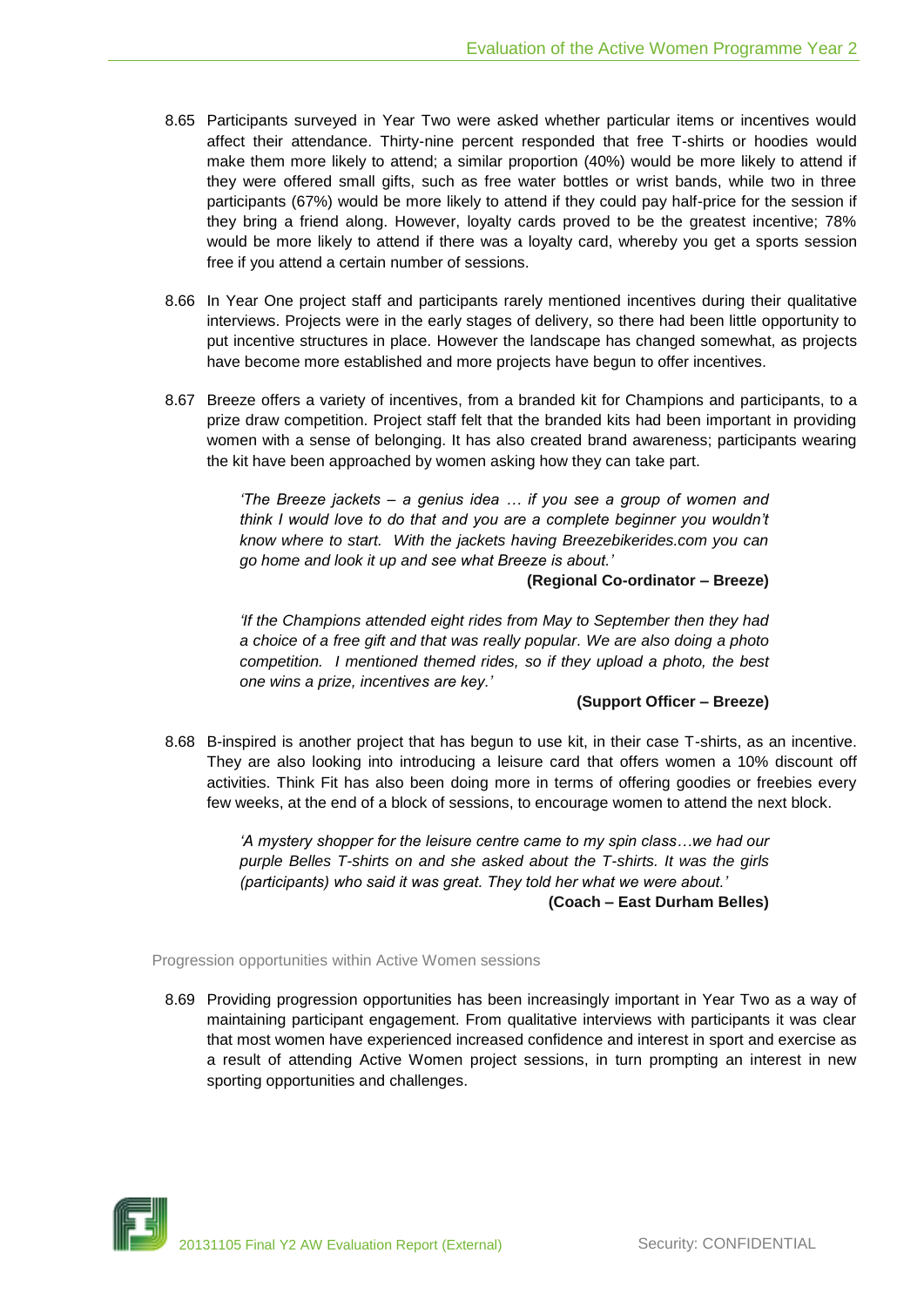*'I'd like to volunteer and eventually become a coach and then move into it more competitively. It would be good to volunteer and be able to help others out. It would encourage me to attend more often.'* 

#### **(New participant, 16 – 24 – B-inspired)**

8.70 For some women it is a case of having more challenging classes available. Qualitative interviews with project staff indicated that most projects have tried to offer classes for a variety of levels. Back to Netball, for example, has introduced 'Next Step' sessions, which are more focused on tactics, allowing beginners to progress. Breeze participants have also expressed an interest in doing more challenging and difficult rides and the project has responded to this need.

> *'Where they might start with five to ten miles, they then really want to go a lot*  longer at a quicker pace than we first thought. We have spoken to *Champions ... we have identified there is a bigger demand for longer rides and have changed the volunteer agreements for new Champions so 50% of their rides are for beginners, the other 50% can go those longer distances.'*  **(Support Officer – Breeze)**

8.71 Across projects there also appears to be an appetite for competitions. All participants surveyed were asked about their interest in competitive opportunities; 62% wanted the opportunity to have friendly competitions within sessions, while a similar proportion (63%) wanted the chance to have friendly competitions with women or girls of a similar standard from other sessions. Qualitative interviews with participants and project staff support this finding.

> *'Bringing that competitive element in for those who want it helps retention. The noise levels and laughter are incredible. They're now starting the regular*  leagues, which will help those women who want a bit more and have got the *bug.'*

## **(Bristol partner – Back to Netball)**

- 8.72 One particular example of a successful competition was the "Belle-lympics" run by East Durham Belles to mark the 2012 London Games. This was successful in terms of the engagement and enthusiasm from volunteers (14 volunteers completed the Sports Makers course to help them develop the skills they would need to plan and deliver the Olympic themed event) as well as in terms of turnout: 180 ladies and their families attended the event which included an opening ceremony, games, closing ceremony and medal presentation by a local torch bearer.
- 8.73 In terms of volunteering and training opportunities, it was clear from the qualitative interviews that this was not of interest to all participants. Work or family commitments rule this out as a possibility for some women.

*'The coach will bring stuff up all the time, like the other day she mentioned netball training or coaching. I think it was a six week course…quite a few were interested in opportunities outside the class, maybe I would if I had the time. At the moment I'm working full-time and studying on Saturdays.'*  **(Longitudinal participant, 45 – 54 – Think Fit)**

8.74 But for some highly engaged participants without these ties, volunteering and further training is of interest. It has been a tool for encouraging attendance in the long-term and acts to boost women's confidence and give them extra skills.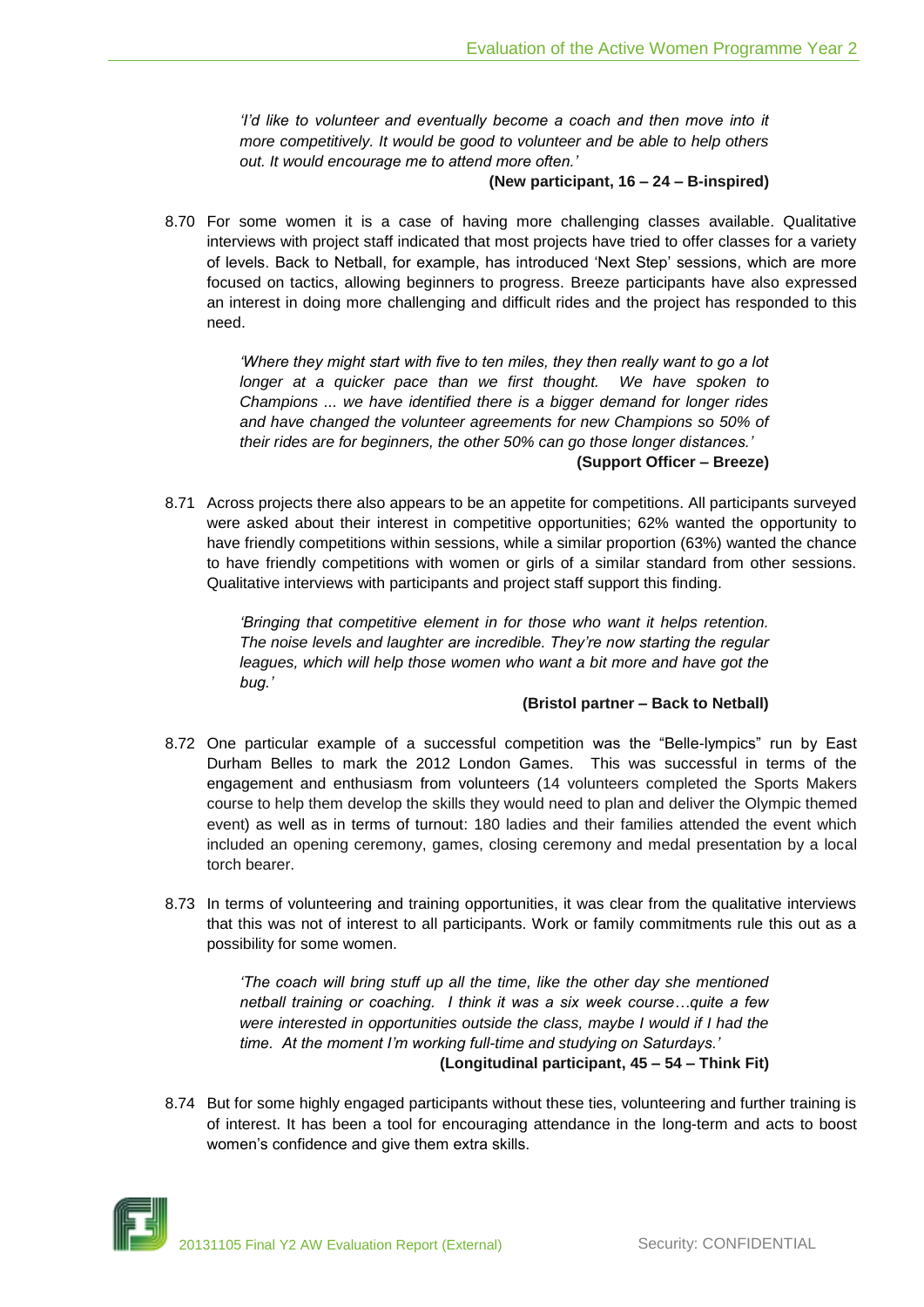*'Becoming a Champion has given me a lot of confidence…I have organised people and to do that you have to have organisational skills and go onto the computer to upload the route, keep up-to-date with health and safety and go on a cycle maintenance course.'* 

**(Longitudinal participant, 35 – 44 – Breeze)**

Offering a variety of sessions / classes

8.75 In a similar vein to the importance of providing progression opportunities, offering a variety of sessions and classes is a useful tool for encouraging attendance as it keeps the sessions fresh and the women engaged. Increased partnership working across projects has given projects the resources for this.

> *'We are adding walks to the programme of activities, collaborating with the Rambler's Association and Wapping Women's Centre to get women walking around their own communities and hopefully getting them to walk to the leisure centre too. We are also getting cricket off the ground. The Cricket Board is really keen to push Muslim Women's cricket…We are also looking at Hockey. England Hockey are trying to change the middle-class image of Hockey and make it more accessible so we'll be trialling that.'*

> > **(Project Lead – Sport4Women)**

*'Working with other projects at the Tottenham Hotspur Foundation has increased the diversity of what we're able to offer. The project can reach more people through the bigger range of activities that we're able to provide.'*  **(Full-time Development Coach – Think Fit)**

8.76 From the qualitative interviews with project staff it was also evident that projects have now developed sound knowledge of the sessions that work and do not work. From some projects retention has improved because there is a better fit between what women are interested in and what is on offer.

> *'Our retention is getting better. I think that it's because there are more sessions running, so there are more opportunities for retention. And by dropping certain sports and implementing other activities, it has made it more appealing to women.'*

> > **(Project Lead – B-inspired)**

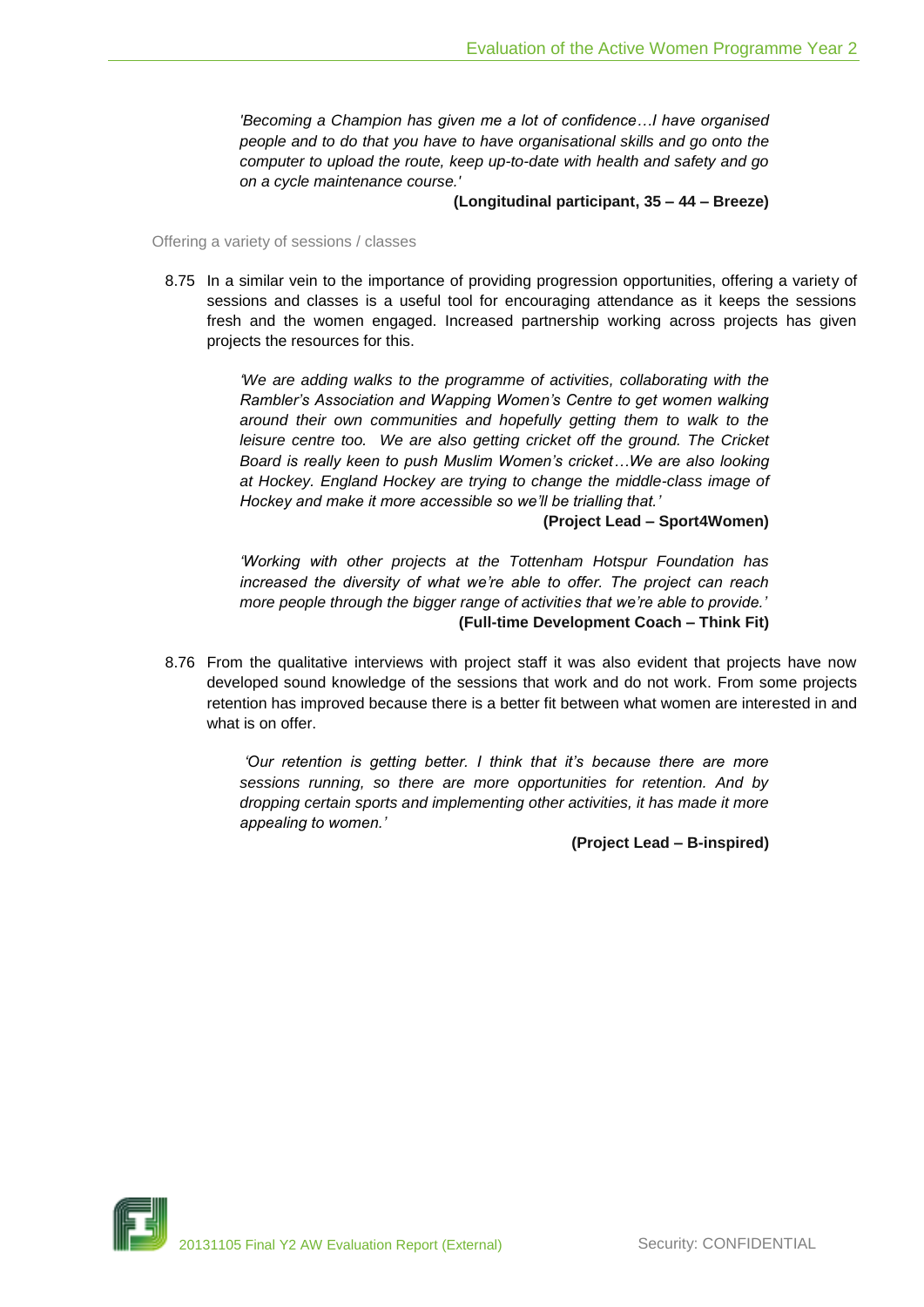# Individual stories highlighting retention issues:

8.77 The following portraits tell the story of some women's experiences of the Active Women project, illustrating issues surrounding retention.

## **PARTICIPANT STORY: "MARIA"**

Maria, aged 45 – 54, started attending Think Fit sessions in September 2011 and has attended a one hour multi-sports session once a week since then, aside from the occasional missed session due to illness or holiday.

Maria has been encouraged by project staff to try out new activities, such as swimming and other Think Fit sessions, such as jogging, but Think Fit's multi-sports session has appealed the most. She has done this alongside walking and cycling, which are not part of the Think Fit programme.

Maria is working full-time and training to be a youth worker, but has found it easy to continue attending sessions because her son is older, so she doesn't have any child caring responsibilities, and she lives and works locally. The sessions are convenient and suit her needs.

> *My son is older now so he doesn't need childcare anymore so I have more freedom…It is really easy for me because I live and work locally really.*

The friendships she has developed with staff and other women taking part have also encouraged her to keep attending, while the competitive element of some of the multisports sessions is something that Maria has enjoyed in Year Two and she felt it has helped her to progress.

> *You get to know the girls and they are like your second family ... you know if something was to happen, someone would be there to help you out.*

> *We have matches as well where we will have two teams playing and whoever wins stays on, so it has become a lot more competitive, which makes you a lot fitter because you are running around more.*

Think Fit staff have made Maria aware of volunteering and associated training opportunities, which Maria would be interested in if she had the time.

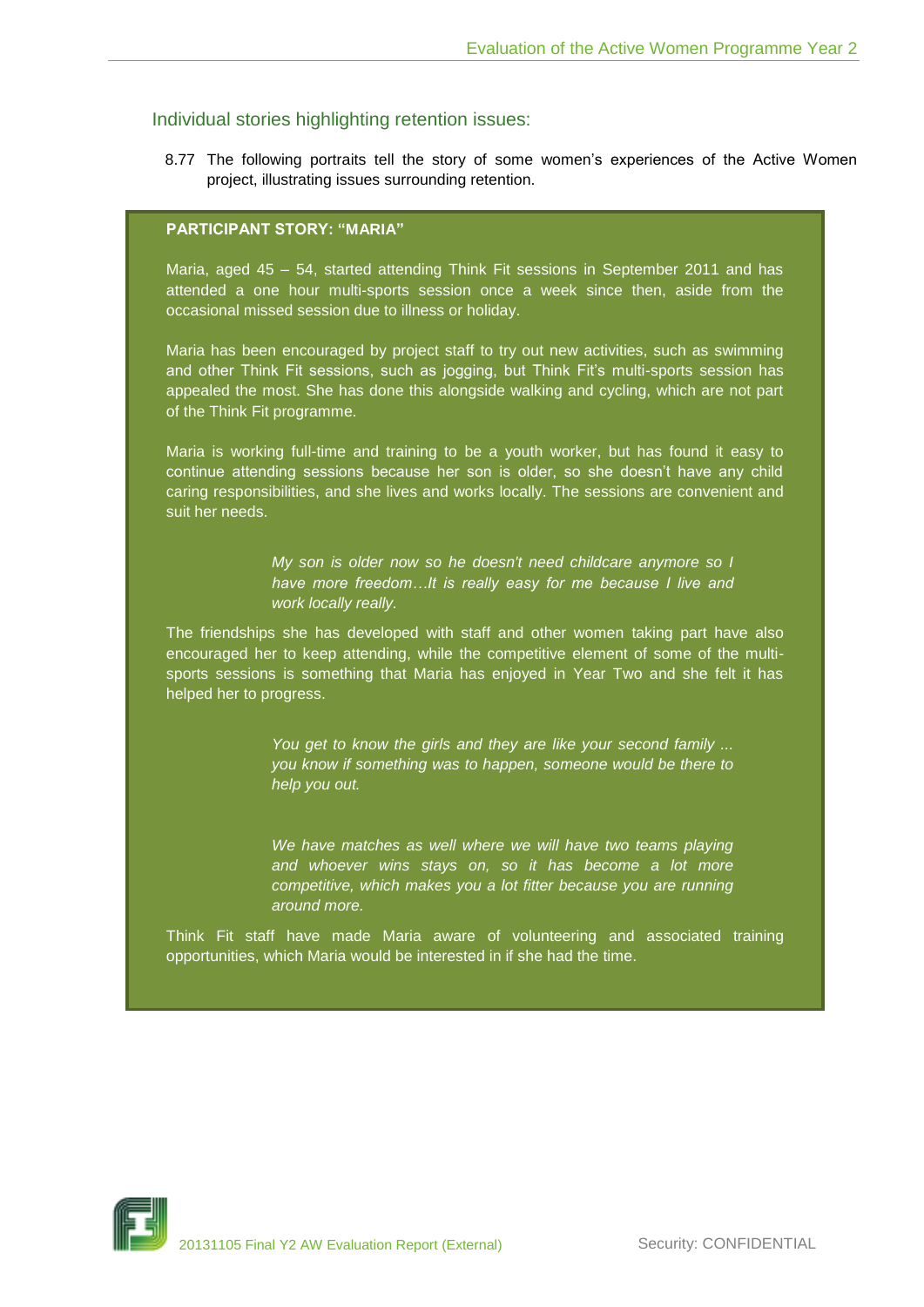## **PARTICIPANT STORY: "BECKY"**

Becky, aged 35 – 44, started attending Breeze sessions in December 2011 and has only missed sessions due to bad weather.

In Year Two Becky explored volunteering opportunities on Breeze, becoming a Breeze Champion. It was speaking to another Breeze Champion on the project that encouraged her to take this step. She has been impressed with the training provided.

> *To be able to lead, you need a first aid certificate and Breeze was really good. They sent me an email with all the dates and places applicable around Rotherham, Chesterfield and Sheffield…and they paid £25 towards it, the course was only £5.*

Becky has enjoyed being a Breeze Champion and the associated improvements in her fitness and confidence; she has led six rides already. Alongside being a Breeze Champion, Becky cycles for two hours each week, which is more than last year and more than before taking part in Breeze, partly because she has been fitter and also because there have been more sessions running.

> *I have been doing back to back sessions on the same day. One ride around a park and the hour after that we have gone on the road. Before I wouldn't have actually done two lots in a day – two different rides.*

Although Becky has been very involved with Breeze, family commitments have meant that she can't attend rides during the week. She has tried some the rides where she can take children, but has found them less enjoyable because the rides are less challenging and she worries about looking after the children.

> *I have taken my daughter out, but those rides are a bit restrictive because you are doing a different type of ride and it is more worrying because have children to look after…It is almost like you haven't had a physical workout but more of a mental workout.*

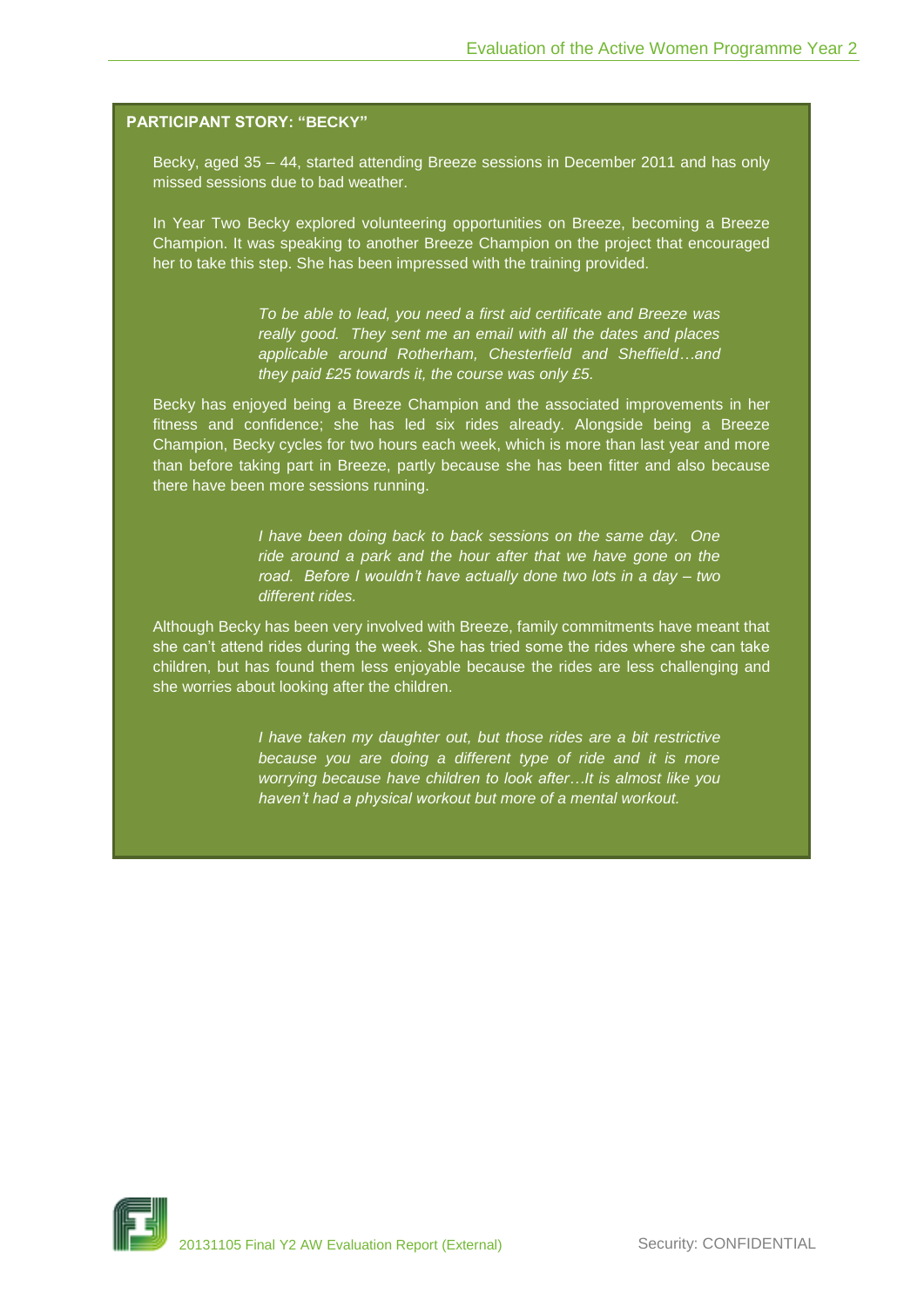# 9 Impact of the Active Women Programme: Year Two **Findings**

# **Summary**

The amount of sporting activity engaged in by participants has dropped since Year One, however participants are still doing more activity at Year Two than in the month before they got involved in Active Women. Prior to joining their Active Women project, women were doing an average of 7.0 sporting sessions per month. This rose to 10.6 at the time of the Year One survey before falling to 8.7 at Year Two.

Just under a half (46%) of participants had done more sport in the previous month than they had done before their involvement with an Active Women project. This compares to 61% from Year One **(gross impact)**. Of this 46%:

- 22% were not doing any sport before Active Women but had done so in the month prior to their Year Two interview.
- 24% had done sport before Active Women and increased the frequency of activity since.

Nearly one in three (28%) women felt that they would not have done any sport without Active Women, while a further half (49%) would have done less sport, indicating that the majority of women feel that the introduction of the Active Woman Programme has impacted on their activity levels. Only one fifth of women (21%) stated that they would have done "at least as much sport or activity anyway" (**deadweigh**t)

Nearly two-fifths (38%) of all participants reported that both their activity levels rose and, crucially, that without Active Women they would have done less, or no sport **(net impact)**.

Women from the target groups (especially those living in deprived areas) were more likely to have seen the amount of sporting activity decline from Year One compared to women not in the target groups, indicating the importance of maintaining engagement with the target groups once they have started on the Active Women Programme. Indeed, these women were significantly closer to their levels of activity before starting Active Women sessions. Looking at the average number of sporting sessions women living in deprived areas participated in per month, this started at 6.7 in the month before they joined their Active Women project, rising to 10.5 at Year One before dropping to 7.2 at Year Two.

Over four in five women (85%) had recommended their project or spoken about enjoying the sessions to someone else while three in five (61%) had brought a friend or family member along to a session **(multiplier effects)**.

Participants were slightly less positive about the **softer impacts** (such as having fun or feeling better about themselves) of their Active Women sessions compared to Year One, although this can be explained by the higher proportion that were no longer participating in Active Women sessions at Year Two.

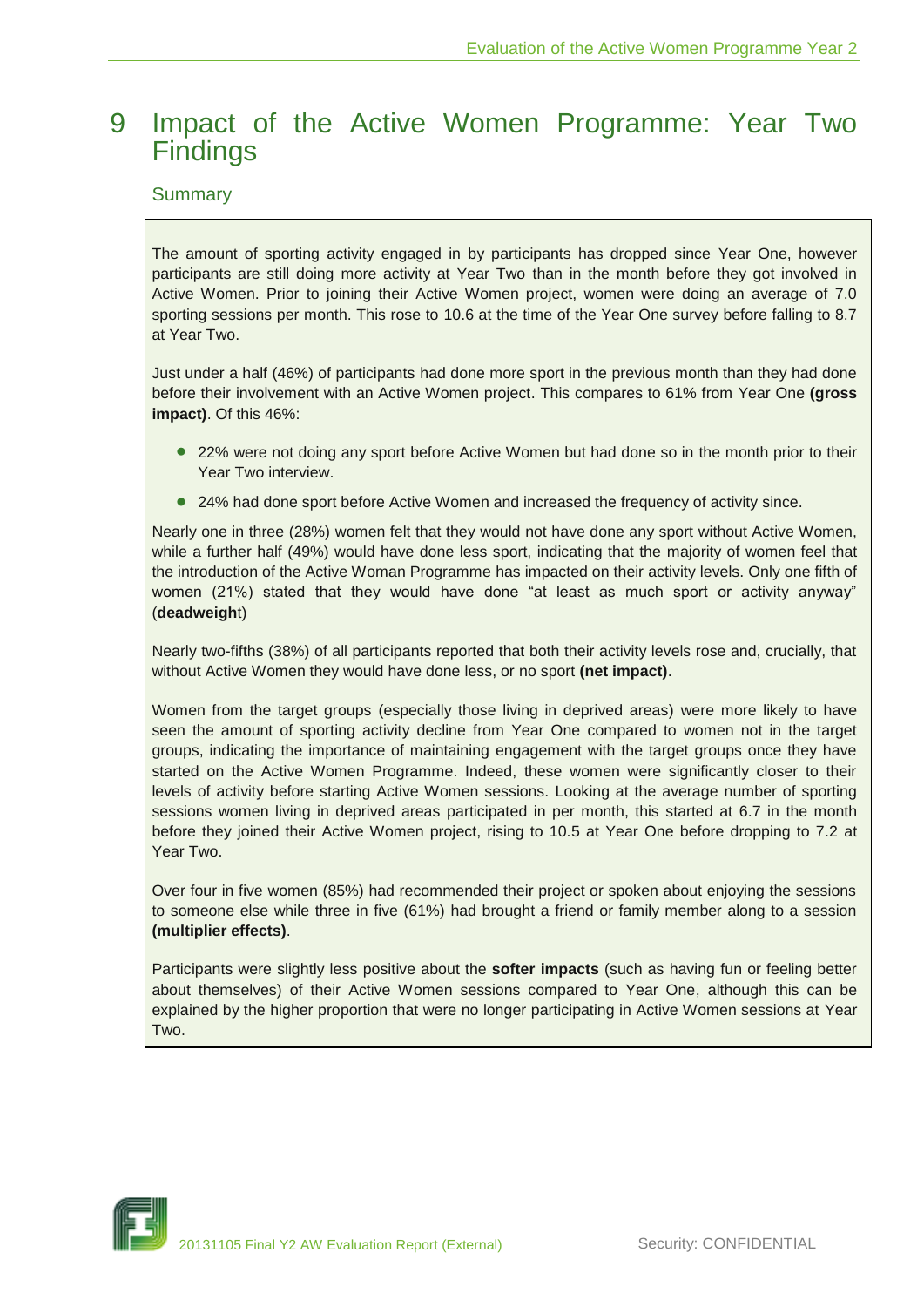# Introduction

- 9.1 A key objective of the evaluation is to estimate the impact of the Active Women Programme in terms of participant behaviour and experiences. Critically this is in terms of whether it leads to an increase in sporting activity among women but also whether the Programme impacts on women's lives more broadly in terms of their health, confidence and self-esteem. It also looks to explore knock-on effects such as encouraging others to take part in sport.
- 9.2 To establish the *net* impact of the Active Women Programme, it is necessary to establish the counterfactual, i.e. to answer the question:

*What would have happened had the Active Women programme not been introduced? And therefore what difference did it make?*

- 9.3 The longitudinal nature of the survey has allowed an analysis of longer-term impacts which can evaluate the sustainability of behaviour change.
- 9.4 This chapter will therefore cover:
- To what extent women have increased how often they take part in sport since attending an Active Women project (and to what extent any increase in sporting participation would have happened without the Active Women Programme)
- To what extent women have felt physical, social or psychological benefits from their participation in sport
- To what extent any positive impact of participation has extended to friends, family or the wider community
- How likely it seems that Active Women projects will lead to sustained behaviour change amongst participants

# Gross impact – frequency of sporting activity

- 9.5 The 'gross' impact of the Active Women Programme is (the sum of) all reported increases in participation. We refer to gross impact as the frequency of activity before participation at an Active Women project compared to activity in the month preceding the Year Two survey $6$ . The figures for activity since involvement with Active Women therefore include all sport, whether or not it is delivered by an Active Women project (on the basis that taking part in Active Women may have encouraged women to take part in more sport in general).
- 9.6 Figures from the Year One report illustrated that a relatively high proportion of participants had fewer barriers to participation in sport than may have been anticipated at the time that funding was awarded. These figures showed that before their involvement with Active Women, 28% of women were doing sporting activity three or more times a week, 13% twice a week, 15% once a week, 9% less often and 34% not at all.

 $6$  Participants were asked which sport or activities they had done in the month prior to the interview. For each sport mentioned at each stage, participants were then asked how often they had taken part in it during the timeframe in question. Comparing the information given at this stage and information gathered from the Year 1 interview shows how participants' overall sporting activity had changed since their involvement with the Active Women Programme and gives us an estimate for the gross impact of the Programme. The activity of walking was excluded from this part of the analysis, in line with Sport England's sport indicators.

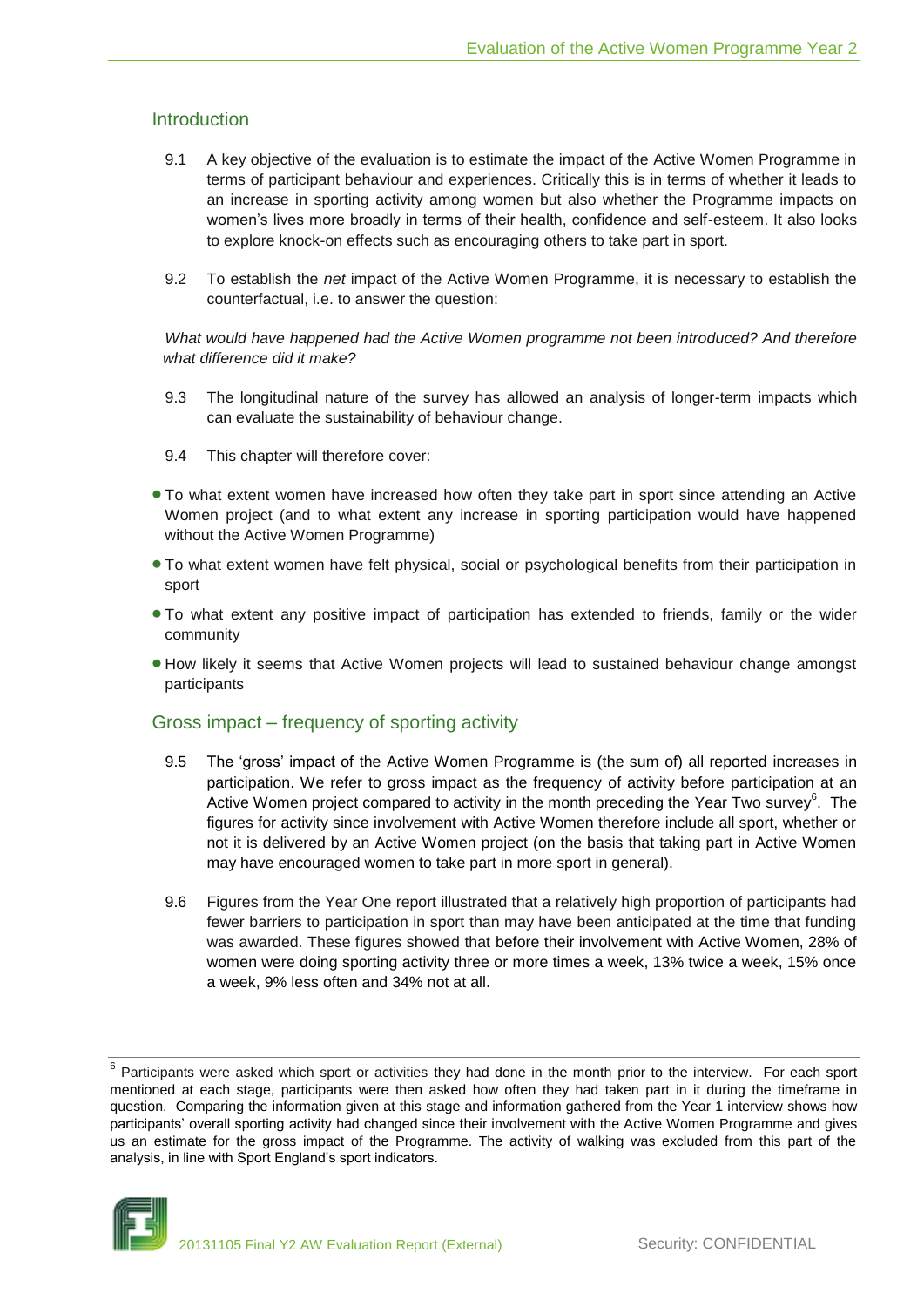9.7 In the month before the Year Two survey occurred, nearly four in ten women (37%) were doing sporting activity three or more times a week, 14% twice a week, 11% once a week, 11% less often and 27% not at all. While this represents an increase in activity since before involvement with Active Women, it also shows a decline from Year One results, as Figure 9.1 shows.



**Figure 9.1: Frequency of activity before starting Active Women, in Year One and Year Two**

- 9.8 Another way of highlighting this trend is to assess the average number of sporting activities women were doing per month. This shows that while women participated in an average number of 7.0 sporting activities in the month before joining their Active Women project, this rose to 10.6 at the Year One survey, before falling to 8.7 at the Year Two survey.
- 9.9 This drop off in sporting activity from Year One to Year Two appeared more prominently in the two main target groups, those women living in deprived areas and those with childcare responsibilities, highlighting that not only are these participant types less likely to participate in sporting activity from the outset, they are also less likely to maintain a level of sporting activity once they have been engaged. For example, nearly two-fifths (38%) of women living in deprived areas were doing no sporting activity in the month before joining Active Women. The proportion doing no activity was much lower at the Year One survey (18%) but then rose again to 36% at Year Two. Meanwhile, those women not living in deprived areas were far less likely to have returned to their level of sporting activity prior to joining an Active Women Programme (31% doing no activity before, 12% at Year One and only 21% at Year Two).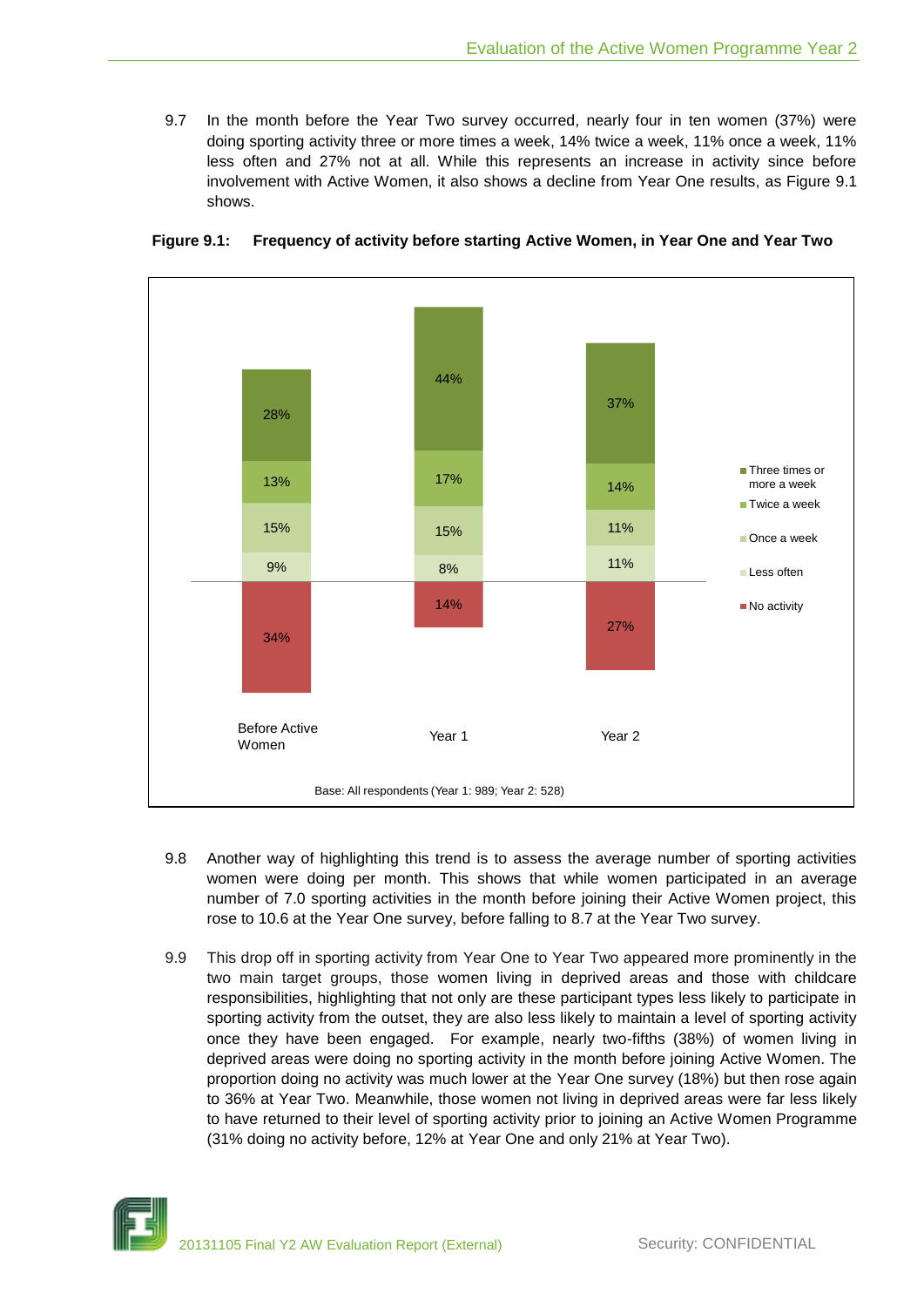- 9.10 Examining the average amount of sporting activity done per month across the three years by participants from target groups tells a similar story. Participants with childcare responsibilities did an average of 6.1 sporting activities in the month before joining the Active Women Programme; this rose to 9.5 at Year One before dropping to 7.4 at Year Two. The contrasts were even greater among participants living in deprived areas: starting at 6.7, this then rose to 10.5 sporting activities per month at Year One before falling away to 7.2 at Year Two.
- 9.11 Figure 9.2 highlights the disparity by subgroup, looking at the proportions not engaged in any sporting activity across the three years. The figure demonstrates that those in target groups (including women from BME communities) are much closer to their level of activity before Active Women at the Year Two point than at Year One.



## **Figure 9.2: Comparison of participants doing no sporting activity by demographic**

9.12 It is interesting to note the progression of those participants who weren't engaged in any sport prior to Active Women, as shown in Table 9.1.

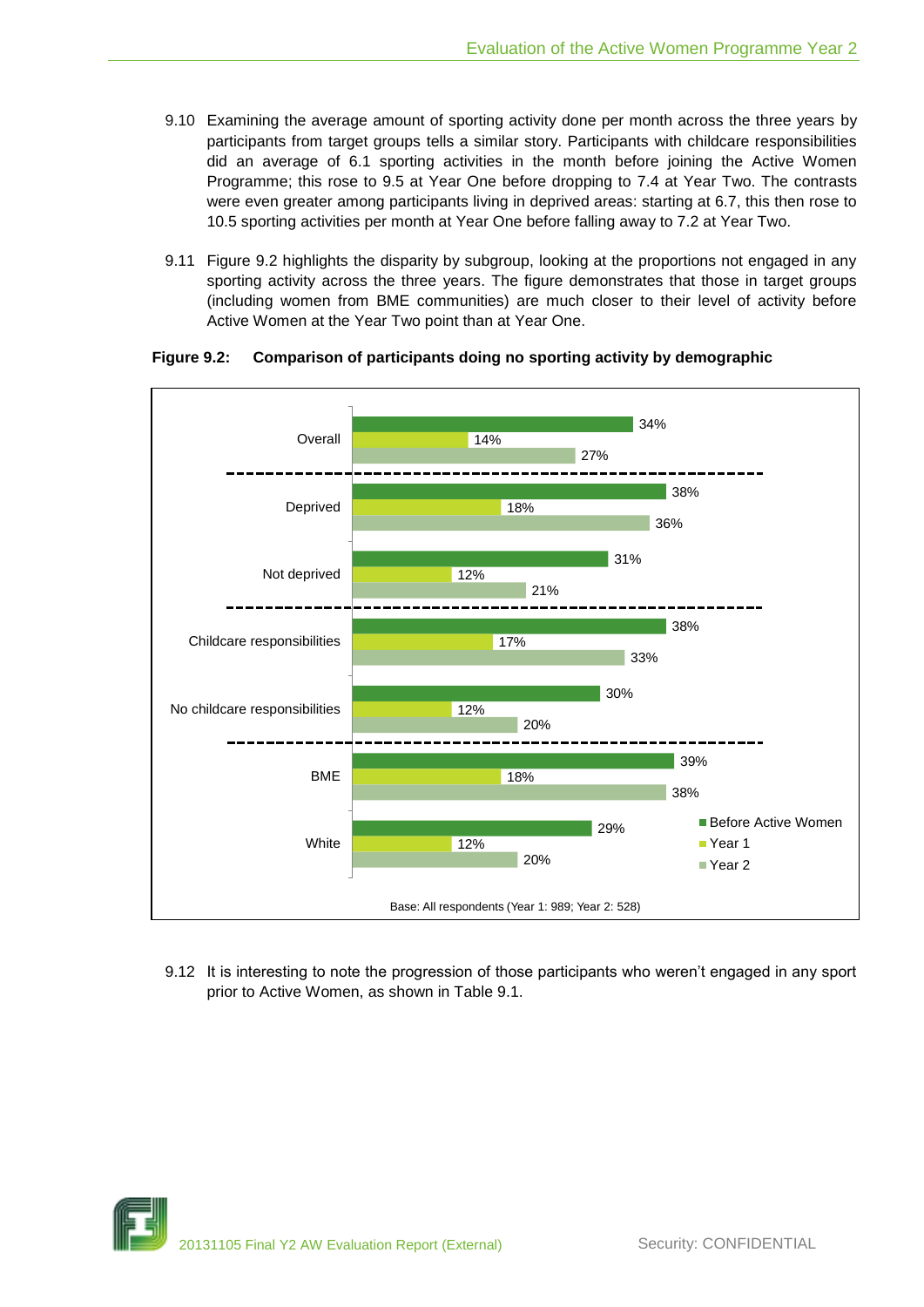| Table 9.1: | Progression of participants not engaged in any sporting activity prior to joining |
|------------|-----------------------------------------------------------------------------------|
|            | Act                                                                               |

|                                                                                                                   | Three times a<br>week | Twice a week | Once a week | Less often | <b>None</b> |  |  |
|-------------------------------------------------------------------------------------------------------------------|-----------------------|--------------|-------------|------------|-------------|--|--|
| Base – All respondents not doing any sporting activity before joining Active Women (Year One: 332; Year Two: 189) |                       |              |             |            |             |  |  |
|                                                                                                                   | %                     | %            | $\%$        | %          | %           |  |  |
| Before Active<br>Women                                                                                            |                       |              |             |            | 100         |  |  |
| Year One                                                                                                          | 25                    | 18           | 20          | 14         | 23          |  |  |
| Year Two                                                                                                          | 23                    |              | ィつ          | 14         | 38          |  |  |

- 9.13 While around a quarter appear to be consistently doing sporting activity sessions at least three times a week since they joined an Active Women project, nearly four in ten (38%) have returned to doing no activity at all. Positively however, this still leaves a healthy proportion (62%) of participants who were not engaged in sporting activity before Active Women, who are now taking part.
- 9.14 Figures were markedly different between those who still participated in Active Women projects and those who did not, with half (50%) of those who were still participating reporting that they had done sporting activity three or more times a week in the month before the survey compared to 30% who no longer took part.
- 9.15 This is a strong indication that continued attendance at Active Women sessions is crucial for many to ensure engagement in sporting activity. One of the aims of the Active Women Programme is to signpost participants on to alternative sporting sessions, but these figures suggest that a high proportion of participants who leave the Active Women Programme will see their level of activity reduce subsequently.

# Gross impact –comparison of activity levels

9.16 Just under a half (46%) of participants had done more sport in the previous month than they had done before their involvement with an Active Women project. This compares to 20% who were doing about the same and 33% who were doing less. The proportion doing more sport is lower than last year's figure (61%), as one would expect given the decline in sporting activity moving into Year Two.

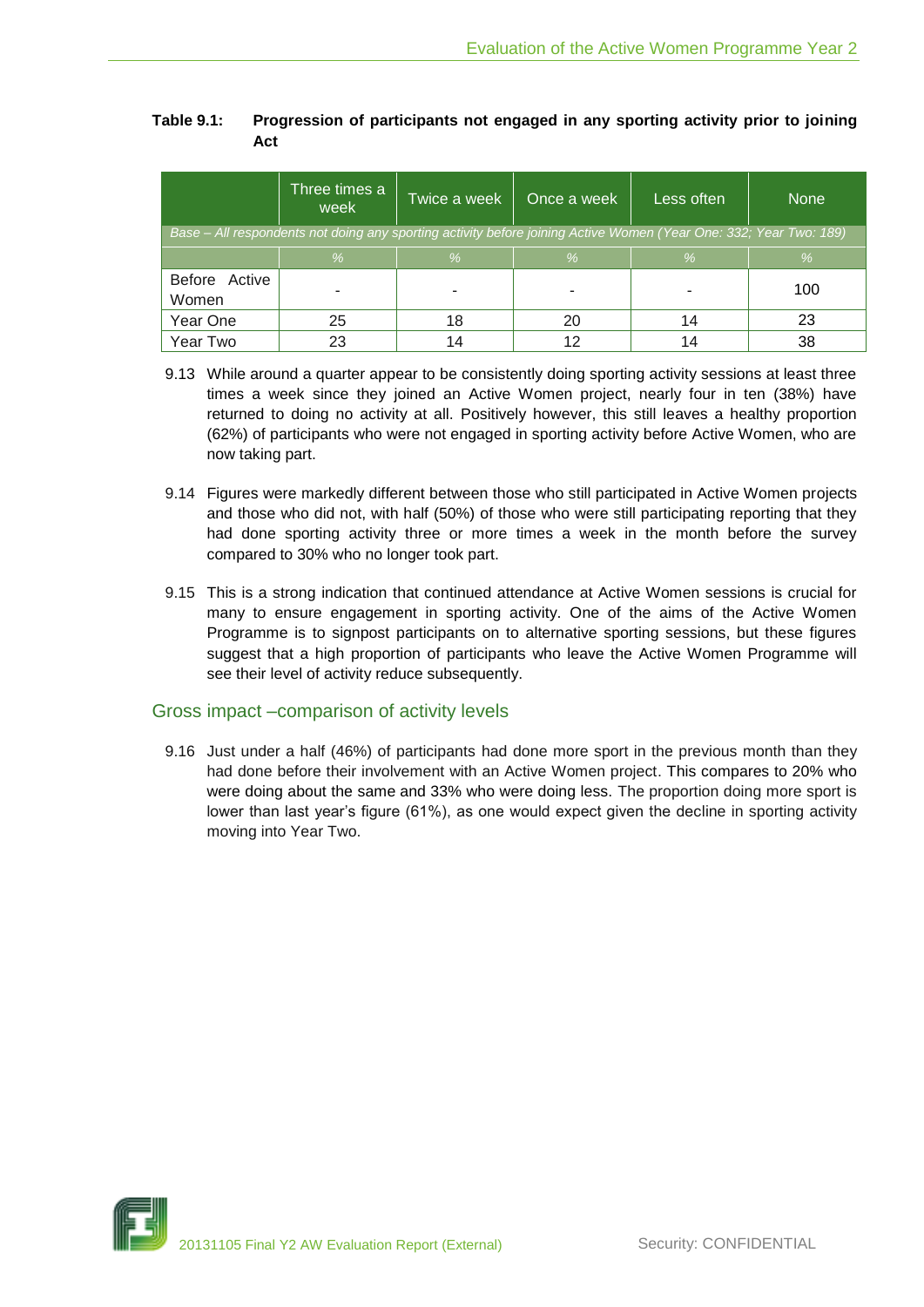- 9.17 Participants from target groups were less likely to be doing more activity in Year Two, compared to those in the non-target groups (43% vs. 54%). There were, however, no significant differences between these groups at Year One. This shows that women from deprived areas or with child caring responsibilities are more likely to see their level of activity drop off over a longer period of time. It could therefore be suggested that the impact of the Active Women projects are more long-lasting among the non-target groups than they are among the target groups, indicating the importance of maintaining engagement with the target groups once they have got involved in Active Women sessions.
- 9.18 Of some concern is the 33% of participants doing less activity since the beginning of the Active Women programme.
- 9.19 Looking further into the 46% of women who had done more sport in the previous month than they had done before their involvement with an Active Women project:
- 22% were not doing any sport before Active Women but had done so in the month prior to their Year Two interview.
- 24% had done sport before Active Women and increased the frequency of activity since.
	- 9.20 There were few differences by subgroup here, although those not in the target groups were more likely to have done some activity in the month before participating in Active Women and increased this activity further (34% vs. 19% of target group).
	- 9.21 As Sport England are focussed on women participating in at least four sessions of sport every 28 days (i.e. roughly once a week), it is also of interest whether women who had increased their levels of sporting activity since being involved with Active Women had reached this threshold. As has been shown, just under half (46%) were doing more activity since becoming involved with their Active Women project. Splitting this group further shows that:
- Only a minority (6%) of women were doing more activity than they had been previously but still less than one session per week.
- Just over two-fifths (41%) of women were doing at least one activity session per week:
	- Over one in five (22%) women were previously doing less than one session per week but reached this level of frequency following their involvement with Active Women;
	- A further one-fifth (18%) of women had already been doing at least one session per week but increased this frequency further.
	- 9.22 Figure 9.3 shows a summary of the impact which the Active Women Programme has had on participants.

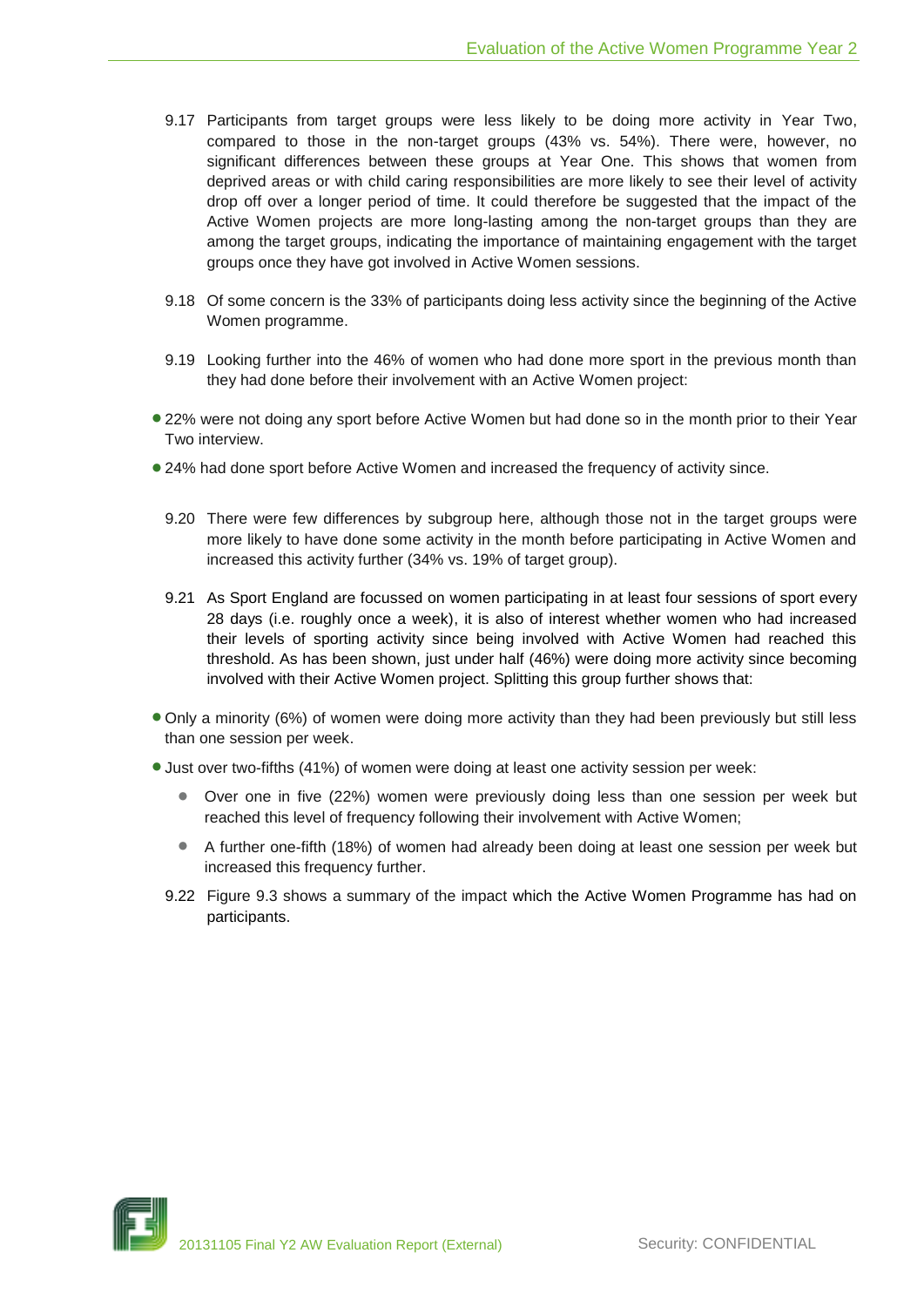

**Figure 9.3: Summary of the gross impact of the Active Women Programme**

# Net impact

- 9.23 The net impact of the Programme can be assessed by considering how much sport women feel they would have taken part in if it did not exist. This differs from the gross impact as it asks women to consider to what extent the Active Women project they attended was directly responsible for their participation levels and excludes increases in activity which may have happened anyway.
- 9.24 Year Two findings were very similar to Year One, suggesting that the perception of the impact of the Active Women Programme has not changed over time. Nearly one in three (28%) women felt that they would not have done any sport without Active Women, while a further half (49%) would have done less sport, indicating that the majority of women feel that the project they attend has impacted on their activity levels. Only one-fifth (21%) of women stated that they would have done "at least as much sport or activity anyway". This is the deadweight of the Active Women Programme.

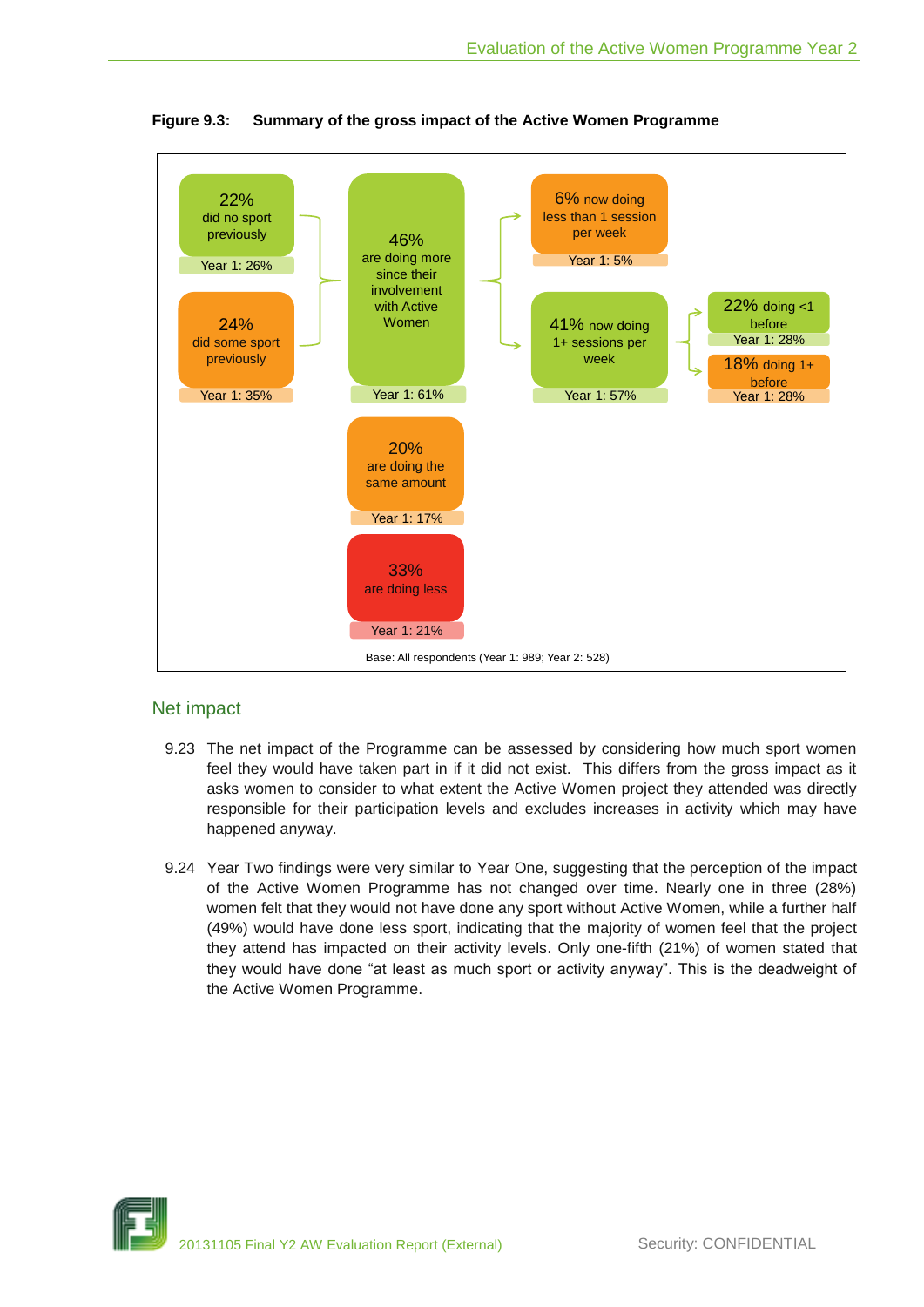- 9.25 Positively, around half (53%) of participants who did not take part in any sporting activity in the month prior to starting Active Women sessions reported they probably wouldn't have done any sport without the Programme, once again confirming the importance of the Programme in engaging women not previously involved in sporting activity. That said, around two-fifths (41%) of these particular participants are now no longer engaged in sporting activity, once again highlighting the difficulty found by Active Women projects of driving longer-term sustained behavioural change.
- 9.26 Women from the target groups (deprived and / or with childcare responsibilities) were more likely to report that without the Active Women Programme they probably wouldn't have done any sport or activity. The difference was slightly greater among participants with childcare responsibilities (34% vs. 23% without childcare responsibilities) than participants living in deprived areas (32% vs. 25%) but this represented minimal change from Year One results. There was a larger difference by ethnicity, with 37% of participants from ethnic minority backgrounds reporting they would have done no sporting activity without Active Women compared to 23% of white participants. Figure 9.4 illustrates these differences by demographic.



## **Figure 9.4: Comparative amount of sport participants would do if they had not got involved in Active Women by demographic**

9.27 Of those participants who are *now doing more activity* compared to the month before they first got involved in Active Women sessions (the 46% as shown in Figure 9.4), one-third (32%) reported that they probably wouldn't have done any sport or activity were it not for Active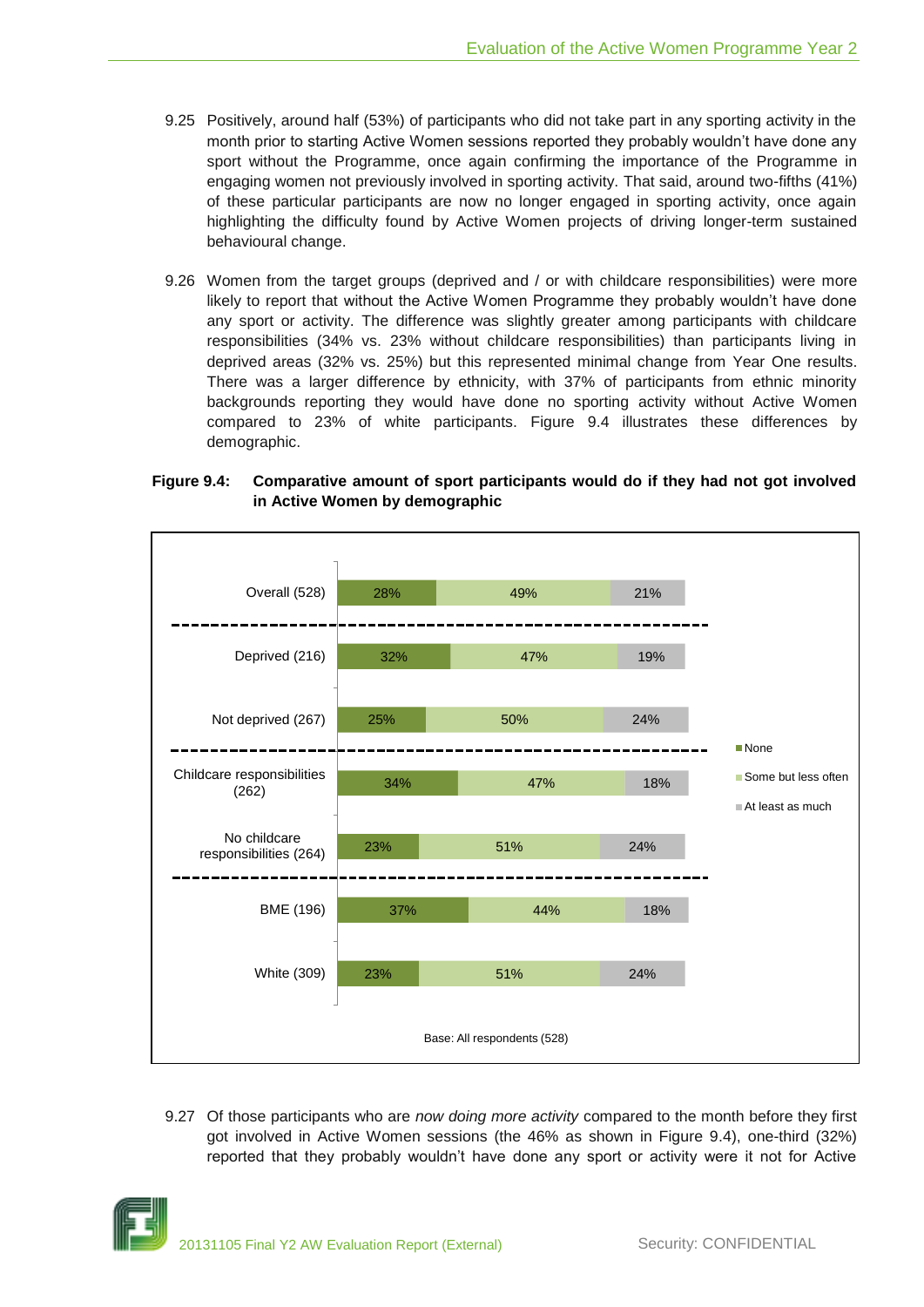Women. In addition, around half (49%) of these participants reported that they would have done some activity but less often. Combined, these figures account for 81% of participants who are now doing more activity who say this increase in activity can be attributed to the Active Women Programme.

9.28 At an overall level, this means that nearly two-fifths (38%) of *all* Year Two participants are now doing more activity than before Active Women and effectively ascribe this increase in activity, at least in part, to their involvement with Active Women (net impact).

## Wider benefits of participation

9.29 Beyond an increase in the number of women participating in regular sporting activity, the evaluation also explored the impact of the Active Women Programme on wider well-being and community participation. Figure 9.5 presents these wider benefits.

#### **Figure 9.5: Wider benefits of participation – comparison between Year One and Year Two**



9.30 As Figure 9.5 shows, wider benefits of participation increased slightly from Year One to Year Two. These slight increases are likely to be a result of the question capturing 'total' wider benefits, i.e. any benefits that had occurred as a result of the Active Women Programme since starting on the sessions.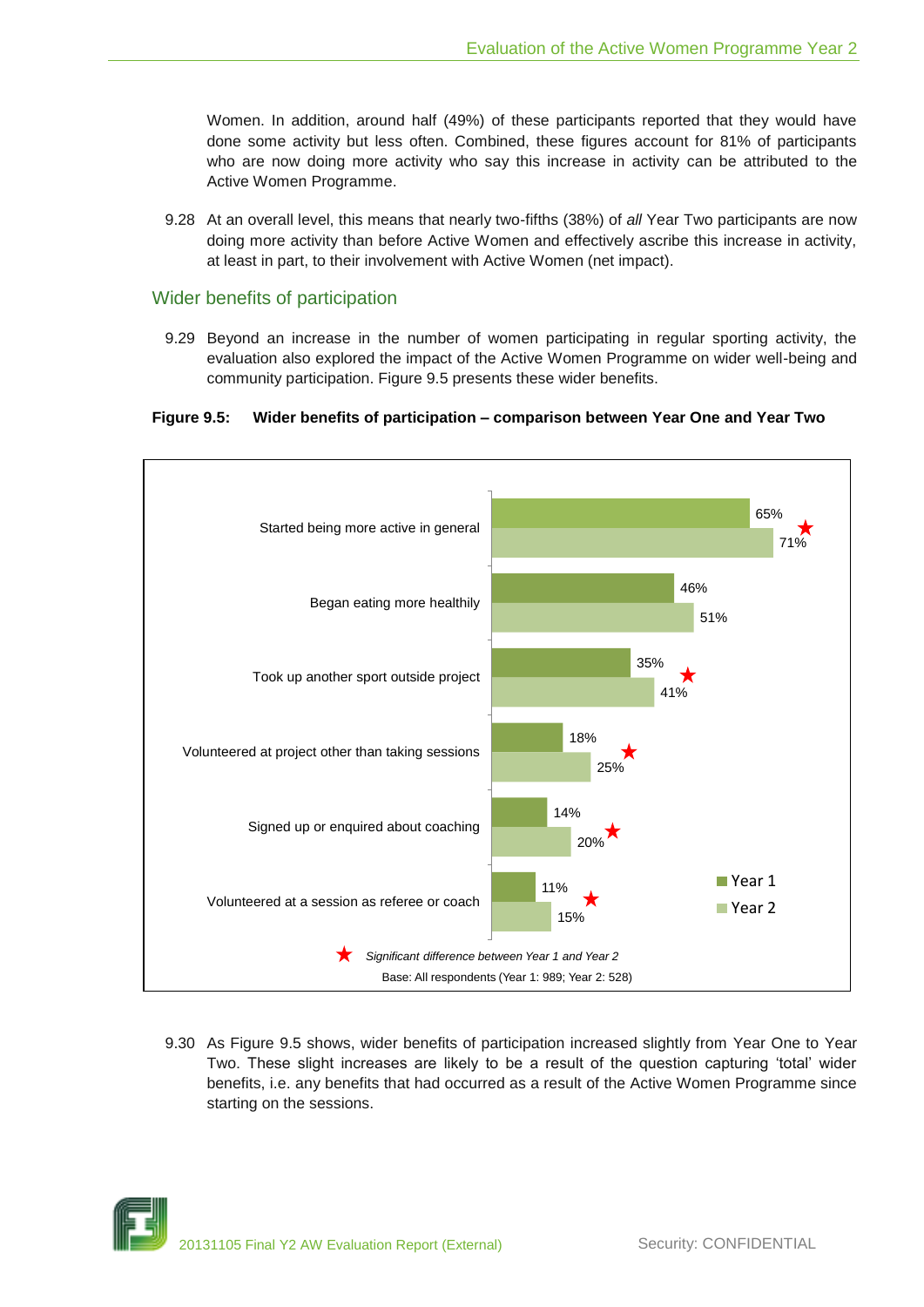- 9.31 As per Year One the majority of participants reported that the Active Women Programme had had a positive impact on their overall activity levels. Seven in ten (71%) felt that they had started being more active in general as a result of participating in an Active Women project while around four in ten (41%) women had taken up another sport or activity outside the project indicating an increased appetite for taking part in sport more broadly. Both areas represented significant increases from Year One (where figures were 65% and 35% respectively).
- 9.32 One in seven (15%) participants had volunteered at an Active Women session, for example as a referee or coach, while 25% of participants volunteered in some other way, for example helping out with publicity or at an event. In terms of coaching, one in five (20%) women had either signed up or enquired about coaching. All these figures represent small, but significant increases from Year One.
- 9.33 Participants from deprived areas were however less likely to have volunteered or got involved in coaching. Only one in ten (11%) volunteered at a session as a referee or coach (vs. 16% participants not from deprived areas) while 15% signed up to or enquired about coaching (vs. 24% participants not from deprived areas).
- 9.34 As shown in Figure 9.6, there has been a decrease in the proportion of participants citing 'softer' benefits in Year Two, although generally these results are still very positive.

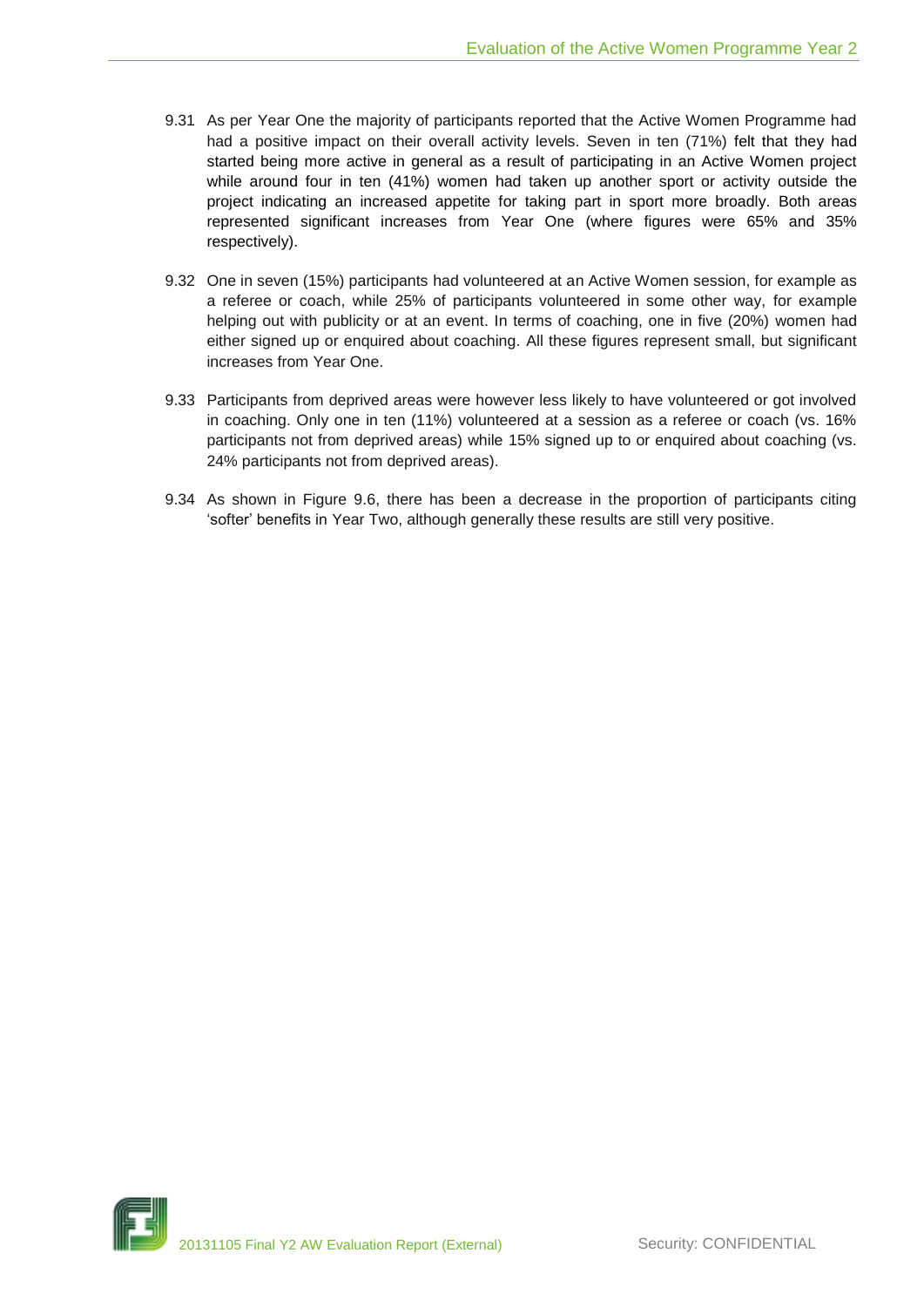

**Figure 9.6: 'Softer' benefits of participation**

9.35 Participants are less likely to feel fitter (80%), to feel better about themselves (82%) and to feel less stressed (71%) in Year Two compared to Year One. Comparing the proportions of participants citing these benefits by participant type (i.e. whether they still participate or not) is key to understanding this decline. Those who no longer participate in sessions were, understandably, far less likely to report that they had noticed such benefits. Given this group represents 62% of Year Two survey respondents this appears to be the key driver behind reported benefits being lower in Year One. Indeed there were no significant differences from Year One to Year Two among participants who still attend Active Women projects.

# Multiplier effects

9.36 The importance of word of mouth to attract women to Active Women sessions was covered in Chapter 4 (Recruitment and marketing on the Active Women Projects). Over four in five women (85%) had recommended their project or spoken about enjoying the sessions to someone else while three in five (61%) had brought a friend or family member along to a session. Neither figure represents a significant difference to Year One proportions.

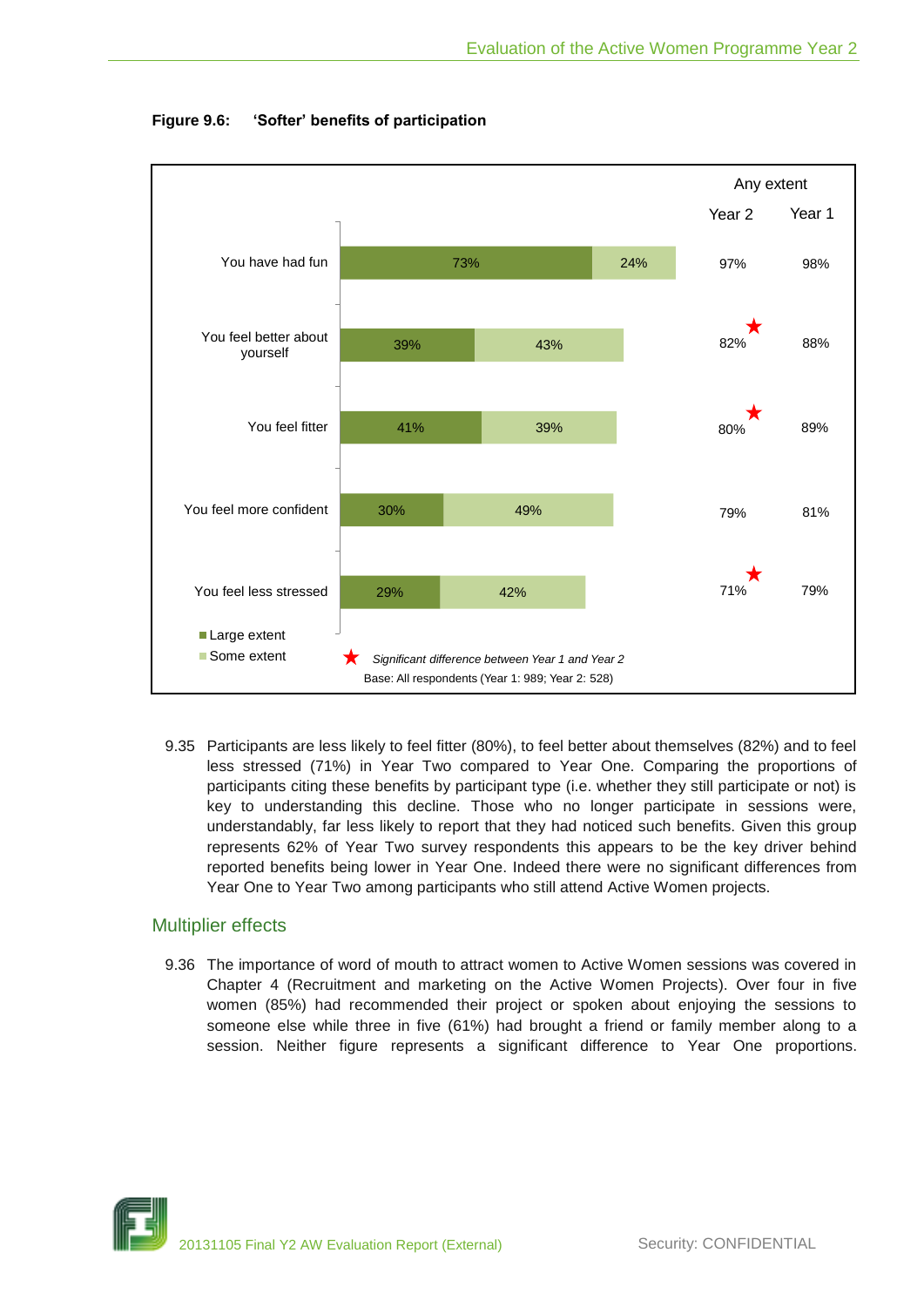# Sustainability of behaviour change

- 9.37 Women's motivation to continue exercising / taking part in sport in the next 12 months was high, with nearly three in five (58%) intending to do more exercise over the next 12 months. Positively, this showed no significant change from Year One results (57%), although with participants engaged less frequently in sport than at Year One, motivations clearly don't quite match up to subsequent activity. There were few differences by subgroup.
- 9.38 Only a minority of participants (6%) expected their level of exercise to decline in the next 12 months. Again there was little difference by subgroup, however, those women with childcare responsibilities were more likely to expect to reduce their level of exercise than those without such responsibilities (8% vs. 3%). This signals a shift from Year One results where women with childcare responsibilities reported that they were actually more likely to intend increasing their activity levels, and highlights how important it is that projects engage with this group. Women from BME communities were also more likely to expect to reduce their level of exercise (9% vs. 4% White).
- 9.39 Those who still take part in the Active Women sessions were asked how likely they would be to continue with the same level of sporting activity if the Active Women project ceased to exist.
- 9.40 Three in five women (59%) felt they would be either very (28%) or fairly (32%) likely to do this, whilst 40% felt they would be unlikely to do so. There were minimal significant differences by subgroup and these figures show no significant change from Year One results.

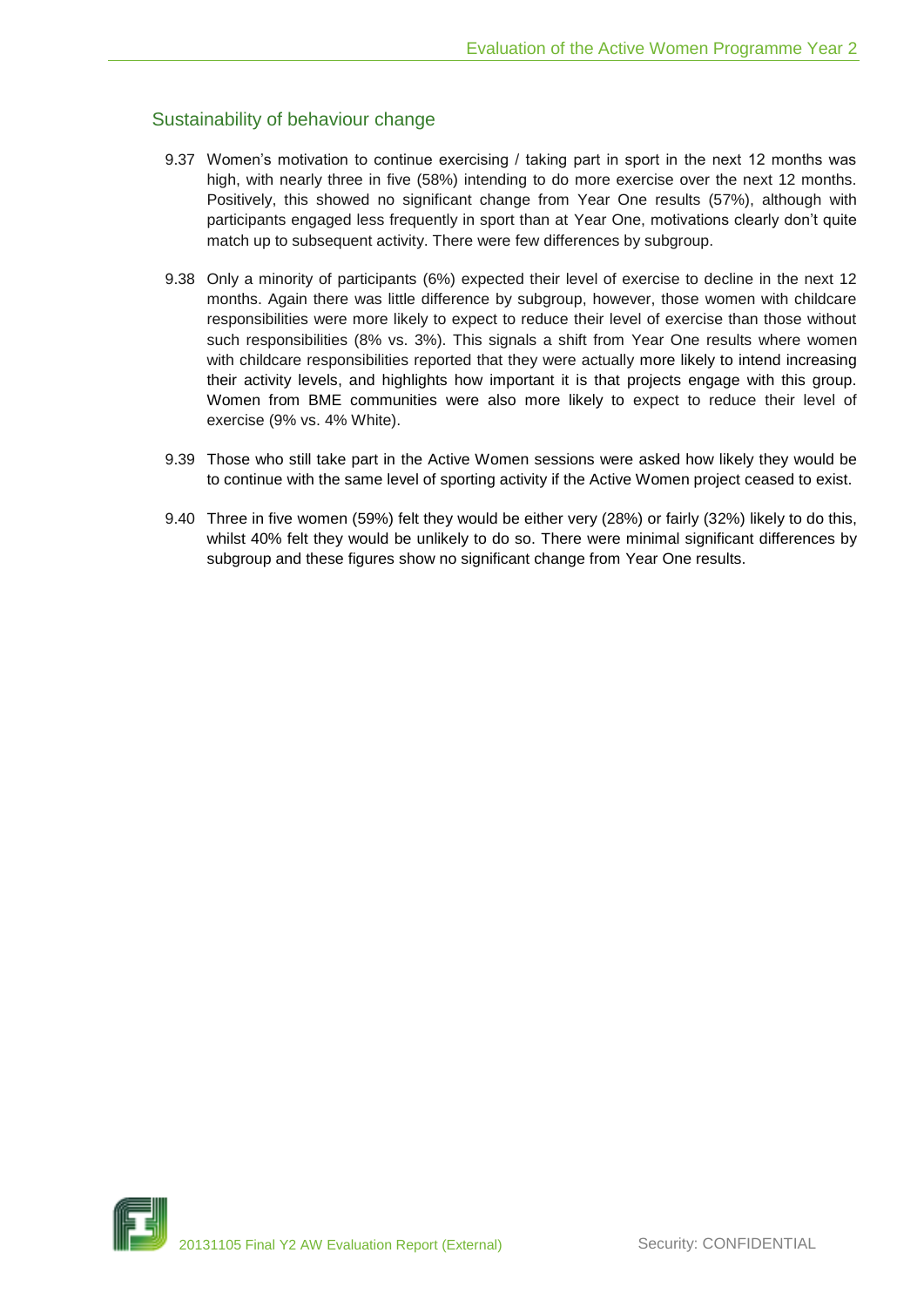# Participant story highlighting impact issues: Nadine

## **PARTICIPANT STORY: "NADINE"**

Nadine, aged 35-44, started attending Active Women sessions (Back to Netball) in June 2012. She now attends the session once a week. She originally found out about the sessions through a social networking site and one of the parents at her child's school.

Before starting, Nadine felt nervous about whether she would be able to participate properly. She was concerned she would be too old for sport. However the coach was very professional, down to earth and patient meaning her nerves dissipated. Being accompanied by a friend encouraged her to participate too.

> *I was nervous…what if I can't do it anymore? Am I too old for this? But the coach is really patient with us and we just have fun.*

She was already attending the gym but found this activity quite dull. Without Active Women she probably wouldn't have done anything else.

The lack of pressure during sessions is very important to Nadine, and her confidence, and this encourages her to keep attending. Nadine enjoys the activities and coaching although feels that they could do more skills training as opposed to fitness. She would also appreciate additional instructions for what to do in between sessions, such as midweek fitness runs.

The benefits of the sessions for Nadine have been vast and she feels proud of herself for attending.

> *I feel better about myself and invigorated. The hard work means I get a sense of pride when talking to people.*

Nadine has already brought four or five friends along to sessions, while she believes it is valuable to her young children seeing their mother being active and understanding the benefits of sport.

> *I have been able to tell other friends and they have gone along and really enjoyed it. There must be four or five of us who go now as a result of someone mentioning it to me and me mentioning it to someone else.*

She has also started considering her diet more as a result of the Netball sessions.

In terms of alternatives to her current Netball session she is aware of other Active Women sessions but they don't happen in her locality. She is also not interested in being part of a competitive team. If the funding stopped for her session, she wouldn't know where else to go.

Her one concern with the sessions is that sometimes attendance can be poor (as low as three or four participants), which restricts the activities that can be done.

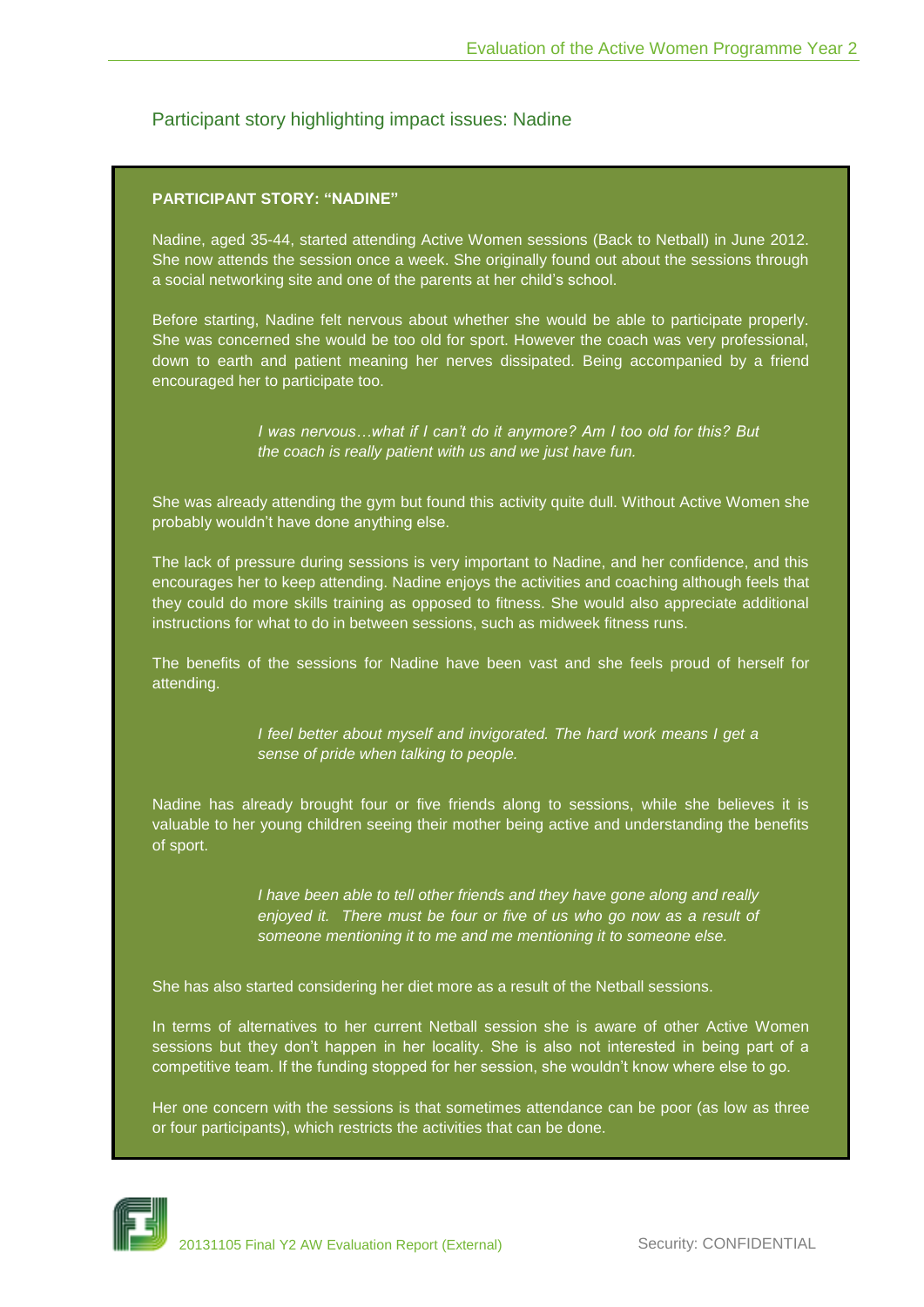# Participant story highlighting impact issues: Eden

## **PARTICIPANT STORY: "EDEN"**

Eden, aged 45-54, first attended an Active Women session (Sport4Women) in May 2011. She attended these sessions once or twice a week, usually doing Zumba, Belly dancing or Swimming. She attended fairly regularly, although tended to stop during the school holidays so she could look after her children.

She stopped exercising earlier in the year due to the poor weather, school holidays and an increased workload, but intends to return to the sessions as soon as possible.

> *Work and training courses take up my time. I miss going, because I used to go with my friends and I don't see anybody at the moment. I need to do more exercise, I can feel it.*

Although Eden reported there was nothing Sport4Women could have done to help her continue to participate, no-one from the project personally contacted her to enquire about her attendance. She does however still receive programmes every three months detailing new classes.

> *I don't know what Sport4Women could do [to encourage me to attend]. I don't think they're aware of when you go or when you stop. Whenever I've got time I'll go.*

While she no longer attends, Eden is nevertheless very positive about her experience of the Sport4Women sessions, citing principal benefits of feeling fitter, being more active, greater happiness, socialising more, and cheap sessions (free or £1).

The one negative point she had about sessions was that sometimes they were so full that participants (including herself) would be turned away.

On the benefits of increased levels of fitness, Eden was effusive in her praise. As a result of the exercise, she found herself concentrating more on her diet and was generally more positive at home or with friends. She's now more relaxed around her family and has encouraged her son to do exercise and eat more healthily. Additionally she has brought two friends along to sessions, although they didn't stay long.

> *I'm more relaxed now with the family. You can take more whatever they are pushing at you. When you're stressed, every little thing makes you go. I also try and get my son to do exercise and to eat more healthily.*

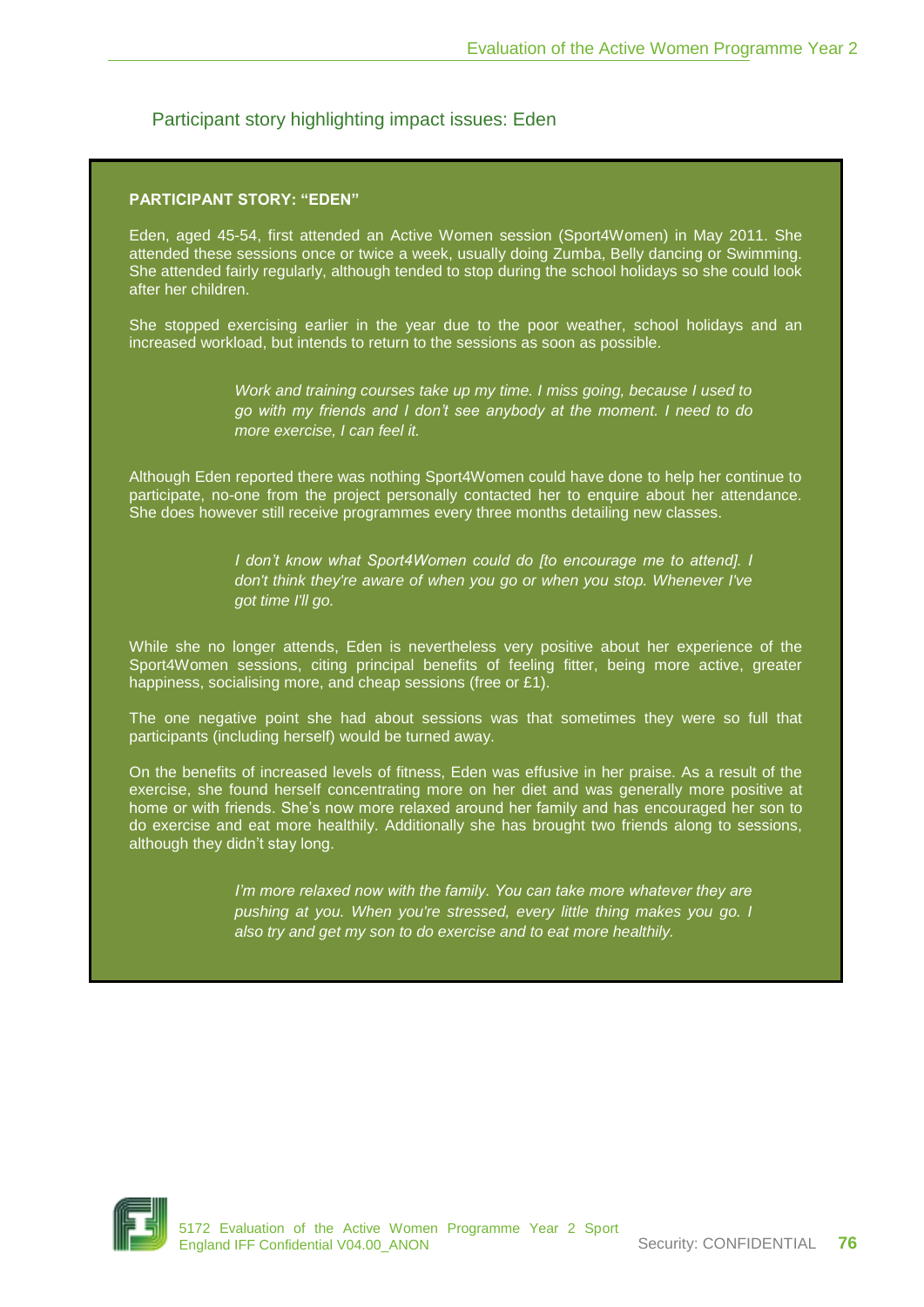# 10 Sustainability of the Active Women Projects

# **Summary**

In Year Two projects have been taking an increased number of measures to improve the sustainability of their project.

Projects have been particularly successful at improving and increasing the training opportunities available to participants, providing women with some of the skills they need to run sessions themselves.

Community-based partnership working has also progressed in Year Two, as projects have developed and/or strengthened links with community groups and local councils.

Collecting feedback is a chance to involve women in future decisions affecting their project and give them an interest in its sustainability. While all projects have provided women with informal feedback opportunities, the opportunity to use more formal feedback channels should be considered in Year Three.

Securing alternative funding continues to be a challenge for all projects and any best practice which can be shared in terms of securing commercial partners would be highly beneficial. Many projects have introduced or increased charges to participants during Year Two in order to facilitate sustainability but they are mindful that this can only go so far, as cost is a key barrier to exercise among the Active Women target groups.

Some projects have been offering more challenging sessions in Year Two to make the transition to clubs and groups outside the Active Women project less daunting for participants.

# **Introduction**

- 10.1 Sustainability has become particularly pertinent in Year Two. Projects are keen to ensure that women can continue to take part in regular sport and exercise in the future, after the three years of funding from Sport England comes to an end.
- 10.2 There was already evidence in Year One of projects taking steps to facilitate sustainability. This chapter will consider some of the processes projects have been putting in place in Year Two, looking in particular at:
- Training opportunities for participants;
- Involving participants in decision-making;
- Community-based partnership working;
- Securing alternative funding;
- Gradual introduction of charging / increasing fees; and
- Level of activity.
	- 10.3 While these sustainability measures are being examined separately here, they should be thought of as a package of measures that all projects should be looking into when addressing their sustainability.

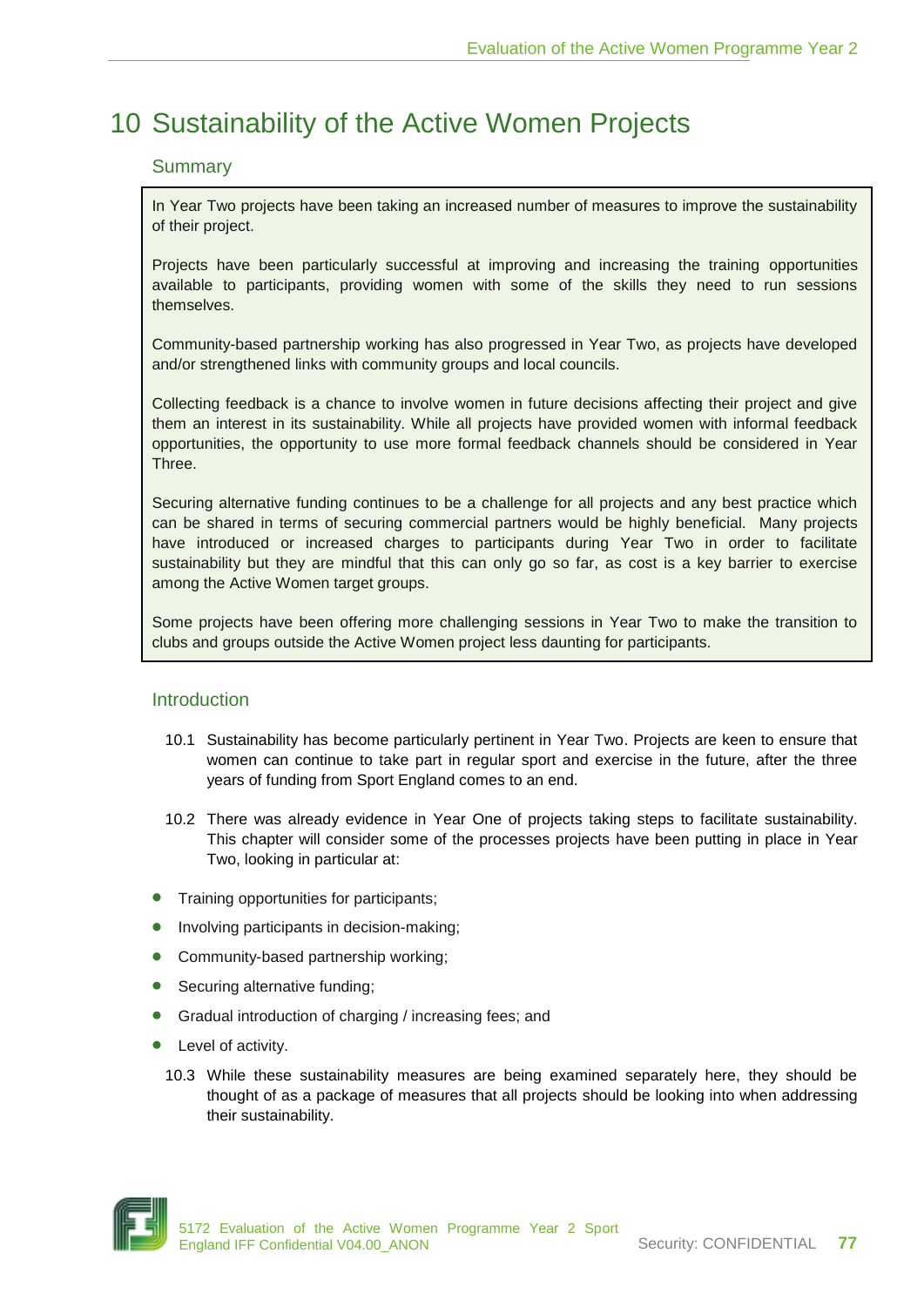# Training opportunities for participants

- 10.4 Chapter 8 (Retention) considered the role of training opportunities as a tool for encouraging retention on projects: they give more engaged participants, and those with the inclination for coaching and volunteering, the opportunity to progress. In addition, these opportunities provide women with the skillset to lead and take on the coaching of sessions themselves, aiding sustainability.
- 10.5 Breeze is an example of a project that has been particularly good at providing training opportunities. In Year One Breeze was already providing participants with opportunities to train and become a Breeze Champion, which involves organising and leading cycle rides; the training and toolkits were in place as the project entered Year Two. Breeze has continued to provide these opportunities in the second year with some success. Breeze staff fed back that Champions have been taking ownership of sessions. Staff were therefore positive that project sessions would continue even after the funding stops, although there was recognition that there would need to be some central management to oversee the process.

*'We wanted it to be shaped by the women involved and I would say that has been a massive achievement. The Champions feel proud of Breeze and proud to be part of it. It is a network they feel they have had such a hand in shaping which is why we are lucky with the level of commitment they give – they see it as their programme.'* 

## **(Project Lead – Breeze)**

10.6 As a whole, projects have increased the amount of training on offer. However, for the sessions to truly become sustainable there need to be further skill building opportunities. To run and sustain a project session, women need to have sound knowledge of the industry, of how sessions work and of how best to run their own sessions. Training must therefore be provided to an appropriate level. Projects have made progress in Year Two, with an increased number of volunteers reaching higher level qualifications and more projects aiming to train their volunteers to a higher standard: such work will need to be continued and consolidated throughout Year Three.

# Involving participants in decision making

- 10.7 Alongside training opportunities, participants can also be given a stake in the project and an interest in its sustainability through being involved in decisions affecting the future of the project. Even in Year One most projects recognised this; for women to be able to participate in the long-term, and to be interested in doing so, it's important that their needs are met.
- 10.8 It is evident from qualitative interviews with staff that all projects collect feedback on an informal basis. Informal feedback may simply involve project staff taking the time to speak to women throughout a session, ensuring they are friendly and approachable. Women are more likely to provide candid feedback about what they like and don't like about a session when they feel at ease, feel welcome, and trust the individual they are speaking to. Feedback collected face-to-face in this way has more of a personal touch so it can make women feel more valued and part of the project, which aids sustainability. Projects have used this 'on the ground' approach to gathering feedback to tailor and improve sessions and have generally found it a very useful exercise. However best practice would be to use this in conjunction with formal feedback processes.

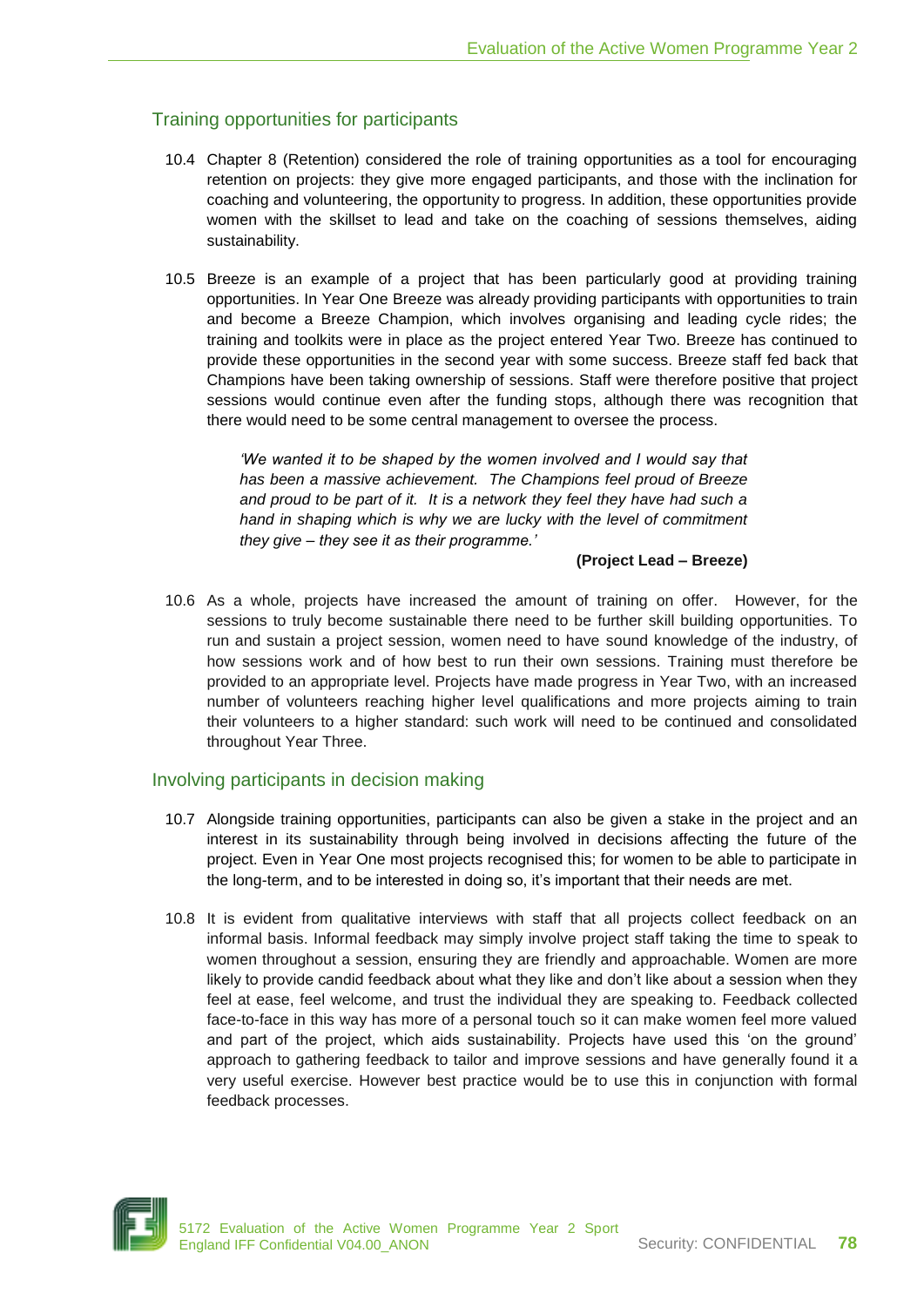*'At the end of every quarter we'll do feedback with participants. There's also feedback at festivals, lot of stuff on Facebook, polls like 'What would you like to do most, a festival, a league...'. I'd like to think this is happening on the ground without us having to be too prescriptive. The coaches are out there talking to the participants all the time.'*

#### **(Project Lead – Back to Netball)**

*'We'll be looking at doing case studies next year, and as part of my Masters I want to look at what the project means to the women in their own words or their own language, even little poems or something. And nearing the end of this year there probably should be some evaluation done by asking the women what they liked and didn't. But they tend to come and tell us that anyway.'* 

#### **(Project Lead – Sport4Women)**

10.9 Only a minority of projects that staff spoke about had formal processes in place for collecting feedback. Providing more formal feedback avenues for participants is something for projects to consider in Year Three, as it would give a larger audience the opportunity to have their say.

## Community-based partnership working

10.10 Community-based partnerships, i.e. Active Women projects working with community groups and/or local councils, are important for sustainability. Community groups and local councils can be a good source of in-kind support, whether it's volunteer time or a venue that is being offered up for free or on a discounted basis. In-kind support has the potential to continue beyond the three years of a project's funding and therefore play a pivotal role in its sustainability. Working with these groups is also a way of rooting a project in the community, by getting the buy-in of key players – individuals and groups with the resources, contacts and drive to keep the project going. Feedback from projects is that local partnership working has strengthened over the last year and there are already signs that it has helped some sessions to become self-sustaining.

> *'We've been working more with (local) partners to signpost women to*  existing exit routes and clubs. A couple of the sessions I'm confident will *become their own sustainable sessions. Others we've given the partners some skills and experience to start delivering it.'*

> > **(Project Lead – Think Fit)**

*'I work a lot with Active Newcastle, a brand run by the council. They've got a whole host of different people doing different schemes so I do a lot of work with them. They've got a massive database of people so they advertise my sessions to them. Because they're all council employed they know all the facilities managers and staff at the centres so they're pretty useful at finding venues.'*

**(Newcastle NDCC – Back to Netball)**

## Securing alternative funding

10.11 The need to begin the search for alternative funding streams was highlighted by all projects in Year Two. Developing other partnerships, including with non-commercial and commercial partners, is one way projects have been trying to source alternative funding. Commercial

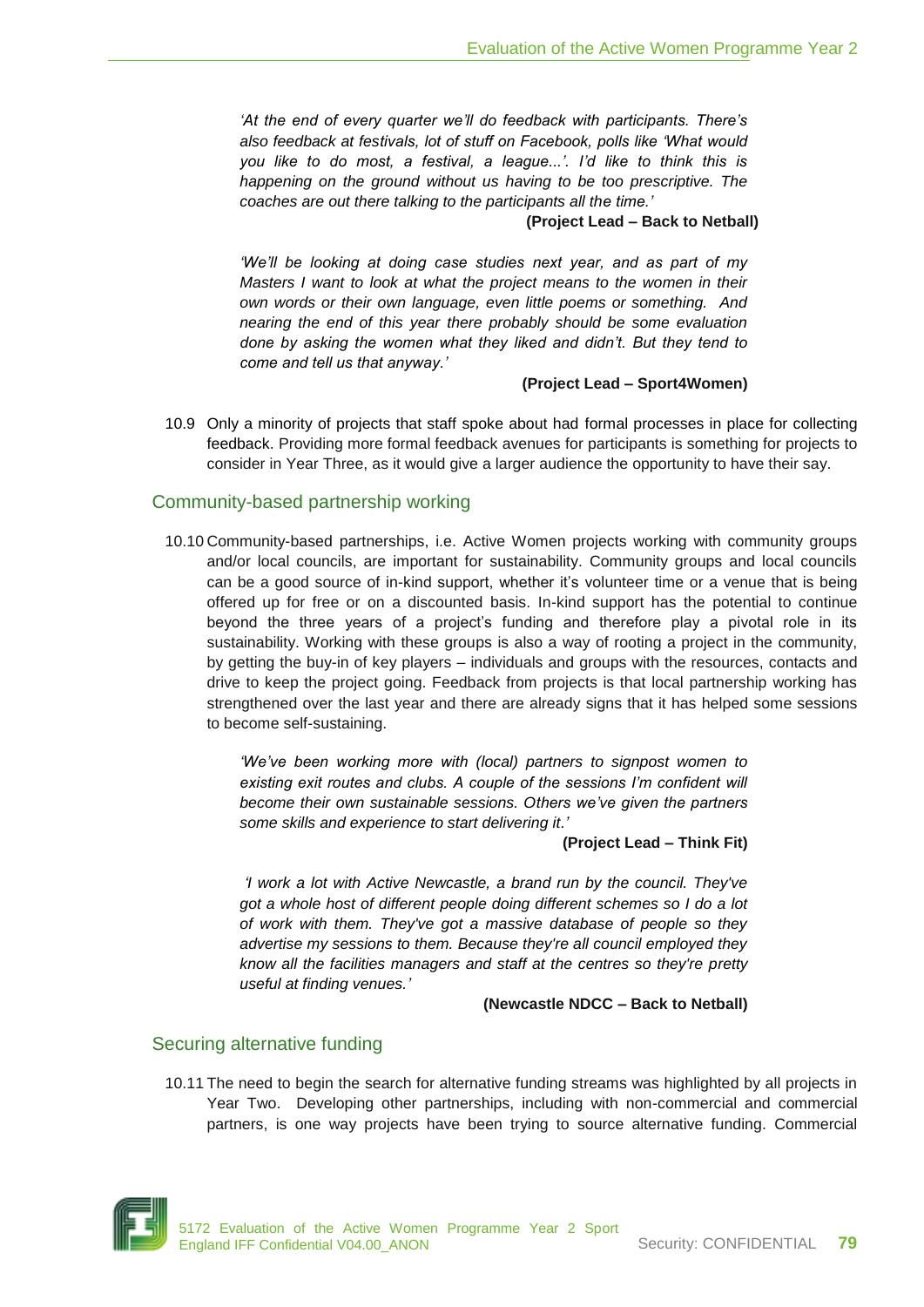partnerships can provide a direct link to commercial sponsorship, while non-commercial partnerships can provide more indirect links.

*"It's proven that if you put money into women's sport you can get women playing sport. There needs to be continued emphasis and funding."*  **(Project Lead – Back to Netball)**

*'The opportunities created through more commercial sponsorship give us ways of sustaining the project beyond the life of the grant.'* 

**(Project Lead – Breeze)**

10.12 In terms of securing alternative funding it is early days for all projects, although there are signs that some projects are further along than others in terms of developing the necessary partnerships. Breeze, for example, is part of the British Cycling network and has therefore been able to benefit from the resources of a larger organisation. Independent consultants have been assessing Breeze and helping them to develop a commercial strategy for sourcing the right partners. If Breeze could share this expertise with other Active Women projects, it feels that this could be highly beneficial.

> *'Our central marketing department that looks after commercial sponsorship is currently getting consultants in to look at the value of a few of British Cycling's programmes…Breeze are the lead so we have independent people who will be looking at the whole programme so we go out with a commercial strategy that is true to value and to know the right way to sell or get the right partner rather than go with the first one that comes along.'*

#### **(Women's Network Project Manager – Breeze)**

10.13 Some Active Women projects, for example Back to Netball and Sport4Women, have also been able to access Sport England funding through the Sportivate stream, which targets  $14 - 25$ year olds that aren't engaging in sport, including those with a disability and from black and minority ethnic (BME) groups. StreetGames meanwhile has obtained additional Sport England funding through Doorstep Clubs (DSC), a pilot scheme aimed at getting more young people (aged 14 – 25) in disadvantaged communities active. Although projects report that additional funding has allowed increased sports provision (i.e. more sessions / smaller more targeted sessions / more activities on offer), there remains a slight concern that there is the possibility of cannibalisation, whereby some Active Women projects are sustained through a variety of Sport England funding streams, rather than becoming self-sustaining.

# Gradual introduction of charging / increasing fees

10.14 In Year One some projects offered sessions for free, but these projects have found it necessary to introduce some form of charging in Year Two or have made plans to introduce charging in Year Three in order to make sessions sustainable.

> *'We have implemented the charging now, not in all the sports, we will do that later on in Year Three. We have implemented it in some of them so they start to get used to it.'*

## **(Project Lead – B-inspired)**

*'We will probably have to start charging a small amount (c. £1) per session in Year Three and see how that goes. But essentially we just* 

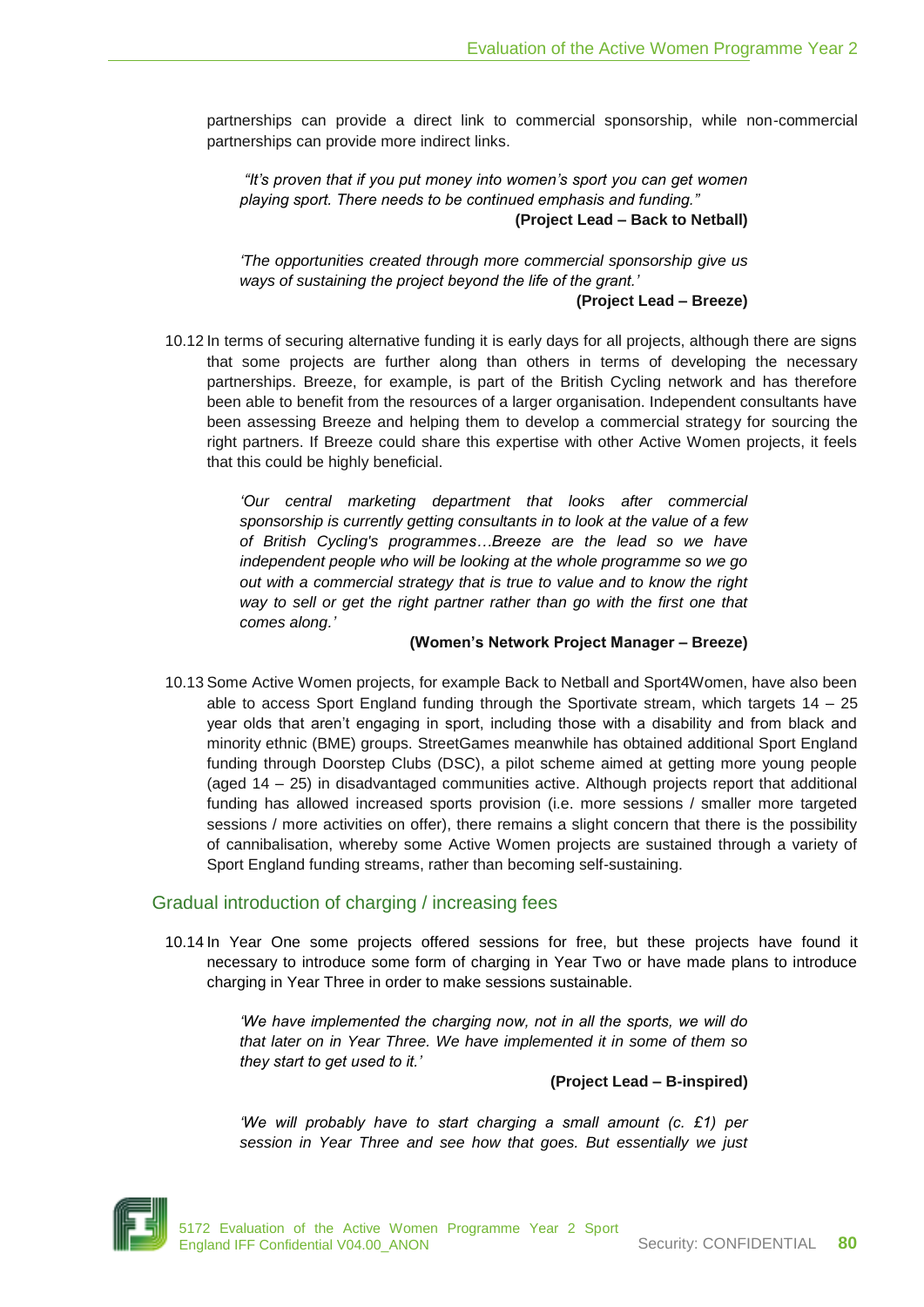*want to continue to build awareness and create even more links with the community.'*

## **(Project Lead – Sport4Women)**

- 10.15 Across projects the cost of sessions has been kept low in order to maintain participation levels but charging a small amount has enabled sessions on some projects to become selfsustaining. On East Durham Belles, for example, women have been paying £2.50 a session (as it is the maximum possible price women were prepared to pay), which has covered the venue hire. At the moment Active Women funding pays for the coach, but project staff felt that the charge to participants could potentially cover the coach's fee as well if the number of participants regularly attending sessions (and therefore paying the fee) increased.
- 10.16 Amongst projects that did have charging in place in Year One, some have moderately increased their fees in Year Two. Projects have become more established and monitored how much women are prepared to pay on an on-going basis, making it possible to increase charges and so improve their sustainability without negatively impacting on participation.

## Level of activity

- 10.17 Providing exit routes to sport and activities outside Active Women projects is another way of making individual increases in participation sustainable and a key aim of the Active Women Programme. Offering sessions at a range of levels within Active Women projects can be an important intermediary step to achieving this, particularly for traditionally more competitive sports; some women need to have an appropriate level of skill in order to feel confident about exploring other sporting opportunities.
- 10.18 From the qualitative interviews it is apparent that some projects have been offering classes at a range of levels in Year Two. Back to Netball, for example, has provided more challenging classes through the introduction of leagues and its 'Next Step' programme. Alongside this, staff have been developing links with local netball clubs, which some women have been passed on to.

*'We have leagues starting across projects so we're increasing that 'menu of activity'. We ensure that everybody is involved, nobody sits on the sidelines….In most areas we've now got 'Next Step' Netball as well as 'Back to Netball' because we have got groups of women at the next level now.'* **(Project Lead – Back to Netball)**

*'I've made sure I have links to local clubs, so when women do want to go to clubs, I know who to send them to.'* 

#### **(Newcastle NDCC – Back to Netball)**

- 10.19 Quantitative interviews suggest that some women across projects have been taking up the exit routes on offer. Indeed, 11% of those no longer attending an Active Women project explained that this was because they have joined another activity, team or gym (up from 5% in Year One). Among women still attending, two in five (41%) reported that they have taken up another sport or activity outside of the Active Women Programme as a result of attending their project.
- 10.20 This dual approach of diversifying the level of activity on offer and establishing links with local clubs is something for all projects to develop or consider in Year Three.

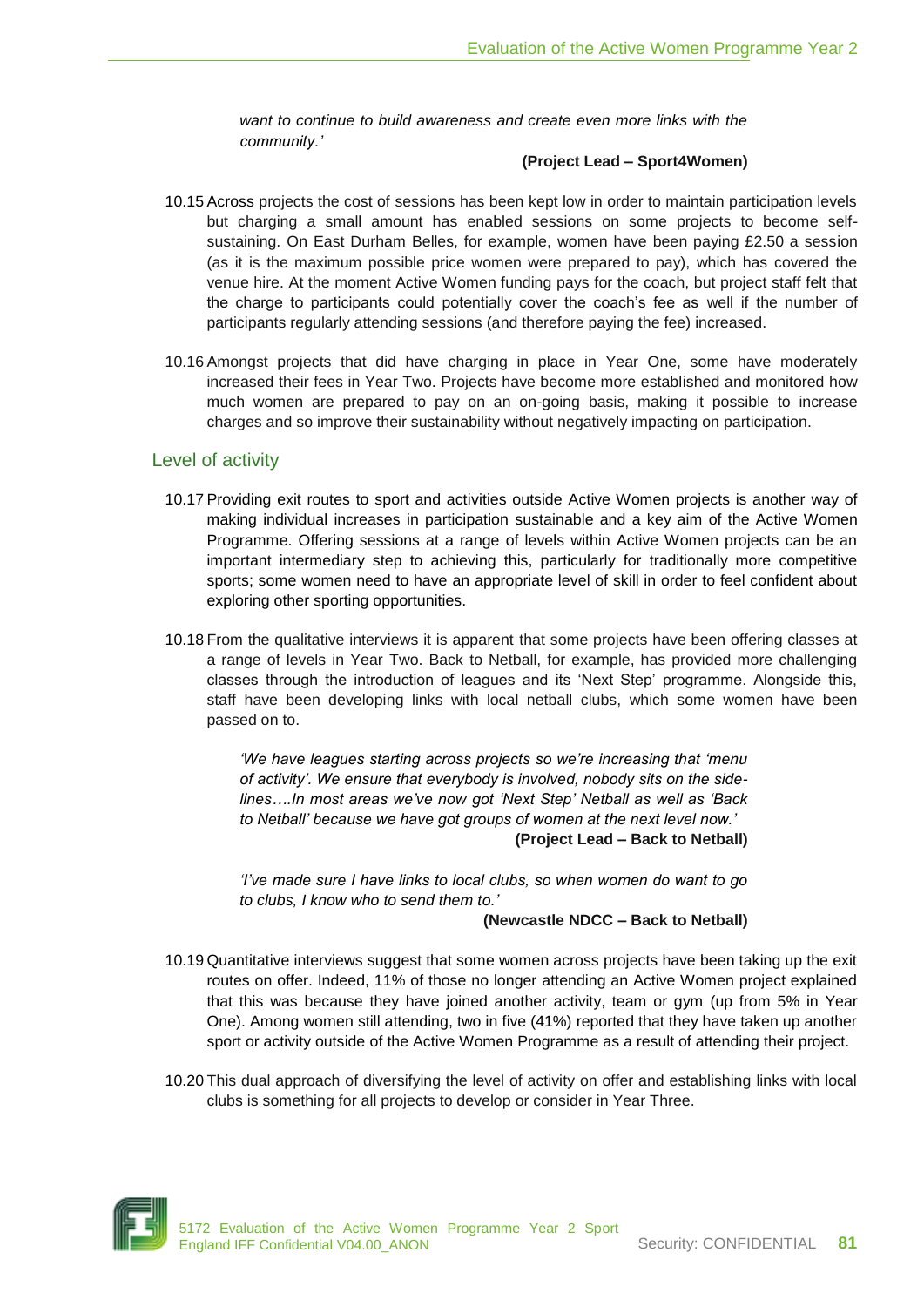# 11 Conclusions and Recommendations

- 11.1 Overall, the conclusions at the end of Year Two of the Active Women Programme are positive. Projects continue to grow in terms of numbers of participants, volunteers, activity sessions and partners, with project leads driving projects forward with the same dedication and energy as in Year One.
- 11.2 The core aim of the Active Women Programme is to increase activity levels among women living in deprived areas and / or those with childcare responsibilities, and for these activity levels to be maintained over time.
- 11.3 To some extent, this seems to have happened. Considering activity levels, around half of women interviewed reported doing more activity now than they did in the month before they became involved in the Active Women Programme (compared with 33% doing less). In addition, the majority of women said they would have done less activity, or none at all, if they had not attended Active Women sessions, suggesting that the Active Women Programme was the decisive factor in getting these women more active.
- 11.4 That said, overall women are doing less activity now than they were at the end of Year One, though still more than they were doing before they became involved in Active Women. Women living in deprived areas and / or those with childcare responsibilities are more likely than women overall to have reduced their amount of exercise in Year Two compared to Year One. As well as this, they are more likely to have fallen back to the lower (or non-existent) levels of activity they were undertaking in the month before they attended an active women session for the first time.
- 11.5 This means that while the Active Women Programme has raised the activity levels of many women, keeping women active for longer periods of time is a challenge, particularly among the target group, whose activity levels 'drop off' quicker than women as a whole.
- **Retaining women in deprived areas and those with childcare responsibilities is a key challenge as the Active Women Programme continues. This chapter will highlight some suggestions for doing this. In addition, projects should take opportunities to share examples of best practice in this area (as they did at Sport England's workshop last summer) as much good is currently being done.**
	- 11.6 On the subject of targets, at the end of Year One there were some concerns that projects may struggle to meet their higher Year Two targets with access to similar levels of resource as utilised to meet the lower Year One targets.
	- 11.7 Despite this, the majority of projects continued to meet their participant targets in Year Two, though as in Year One there was large variation across the board with some projects sailing past their 100% targets and others only getting some of the way there.
	- 11.8 As in Year One, project staff report that recruiting from the target groups continues to be a challenge. While many projects demonstrated increased efforts in Year Two to attract more women from deprived areas and / or with childcare responsibilities, several also reported concentrating more on hitting their overall targets than attracting this ideal demographic.
	- 11.9 Although projects were closer to hitting their throughput targets in Year Two than Year One, as only 51% of the throughput target was achieved at an overall level in Year Two, there are clearly on-going difficulties involved in getting women to keep coming back, particularly those in the target groups.

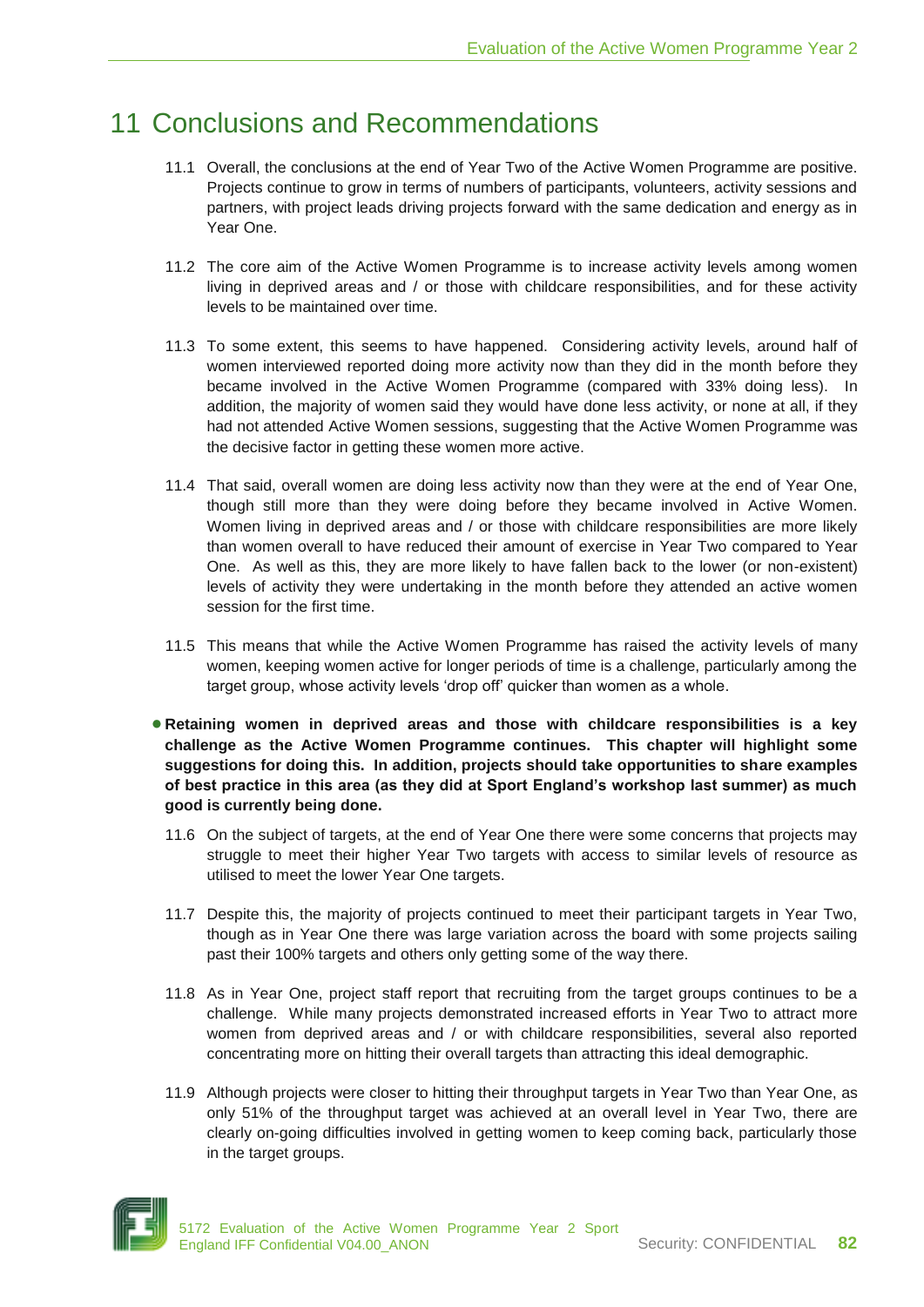- 11.10 Volunteer and coaching targets have largely been exceeded in Year Two which is very positive and has enabled the delivery of more sessions, cover for absences and more than one staff member or volunteer at sessions. This means more personal contact with participants during sessions, boosting participant engagement and their likelihood to return to future sessions.
- 11.11 As commented last year, projects are still seeing a mix of women, with some participants seeming to 'need' the initiative more than others. Some women attending are relatively sportconfident already and would be (or indeed are) happy also doing exercise elsewhere; these women welcome the Active Women sessions as an additional, sociable, low-cost option. Other women have low sporting confidence and would not spontaneously attend another kind of sporting activity, needing the very open and friendly, non-threatening approach in which the Active Women Programme specialises. Many of these women would fall into the target group (particularly those living in deprived areas).

**Arguably, projects should concentrate more on attracting and keeping more women from the target group who would not be comfortable doing sport elsewhere. It may be worth Sport England communicating to projects that overall targets, while they should not be forgotten entirely, are less important than creating a positive impact where need is greatest.**

- 11.12 Related to these central themes of recruiting and retaining women in the target groups, key considerations for projects in Year Two are marketing and publicity, and additional personal communication with potential and existing participants.
- 11.13 Many put increased resource into marketing and publicity in Year Two, from hiring marketing staff to putting extra thought into adjusting paper-based publicity, for example: printing in several different languages, adjusting the images and language used to make them particularly welcoming for women who may be feeling apprehensive about taking part, and developing a tool that can edit posters quickly and easily so that the information is always up to date. Projects' online publicity also grew in Year Two, something commented on by both staff and participants as something that will be built on in the future as a popular and low-cost marketing option. That said, a few projects noted that they did not want to become too reliant on this option, as it could potentially exclude older women and those living in deprived areas who may be less inclined or less able to use the internet. Therefore projects should continue to utilise all possible publicity channels.
- 11.14 That said, many participants in Year Two reported not having seen any publicity but instead having heard about the sessions via a friend, colleague or family member. In fact, several new participants in Year Two felt that more advertising of the sessions would be a key improvement, and suggested that visually appealing posters and leaflets should be displayed prominently in 'normal' places that women would go like local shopping centres.
- **A recommendation going forward would be to ensure that more paper-based publicity is used outside of leisure centres and other sport-related areas, in areas where non-sporty local women are likely to see it.**
	- 11.15 Arguably related to this upturn in the level of marketing and publicity produced is a potential downturn in Year Two in the ability of project staff to engage in personal communication with individual participants or enquirers. This includes face to face recruitment as well as telephone and email contact with those enquiring about the sessions, or those who registered or showed interest and then did not attend. This was flagged as a potential future concern in Year One, with the realisation that participant numbers and activities would increase while staffing levels

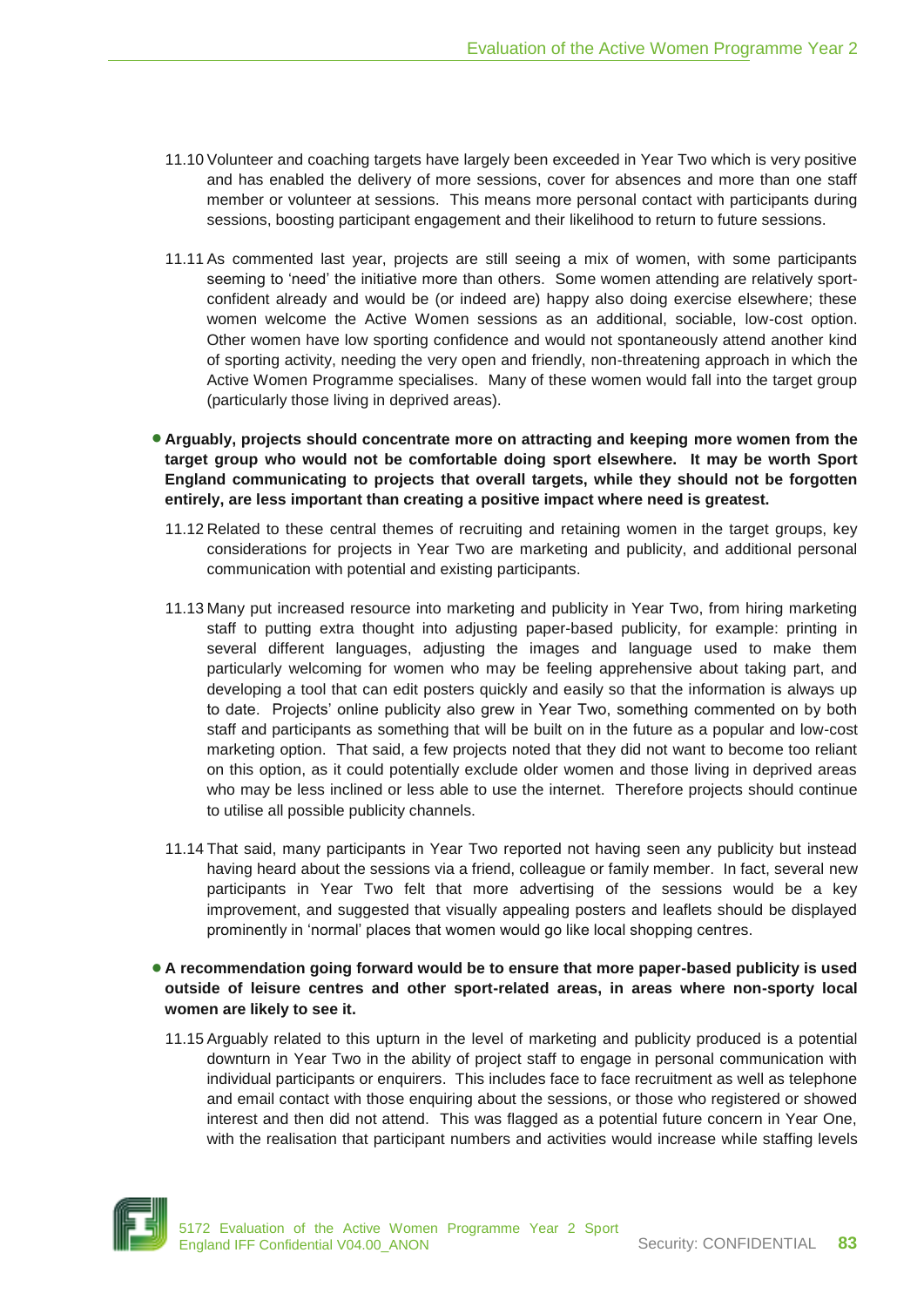largely remained the same, such that as projects grew they would be less able to provide the 'personal touch' that is so appreciated by participants. Crucially, it is those women in the target groups (or at least, women who are not confident when it comes to sport, who often fall into the target groups), who respond so well to this personal contact. Several mentioned that while the contact they had with the project was 'sufficient,' they would have really appreciated a more personal response by email or phone so that they felt 'wanted'. Several would have appreciated more reassurance that the session would be fun and for beginners, and a little more detail about what would be involved or the coaches or volunteers that would be there, rather than the 'sparse' information reported by some women, such as simply the provision of a session timetable. Some women who had enquired but not attended said their initial reservations could have been overcome had a reply been quicker, warmer and more detailed.

- **A key recommendation going forward is to find innovative ways of scaling-up this important personal contact, for example:**
	- **Volunteers could be drafted in to respond in a warm and welcoming way to emails. This may appeal to students keen to volunteer in order to boost their CV, so projects could advertise for these volunteers in local schools and colleges.**
	- **Projects could compose a few standard template emails that sound very 'personal' and friendly in tone, which could be used to respond to the majority of emails without staff or volunteers needing to write afresh each time.**
- **This contact should include warm responses to any enquiries, and personal follow-up if a woman does not attend a session she previously expressed interest in.**
	- 11.16 A source of confusion for some projects in Year One was the extent to which they could change the activities they offered in response to changing demand, however this has now been resolved. Sport England confirmed at the end of Year One that projects were free to change the activities they offered. Projects used this freedom to increase the breadth of their activities, and to introduce taster sessions in order to attract initial interest from the community that could then be channelled towards more mainstream activities. Experimenting in this way over the course of the year means that projects appear well aware of what activities work for what kinds of women (as well as when and where), and several have been able to develop a central 'hub' of activity sessions that women know will be consistently available throughout the year and are generally therefore well attended. This ability to tailor sessions also means that several projects have introduced 'tag on' or 'introductory' sessions such as a walking club as a precursor to the standard jogging club.
- **A recommendation going forward would be for all projects to develop a core set of popular, consistent sessions where possible, as the consistency is appealing to women who can then drop in and out but know the sessions will always be there.**
- **Equally, continuing to use the same level of creativity and flexibility to introduce new activities to initially attract or 'ease in' new recruits is another good idea.**
	- 11.17 The issue of childcare continues into Year Two. Project staff cited that lack of childcare is one of the main barriers to attending sessions, for women with childcare responsibilities. The problem remains that childcare is expensive for projects to provide, and that it isn't a sufficiently widespread problem (i.e. not all women have childcare responsibility, or indeed need childcare even if they have) to warrant the expense. In addition, several participants comment that their children are older and so would not be happy being left in a 'crèche' even if one were to be provided. Related to this is the guilt that many women express when it comes to leaving their children in order to have 'me' time. Some mothers felt that active 'family time' should come first, rather than arranging childcare so they could be active alone, particularly as